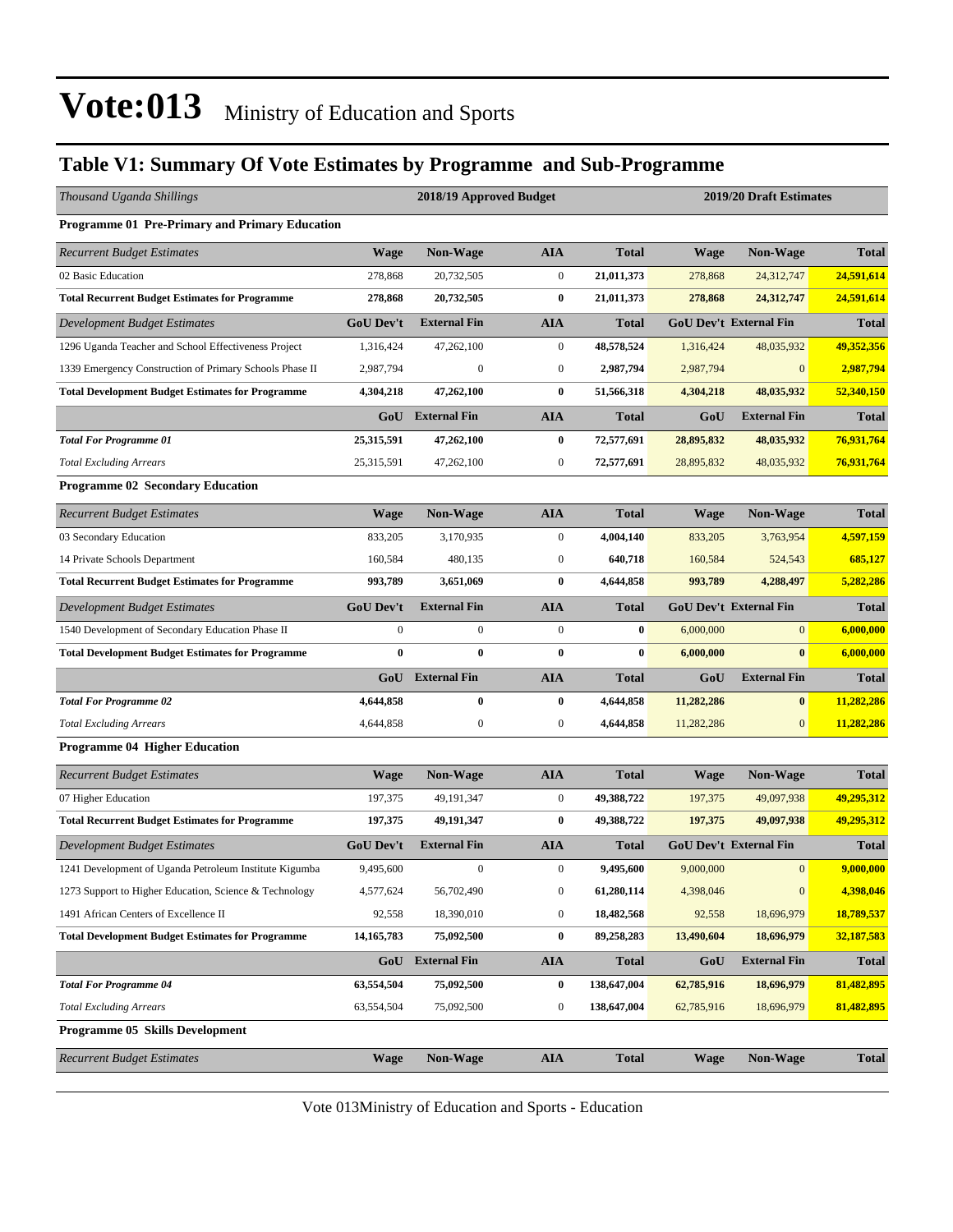| 05 BTVET                                                                     | 3,094,523        | 24, 104, 947            | $\boldsymbol{0}$ | 27,199,470   | 3,094,523      | 28,109,940                    | 31,204,463   |
|------------------------------------------------------------------------------|------------------|-------------------------|------------------|--------------|----------------|-------------------------------|--------------|
| 10 NHSTC                                                                     | $\boldsymbol{0}$ | 16,269,494              | $\bf{0}$         | 16,269,494   | $\mathbf{0}$   | 16,279,947                    | 16,279,947   |
| 11 Dept. Training Institutions                                               | 648,025          | 4,096,917               | $\mathbf{0}$     | 4,744,942    | 648,025        | 4,093,905                     | 4,741,930    |
| <b>Total Recurrent Budget Estimates for Programme</b>                        | 3,742,548        | 44,471,357              | $\bf{0}$         | 48,213,906   | 3,742,548      | 48, 483, 792                  | 52,226,340   |
| <b>Development Budget Estimates</b>                                          | <b>GoU Dev't</b> | <b>External Fin</b>     | <b>AIA</b>       | <b>Total</b> |                | <b>GoU Dev't External Fin</b> | <b>Total</b> |
| 0942 Development of BTVET                                                    | 10,624,780       | $\boldsymbol{0}$        | $\mathbf{0}$     | 10,624,780   | 16,174,780     | $\mathbf{0}$                  | 16,174,780   |
| 1310 Albertine Region Sustainable Development Project                        | 3,308,938        | 49,142,194              | $\boldsymbol{0}$ | 52,451,132   | 3,146,938      | 4,035,431                     | 7,182,369    |
| 1338 Skills Development Project                                              | 1,450,238        | 75,603,375              | $\mathbf{0}$     | 77,053,613   | 1,450,238      | 76,865,358                    | 78,315,596   |
| 1368 John Kale Institute of Science and Technology<br>(JKIST)                | 1,815,718        | $\boldsymbol{0}$        | $\boldsymbol{0}$ | 1,815,718    | 1,320,118      | $\mathbf{0}$                  | 1,320,118    |
| 1378 Support to the Implementation of Skilling Uganda<br>Strategy (BTC)      | 398,584          | 12,485,737              | $\boldsymbol{0}$ | 12,884,321   | 398,584        | 12,841,384                    | 13,239,968   |
| 1412 The Technical Vocational Education and Training<br>(TVET-LEAD)          | 588,480          | 4,885,846               | $\mathbf{0}$     | 5,474,326    | 588,480        | $\mathbf{0}$                  | 588,480      |
| 1432 OFID Funded Vocational Project Phase II                                 | 5,641,807        | 36,486,189              | $\mathbf{0}$     | 42,127,996   | 5,641,807      | 24,562,325                    | 30,204,132   |
| 1433 IDB funded Technical and Vocational Education and<br>Training Phase III | $\boldsymbol{0}$ | 21,902,409              | $\boldsymbol{0}$ | 21,902,409   | $\mathbf{0}$   | 114,959,829                   | 114,959,829  |
| <b>Total Development Budget Estimates for Programme</b>                      | 23,828,546       | 200,505,750             | $\bf{0}$         | 224,334,296  | 28,720,946     | 233,264,326                   | 261,985,272  |
|                                                                              |                  | <b>GoU</b> External Fin | <b>AIA</b>       | <b>Total</b> | GoU            | External Fin                  | <b>Total</b> |
| <b>Total For Programme 05</b>                                                | 72,042,451       | 200,505,750             | $\bf{0}$         | 272,548,202  | 80,947,286     | 233,264,326                   | 314,211,612  |
| <b>Total Excluding Arrears</b>                                               | 72,042,451       | 200, 505, 750           | $\boldsymbol{0}$ | 272,548,202  | 80,947,286     | 233, 264, 326                 | 314,211,612  |
| <b>Programme 06 Quality and Standards</b>                                    |                  |                         |                  |              |                |                               |              |
| <b>Recurrent Budget Estimates</b>                                            | <b>Wage</b>      | <b>Non-Wage</b>         | AIA              | <b>Total</b> | <b>Wage</b>    | <b>Non-Wage</b>               | <b>Total</b> |
| 04 Teacher Education                                                         | 4,415,951        | 5,733,143               | $\boldsymbol{0}$ | 10,149,094   | 4,415,951      | 6,544,110                     | 10,960,061   |
| 09 Education Standards Agency                                                |                  |                         | $\boldsymbol{0}$ | 3,686,496    | 1,118,907      |                               |              |
|                                                                              | 1,118,907        | 2,567,589               |                  |              |                | 3,614,826                     | 4,733,733    |
| <b>Total Recurrent Budget Estimates for Programme</b>                        | 5,534,858        | 8,300,732               | $\bf{0}$         | 13,835,590   | 5,534,858      | 10,158,936                    | 15,693,794   |
| Development Budget Estimates                                                 | <b>GoU Dev't</b> | <b>External Fin</b>     | <b>AIA</b>       | <b>Total</b> |                | <b>GoU Dev't External Fin</b> | <b>Total</b> |
| 1340 Development of PTCs Phase II                                            | 7,151,223        | $\boldsymbol{0}$        | $\boldsymbol{0}$ | 7,151,223    | 5,984,300      | $\overline{0}$                | 5,984,300    |
| 1457 Improvement of Muni and Kaliro National Teachers<br>Colleges            | 119,197          | 5,708,055               | $\boldsymbol{0}$ | 5,827,251    | 119,197        | $\mathbf{0}$                  | 119,197      |
| 1458 Improvement of Secondary Teachers Education-<br>Kabale and Mubende NTCs | 60,749           | 8,323,825               | $\boldsymbol{0}$ | 8,384,573    | 60,749         | 16,295,456                    | 16,356,204   |
| <b>Total Development Budget Estimates for Programme</b>                      | 7,331,168        | 14,031,880              | $\bf{0}$         | 21,363,048   | 6,164,245      | 16,295,456                    | 22,459,701   |
|                                                                              |                  | GoU External Fin        | <b>AIA</b>       | <b>Total</b> | GoU            | <b>External Fin</b>           | <b>Total</b> |
| <b>Total For Programme 06</b>                                                | 21,166,758       | 14,031,880              | $\bf{0}$         | 35,198,638   | 21,858,039     | 16,295,456                    | 38,153,495   |
| <b>Total Excluding Arrears</b>                                               | 20,494,835       | 14,031,880              | $\boldsymbol{0}$ | 34,526,715   | 21,858,039     | 16,295,456                    | 38,153,495   |
| <b>Programme 07 Physical Education and Sports</b>                            |                  |                         |                  |              |                |                               |              |
| <b>Recurrent Budget Estimates</b>                                            | <b>Wage</b>      | Non-Wage                | <b>AIA</b>       | <b>Total</b> | <b>Wage</b>    | Non-Wage                      | <b>Total</b> |
| 12 Sports and PE                                                             | 104,955          | 19,914,713              | $\boldsymbol{0}$ | 20,019,668   | 104,955        | 19,894,320                    | 19,999,275   |
| <b>Total Recurrent Budget Estimates for Programme</b>                        | 104,955          | 19,914,713              | $\bf{0}$         | 20,019,668   | 104,955        | 19,894,320                    | 19,999,275   |
| Development Budget Estimates                                                 | <b>GoU Dev't</b> | <b>External Fin</b>     | <b>AIA</b>       | <b>Total</b> |                | <b>GoU Dev't External Fin</b> | <b>Total</b> |
| 1369 Akii Bua Olympic Stadium                                                | 1,000,000        | $\boldsymbol{0}$        | $\overline{0}$   | 1,000,000    | $\overline{0}$ | $\mathbf{0}$                  | $\mathbf{0}$ |
| 1370 National High Altitude Training Centre (NHATC)                          | 13,201,363       | 0                       | $\boldsymbol{0}$ | 13,201,363   | 6,201,363      | $\boldsymbol{0}$              | 6,201,363    |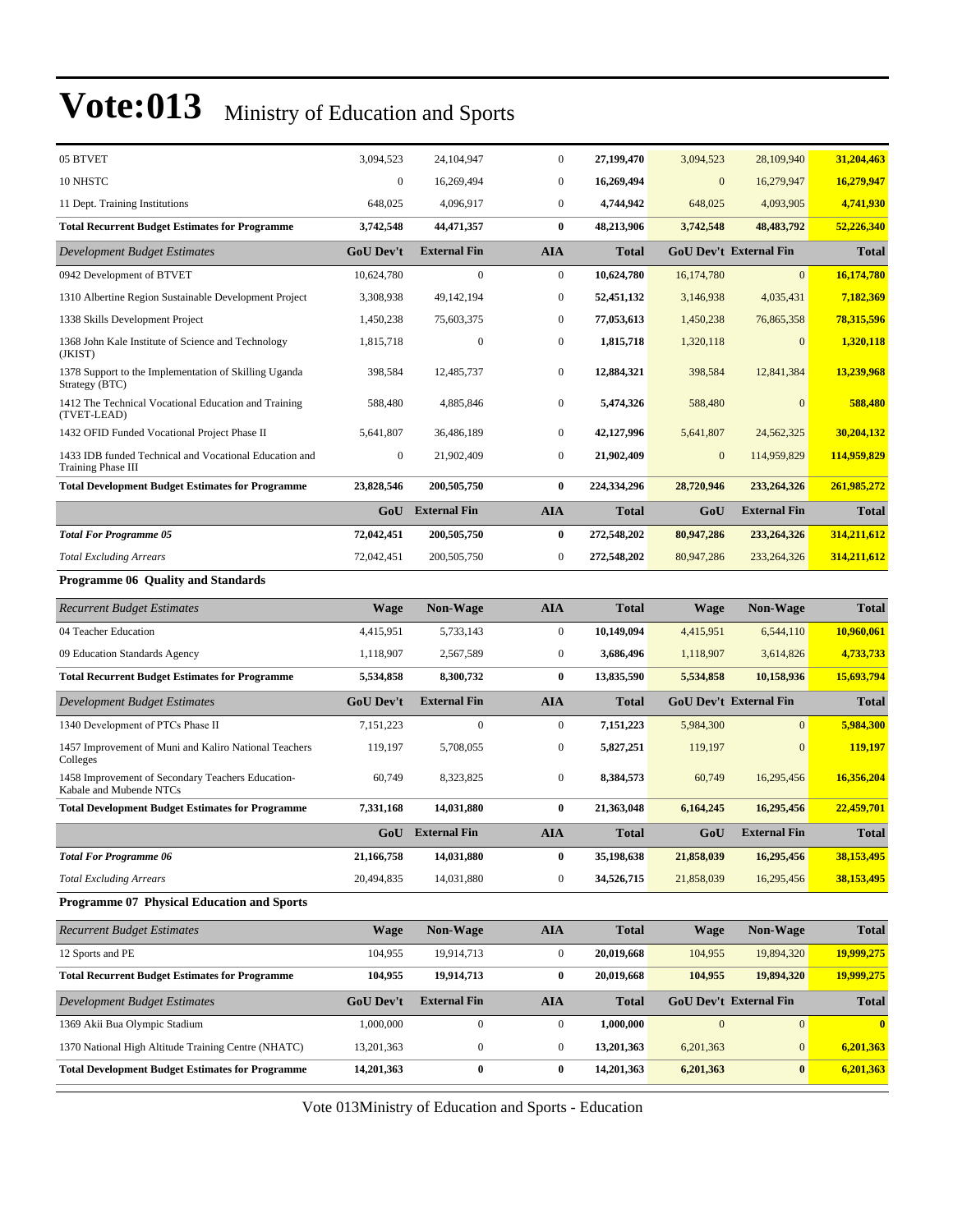|                                                                                 |                  | <b>GoU</b> External Fin | <b>AIA</b>       | <b>Total</b> | GoU              | <b>External Fin</b>           | <b>Total</b> |
|---------------------------------------------------------------------------------|------------------|-------------------------|------------------|--------------|------------------|-------------------------------|--------------|
| <b>Total For Programme 07</b>                                                   | 34,221,032       | 0                       | $\bf{0}$         | 34,221,032   | 26,200,638       | $\bf{0}$                      | 26,200,638   |
| <b>Total Excluding Arrears</b>                                                  | 34,221,032       | $\boldsymbol{0}$        | $\mathbf{0}$     | 34,221,032   | 26,200,638       | $\overline{0}$                | 26,200,638   |
| <b>Programme 10 Special Needs Education</b>                                     |                  |                         |                  |              |                  |                               |              |
| <b>Recurrent Budget Estimates</b>                                               | <b>Wage</b>      | Non-Wage                | <b>AIA</b>       | <b>Total</b> | Wage             | Non-Wage                      | <b>Total</b> |
| 06 Special Needs Education and Career Guidance                                  | 126,809          | 1,371,137               | $\mathbf{0}$     | 1,497,946    | 126,809          | 1,442,181                     | 1,568,989    |
| <b>Total Recurrent Budget Estimates for Programme</b>                           | 126,809          | 1,371,137               | $\bf{0}$         | 1,497,946    | 126,809          | 1,442,181                     | 1,568,989    |
| Development Budget Estimates                                                    | <b>GoU Dev't</b> | <b>External Fin</b>     | <b>AIA</b>       | <b>Total</b> |                  | <b>GoU Dev't External Fin</b> | <b>Total</b> |
| 1308 Development and Improvement of Special Needs<br>Education (SNE)            | 1,898,491        | $\boldsymbol{0}$        | $\mathbf{0}$     | 1,898,491    | 1,898,491        | $\overline{0}$                | 1,898,491    |
| <b>Total Development Budget Estimates for Programme</b>                         | 1,898,491        | $\bf{0}$                | $\bf{0}$         | 1,898,491    | 1,898,491        | $\bf{0}$                      | 1,898,491    |
|                                                                                 | GoU              | <b>External Fin</b>     | <b>AIA</b>       | <b>Total</b> | GoU              | <b>External Fin</b>           | <b>Total</b> |
| <b>Total For Programme 10</b>                                                   | 3,396,437        | $\bf{0}$                | $\bf{0}$         | 3,396,437    | 3,467,480        | $\bf{0}$                      | 3,467,480    |
| <b>Total Excluding Arrears</b>                                                  | 3,396,437        | $\boldsymbol{0}$        | $\boldsymbol{0}$ | 3,396,437    | 3,467,480        | $\mathbf{0}$                  | 3,467,480    |
| <b>Programme 11 Guidance and Counselling</b>                                    |                  |                         |                  |              |                  |                               |              |
| <b>Recurrent Budget Estimates</b>                                               | <b>Wage</b>      | <b>Non-Wage</b>         | <b>AIA</b>       | <b>Total</b> | Wage             | <b>Non-Wage</b>               | <b>Total</b> |
| 15 Guidance and Counselling                                                     | 127,602          | 810,851                 | $\boldsymbol{0}$ | 938,453      | 127,602          | 948,871                       | 1,076,474    |
| <b>Total Recurrent Budget Estimates for Programme</b>                           | 127,602          | 810,851                 | $\bf{0}$         | 938,453      | 127,602          | 948,871                       | 1,076,474    |
|                                                                                 | GoU              | <b>External Fin</b>     | <b>AIA</b>       | <b>Total</b> | GoU              | <b>External Fin</b>           | <b>Total</b> |
| <b>Total For Programme 11</b>                                                   | 938,453          | $\bf{0}$                | $\bf{0}$         | 938,453      | 1,076,474        | $\bf{0}$                      | 1,076,474    |
| <b>Total Excluding Arrears</b>                                                  | 938,453          | $\boldsymbol{0}$        | $\boldsymbol{0}$ | 938,453      | 1,076,474        | $\mathbf{0}$                  | 1,076,474    |
| Programme 49 Policy, Planning and Support Services                              |                  |                         |                  |              |                  |                               |              |
| <b>Recurrent Budget Estimates</b>                                               | <b>Wage</b>      | <b>Non-Wage</b>         | <b>AIA</b>       | <b>Total</b> | Wage             | Non-Wage                      | <b>Total</b> |
| 01 Headquarter                                                                  | 2,302,403        | 37,892,243              | $\mathbf{0}$     | 40,194,646   | 112,533,957      | 46,337,661                    | 158,871,617  |
| 08 Planning                                                                     | 705,204          | 3,176,517               | $\mathbf{0}$     | 3,881,722    | 705,204          | 3,047,001                     | 3,752,205    |
| 13 Internal Audit                                                               | 79,613           | 427,090                 | $\bf{0}$         | 506,703      | 79,613           | 464,796                       | 544,408      |
| 16 Human Resource Management Department                                         | $\boldsymbol{0}$ | 781,149                 | $\boldsymbol{0}$ | 781,149      | $\boldsymbol{0}$ | 1,902,921                     | 1,902,921    |
| <b>Total Recurrent Budget Estimates for Programme</b>                           | 3,087,220        | 42,276,999              | $\bf{0}$         | 45,364,219   | 113,318,774      | 51,752,378                    | 165,071,151  |
| Development Budget Estimates                                                    | GoU Dev't        | <b>External Fin</b>     | <b>AIA</b>       | <b>Total</b> |                  | <b>GoU Dev't External Fin</b> | <b>Total</b> |
| 1435 Retooling and Capacity Development for Ministry of<br>Education and Sports | 1,841,711        | $\boldsymbol{0}$        | $\mathbf{0}$     | 1,841,711    | 7,319,490        | $\boldsymbol{0}$              | 7,319,490    |
| <b>Total Development Budget Estimates for Programme</b>                         | 1,841,711        | $\bf{0}$                | $\bf{0}$         | 1,841,711    | 7,319,490        | $\bf{0}$                      | 7,319,490    |
|                                                                                 |                  | GoU External Fin        | <b>AIA</b>       | <b>Total</b> | GoU              | <b>External Fin</b>           | <b>Total</b> |
| <b>Total For Programme 49</b>                                                   | 47,205,930       | $\pmb{0}$               | $\bf{0}$         | 47,205,930   | 172,390,641      | $\mathbf{0}$                  | 172,390,641  |
| <b>Total Excluding Arrears</b>                                                  | 44,422,941       | $\boldsymbol{0}$        | $\bf{0}$         | 44,422,941   | 172,378,765      | $\mathbf{0}$                  | 172,378,765  |
| <b>Total Vote 013</b>                                                           |                  |                         |                  |              |                  |                               |              |
|                                                                                 | 272,486,014      | 336,892,230             | $\bf{0}$         | 609,378,244  | 408,904,593      | 316,292,693                   | 725,197,286  |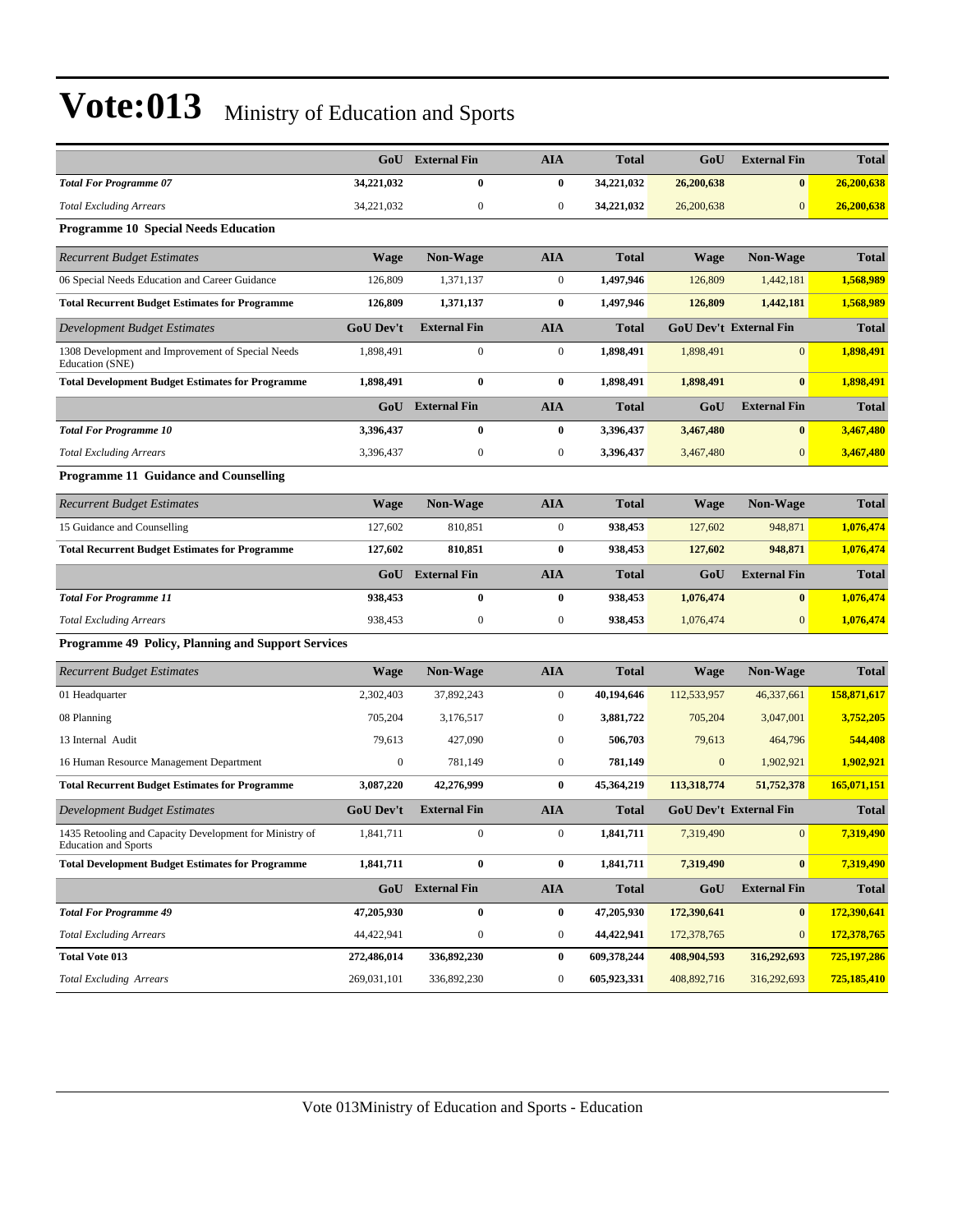#### **Table V2: Summary Vote Estimates by Item**

| Thousand Uganda Shillings                                   |            | 2018/19 Approved Budget |          |              | 2019/20 Draft Estimates |                     |              |  |  |
|-------------------------------------------------------------|------------|-------------------------|----------|--------------|-------------------------|---------------------|--------------|--|--|
|                                                             | GoU        | <b>External Fin</b>     | AIA      | <b>Total</b> | GoU                     | <b>External Fin</b> | <b>Total</b> |  |  |
| <b>Employees, Goods and Services (Outputs Provided)</b>     | 91,058,244 | 70,541,645              | $\bf{0}$ | 161,599,889  | 224,566,566             | 43,034,480          | 267,601,046  |  |  |
| 211101 General Staff Salaries                               | 13,076,260 | $\bf{0}$                | $\bf{0}$ | 13,076,260   | 123,307,814             | $\bf{0}$            | 123,307,814  |  |  |
| 211102 Contract Staff Salaries                              | 4,782,830  | 5,296,475               | $\bf{0}$ | 10,079,305   | 4,265,699               | 3,071,851           | 7,337,549    |  |  |
| 211103 Allowances (Inc. Casuals, Temporary)                 | 4,366,509  | 646,202                 | 0        | 5,012,711    | 5,032,195               | $\bf{0}$            | 5,032,195    |  |  |
| 212101 Social Security Contributions                        | 540,750    | 172,325                 | 0        | 713,075      | 562,934                 | 117,029             | 679,963      |  |  |
| 212102 Pension for General Civil Service                    | 24,799,086 | $\bf{0}$                | $\bf{0}$ | 24,799,086   | 27,972,744              | $\bf{0}$            | 27,972,744   |  |  |
| 212201 Social Security Contributions                        | $\bf{0}$   | $\bf{0}$                | 0        | $\bf{0}$     | 33,496                  | 138,240             | 171,736      |  |  |
| 213001 Medical expenses (To employees)                      | 24,000     | $\bf{0}$                | 0        | 24,000       | 124,000                 | $\bf{0}$            | 124,000      |  |  |
| 213004 Gratuity Expenses                                    | 2,391,791  | 258,487                 | 0        | 2,650,279    | 6,732,147               | 175,543             | 6,907,690    |  |  |
| 221001 Advertising and Public Relations                     | 532,749    | 1,490,911               | 0        | 2,023,660    | 513,321                 | 1,120,370           | 1,633,691    |  |  |
| 221002 Workshops and Seminars                               | 1,319,493  | 4,642,586               | 0        | 5,962,079    | 2,125,339               | 3,123,536           | 5,248,875    |  |  |
| 221003 Staff Training                                       | 2,602,674  | 21,126,269              | 0        | 23,728,944   | 3,792,459               | 12,103,837          | 15,896,296   |  |  |
| 221006 Commissions and related charges                      | 111,858    | $\bf{0}$                | $\bf{0}$ | 111,858      | 1,107,358               | $\bf{0}$            | 1,107,358    |  |  |
| 221007 Books, Periodicals & Newspapers                      | 17,064,219 | 221,207                 | 0        | 17,285,426   | 16,891,639              | 349,237             | 17,240,876   |  |  |
| 221008 Computer supplies and Information Technology<br>(TT) | 196,250    | $\bf{0}$                | 0        | 196,250      | 243,500                 | 545,623             | 789,123      |  |  |
| 221009 Welfare and Entertainment                            | 886,272    | $\bf{0}$                | $\bf{0}$ | 886,272      | 1,655,633               | 247,870             | 1,903,503    |  |  |
| 221011 Printing, Stationery, Photocopying and Binding       | 1,123,849  | 4,800,000               | 0        | 5,923,849    | 1,078,257               | 646,928             | 1,725,185    |  |  |
| 221012 Small Office Equipment                               | 182,792    | 200,000                 | 0        | 382,792      | 183,581                 | 500,000             | 683,581      |  |  |
| 221016 IFMS Recurrent costs                                 | 5,000      | $\bf{0}$                | $\bf{0}$ | 5,000        | 5,000                   | $\bf{0}$            | 5,000        |  |  |
| 221017 Subscriptions                                        | 150,000    | $\bf{0}$                | 0        | 150,000      | 150,000                 | $\bf{0}$            | 150,000      |  |  |
| 221020 IPPS Recurrent Costs                                 | 25,000     | $\bf{0}$                | $\bf{0}$ | 25,000       | 45,000                  | $\bf{0}$            | 45,000       |  |  |
| 222001 Telecommunications                                   | 209,637    | 50,000                  | 0        | 259,637      | 211,372                 | 30,000              | 241,372      |  |  |
| 222002 Postage and Courier                                  | 21,600     | $\bf{0}$                | 0        | 21,600       | 19,600                  | 10,800              | 30,400       |  |  |
| 222003 Information and communications technology<br>(ICT)   | 245,871    | 50,000                  | $\bf{0}$ | 295,871      | 878,163                 | 205,201             | 1,083,364    |  |  |
| 223002 Rates                                                | 132,872    | $\bf{0}$                | $\bf{0}$ | 132,872      | 78,436                  | $\bf{0}$            | 78,436       |  |  |
| 223003 Rent – (Produced Assets) to private entities         | 211,000    | $\bf{0}$                | $\bf{0}$ | 211,000      | 211,000                 | $\bf{0}$            | 211,000      |  |  |
| 223004 Guard and Security services                          | 171,220    | $\bf{0}$                | 0        | 171,220      | 176,019                 |                     | 176,019      |  |  |
| 223005 Electricity                                          | 276,718    | $\bf{0}$                | 0        | 276,718      | 431,718                 | 231,230             | 662,948      |  |  |
| 223006 Water                                                | 67,403     | $\bf{0}$                | 0        | 67,403       | 84,903                  | 215,275             | 300,178      |  |  |
| 223901 Rent – (Produced Assets) to other govt. units        | 2,700,750  | $\bf{0}$                | 0        | 2,700,750    | 2,700,750               | 800,000             | 3,500,750    |  |  |
| 224004 Cleaning and Sanitation                              | 4,800      | $\bf{0}$                | 0        | 4,800        | 124,800                 | $\bf{0}$            | 124,800      |  |  |
| 224006 Agricultural Supplies                                | 494,217    | $\bf{0}$                | 0        | 494,217      | 494,217                 |                     | 494,217      |  |  |
| 225001 Consultancy Services- Short term                     | 600,000    | 16,482,965              | 0        | 17,082,965   | 3,590,000               | 4,021,554           | 7,611,553    |  |  |
| 225002 Consultancy Services-Long-term                       | 905,000    | 12,039,060              | 0        | 12,944,060   | $\bf{0}$                | 10,692,576          | 10,692,576   |  |  |
| 227001 Travel inland                                        | 5,118,247  | 1,924,359               | 0        | 7,042,606    | 6,298,245               | 3,027,792           | 9,326,037    |  |  |
| 227002 Travel abroad                                        | 316,386    | 740,800                 | 0        | 1,057,186    | 325,586                 | 1,336,230           | 1,661,817    |  |  |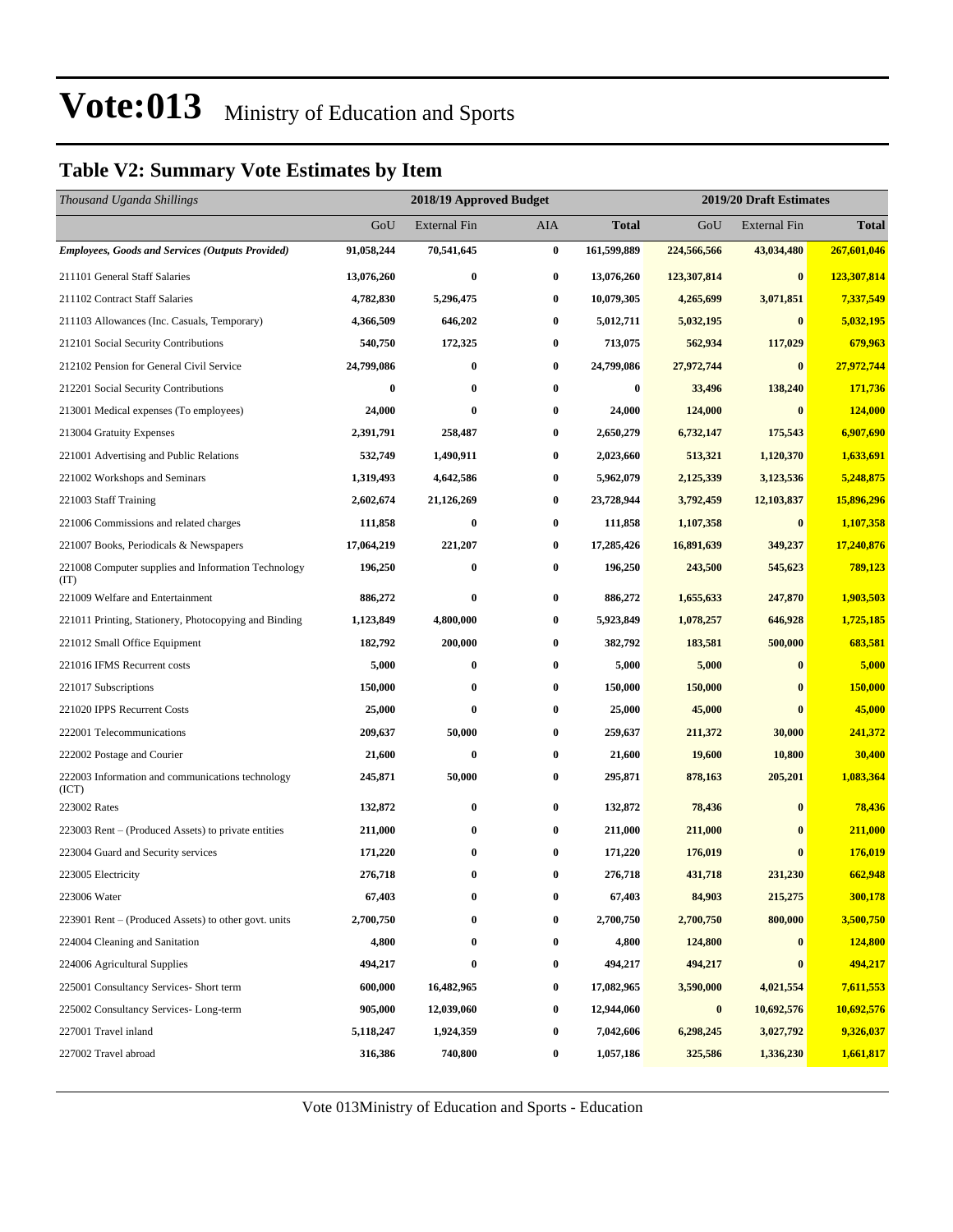| 227004 Fuel, Lubricants and Oils                                      | 731,718     | 59,999      | $\bf{0}$     | 791,716     | 812,294     | 143,199      | 955,493     |
|-----------------------------------------------------------------------|-------------|-------------|--------------|-------------|-------------|--------------|-------------|
| 228001 Maintenance - Civil                                            | 55,000      | $\bf{0}$    | 0            | 55,000      | 55,000      | 20,560       | 75,560      |
| 228002 Maintenance - Vehicles                                         | 884,046     | 60,000      | 0            | 944,046     | 968,885     | 60,000       | 1,028,885   |
| 228003 Maintenance – Machinery, Equipment &<br>Furniture              | 337,958     | $\bf{0}$    | $\bf{0}$     | 337,958     | 7,734,260   | 50,000       | 7,784,260   |
| 228004 Maintenance - Other                                            | 1,303,859   | 280,000     | $\bf{0}$     | 1,583,859   | 1,460,640   | 50,000       | 1,510,640   |
| 282103 Scholarships and related costs                                 | 2,086,560   | $\bf{0}$    | $\bf{0}$     | 2,086,560   | 2,086,560   | $\bf{0}$     | 2,086,560   |
| 282104 Compensation to 3rd Parties                                    | 2,000       | $\bf{0}$    | 0            | 2,000       | 2,000       | $\bf{0}$     | 2,000       |
| <b>Grants, Transfers and Subsides (Outputs Funded)</b>                | 127,752,706 | 19,807,510  | $\bf{0}$     | 147,560,216 | 128,819,965 | 19,614,479   | 148,434,443 |
| 262101 Contributions to International Organisations<br>(Current)      | 1,101,908   | $\bf{0}$    | 0            | 1,101,908   | 1,293,408   | $\bf{0}$     | 1,293,408   |
| 263104 Transfers to other govt. Units (Current)                       | 1,400,000   | $\bf{0}$    | 0            | 1,400,000   | 5,369,171   | $\bf{0}$     | 5,369,171   |
| 263106 Other Current grants (Current)                                 | 117,256,227 | $\bf{0}$    | $\bf{0}$     | 117,256,227 | 112,683,452 | $\bf{0}$     | 112,683,452 |
| 263204 Transfers to other govt. Units (Capital)                       | 2,000,000   | $\bf{0}$    | 0            | 2,000,000   | $\bf{0}$    | $\bf{0}$     | $\bf{0}$    |
| 263340 Other grants                                                   | $\bf{0}$    | $\bf{0}$    | $\bf{0}$     | $\bf{0}$    | 3,088,333   | $\mathbf{0}$ | 3,088,333   |
| 264101 Contributions to Autonomous Institutions                       | 5,550,714   | $\bf{0}$    | $\bf{0}$     | 5,550,714   | 5,941,744   | $\mathbf{0}$ | 5,941,744   |
| 264102 Contributions to Autonomous Institutions (Wage<br>Subventions) | 13,857      | $\bf{0}$    | 0            | 13,857      | 13,857      | $\mathbf{0}$ | 13,857      |
| 321440 Other grants                                                   | 430,000     | 19,807,510  | $\bf{0}$     | 20,237,510  | 430,000     | 19,614,479   | 20,044,479  |
| <b>Investment</b> (Capital Purchases)                                 | 50,220,151  | 246,543,075 | $\bf{0}$     | 296,763,226 | 55,506,186  | 253,643,734  | 309,149,920 |
| 281503 Engineering and Design Studies & Plans for<br>capital works    | 300,000     | 144,000     | $\bf{0}$     | 444,000     | $\bf{0}$    | 105,000      | 105,000     |
| 281504 Monitoring, Supervision & Appraisal of capital<br>works        | 2,469,565   | 4,397,257   | 0            | 6,866,822   | 3,245,886   | 1,400,000    | 4,645,886   |
| 312101 Non-Residential Buildings                                      | 35,233,496  | 182,819,563 | $\bf{0}$     | 218,053,059 | 32,820,738  | 233,762,073  | 266,582,811 |
| 312102 Residential Buildings                                          | 4,076,480   | $\bf{0}$    | 0            | 4,076,480   | 5,768,128   | $\bf{0}$     | 5,768,128   |
| 312103 Roads and Bridges.                                             | 150,000     | $\bf{0}$    | $\bf{0}$     | 150,000     | 1,314,410   | $\mathbf{0}$ | 1,314,410   |
| 312201 Transport Equipment                                            | 2,148,200   | 379,644     | 0            | 2,527,844   | 3,050,000   | $\mathbf{0}$ | 3,050,000   |
| 312202 Machinery and Equipment                                        | 5,367,410   | 50,696,578  | 0            | 56,063,988  | 7,655,410   | 17,639,791   | 25,295,201  |
| 312203 Furniture & Fixtures                                           | 438,000     | 8,106,033   | $\bf{0}$     | 8,544,033   | 1,151,614   | 736,870      | 1,888,484   |
| 312213 ICT Equipment                                                  | 37,000      | $\bf{0}$    | $\bf{0}$     | 37,000      | 500,000     | $\bf{0}$     | 500,000     |
| <b>Arrears</b>                                                        | 3,454,913   | $\bf{0}$    | $\bf{0}$     | 3,454,913   | 11,877      | $\mathbf{0}$ | 11,877      |
| 321605 Domestic arrears (Budgeting)                                   | 708,154     | $\bf{0}$    | $\bf{0}$     | 708,154     | $\bf{0}$    | $\bf{0}$     | $\bf{0}$    |
| 321608 General Public Service Pension arrears<br>(Budgeting)          | 2,738,751   | $\bf{0}$    | 0            | 2,738,751   | 11,877      | $\bf{0}$     | 11,877      |
| 321617 Salary Arrears (Budgeting)                                     | 8,007       | $\bf{0}$    | 0            | 8,007       | $\bf{0}$    | $\bf{0}$     | $\bf{0}$    |
| <b>Grand Total Vote 013</b>                                           | 272,486,014 | 336,892,230 | $\bf{0}$     | 609,378,244 | 408,904,593 | 316,292,693  | 725,197,286 |
| <b>Total Excluding Arrears</b>                                        | 269,031,101 | 336,892,230 | $\mathbf{0}$ | 605,923,331 | 408,892,716 | 316,292,693  | 725,185,410 |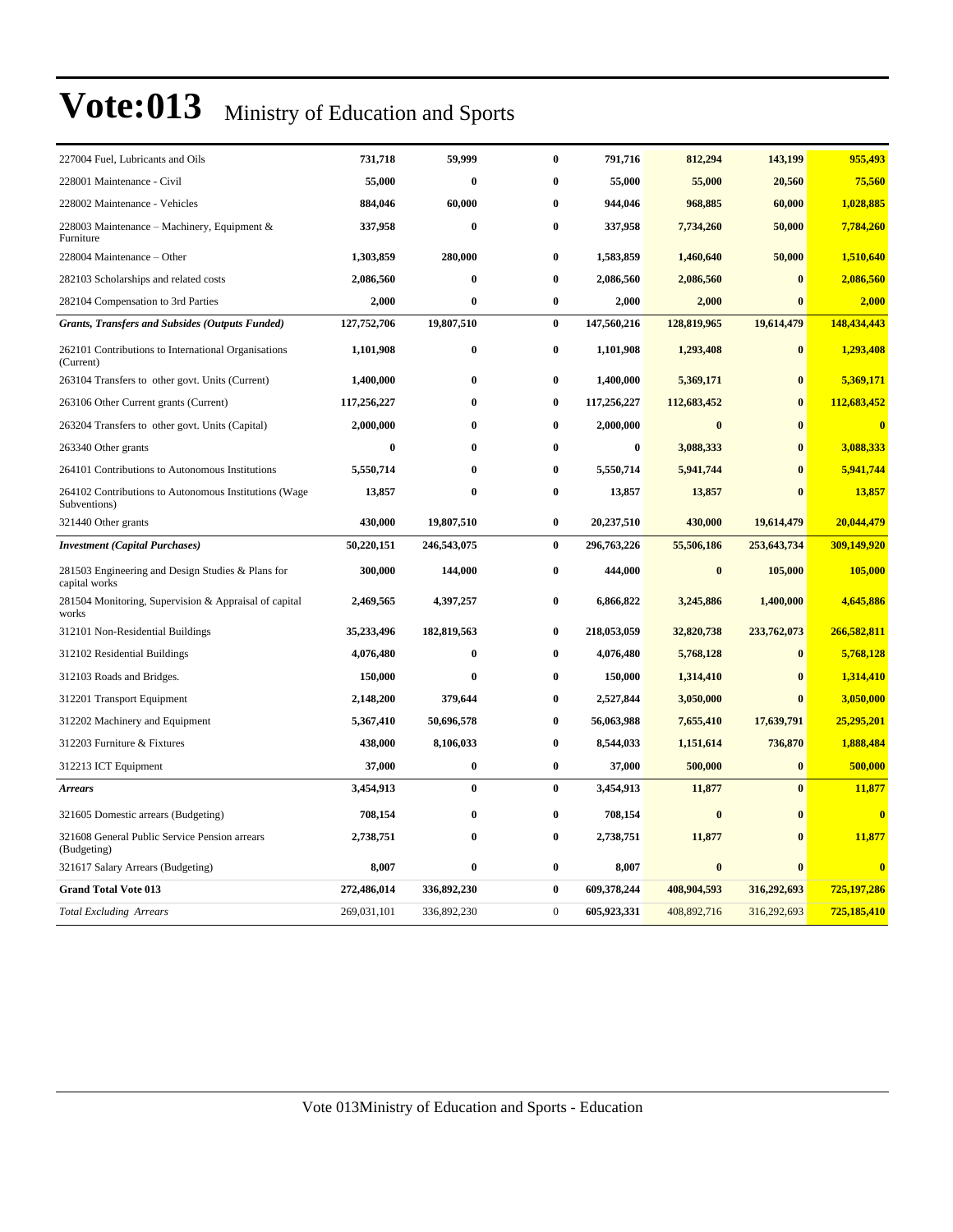#### **Table V3: Detailed Estimates by Programme, Sub Programme, Output and Item**

#### *Programmme 01 Pre-Primary and Primary Education*

*Recurrent Budget Estimates*

#### **SubProgramme 02 Basic Education**

| Thousand Uganda Shillings                                        |                  | 2018/19 Approved Budget |                  |              |                       | 2019/20 Draft Estimates |              |
|------------------------------------------------------------------|------------------|-------------------------|------------------|--------------|-----------------------|-------------------------|--------------|
| <b>Outputs Provided</b>                                          | Wage             | Non Wage                | AIA              | <b>Total</b> | Wage                  | Non Wage                | <b>Total</b> |
| Output 070101 Policies, laws, guidelines, plans and strategies   |                  |                         |                  |              |                       |                         |              |
| 211101 General Staff Salaries                                    | 169,738          | $\boldsymbol{0}$        | $\boldsymbol{0}$ | 169,738      | 169,738               | $\mathbf{0}$            | 169,738      |
| 211102 Contract Staff Salaries                                   | 109,130          | $\mathbf{0}$            | $\boldsymbol{0}$ | 109,130      | 109,130               | $\mathbf{0}$            | 109,130      |
| 211103 Allowances (Inc. Casuals, Temporary)                      | $\boldsymbol{0}$ | 295,567                 | $\boldsymbol{0}$ | 295,567      | $\mathbf{0}$          | 423,664                 | 423,664      |
| 221001 Advertising and Public Relations                          | $\boldsymbol{0}$ | 1,067                   | $\boldsymbol{0}$ | 1,067        | $\boldsymbol{0}$      | 1,067                   | 1,067        |
| 221011 Printing, Stationery, Photocopying and Binding            | $\boldsymbol{0}$ | 13,892                  | $\boldsymbol{0}$ | 13,892       | $\mathbf{0}$          | 15,465                  | 15,465       |
| 222001 Telecommunications                                        | $\boldsymbol{0}$ | 1,337                   | $\boldsymbol{0}$ | 1,337        | $\mathbf{0}$          | 1,337                   | 1,337        |
| 224006 Agricultural Supplies                                     | $\overline{0}$   | 494,217                 | $\boldsymbol{0}$ | 494,217      | $\boldsymbol{0}$      | 494,217                 | 494,217      |
| 227001 Travel inland                                             | $\boldsymbol{0}$ | 96,856                  | $\boldsymbol{0}$ | 96,856       | $\boldsymbol{0}$      | 402,738                 | 402,738      |
| 227002 Travel abroad                                             | $\boldsymbol{0}$ | 4,500                   | $\boldsymbol{0}$ | 4,500        | $\boldsymbol{0}$      | 4,500                   | 4,500        |
| 227004 Fuel, Lubricants and Oils                                 | $\boldsymbol{0}$ | 19,760                  | $\boldsymbol{0}$ | 19,760       | $\boldsymbol{0}$      | 19,760                  | 19,760       |
| 228002 Maintenance - Vehicles                                    | $\overline{0}$   | 27,236                  | $\boldsymbol{0}$ | 27,236       | $\mathbf{0}$          | 30,320                  | 30,320       |
| 228003 Maintenance - Machinery, Equipment & Furniture            | $\overline{0}$   | $\mathbf{0}$            | $\boldsymbol{0}$ | $\mathbf{0}$ | $\mathbf{0}$          | 7,360,000               | 7,360,000    |
| 228004 Maintenance – Other                                       | $\boldsymbol{0}$ | 4,000                   | $\mathbf{0}$     | 4,000        | $\boldsymbol{0}$      | 4,454                   | 4,454        |
| <b>Total Cost of Output 01</b>                                   | 278,868          | 958,432                 | 0                | 1,237,300    | 278,868               | 8,757,522               | 9,036,389    |
| <b>Output 070102 Instructional Materials for Primary Schools</b> |                  |                         |                  |              |                       |                         |              |
| 211103 Allowances (Inc. Casuals, Temporary)                      | $\boldsymbol{0}$ | 21,000                  | $\boldsymbol{0}$ | 21,000       | $\boldsymbol{0}$      | 23,378                  | 23,378       |
| 221002 Workshops and Seminars                                    | $\boldsymbol{0}$ | 95,000                  | $\boldsymbol{0}$ | 95,000       | $\mathbf{0}$          | 85,000                  | 85,000       |
| 221007 Books, Periodicals & Newspapers                           | $\boldsymbol{0}$ | 14,529,362              | $\boldsymbol{0}$ | 14,529,362   | $\boldsymbol{0}$      | 14,440,093              | 14,440,093   |
| 221009 Welfare and Entertainment                                 | $\boldsymbol{0}$ | 22,310                  | $\boldsymbol{0}$ | 22,310       | $\boldsymbol{0}$      | 22,310                  | 22,310       |
| 221011 Printing, Stationery, Photocopying and Binding            | $\boldsymbol{0}$ | 38,000                  | $\boldsymbol{0}$ | 38,000       | $\mathbf{0}$          | 31,171                  | 31,171       |
| 221012 Small Office Equipment                                    | $\boldsymbol{0}$ | 8,800                   | $\boldsymbol{0}$ | 8,800        | $\mathbf{0}$          | 8,800                   | 8,800        |
| 222001 Telecommunications                                        | $\boldsymbol{0}$ | 2,000                   | $\boldsymbol{0}$ | 2,000        | $\mathbf{0}$          | 2,000                   | 2,000        |
| 227001 Travel inland                                             | $\boldsymbol{0}$ | 112,985                 | $\boldsymbol{0}$ | 112,985      | $\boldsymbol{0}$      | 125,779                 | 125,779      |
| 228003 Maintenance - Machinery, Equipment & Furniture            | $\boldsymbol{0}$ | $\boldsymbol{0}$        | $\boldsymbol{0}$ | $\bf{0}$     | $\mathbf{0}$          | 28,800                  | 28,800       |
| 228004 Maintenance – Other                                       | $\boldsymbol{0}$ | 28,800                  | $\boldsymbol{0}$ | 28,800       | $\boldsymbol{0}$      | $\mathbf{0}$            | $\bf{0}$     |
| <b>Total Cost of Output 02</b>                                   | 0                | 14,858,256              | 0                | 14,858,256   | $\boldsymbol{\theta}$ | 14,767,331              | 14,767,331   |
| Output 070103 Monitoring and Supervision of Primary Schools      |                  |                         |                  |              |                       |                         |              |
| 211103 Allowances (Inc. Casuals, Temporary)                      | $\boldsymbol{0}$ | 25,229                  | $\boldsymbol{0}$ | 25,229       | $\mathbf{0}$          | 33,739                  | 33,739       |
| 221002 Workshops and Seminars                                    | $\boldsymbol{0}$ | 50,215                  | $\boldsymbol{0}$ | 50,215       | $\boldsymbol{0}$      | 40,215                  | 40,215       |
| 227001 Travel inland                                             | $\boldsymbol{0}$ | 290,373                 | $\boldsymbol{0}$ | 290,373      | $\boldsymbol{0}$      | 263,941                 | 263,941      |
| <b>Total Cost of Output 03</b>                                   | 0                | 365,816                 | 0                | 365,816      | $\pmb{\theta}$        | 337,894                 | 337,894      |
| <b>Total Cost Of Outputs Provided</b>                            | 278,868          | 16,182,505              | $\bf{0}$         | 16,461,373   | 278,868               | 23,862,747              | 24,141,614   |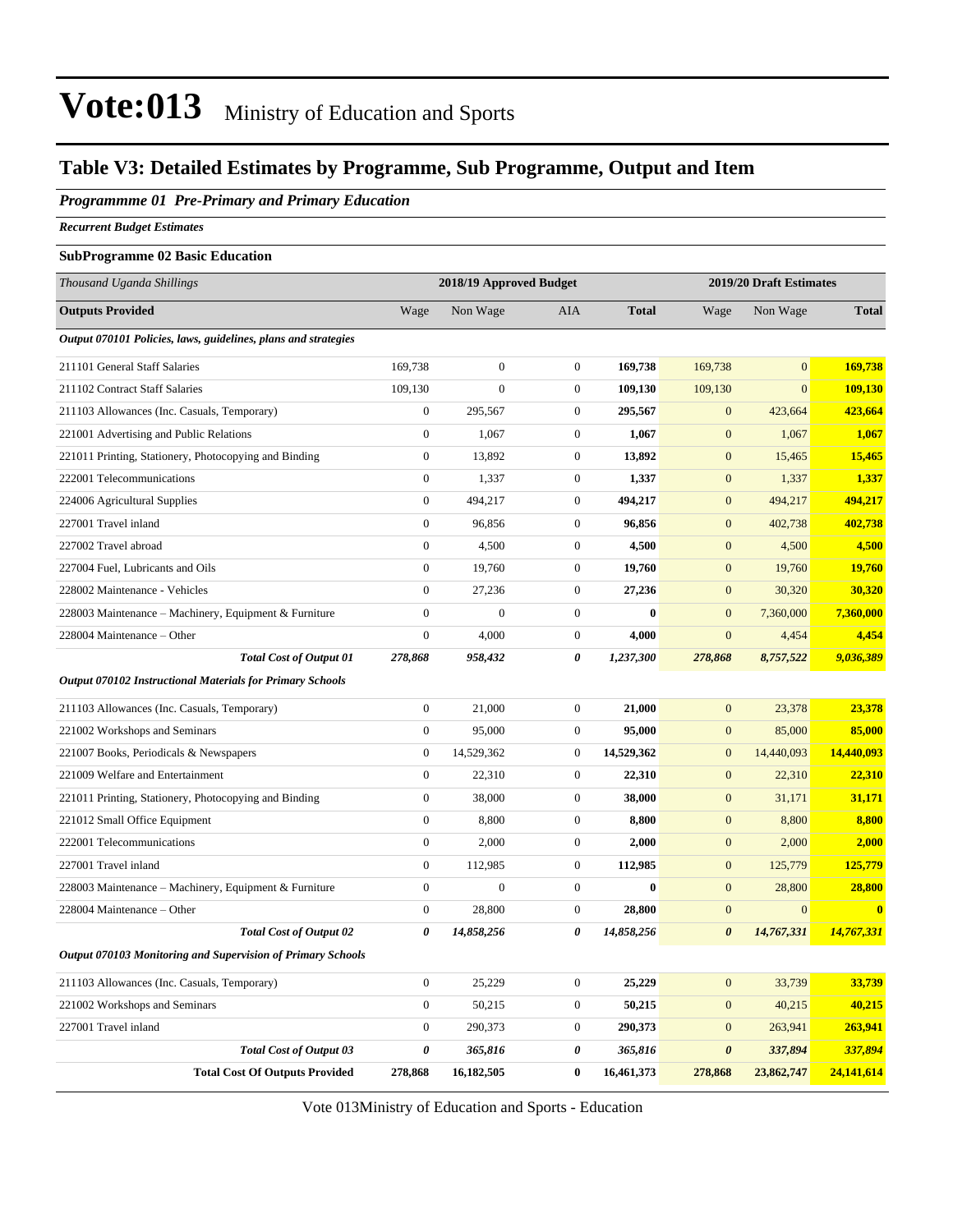| <b>Outputs Funded</b>                                  | Wage         | Non Wage   | <b>AIA</b>     | <b>Total</b> | Wage                  | Non Wage              | <b>Total</b> |
|--------------------------------------------------------|--------------|------------|----------------|--------------|-----------------------|-----------------------|--------------|
| Output 070153 Primary Teacher Development (PTC's)      |              |            |                |              |                       |                       |              |
| 263106 Other Current grants (Current)                  | $\mathbf{0}$ | 4,550,000  | $\overline{0}$ | 4,550,000    | $\mathbf{0}$          | 450,000               | 450,000      |
| o/w Teachers SACCO                                     | 0            | 4,500,000  | 0              | 4,500,000    | $\boldsymbol{\theta}$ | $\boldsymbol{\theta}$ | $\mathbf{0}$ |
| o/w Support to District Service Commissions            | $\theta$     | 50,000     | $\theta$       | 50,000       | $\theta$              | $\boldsymbol{\theta}$ | $\mathbf{0}$ |
| o/w Teachers' SACCO                                    | $\theta$     | 0          | $\theta$       | $\mathbf{0}$ | $\boldsymbol{\theta}$ | 400,000               | 400,000      |
| o/w Support to District Service Commissions to Recruit | $\theta$     | 0          | $\theta$       | $\mathbf{0}$ | $\theta$              | 50,000                | 50,000       |
| <b>Total Cost of Output 53</b>                         | 0            | 4,550,000  | 0              | 4,550,000    | $\boldsymbol{\theta}$ | 450,000               | 450,000      |
| <b>Total Cost Of Outputs Funded</b>                    | $\bf{0}$     | 4,550,000  | $\mathbf{0}$   | 4,550,000    | $\bf{0}$              | 450,000               | 450,000      |
| <b>Total Cost for SubProgramme 02</b>                  | 278,868      | 20,732,505 | $\mathbf{0}$   | 21,011,373   | 278,868               | 24,312,747            | 24,591,614   |
| <b>Total Excluding Arrears</b>                         | 278,868      | 20,732,505 | $\theta$       | 21,011,373   | 278,868               | 24,312,747            | 24,591,614   |
| Douglasses and Dr. Jack Fatiments                      |              |            |                |              |                       |                       |              |

*Development Budget Estimates*

#### **Project 1296 Uganda Teacher and School Effectiveness Project**

| Thousand Uganda Shillings                                        |                  | 2018/19 Approved Budget       |                  |              |                               | 2019/20 Draft Estimates |                         |
|------------------------------------------------------------------|------------------|-------------------------------|------------------|--------------|-------------------------------|-------------------------|-------------------------|
| <b>Outputs Provided</b>                                          |                  | <b>GoU Dev't External Fin</b> | <b>AIA</b>       | <b>Total</b> | <b>GoU Dev't External Fin</b> |                         | <b>Total</b>            |
| Output 070101 Policies, laws, guidelines, plans and strategies   |                  |                               |                  |              |                               |                         |                         |
| 211102 Contract Staff Salaries                                   | 654,125          | 1,757,000                     | $\overline{0}$   | 2,411,125    | 654,125                       | $\mathbf{0}$            | 654,125                 |
| 211103 Allowances (Inc. Casuals, Temporary)                      | 73,960           | 85,752                        | $\overline{0}$   | 159,712      | 73,161                        | $\mathbf{0}$            | 73,161                  |
| 212101 Social Security Contributions                             | 59.172           | $\mathbf{0}$                  | $\overline{0}$   | 59.172       | 59,172                        | $\mathbf{0}$            | 59,172                  |
| 213004 Gratuity Expenses                                         | 73.161           | $\mathbf{0}$                  | $\overline{0}$   | 73,161       | 73,960                        | $\mathbf{0}$            | 73,960                  |
| 221001 Advertising and Public Relations                          | 22,000           | 370,541                       | $\overline{0}$   | 392,541      | 22,000                        | $\mathbf{0}$            | 22,000                  |
| 221003 Staff Training                                            | $\overline{0}$   | 980,186                       | $\overline{0}$   | 980,186      | $\overline{0}$                | $\mathbf{0}$            | $\mathbf{0}$            |
| 221011 Printing, Stationery, Photocopying and Binding            | 15,000           | $\mathbf{0}$                  | $\overline{0}$   | 15,000       | 46,700                        | $\mathbf{0}$            | 46,700                  |
| 221012 Small Office Equipment                                    | 41,700           | $\boldsymbol{0}$              | $\boldsymbol{0}$ | 41,700       | $\mathbf{0}$                  | $\mathbf{0}$            | $\bf{0}$                |
| 223005 Electricity                                               | 14,000           | $\mathbf{0}$                  | 0                | 14,000       | 14,000                        | $\mathbf{0}$            | 14,000                  |
| 225001 Consultancy Services- Short term                          | $\overline{0}$   | 2,517,649                     | $\overline{0}$   | 2,517,649    | $\overline{0}$                | $\mathbf{0}$            | $\bf{0}$                |
| 227001 Travel inland                                             | $\overline{0}$   | 520.758                       | $\overline{0}$   | 520,758      | $\theta$                      | $\overline{0}$          | $\overline{\mathbf{0}}$ |
| Total Cost Of Output 070101                                      | 953,118          | 6,231,886                     | 0                | 7,185,005    | 943,118                       | $\boldsymbol{\theta}$   | 943,118                 |
| <b>Output 070102 Instructional Materials for Primary Schools</b> |                  |                               |                  |              |                               |                         |                         |
| 225001 Consultancy Services- Short term                          | $\boldsymbol{0}$ | 2,520,000                     | $\boldsymbol{0}$ | 2,520,000    | $\mathbf{0}$                  | $\mathbf{0}$            | $\bf{0}$                |
| Total Cost Of Output 070102                                      | 0                | 2,520,000                     | 0                | 2,520,000    | $\boldsymbol{\theta}$         | $\boldsymbol{\theta}$   | $\boldsymbol{\theta}$   |
| Output 070103 Monitoring and Supervision of Primary Schools      |                  |                               |                  |              |                               |                         |                         |
| 221002 Workshops and Seminars                                    | $\boldsymbol{0}$ | 1,423,226                     | $\overline{0}$   | 1,423,226    | $\mathbf{0}$                  | $\mathbf{0}$            | $\bf{0}$                |
| 225001 Consultancy Services- Short term                          | $\Omega$         | 7,511,416                     | $\overline{0}$   | 7,511,416    | $\overline{0}$                | $\mathbf{0}$            | $\bf{0}$                |
| 227001 Travel inland                                             | 39,000           | $\mathbf{0}$                  | 0                | 39,000       | 49,000                        | $\mathbf{0}$            | 49,000                  |
| 227004 Fuel, Lubricants and Oils                                 | 60,000           | $\mathbf{0}$                  | $\overline{0}$   | 60,000       | 60,000                        | $\overline{0}$          | 60,000                  |
| 228002 Maintenance - Vehicles                                    | 75,305           | $\mathbf{0}$                  | $\overline{0}$   | 75,305       | 75,305                        | $\mathbf{0}$            | 75,305                  |
| Total Cost Of Output 070103                                      | 174,305          | 8,934,642                     | 0                | 9,108,947    | 184,305                       | $\boldsymbol{\theta}$   | 184,305                 |
| <b>Total Cost for Outputs Provided</b>                           | 1,127,424        | 17,686,528                    | $\mathbf{0}$     | 18,813,952   | 1,127,424                     | $\mathbf{0}$            | 1,127,424               |
|                                                                  |                  |                               |                  |              |                               |                         |                         |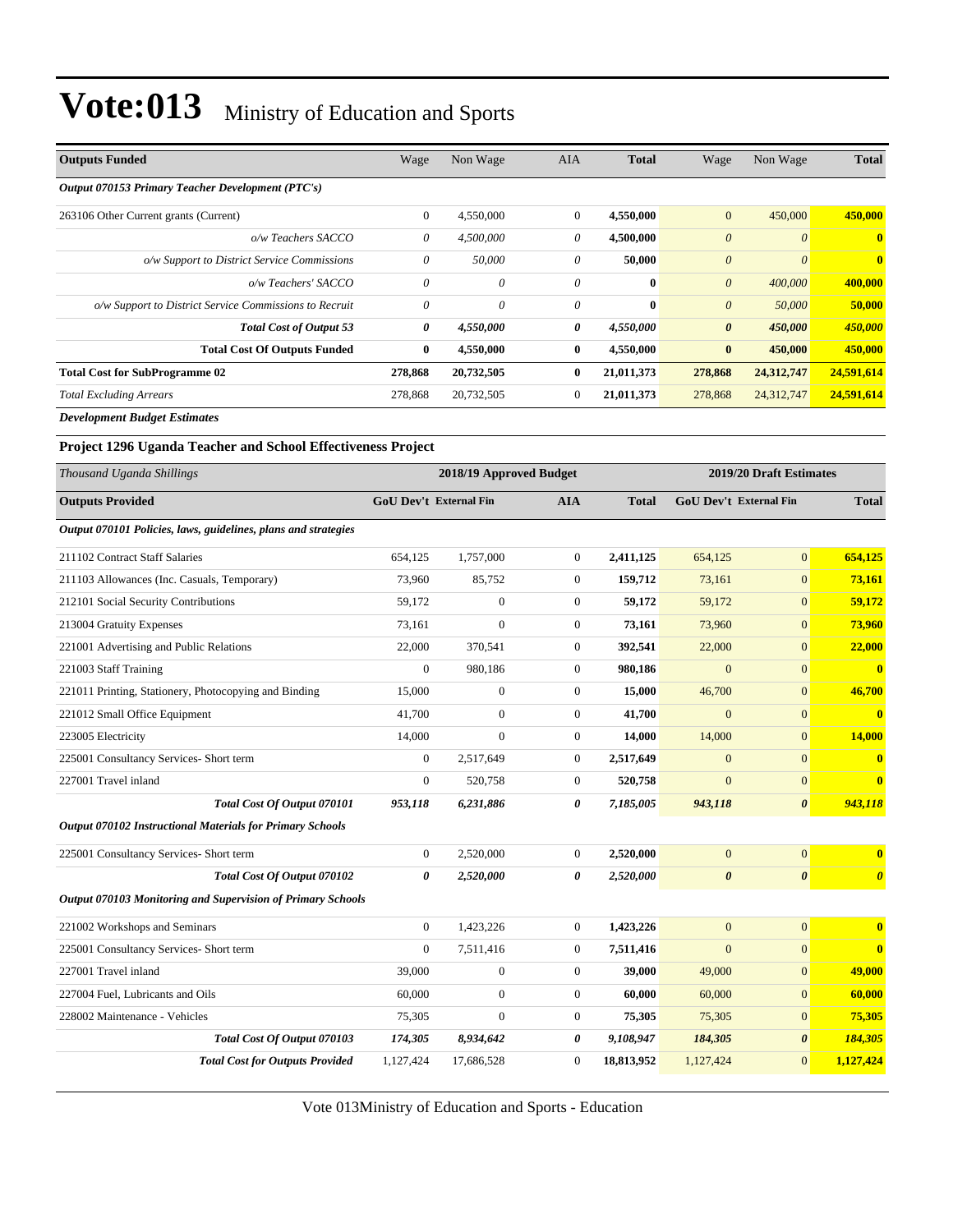| <b>Capital Purchases</b>                                             | <b>GoU Dev't External Fin</b> |                         | <b>AIA</b>       | <b>Total</b> |              | <b>GoU Dev't External Fin</b> | <b>Total</b> |
|----------------------------------------------------------------------|-------------------------------|-------------------------|------------------|--------------|--------------|-------------------------------|--------------|
| Output 070180 Classroom construction and rehabilitation (Primary)    |                               |                         |                  |              |              |                               |              |
| 281504 Monitoring, Supervision & Appraisal of capital works          | 189,000                       | 393,869                 | $\overline{0}$   | 582,869      | 189,000      | $\Omega$                      | 189,000      |
| 312101 Non-Residential Buildings                                     | $\boldsymbol{0}$              | 29,181,703              | $\boldsymbol{0}$ | 29,181,703   | $\mathbf{0}$ | 48,035,932                    | 48,035,932   |
| Total Cost Of Output 070180                                          | 189,000                       | 29,575,572              | 0                | 29,764,572   | 189,000      | 48,035,932                    | 48,224,933   |
| <b>Total Cost for Capital Purchases</b>                              | 189,000                       | 29,575,572              | $\boldsymbol{0}$ | 29,764,572   | 189,000      | 48,035,932                    | 48,224,933   |
| <b>Total Cost for Project: 1296</b>                                  | 1,316,424                     | 47,262,100              | $\boldsymbol{0}$ | 48,578,524   | 1,316,424    | 48,035,932                    | 49,352,356   |
| <b>Total Excluding Arrears</b>                                       | 1,316,424                     | 47,262,100              | $\boldsymbol{0}$ | 48,578,524   | 1,316,424    | 48,035,932                    | 49,352,356   |
| Project 1339 Emergency Construction of Primary Schools Phase II      |                               |                         |                  |              |              |                               |              |
| Thousand Uganda Shillings                                            |                               | 2018/19 Approved Budget |                  |              |              | 2019/20 Draft Estimates       |              |
| <b>Outputs Provided</b>                                              | <b>GoU Dev't External Fin</b> |                         | <b>AIA</b>       | <b>Total</b> |              | <b>GoU Dev't External Fin</b> | <b>Total</b> |
| Output 070101 Policies, laws, guidelines, plans and strategies       |                               |                         |                  |              |              |                               |              |
| 211103 Allowances (Inc. Casuals, Temporary)                          | 1,400                         | $\boldsymbol{0}$        | $\boldsymbol{0}$ | 1,400        | 1,400        | $\mathbf{0}$                  | 1,400        |
| 221011 Printing, Stationery, Photocopying and Binding                | 4,750                         | $\boldsymbol{0}$        | $\boldsymbol{0}$ | 4,750        | 4,750        | $\mathbf{0}$                  | 4,750        |
| 227001 Travel inland                                                 | 20,592                        | $\boldsymbol{0}$        | $\boldsymbol{0}$ | 20,592       | 20,592       | $\mathbf{0}$                  | 20,592       |
| Total Cost Of Output 070101                                          | 26,742                        | $\theta$                | 0                | 26,742       | 26,742       | $\boldsymbol{\theta}$         | 26,742       |
| <b>Total Cost for Outputs Provided</b>                               | 26,742                        | $\boldsymbol{0}$        | $\boldsymbol{0}$ | 26,742       | 26,742       | $\overline{0}$                | 26,742       |
| <b>Capital Purchases</b>                                             | <b>GoU Dev't External Fin</b> |                         | <b>AIA</b>       | <b>Total</b> |              | GoU Dev't External Fin        | <b>Total</b> |
| Output 070172 Government Buildings and Administrative Infrastructure |                               |                         |                  |              |              |                               |              |
| 281504 Monitoring, Supervision & Appraisal of capital works          | 200,000                       | $\boldsymbol{0}$        | $\overline{0}$   | 200,000      | 200,000      | $\overline{0}$                | 200,000      |
| 312101 Non-Residential Buildings                                     | 1,961,052                     | $\boldsymbol{0}$        | $\overline{0}$   | 1,961,052    | 1,961,052    | $\overline{0}$                | 1,961,052    |
| Total Cost Of Output 070172                                          | 2,161,052                     | $\theta$                | 0                | 2,161,052    | 2,161,052    | $\theta$                      | 2,161,052    |
| Output 070177 Purchase of Specialised Machinery and Equipment        |                               |                         |                  |              |              |                               |              |
| 312202 Machinery and Equipment                                       | 800,000                       | $\boldsymbol{0}$        | $\boldsymbol{0}$ | 800,000      | 800,000      | $\overline{0}$                | 800,000      |
| Total Cost Of Output 070177                                          | 800,000                       | 0                       | 0                | 800,000      | 800,000      | $\boldsymbol{\theta}$         | 800,000      |
| <b>Total Cost for Capital Purchases</b>                              | 2,961,052                     | $\boldsymbol{0}$        | $\boldsymbol{0}$ | 2,961,052    | 2,961,052    | $\mathbf{0}$                  | 2,961,052    |
| <b>Total Cost for Project: 1339</b>                                  | 2,987,794                     | $\boldsymbol{0}$        | $\boldsymbol{0}$ | 2,987,794    | 2,987,794    | $\mathbf{0}$                  | 2,987,794    |
| <b>Total Excluding Arrears</b>                                       | 2,987,794                     | $\boldsymbol{0}$        | $\overline{0}$   | 2,987,794    | 2,987,794    | $\overline{0}$                | 2,987,794    |
|                                                                      |                               | GoU External Fin        | <b>AIA</b>       | <b>Total</b> | GoU          | <b>External Fin</b>           | <b>Total</b> |
| <b>Total Cost for Programme 01</b>                                   | 25,315,591                    | 47,262,100              | $\bf{0}$         | 72,577,691   | 28,895,832   | 48,035,932                    | 76,931,764   |
| <b>Total Excluding Arrears</b>                                       | 25,315,591                    | 47,262,100              | $\boldsymbol{0}$ | 72,577,691   | 28,895,832   | 48,035,932                    | 76,931,764   |
| <b>Programmme 02 Secondary Education</b>                             |                               |                         |                  |              |              |                               |              |

*Recurrent Budget Estimates*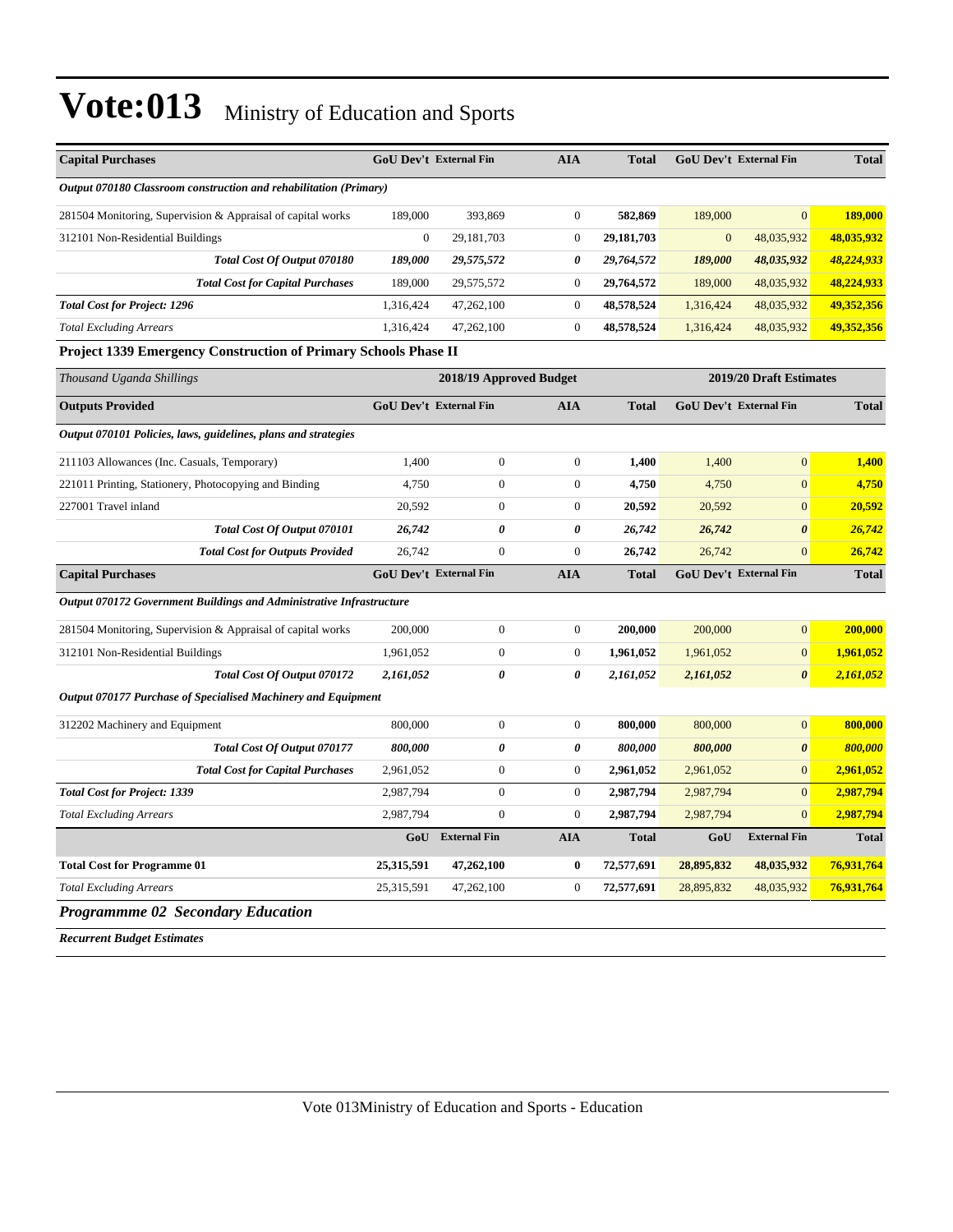#### **SubProgramme 03 Secondary Education**

| Thousand Uganda Shillings                                            |                  | 2018/19 Approved Budget |                  |              |                       | 2019/20 Draft Estimates |              |
|----------------------------------------------------------------------|------------------|-------------------------|------------------|--------------|-----------------------|-------------------------|--------------|
| <b>Outputs Provided</b>                                              | Wage             | Non Wage                | AIA              | <b>Total</b> | Wage                  | Non Wage                | <b>Total</b> |
| Output 070201 Policies, laws, guidelines plans and strategies        |                  |                         |                  |              |                       |                         |              |
| 211101 General Staff Salaries                                        | 160,872          | $\boldsymbol{0}$        | $\boldsymbol{0}$ | 160,872      | 160,872               | $\mathbf{0}$            | 160,872      |
| 211102 Contract Staff Salaries                                       | 672,333          | $\overline{0}$          | $\boldsymbol{0}$ | 672,333      | 672,333               | $\boldsymbol{0}$        | 672,333      |
| 211103 Allowances (Inc. Casuals, Temporary)                          | $\boldsymbol{0}$ | 386,985                 | $\boldsymbol{0}$ | 386,985      | $\mathbf{0}$          | 422,490                 | 422,490      |
| 212101 Social Security Contributions                                 | $\boldsymbol{0}$ | 67,233                  | $\boldsymbol{0}$ | 67,233       | $\mathbf{0}$          | 107,233                 | 107,233      |
| 221001 Advertising and Public Relations                              | $\boldsymbol{0}$ | 8,717                   | $\boldsymbol{0}$ | 8,717        | $\mathbf{0}$          | 8,717                   | 8,717        |
| 221002 Workshops and Seminars                                        | $\mathbf{0}$     | 97,989                  | $\boldsymbol{0}$ | 97,989       | $\mathbf{0}$          | 97,989                  | 97,989       |
| 221003 Staff Training                                                | $\boldsymbol{0}$ | 92,037                  | $\boldsymbol{0}$ | 92,037       | $\mathbf{0}$          | $\mathbf{0}$            | $\bf{0}$     |
| 221007 Books, Periodicals & Newspapers                               | $\boldsymbol{0}$ | 957,867                 | $\boldsymbol{0}$ | 957,867      | $\mathbf{0}$          | 957,867                 | 957,867      |
| 221009 Welfare and Entertainment                                     | $\boldsymbol{0}$ | 38,673                  | $\boldsymbol{0}$ | 38,673       | $\mathbf{0}$          | 398,673                 | 398,673      |
| 221011 Printing, Stationery, Photocopying and Binding                | $\boldsymbol{0}$ | 5,000                   | $\boldsymbol{0}$ | 5,000        | $\mathbf{0}$          | 5,566                   | 5,566        |
| 223005 Electricity                                                   | $\boldsymbol{0}$ | 5,718                   | $\boldsymbol{0}$ | 5,718        | $\mathbf{0}$          | 5,718                   | 5,718        |
| 223006 Water                                                         | $\boldsymbol{0}$ | 2,859                   | $\boldsymbol{0}$ | 2,859        | $\mathbf{0}$          | 2,859                   | 2,859        |
| 228004 Maintenance - Other                                           | $\boldsymbol{0}$ | 1,045,000               | $\boldsymbol{0}$ | 1,045,000    | $\boldsymbol{0}$      | 1,163,340               | 1,163,340    |
| <b>Total Cost of Output 01</b>                                       | 833,205          | 2,708,077               | 0                | 3,541,282    | 833,205               | 3,170,453               | 4,003,658    |
| <b>Output 070203 Monitoring and Supervision of Secondary Schools</b> |                  |                         |                  |              |                       |                         |              |
| 227001 Travel inland                                                 | $\boldsymbol{0}$ | 177,901                 | $\boldsymbol{0}$ | 177,901      | $\mathbf{0}$          | 198,047                 | 198,047      |
| 227002 Travel abroad                                                 | $\boldsymbol{0}$ | 4,500                   | $\overline{0}$   | 4,500        | $\mathbf{0}$          | 4,500                   | 4,500        |
| 227004 Fuel, Lubricants and Oils                                     | $\boldsymbol{0}$ | 17,082                  | $\boldsymbol{0}$ | 17,082       | $\mathbf{0}$          | 17,082                  | 17,082       |
| 228002 Maintenance - Vehicles                                        | $\boldsymbol{0}$ | 23,024                  | $\boldsymbol{0}$ | 23,024       | $\mathbf{0}$          | 25,632                  | 25,632       |
| <b>Total Cost of Output 03</b>                                       | 0                | 222,507                 | 0                | 222,507      | $\boldsymbol{\theta}$ | 245,261                 | 245,261      |
| <b>Output 070204 Training of Secondary Teachers</b>                  |                  |                         |                  |              |                       |                         |              |
| 211103 Allowances (Inc. Casuals, Temporary)                          | $\boldsymbol{0}$ | 140,000                 | $\boldsymbol{0}$ | 140,000      | $\mathbf{0}$          | 155,854                 | 155,854      |
| 221002 Workshops and Seminars                                        | $\mathbf{0}$     | $\mathbf{0}$            | $\boldsymbol{0}$ | $\mathbf{0}$ | $\mathbf{0}$          | 60,000                  | 60,000       |
| 221003 Staff Training                                                | $\mathbf{0}$     | 60,000                  | $\boldsymbol{0}$ | 60,000       | $\mathbf{0}$          | 92,037                  | 92,037       |
| <b>Total Cost of Output 04</b>                                       | 0                | 200,000                 | 0                | 200,000      | $\boldsymbol{\theta}$ | 307,891                 | 307,891      |
| <b>Total Cost Of Outputs Provided</b>                                | 833,205          | 3,130,585               | 0                | 3,963,790    | 833,205               | 3,723,604               | 4,556,809    |
| <b>Outputs Funded</b>                                                | Wage             | Non Wage                | AIA              | <b>Total</b> | Wage                  | Non Wage                | <b>Total</b> |
| <b>Output 070251 USE Tuition Support</b>                             |                  |                         |                  |              |                       |                         |              |
| 263106 Other Current grants (Current)                                | $\boldsymbol{0}$ | 40,350                  | $\boldsymbol{0}$ | 40,350       | $\boldsymbol{0}$      | 40,350                  | 40,350       |
| o/w EAC Essay Competition                                            | 0                | 40,350                  | 0                | 40,350       | $\boldsymbol{\theta}$ | $\boldsymbol{\theta}$   | $\bullet$    |
| o/w East Africa Essay Competitions                                   | 0                | 0                       | 0                | $\bf{0}$     | $\boldsymbol{\theta}$ | 40,350                  | 40,350       |
| <b>Total Cost of Output 51</b>                                       | 0                | 40,350                  | 0                | 40,350       | $\pmb{\theta}$        | 40,350                  | 40,350       |
| <b>Total Cost Of Outputs Funded</b>                                  | $\bf{0}$         | 40,350                  | $\boldsymbol{0}$ | 40,350       | $\bf{0}$              | 40,350                  | 40,350       |
| <b>Total Cost for SubProgramme 03</b>                                | 833,205          | 3,170,935               | $\boldsymbol{0}$ | 4,004,140    | 833,205               | 3,763,954               | 4,597,159    |
| <b>Total Excluding Arrears</b>                                       | 833,205          | 3,170,935               | 0                | 4,004,140    | 833,205               | 3,763,954               | 4,597,159    |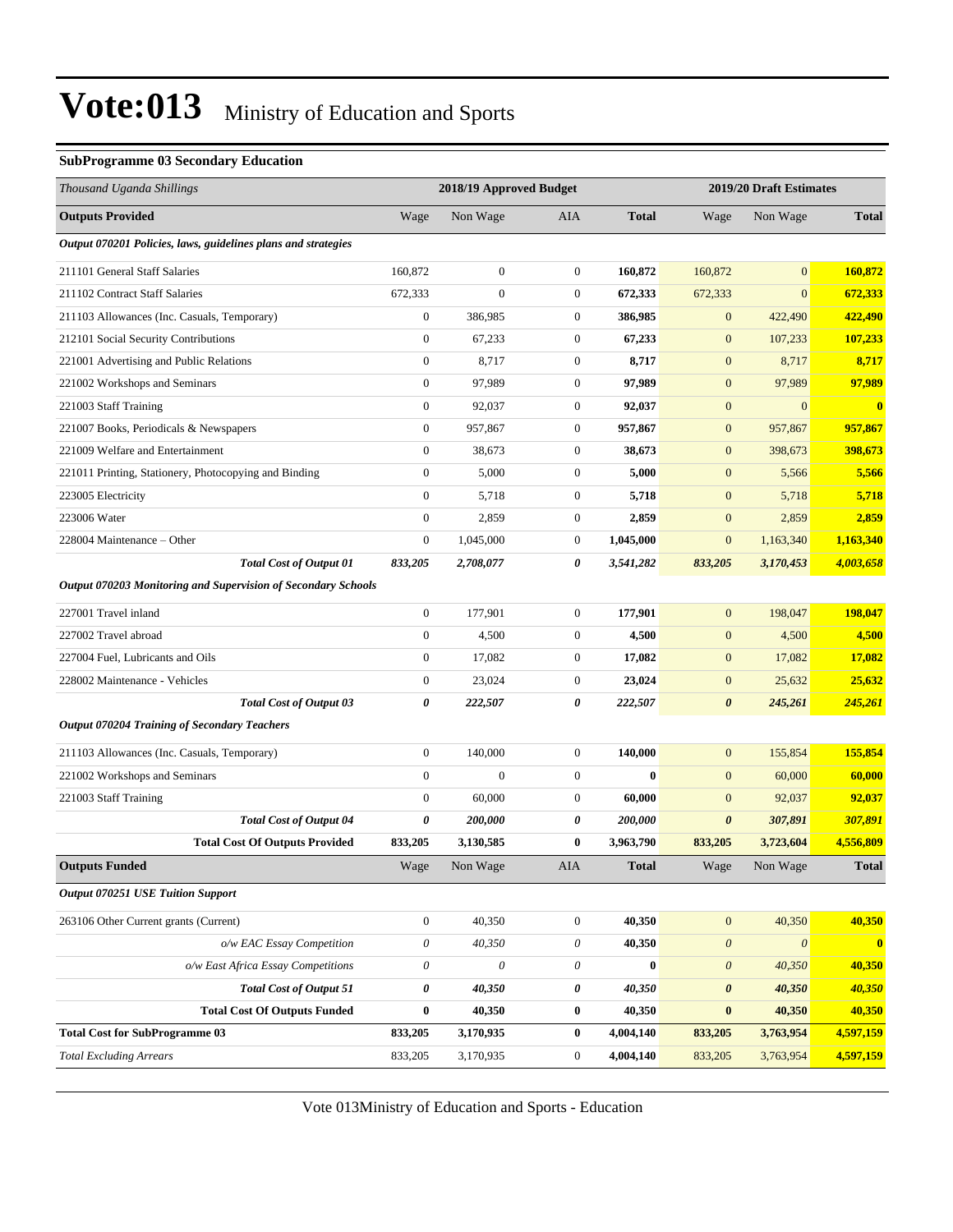#### **SubProgramme 14 Private Schools Department**

| Thousand Uganda Shillings                                                        |                               | 2018/19 Approved Budget |                  |                |                  | 2019/20 Draft Estimates |              |
|----------------------------------------------------------------------------------|-------------------------------|-------------------------|------------------|----------------|------------------|-------------------------|--------------|
| <b>Outputs Provided</b>                                                          | Wage                          | Non Wage                | AIA              | <b>Total</b>   | Wage             | Non Wage                | <b>Total</b> |
| Output 070201 Policies, laws, guidelines plans and strategies                    |                               |                         |                  |                |                  |                         |              |
| 211101 General Staff Salaries                                                    | 160,584                       | $\boldsymbol{0}$        | $\mathbf{0}$     | 160,584        | 160,584          | $\boldsymbol{0}$        | 160,584      |
| 211103 Allowances (Inc. Casuals, Temporary)                                      | $\boldsymbol{0}$              | 73,000                  | $\boldsymbol{0}$ | 73,000         | $\mathbf{0}$     | 77,225                  | 77,225       |
| 221002 Workshops and Seminars                                                    | $\boldsymbol{0}$              | 10,447                  | $\boldsymbol{0}$ | 10,447         | $\mathbf{0}$     | 10,447                  | 10,447       |
| 221007 Books, Periodicals & Newspapers                                           | $\mathbf{0}$                  | 2,500                   | $\boldsymbol{0}$ | 2,500          | $\mathbf{0}$     | 2,500                   | 2,500        |
| 221008 Computer supplies and Information Technology (IT)                         | $\boldsymbol{0}$              | 2,500                   | $\boldsymbol{0}$ | 2,500          | $\boldsymbol{0}$ | 7,500                   | 7,500        |
| 221009 Welfare and Entertainment                                                 | $\boldsymbol{0}$              | 42,000                  | $\boldsymbol{0}$ | 42,000         | $\boldsymbol{0}$ | 41,000                  | 41,000       |
| 221011 Printing, Stationery, Photocopying and Binding                            | $\boldsymbol{0}$              | 43,431                  | $\boldsymbol{0}$ | 43,431         | $\boldsymbol{0}$ | 42,656                  | 42,656       |
| 228004 Maintenance - Other                                                       | $\boldsymbol{0}$              | 500                     | $\boldsymbol{0}$ | 500            | $\boldsymbol{0}$ | 4,725                   | 4,725        |
| <b>Total Cost of Output 01</b>                                                   | 160,584                       | 174,378                 | 0                | 334,962        | 160,584          | 186,054                 | 346,638      |
| Output 070205 Monitoring USE Placements in Private Schools                       |                               |                         |                  |                |                  |                         |              |
| 227001 Travel inland                                                             | $\boldsymbol{0}$              | 267,292                 | $\boldsymbol{0}$ | 267,292        | $\boldsymbol{0}$ | 297,088                 | 297,088      |
| 227002 Travel abroad                                                             | $\boldsymbol{0}$              | 4,500                   | $\boldsymbol{0}$ | 4,500          | $\mathbf{0}$     | 4,855                   | 4,855        |
| 227004 Fuel, Lubricants and Oils                                                 | $\mathbf{0}$                  | 11,164                  | $\boldsymbol{0}$ | 11,164         | $\mathbf{0}$     | 11,164                  | 11,164       |
| 228002 Maintenance - Vehicles                                                    | $\mathbf{0}$                  | 22,800                  | $\mathbf{0}$     | 22,800         | $\mathbf{0}$     | 25,382                  | 25,382       |
| Total Cost of Output 05                                                          | $\boldsymbol{\theta}$         | 305,756                 | 0                | 305,756        | $\pmb{\theta}$   | 338,489                 | 338,489      |
| <b>Total Cost Of Outputs Provided</b>                                            | 160,584                       | 480,135                 | 0                | 640,718        | 160,584          | 524,543                 | 685,127      |
| <b>Total Cost for SubProgramme 14</b>                                            | 160,584                       | 480,135                 | 0                | 640,718        | 160,584          | 524,543                 | 685,127      |
| <b>Total Excluding Arrears</b>                                                   | 160,584                       | 480,135                 | $\overline{0}$   | 640,718        | 160,584          | 524,543                 | 685,127      |
| <b>Development Budget Estimates</b>                                              |                               |                         |                  |                |                  |                         |              |
| <b>Project 1540 Development of Secondary Education Phase II</b>                  |                               |                         |                  |                |                  |                         |              |
| Thousand Uganda Shillings                                                        |                               | 2018/19 Approved Budget |                  |                |                  | 2019/20 Draft Estimates |              |
| <b>Outputs Provided</b>                                                          | GoU Dev't External Fin        |                         | AIA              | <b>Total</b>   |                  | GoU Dev't External Fin  | <b>Total</b> |
| Output 070201 Policies, laws, guidelines plans and strategies                    |                               |                         |                  |                |                  |                         |              |
| 221001 Advertising and Public Relations                                          | $\boldsymbol{0}$              | $\boldsymbol{0}$        | $\boldsymbol{0}$ | $\bf{0}$       | 10,000           | $\overline{0}$          | 10,000       |
| Total Cost Of Output 070201                                                      | $\boldsymbol{\theta}$         | 0                       | 0                | $\pmb{\theta}$ | 10,000           | $\boldsymbol{\theta}$   | 10,000       |
| <b>Total Cost for Outputs Provided</b>                                           | $\overline{0}$                | $\overline{0}$          | $\overline{0}$   | $\bf{0}$       | 10,000           | $\mathbf{0}$            | 10,000       |
| <b>Capital Purchases</b>                                                         | <b>GoU Dev't External Fin</b> |                         | <b>AIA</b>       | <b>Total</b>   |                  | GoU Dev't External Fin  | <b>Total</b> |
| Output 070284 Construction and rehabilitation of learning facilities (Secondary) |                               |                         |                  |                |                  |                         |              |
| 281504 Monitoring, Supervision & Appraisal of capital works                      | $\boldsymbol{0}$              | $\boldsymbol{0}$        | $\boldsymbol{0}$ | $\bf{0}$       | 900,000          | $\mathbf{0}$            | 900,000      |
| 312101 Non-Residential Buildings                                                 | $\mathbf{0}$                  | $\boldsymbol{0}$        | $\overline{0}$   | $\bf{0}$       | 4,890,000        | $\mathbf{0}$            | 4,890,000    |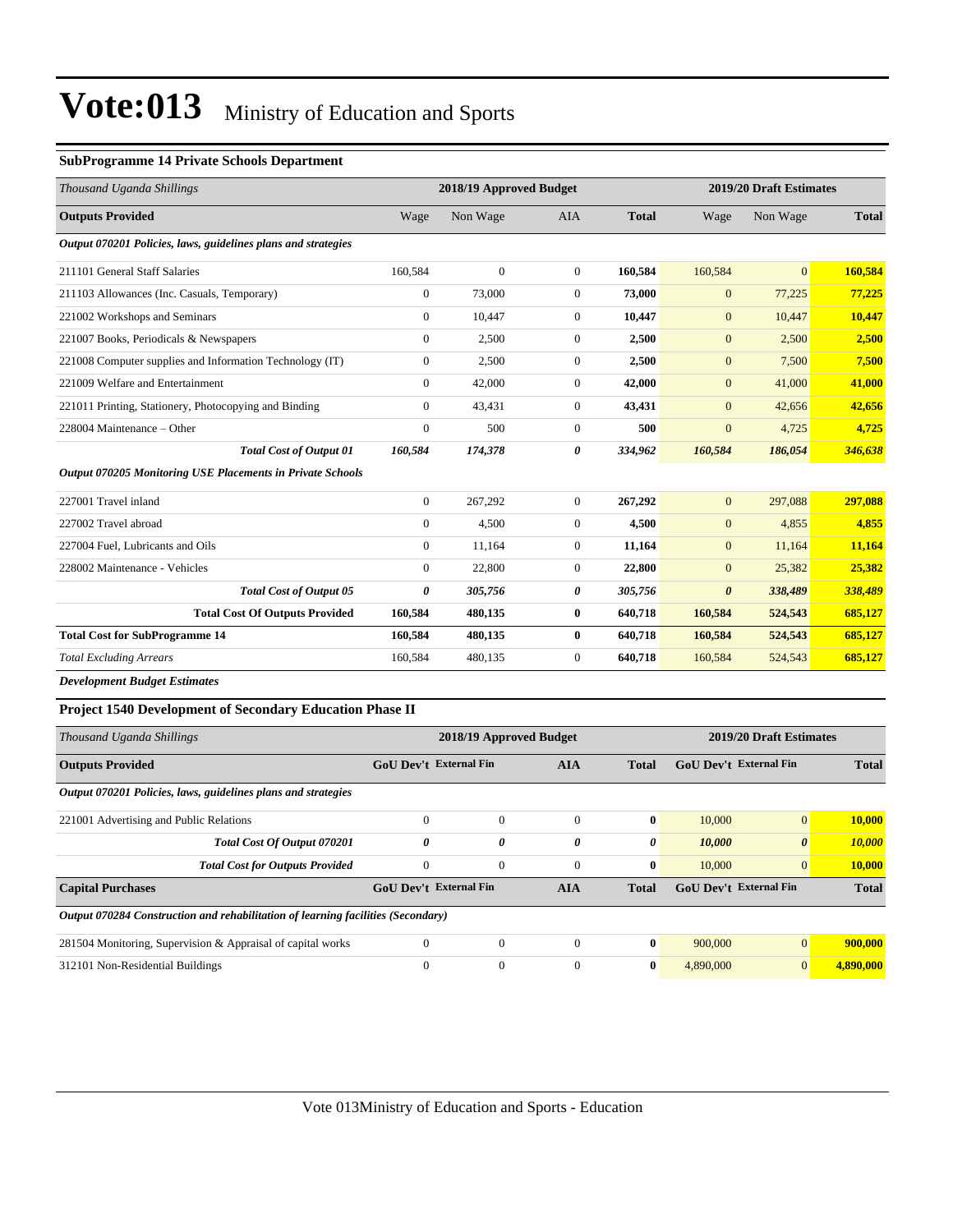| 312203 Furniture & Fixtures                                                         | $\mathbf{0}$          | $\mathbf{0}$              | $\boldsymbol{0}$ | $\bf{0}$         | 200,000                   | $\mathbf{0}$              | 200,000                 |
|-------------------------------------------------------------------------------------|-----------------------|---------------------------|------------------|------------------|---------------------------|---------------------------|-------------------------|
| Total Cost Of Output 070284                                                         | 0                     | 0                         | 0                | 0                | 5,990,000                 | $\boldsymbol{\theta}$     | 5,990,000               |
| <b>Total Cost for Capital Purchases</b>                                             | $\boldsymbol{0}$      | $\overline{0}$            | $\boldsymbol{0}$ | $\bf{0}$         | 5,990,000                 | $\mathbf{0}$              | 5,990,000               |
| <b>Total Cost for Project: 1540</b>                                                 | $\theta$              | $\overline{0}$            | $\boldsymbol{0}$ | $\bf{0}$         | 6,000,000                 | $\overline{0}$            | 6,000,000               |
| <b>Total Excluding Arrears</b>                                                      | $\mathbf{0}$          | $\boldsymbol{0}$          | $\overline{0}$   | $\bf{0}$         | 6,000,000                 | $\mathbf{0}$              | 6,000,000               |
|                                                                                     | GoU                   | <b>External Fin</b>       | <b>AIA</b>       | <b>Total</b>     | GoU                       | <b>External Fin</b>       | <b>Total</b>            |
| <b>Total Cost for Programme 02</b>                                                  | 4,644,858             | 0                         | $\bf{0}$         | 4,644,858        | 11,282,286                | $\bf{0}$                  | 11,282,286              |
| <b>Total Excluding Arrears</b>                                                      | 4,644,858             | $\boldsymbol{0}$          | $\boldsymbol{0}$ | 4,644,858        | 11,282,286                | $\mathbf{0}$              | 11,282,286              |
| Programmme 04 Higher Education                                                      |                       |                           |                  |                  |                           |                           |                         |
| <b>Recurrent Budget Estimates</b>                                                   |                       |                           |                  |                  |                           |                           |                         |
| <b>SubProgramme 07 Higher Education</b>                                             |                       |                           |                  |                  |                           |                           |                         |
| Thousand Uganda Shillings                                                           |                       | 2018/19 Approved Budget   |                  |                  |                           | 2019/20 Draft Estimates   |                         |
| <b>Outputs Provided</b>                                                             | Wage                  | Non Wage                  | AIA              | <b>Total</b>     | Wage                      | Non Wage                  | <b>Total</b>            |
| Output 070401 Policies, guidelines to universities and other tertiary institutions  |                       |                           |                  |                  |                           |                           |                         |
| 211101 General Staff Salaries                                                       | 197,375               | $\boldsymbol{0}$          | $\boldsymbol{0}$ | 197,375          | 197,375                   | $\mathbf{0}$              | 197,375                 |
| 211103 Allowances (Inc. Casuals, Temporary)                                         | $\mathbf{0}$          | 24,559                    | $\boldsymbol{0}$ | 24,559           | $\boldsymbol{0}$          | 27,340                    | 27,340                  |
| 221001 Advertising and Public Relations                                             | $\mathbf{0}$          | 8,001                     | $\boldsymbol{0}$ | 8,001            | $\mathbf{0}$              | 8,001                     | 8,001                   |
| 221003 Staff Training                                                               | $\boldsymbol{0}$      | 5,000                     | $\boldsymbol{0}$ | 5,000            | $\mathbf{0}$              | 5,000                     | 5,000                   |
| 221006 Commissions and related charges                                              | $\boldsymbol{0}$      | 81,858                    | 0                | 81,858           | $\mathbf{0}$              | 81,858                    | 81,858                  |
| 221007 Books, Periodicals & Newspapers                                              | $\boldsymbol{0}$      | 6,480                     | $\boldsymbol{0}$ | 6,480            | $\boldsymbol{0}$          | 6,480                     | 6,480                   |
| 221008 Computer supplies and Information Technology (IT)                            | $\mathbf{0}$          | 6,000                     | $\boldsymbol{0}$ | 6,000            | $\boldsymbol{0}$          | 6,000                     | 6,000                   |
| 221009 Welfare and Entertainment                                                    | $\boldsymbol{0}$      | 18,930                    | $\boldsymbol{0}$ | 18,930           | $\mathbf{0}$              | 18,930                    | 18,930                  |
| 221011 Printing, Stationery, Photocopying and Binding                               | $\boldsymbol{0}$      | 8,500                     | $\boldsymbol{0}$ | 8,500            | $\mathbf{0}$              | 9,463                     | 9,463                   |
| 222001 Telecommunications                                                           | $\boldsymbol{0}$      | 5,400                     | 0                | 5,400            | $\mathbf{0}$              | 5,400                     | 5,400                   |
| 222002 Postage and Courier                                                          | $\boldsymbol{0}$      | 1,600                     | $\boldsymbol{0}$ | 1,600            | $\mathbf{0}$              | 1,600                     | 1,600                   |
| 227001 Travel inland                                                                | $\boldsymbol{0}$      | 131,233                   | $\boldsymbol{0}$ | 131,233          | $\boldsymbol{0}$          | 146,094                   | 146,094                 |
| 227002 Travel abroad                                                                | $\mathbf{0}$          | 4,500                     | $\boldsymbol{0}$ | 4,500            | $\mathbf{0}$              | 4,500                     | 4,500                   |
| 227004 Fuel, Lubricants and Oils                                                    | $\boldsymbol{0}$      | 16,904                    | $\boldsymbol{0}$ | 16,904           | $\mathbf{0}$              | 16,904                    | 16,904                  |
| 228002 Maintenance - Vehicles                                                       | $\mathbf{0}$          | 22,750                    | $\boldsymbol{0}$ | 22,750           | $\mathbf{0}$              | 25,326                    | 25,326                  |
| <b>Total Cost of Output 01</b>                                                      | 197,375               | 341,714                   | 0                | 539,089          | 197,375                   | 362,896                   | 560,270                 |
| <b>Total Cost Of Outputs Provided</b>                                               | 197,375               | 341,714                   | 0                | 539,089          | 197,375                   | 362,896                   | 560,270                 |
| <b>Outputs Funded</b>                                                               | Wage                  | Non Wage                  | AIA              | <b>Total</b>     | Wage                      | Non Wage                  | <b>Total</b>            |
| Output 070451 Support establishment of constituent colleges and Public Universities |                       |                           |                  |                  |                           |                           |                         |
| 263106 Other Current grants (Current)                                               | $\boldsymbol{0}$      | 10,266,156                | $\boldsymbol{0}$ | 10,266,156       | $\boldsymbol{0}$          | 10,266,156                | 10,266,156              |
| o/w Busoga University                                                               | $\theta$              | 4,000,000                 | 0                | 4,000,000        | $\boldsymbol{\theta}$     | $\boldsymbol{\theta}$     | $\bullet$               |
| o/w Mountains of the Moon University                                                | $\theta$              | 4,266,156                 | 0                | 4,266,156        | $\boldsymbol{\theta}$     | $\boldsymbol{\theta}$     | $\mathbf{0}$            |
| o/w o/w Visitation Committee                                                        | $\boldsymbol{\theta}$ | $\boldsymbol{\mathit{0}}$ | 0                | $\boldsymbol{0}$ | $\boldsymbol{\theta}$     | 500,000                   | 500,000                 |
| o/w Karamoja Agricultural College a constitute college of<br>Gulu University        | $\boldsymbol{\theta}$ | 1,500,000                 | 0                | 1,500,000        | $\boldsymbol{\theta}$     | $\boldsymbol{\mathit{0}}$ | $\mathbf{0}$            |
| o/w Visitation Committee                                                            | $\boldsymbol{\theta}$ | 500,000                   | $\theta$         | 500,000          | $\boldsymbol{\mathit{0}}$ | 0                         | $\overline{\mathbf{0}}$ |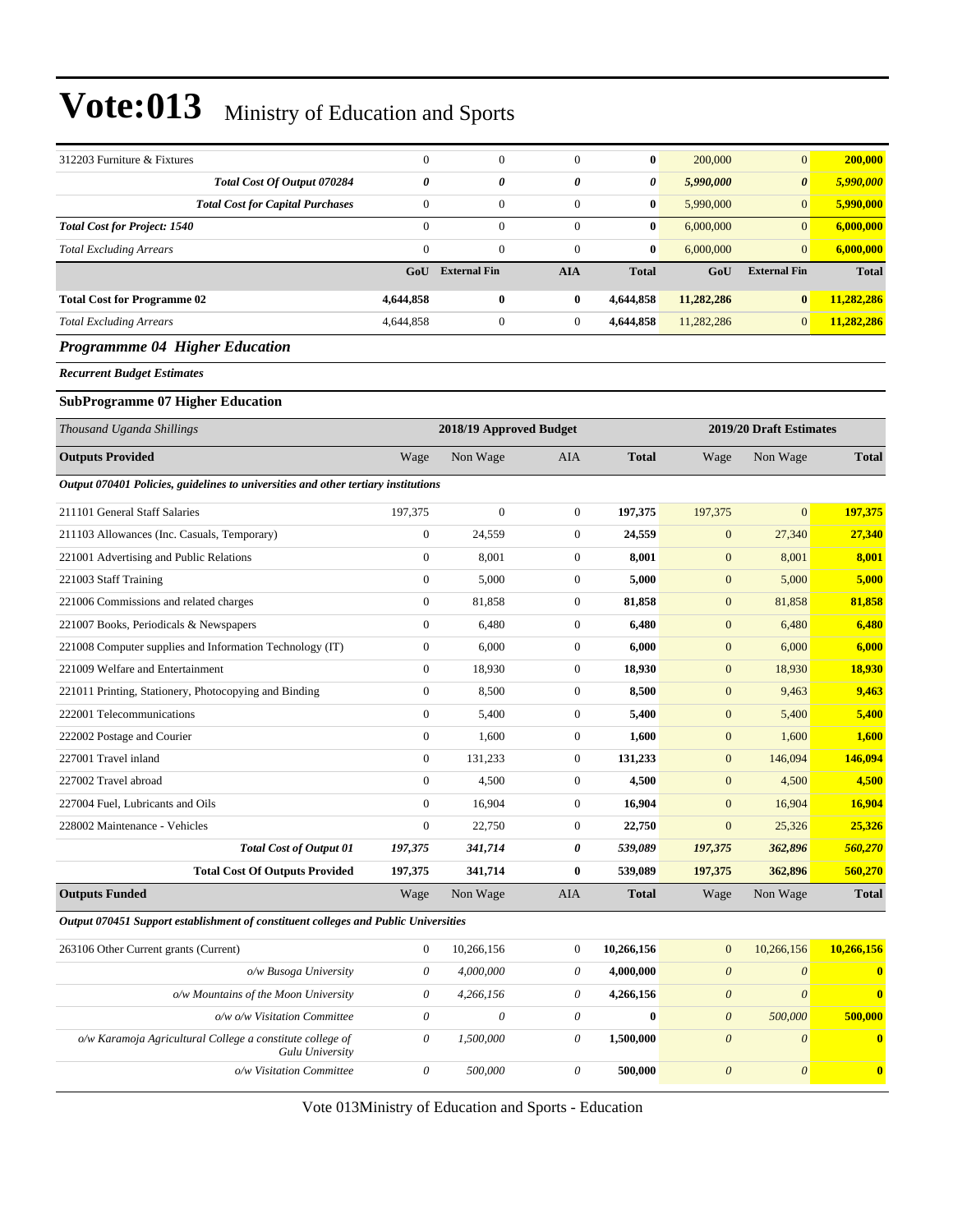| o/w o/w Busoga University                                                                               | $\theta$                  | 0                         | $\theta$                  | $\bf{0}$         | $\boldsymbol{0}$      | 4,000,000             | 4,000,000               |
|---------------------------------------------------------------------------------------------------------|---------------------------|---------------------------|---------------------------|------------------|-----------------------|-----------------------|-------------------------|
| o/w o/w Mountains of the Moon University                                                                | $\boldsymbol{\mathit{0}}$ | $\theta$                  | $\boldsymbol{\mathit{0}}$ | $\bf{0}$         | $\boldsymbol{\theta}$ | 4,266,156             | 4,266,156               |
| o/w o/w Karamoja Agricultural College a constitute college of<br>Gulu University                        | $\boldsymbol{0}$          | 0                         | $\theta$                  | $\bf{0}$         | $\boldsymbol{\theta}$ | 1,500,000             | 1,500,000               |
| 264101 Contributions to Autonomous Institutions                                                         | $\mathbf{0}$              | 2,000,000                 | $\boldsymbol{0}$          | 2,000,000        | $\mathbf{0}$          | 2,000,000             | 2.000.000               |
| o/w Support to Uganda Petroleum Institute Kigumba                                                       | $\boldsymbol{\theta}$     | 2,000,000                 | $\theta$                  | 2,000,000        | $\boldsymbol{\theta}$ | $\boldsymbol{\theta}$ | $\bf{0}$                |
| o/w Support to Uganda Petroleum Institute Kigumba                                                       | $\boldsymbol{\mathit{0}}$ | 0                         | $\theta$                  | $\bf{0}$         | $\boldsymbol{\theta}$ | 2,000,000             | 2,000,000               |
| <b>Total Cost of Output 51</b>                                                                          | $\boldsymbol{\theta}$     | 12,266,156                | 0                         | 12,266,156       | $\boldsymbol{\theta}$ | 12,266,156            | 12,266,156              |
| Output 070452 Support to Research Institutions in Public Universities                                   |                           |                           |                           |                  |                       |                       |                         |
| 263106 Other Current grants (Current)                                                                   | $\mathbf{0}$              | 1,720,100                 | $\boldsymbol{0}$          | 1,720,100        | $\mathbf{0}$          | 1,695,100             | 1,695,100               |
| o/w o/w Ind Train/Exam fees/TP/Living out Allowances<br>(Students abroad incl. Cuba)                    | $\theta$                  | 0                         | $\theta$                  | $\bf{0}$         | $\boldsymbol{0}$      | 1,250,100             | 1,250,100               |
| o/w o/w Uganda Common Wealth Scheme                                                                     | $\boldsymbol{\mathit{0}}$ | $\boldsymbol{\mathit{0}}$ | $\theta$                  | $\bf{0}$         | $\boldsymbol{0}$      | 50,000                | 50,000                  |
| o/w o/w Research in Public Universities                                                                 | $\boldsymbol{\mathit{0}}$ | 0                         | $\theta$                  | $\bf{0}$         | $\boldsymbol{0}$      | 395,000               | 395,000                 |
| o/w Ind Train/Exam fees/TP/Living out Allowances (Students<br>abroad incl. Cuba)                        | $\boldsymbol{\theta}$     | 1,250,100                 | $\theta$                  | 1,250,100        | $\theta$              | $\theta$              | $\overline{\mathbf{0}}$ |
| o/w Uganda Common Wealth Scheme                                                                         | $\boldsymbol{\mathit{0}}$ | 50,000                    | $\boldsymbol{\mathit{0}}$ | 50,000           | $\boldsymbol{\theta}$ | $\theta$              | $\bf{0}$                |
| o/w Research in Public Universities                                                                     | $\boldsymbol{\theta}$     | 420,000                   | $\theta$                  | 420,000          | $\boldsymbol{\theta}$ | $\boldsymbol{\theta}$ | $\bf{0}$                |
| <b>Total Cost of Output 52</b>                                                                          | $\boldsymbol{\theta}$     | 1,720,100                 | 0                         | 1,720,100        | $\boldsymbol{\theta}$ | 1,695,100             | 1,695,100               |
| Output 070453 Sponsorship Scheme and Staff Development for Masters and Phds                             |                           |                           |                           |                  |                       |                       |                         |
| 263106 Other Current grants (Current)                                                                   | $\boldsymbol{0}$          | 28,264,312                | $\boldsymbol{0}$          | 28,264,312       | $\mathbf{0}$          | 28,289,312            | 28,289,312              |
| o/w o/w Algeria Attache                                                                                 | $\boldsymbol{\theta}$     | 0                         | $\theta$                  | $\bf{0}$         | $\boldsymbol{0}$      | 290,000               | 290,000                 |
| o/w Sponsorship Scheme for Higher Degrees (Masters)                                                     | $\boldsymbol{\mathit{0}}$ | 222,600                   | $\theta$                  | 222,600          | $\boldsymbol{\theta}$ | $\theta$              | $\bf{0}$                |
| o/w Algeria Attache                                                                                     | $\theta$                  | 265,000                   | $\theta$                  | 265,000          | $\theta$              | $\theta$              | $\bf{0}$                |
| o/w o/w Students expenses in Cuba                                                                       | $\boldsymbol{\theta}$     | $\boldsymbol{\mathit{0}}$ | $\boldsymbol{\mathit{0}}$ | $\bf{0}$         | $\boldsymbol{0}$      | 75,000                | 75,000                  |
| o/w o/w India attache                                                                                   | $\boldsymbol{\mathit{0}}$ | 0                         | $\boldsymbol{\mathit{0}}$ | $\bf{0}$         | $\boldsymbol{\theta}$ | 403,015               | 403,015                 |
| o/w o/w Students' Loan Scheme                                                                           | $\boldsymbol{\mathit{0}}$ | $\boldsymbol{\mathit{0}}$ | $\boldsymbol{\mathit{0}}$ | $\bf{0}$         | $\boldsymbol{\theta}$ | 27,323,697            | 27,323,697              |
| o/w o/w Sponsorship Scheme for Higher Degrees (Masters)                                                 | 0                         | 0                         | $\theta$                  | $\bf{0}$         | $\boldsymbol{\theta}$ | 197,600               | 197,600                 |
| o/w Students expenses in Cuba                                                                           |                           |                           |                           |                  |                       |                       |                         |
|                                                                                                         | $\theta$                  | 75,000                    | $\theta$                  | 75,000           | $\theta$              | $\theta$              | $\overline{\mathbf{0}}$ |
| o/w India attache                                                                                       | $\theta$                  | 378,015                   | $\boldsymbol{\mathit{0}}$ | 378,015          | $\boldsymbol{\theta}$ | $\boldsymbol{\theta}$ | $\bf{0}$                |
| o/w Students' Loan Scheme                                                                               | $\theta$                  | 27,323,697                | $\boldsymbol{\mathit{0}}$ | 27,323,697       | $\boldsymbol{\theta}$ | $\boldsymbol{\theta}$ | $\bf{0}$                |
| <b>Total Cost of Output 53</b>                                                                          | 0                         | 28,264,312                | 0                         | 28,264,312       | $\boldsymbol{\theta}$ | 28,289,312            | 28,289,312              |
| Output 070454 Monitoring/supervision and Quality assurance for Tertiary Institutions (AICAD, NCHE, JAB) |                           |                           |                           |                  |                       |                       |                         |
| 263106 Other Current grants (Current)                                                                   | $\boldsymbol{0}$          | 3,396,141                 | $\boldsymbol{0}$          | 3,396,141        | $\mathbf{0}$          | 3,396,141             | 3,396,141               |
| o/w o/w African Institute for Capacity Development (AICAD)                                              | $\theta$                  | $\boldsymbol{\mathit{0}}$ | 0                         | $\boldsymbol{0}$ | $\boldsymbol{\theta}$ | 790,000               | 790,000                 |
| o/w o/w National Council for Higher Education (NCHE)                                                    | $\theta$                  | 0                         | 0                         | $\boldsymbol{0}$ | $\boldsymbol{\theta}$ | 2,400,000             | 2,400,000               |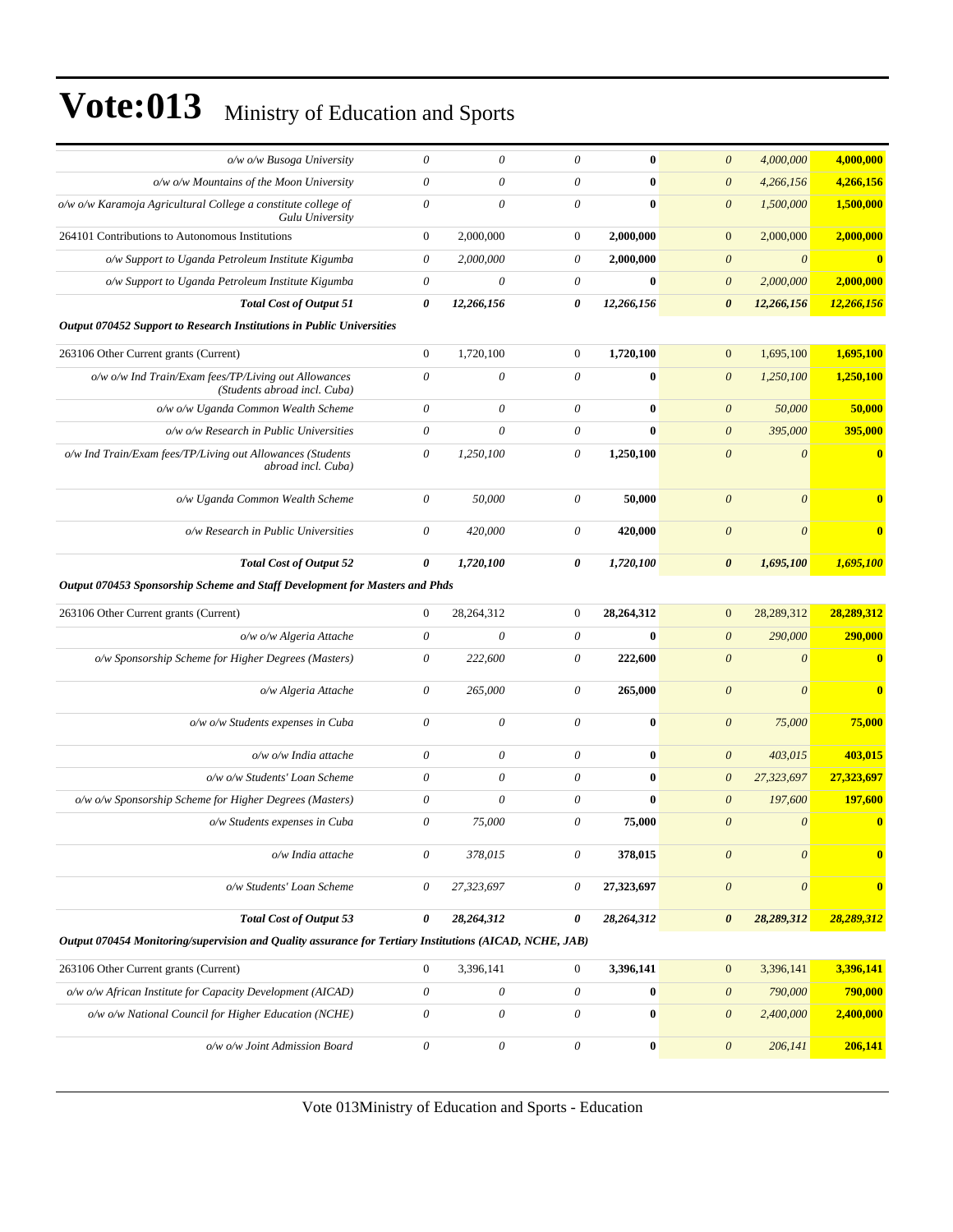| o/w African Institute for Capacity Development (AICAD)                | 0              | 790,000               | $\theta$       | 790,000    | $\theta$              | $\theta$              | $\bf{0}$                |
|-----------------------------------------------------------------------|----------------|-----------------------|----------------|------------|-----------------------|-----------------------|-------------------------|
| o/w National Council for Higher Education (NCHE)                      | $\theta$       | 2,400,000             | $\theta$       | 2,400,000  | $\theta$              | $\theta$              | $\mathbf{0}$            |
| $o/w$ JAB                                                             | 0              | 206.141               | $\theta$       | 206,141    | $\boldsymbol{\theta}$ | $\theta$              | $\bf{0}$                |
| <b>Total Cost of Output 54</b>                                        | 0              | 3,396,141             | 0              | 3,396,141  | $\boldsymbol{\theta}$ | 3,396,141             | 3,396,141               |
| Output 070455 Operational Support for Public and Private Universities |                |                       |                |            |                       |                       |                         |
| 263106 Other Current grants (Current)                                 | $\overline{0}$ | 3,202,924             | $\overline{0}$ | 3,202,924  | $\overline{0}$        | $\overline{0}$        | $\mathbf{0}$            |
| o/w Ndejje University                                                 | 0              | 466,156               | $\theta$       | 466,156    | $\boldsymbol{\theta}$ | $\theta$              | $\mathbf{0}$            |
| o/w Nkumba University                                                 | 0              | 466,156               | $\theta$       | 466,156    | $\boldsymbol{\theta}$ | $\theta$              | $\mathbf{0}$            |
| o/w Kumi University                                                   | 0              | 372,927               | 0              | 372,927    | $\boldsymbol{\theta}$ | $\theta$              | $\mathbf{0}$            |
| o/w White Paper from Makerere Vistation comittee report               | 0              | 300,000               | 0              | 300,000    | $\boldsymbol{\theta}$ | $\theta$              | $\mathbf{0}$            |
| o/w Bishop Stuart University                                          | 0              | 897,684               | $\theta$       | 897,684    | $\boldsymbol{\theta}$ | $\boldsymbol{\theta}$ | $\overline{\mathbf{0}}$ |
| o/w Kisubi Brothers University                                        | 0              | 700,000               | $\theta$       | 700,000    | $\theta$              | $\boldsymbol{\theta}$ | $\overline{\mathbf{0}}$ |
| 263340 Other grants                                                   | $\overline{0}$ | $\mathbf{0}$          | $\overline{0}$ | $\bf{0}$   | $\overline{0}$        | 3,088,333             | 3,088,333               |
| o/w o/w Ndejje University                                             | $\theta$       | $\boldsymbol{\theta}$ | $\theta$       | 0          | $\boldsymbol{\theta}$ | 447,058               | 447,058                 |
| o/w o/w Nkumba University                                             | $\theta$       | $\theta$              | $\theta$       | 0          | $\boldsymbol{\theta}$ | 447,058               | 447,058                 |
| o/w o/w Kumi University                                               | 0              | $\theta$              | $\theta$       | $\bf{0}$   | $\boldsymbol{\theta}$ | 353,829               | 353,829                 |
| o/w o/w White Paper from Makerere Vistation comittee report           | $\theta$       | $\boldsymbol{\theta}$ | $\theta$       | $\bf{0}$   | $\boldsymbol{\theta}$ | 280,902               | 280,902                 |
| o/w o/w Kisubi Brothers' University                                   | 0              | $\boldsymbol{\theta}$ | $\theta$       | 0          | $\theta$              | 680,902               | 680,902                 |
| o/w o/w Bishop Stuart University                                      | $\theta$       | $\theta$              | $\theta$       | $\bf{0}$   | $\boldsymbol{\theta}$ | 878,586               | 878,586                 |
| <b>Total Cost of Output 55</b>                                        | 0              | 3,202,924             | 0              | 3,202,924  | $\boldsymbol{\theta}$ | 3,088,333             | 3,088,333               |
| <b>Total Cost Of Outputs Funded</b>                                   | $\bf{0}$       | 48,849,633            | $\bf{0}$       | 48,849,633 | $\bf{0}$              | 48,735,042            | 48,735,042              |
| <b>Total Cost for SubProgramme 07</b>                                 | 197,375        | 49,191,347            | $\bf{0}$       | 49,388,722 | 197,375               | 49,097,938            | 49,295,312              |
| <b>Total Excluding Arrears</b>                                        | 197,375        | 49,191,347            | $\mathbf{0}$   | 49,388,722 | 197,375               | 49,097,938            | 49,295,312              |
|                                                                       |                |                       |                |            |                       |                       |                         |

*Development Budget Estimates*

#### **Project 1241 Development of Uganda Petroleum Institute Kigumba**

| Thousand Uganda Shillings                                                                               |                               | 2018/19 Approved Budget |            |              |                               | 2019/20 Draft Estimates |                       |  |  |
|---------------------------------------------------------------------------------------------------------|-------------------------------|-------------------------|------------|--------------|-------------------------------|-------------------------|-----------------------|--|--|
| <b>Outputs Funded</b>                                                                                   | <b>GoU Dev't External Fin</b> |                         | <b>AIA</b> | <b>Total</b> | <b>GoU</b> Dev't External Fin |                         | <b>Total</b>          |  |  |
| Output 070454 Monitoring/supervision and Quality assurance for Tertiary Institutions (AICAD, NCHE, JAB) |                               |                         |            |              |                               |                         |                       |  |  |
| 263104 Transfers to other govt. Units (Current)                                                         | $\Omega$                      | $\mathbf{0}$            | $\Omega$   | $\bf{0}$     | 2,000,000                     | $\vert 0 \vert$         | 2,000,000             |  |  |
| o/w National Council of Higher Education                                                                | 0                             | 0                       | 0          | $\bf{0}$     | 2,000,000                     | $\theta$                | 2,000,000             |  |  |
| 263204 Transfers to other govt. Units (Capital)                                                         | 2,000,000                     | $\mathbf{0}$            | $\Omega$   | 2,000,000    | $\mathbf{0}$                  | $\Omega$                | $\mathbf{0}$          |  |  |
| $o/w$ NCHE Building                                                                                     | 2,000,000                     | 0                       | 0          | 2,000,000    | $\theta$                      | $\theta$                | $\bf{0}$              |  |  |
| Total Cost Of Output 070454                                                                             | 2,000,000                     | 0                       | 0          | 2,000,000    | 2,000,000                     | $\boldsymbol{\theta}$   | 2,000,000             |  |  |
| <b>Total Cost for Outputs Funded</b>                                                                    | 2,000,000                     | $\mathbf{0}$            | 0          | 2,000,000    | 2,000,000                     | $\overline{0}$          | 2,000,000             |  |  |
| <b>Capital Purchases</b>                                                                                | <b>GoU Dev't External Fin</b> |                         | <b>AIA</b> | <b>Total</b> | <b>GoU Dev't External Fin</b> |                         | <b>Total</b>          |  |  |
| Output 070475 Purchase of Motor Vehicles and Other Transport Equipment                                  |                               |                         |            |              |                               |                         |                       |  |  |
| 312201 Transport Equipment                                                                              | 495,600                       | $\Omega$                | $\Omega$   | 495,600      | $\Omega$                      | $\Omega$                | $\mathbf{0}$          |  |  |
| Total Cost Of Output 070475                                                                             | 495,600                       | 0                       | 0          | 495,600      | $\boldsymbol{\theta}$         | $\boldsymbol{\theta}$   | $\boldsymbol{\theta}$ |  |  |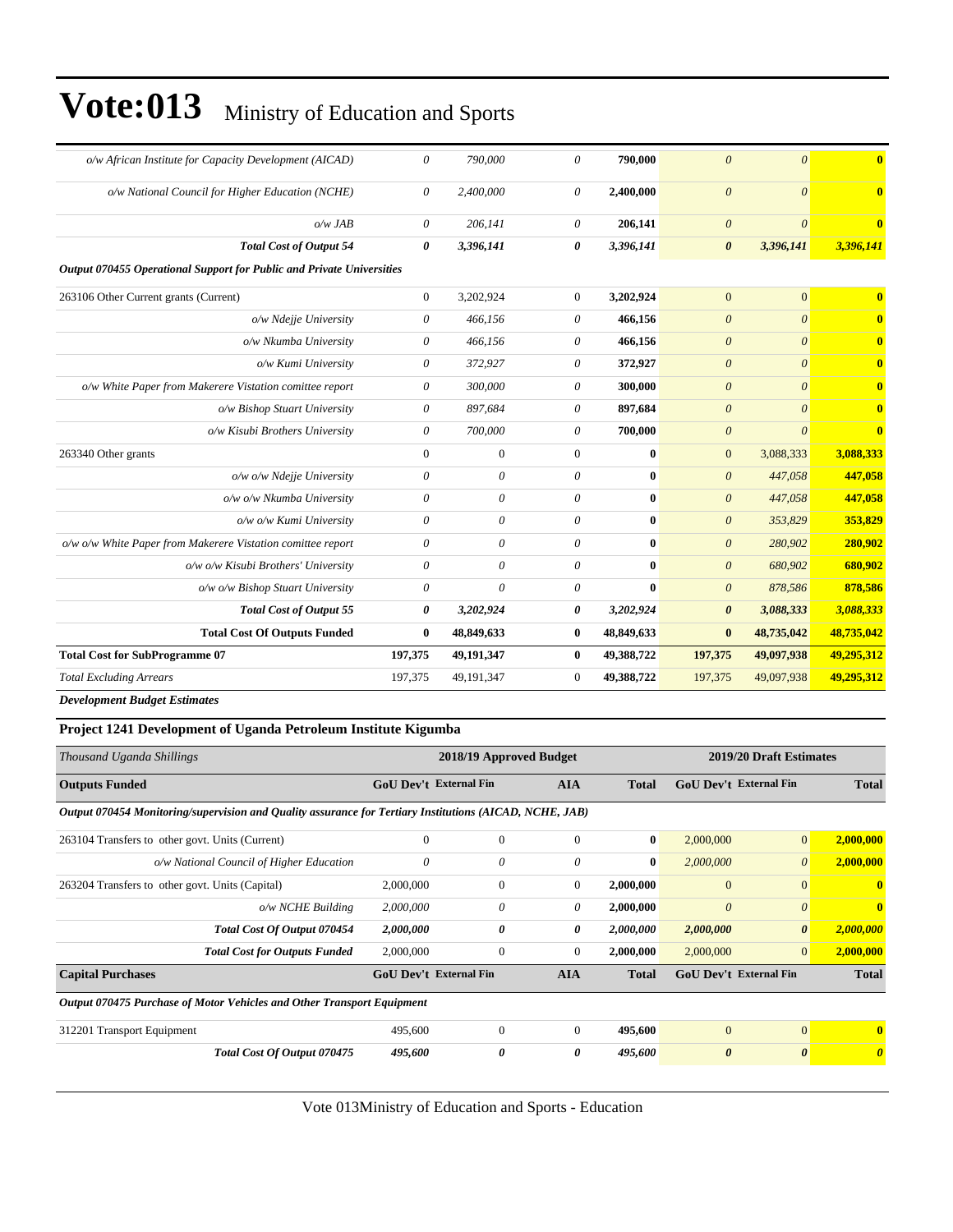#### *Output 070477 Purchase of Specialised Machinery & Equipment*

| 312202 Machinery and Equipment                              | 3,500,000    | $\boldsymbol{0}$ | $\mathbf{0}$ | 3,500,000 | $\mathbf{0}$          | $\overline{0}$        | $\mathbf{0}$          |
|-------------------------------------------------------------|--------------|------------------|--------------|-----------|-----------------------|-----------------------|-----------------------|
| Total Cost Of Output 070477                                 | 3,500,000    | 0                | 0            | 3,500,000 | $\boldsymbol{\theta}$ | $\boldsymbol{\theta}$ | $\boldsymbol{\theta}$ |
| Output 070480 Construction and Rehabilitation of facilities |              |                  |              |           |                       |                       |                       |
| 312101 Non-Residential Buildings                            | 1.500.000    | $\overline{0}$   | $\mathbf{0}$ | 1.500.000 | 2,821,590             | $\overline{0}$        | 2,821,590             |
| 312102 Residential Buildings                                | 2,000,000    | $\boldsymbol{0}$ | $\Omega$     | 2,000,000 | 2,864,000             | $\overline{0}$        | 2,864,000             |
| 312103 Roads and Bridges.                                   | $\mathbf{0}$ | $\boldsymbol{0}$ | $\theta$     | $\bf{0}$  | 1,314,410             | $\overline{0}$        | 1,314,410             |
| Total Cost Of Output 070480                                 | 3,500,000    | 0                | 0            | 3,500,000 | 7,000,000             | 0                     | 7,000,000             |
| <b>Total Cost for Capital Purchases</b>                     | 7,495,600    | $\boldsymbol{0}$ | $\mathbf{0}$ | 7,495,600 | 7,000,000             | $\mathbf{0}$          | 7,000,000             |
| <b>Total Cost for Project: 1241</b>                         | 9,495,600    | $\Omega$         | $\Omega$     | 9,495,600 | 9,000,000             | $\overline{0}$        | 9,000,000             |
| <b>Total Excluding Arrears</b>                              | 9,495,600    | $\boldsymbol{0}$ | $\mathbf{0}$ | 9,495,600 | 9,000,000             | $\overline{0}$        | 9,000,000             |
|                                                             |              |                  |              |           |                       |                       |                       |

**Project 1273 Support to Higher Education, Science & Technology**

| Thousand Uganda Shillings                                 |                        | 2018/19 Approved Budget |                  |              | 2019/20 Draft Estimates       |                |              |
|-----------------------------------------------------------|------------------------|-------------------------|------------------|--------------|-------------------------------|----------------|--------------|
| <b>Outputs Provided</b>                                   | GoU Dev't External Fin |                         | <b>AIA</b>       | <b>Total</b> | <b>GoU Dev't External Fin</b> |                | <b>Total</b> |
| Output 070402 Operational Support for Public Universities |                        |                         |                  |              |                               |                |              |
| 211102 Contract Staff Salaries                            | 1,200,000              | 1,395,871               | $\overline{0}$   | 2,595,871    | 716,127                       | $\overline{0}$ | 716,127      |
| 211103 Allowances (Inc. Casuals, Temporary)               | 70,000                 | $\boldsymbol{0}$        | $\overline{0}$   | 70,000       | 69,184                        | $\overline{0}$ | 69,184       |
| 212101 Social Security Contributions                      | 240,000                | $\boldsymbol{0}$        | $\overline{0}$   | 240,000      | 156,971                       | $\overline{0}$ | 156,971      |
| 213004 Gratuity Expenses                                  | 697,141                | $\boldsymbol{0}$        | $\boldsymbol{0}$ | 697,141      | 392,428                       | $\overline{0}$ | 392,428      |
| 221001 Advertising and Public Relations                   | 24,162                 | $\boldsymbol{0}$        | $\overline{0}$   | 24,162       | 48,416                        | $\overline{0}$ | 48,416       |
| 221002 Workshops and Seminars                             | 7,560                  | $\boldsymbol{0}$        | $\overline{0}$   | 7,560        | $\overline{0}$                | $\overline{0}$ | $\mathbf{0}$ |
| 221003 Staff Training                                     | 1,883,107              | 4,815,531               | $\overline{0}$   | 6,698,638    | 2,000,000                     | $\overline{0}$ | 2,000,000    |
| 221009 Welfare and Entertainment                          | 14.400                 | $\boldsymbol{0}$        | $\overline{0}$   | 14,400       | 18,640                        | $\overline{0}$ | 18,640       |
| 221011 Printing, Stationery, Photocopying and Binding     | 31,500                 | $\boldsymbol{0}$        | $\overline{0}$   | 31,500       | 21,500                        | $\overline{0}$ | 21,500       |
| 222001 Telecommunications                                 | 12,000                 | $\boldsymbol{0}$        | $\mathbf{0}$     | 12,000       | 12,000                        | $\overline{0}$ | 12,000       |
| 222002 Postage and Courier                                | 7.000                  | $\overline{0}$          | $\overline{0}$   | 7,000        | 5,000                         | $\overline{0}$ | 5,000        |
| 222003 Information and communications technology (ICT)    | 30,670                 | $\boldsymbol{0}$        | $\overline{0}$   | 30,670       | 56,670                        | $\overline{0}$ | 56,670       |
| 223002 Rates                                              | 132,872                | $\boldsymbol{0}$        | $\overline{0}$   | 132,872      | 78,436                        | $\overline{0}$ | 78,436       |
| 223005 Electricity                                        | 24,000                 | $\boldsymbol{0}$        | $\overline{0}$   | 24,000       | 24,000                        | $\overline{0}$ | 24,000       |
| 227001 Travel inland                                      | 85,741                 | $\boldsymbol{0}$        | $\overline{0}$   | 85,741       | 45,741                        | $\overline{0}$ | 45,741       |
| 227004 Fuel, Lubricants and Oils                          | 47,000                 | $\boldsymbol{0}$        | $\overline{0}$   | 47,000       | 37,000                        | $\overline{0}$ | 37,000       |
| 228002 Maintenance - Vehicles                             | 21,913                 | $\boldsymbol{0}$        | $\mathbf{0}$     | 21,913       | 21,913                        | $\overline{0}$ | 21,913       |
| 228003 Maintenance - Machinery, Equipment & Furniture     | 27,000                 | $\overline{0}$          | $\overline{0}$   | 27,000       | 27,000                        | $\overline{0}$ | 27,000       |
| 228004 Maintenance - Other                                | 21,559                 | $\overline{0}$          | $\overline{0}$   | 21,559       | 29,604                        | $\overline{0}$ | 29,604       |
| <b>Total Cost Of Output 070402</b>                        | 4,577,624              | 6,211,402               | 0                | 10,789,026   | 3,760,631                     | 0              | 3,760,631    |
| <b>Total Cost for Outputs Provided</b>                    | 4,577,624              | 6.211.402               | $\mathbf{0}$     | 10,789,026   | 3,760,631                     | $\overline{0}$ | 3,760,631    |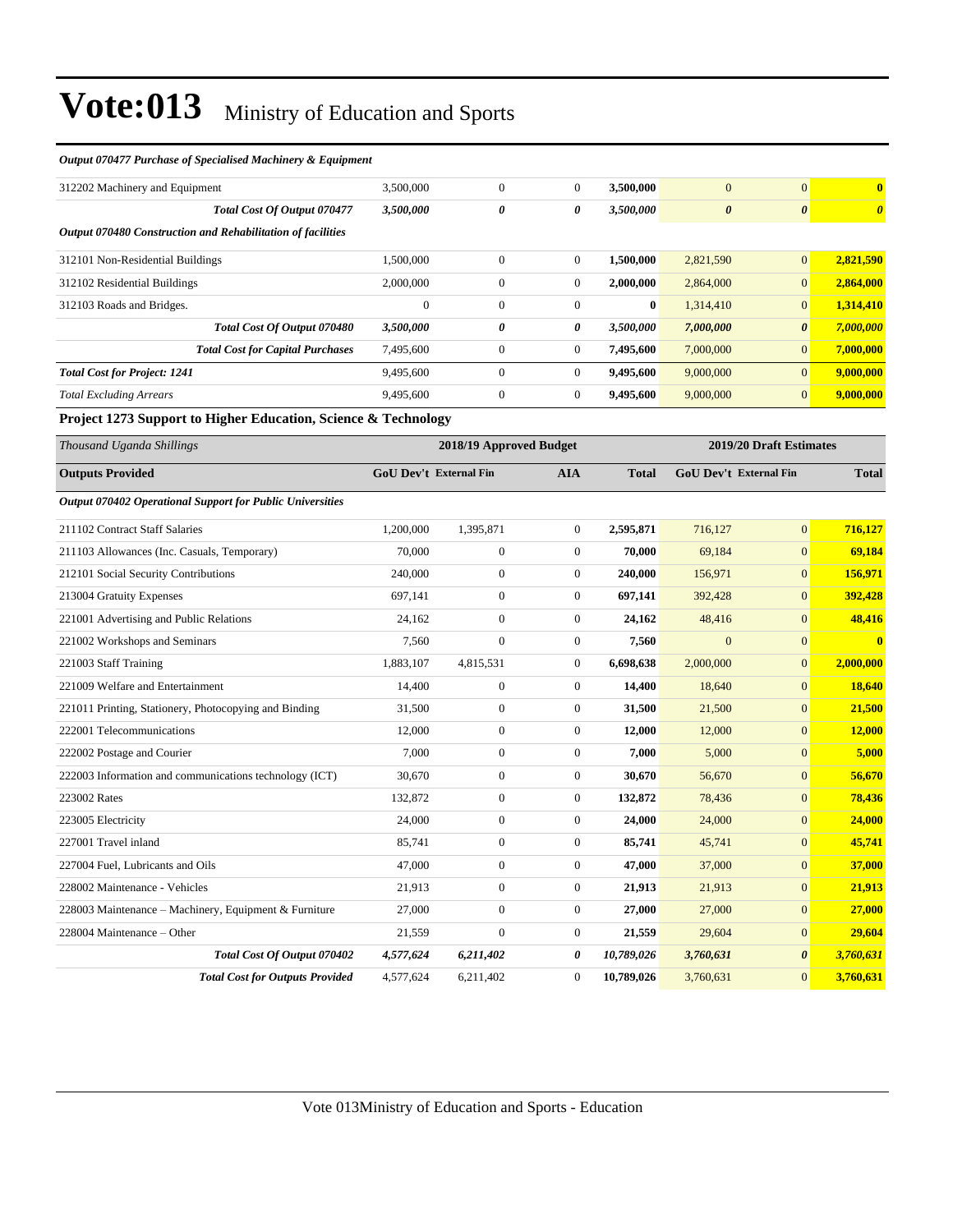| <b>Capital Purchases</b>                                                           | <b>GoU Dev't External Fin</b> |                         | <b>AIA</b>       | <b>Total</b> |                       | <b>GoU Dev't External Fin</b> | <b>Total</b>          |
|------------------------------------------------------------------------------------|-------------------------------|-------------------------|------------------|--------------|-----------------------|-------------------------------|-----------------------|
| Output 070476 Purchase of Office and ICT Equipment, including Software             |                               |                         |                  |              |                       |                               |                       |
| 312202 Machinery and Equipment                                                     | $\boldsymbol{0}$              | 4,800,000               | $\boldsymbol{0}$ | 4,800,000    | $\mathbf{0}$          | $\overline{0}$                | $\bf{0}$              |
| Total Cost Of Output 070476                                                        | 0                             | 4,800,000               | 0                | 4,800,000    | $\boldsymbol{\theta}$ | $\boldsymbol{\theta}$         | $\boldsymbol{\theta}$ |
| Output 070477 Purchase of Specialised Machinery & Equipment                        |                               |                         |                  |              |                       |                               |                       |
| 312202 Machinery and Equipment                                                     | $\mathbf{0}$                  | 11,000,000              | $\overline{0}$   | 11,000,000   | $\mathbf{0}$          | $\overline{0}$                | $\bf{0}$              |
| Total Cost Of Output 070477                                                        | $\boldsymbol{\theta}$         | 11,000,000              | 0                | 11,000,000   | $\boldsymbol{\theta}$ | $\boldsymbol{\theta}$         | $\boldsymbol{\theta}$ |
| Output 070478 Purchase of Office and Residential Furniture and Fittings            |                               |                         |                  |              |                       |                               |                       |
| 281504 Monitoring, Supervision & Appraisal of capital works                        | $\boldsymbol{0}$              | $\boldsymbol{0}$        | $\boldsymbol{0}$ | $\bf{0}$     | 29,800                | $\overline{0}$                | 29,800                |
| 312203 Furniture & Fixtures                                                        | $\mathbf{0}$                  | 7,000,000               | $\boldsymbol{0}$ | 7,000,000    | 607,614               | $\mathbf{0}$                  | 607,614               |
| Total Cost Of Output 070478                                                        | 0                             | 7,000,000               | 0                | 7,000,000    | 637,414               | $\boldsymbol{\theta}$         | 637,414               |
| Output 070480 Construction and Rehabilitation of facilities                        |                               |                         |                  |              |                       |                               |                       |
| 312101 Non-Residential Buildings                                                   | $\boldsymbol{0}$              | 27,691,088              | 0                | 27,691,088   | $\mathbf{0}$          | $\overline{0}$                | $\bf{0}$              |
| Total Cost Of Output 070480                                                        | 0                             | 27,691,088              | 0                | 27,691,088   | $\boldsymbol{\theta}$ | $\boldsymbol{\theta}$         | $\boldsymbol{\theta}$ |
| <b>Total Cost for Capital Purchases</b>                                            | $\boldsymbol{0}$              | 50,491,088              | 0                | 50,491,088   | 637,414               | $\mathbf{0}$                  | 637,414               |
| <b>Total Cost for Project: 1273</b>                                                | 4,577,624                     | 56,702,490              | $\mathbf{0}$     | 61,280,114   | 4,398,046             | $\mathbf{0}$                  | 4,398,046             |
| <b>Total Excluding Arrears</b>                                                     | 4,577,624                     | 56,702,490              | $\boldsymbol{0}$ | 61,280,114   | 4,398,046             | $\mathbf{0}$                  | 4,398,046             |
| <b>Project 1491 African Centers of Excellence II</b>                               |                               |                         |                  |              |                       |                               |                       |
| Thousand Uganda Shillings                                                          |                               | 2018/19 Approved Budget |                  |              |                       | 2019/20 Draft Estimates       |                       |
| <b>Outputs Provided</b>                                                            | GoU Dev't External Fin        |                         | <b>AIA</b>       | <b>Total</b> |                       | GoU Dev't External Fin        | <b>Total</b>          |
| Output 070401 Policies, guidelines to universities and other tertiary institutions |                               |                         |                  |              |                       |                               |                       |
| 211102 Contract Staff Salaries                                                     | 17,100                        | $\boldsymbol{0}$        | $\boldsymbol{0}$ | 17,100       | $\boldsymbol{0}$      | $\overline{0}$                | $\bf{0}$              |
| 211103 Allowances (Inc. Casuals, Temporary)                                        | 30,000                        | $\boldsymbol{0}$        | $\boldsymbol{0}$ | 30,000       | 30,000                | $\boldsymbol{0}$              | 30,000                |
| 212101 Social Security Contributions                                               | 1,710                         | $\boldsymbol{0}$        | 0                | 1,710        | $\mathbf{0}$          | $\boldsymbol{0}$              | $\mathbf{0}$          |
| 221009 Welfare and Entertainment                                                   | $\theta$                      | $\boldsymbol{0}$        | $\boldsymbol{0}$ | $\bf{0}$     | 2,000                 | $\overline{0}$                | 2,000                 |
| 221011 Printing, Stationery, Photocopying and Binding                              | 3,000                         | $\boldsymbol{0}$        | $\boldsymbol{0}$ | 3,000        | 3,000                 | $\mathbf{0}$                  | 3,000                 |
| 221012 Small Office Equipment                                                      | $\overline{0}$                | $\boldsymbol{0}$        | $\boldsymbol{0}$ | $\bf{0}$     | 3,000                 | $\mathbf{0}$                  | 3,000                 |
| 222001 Telecommunications                                                          | 2,400                         | $\boldsymbol{0}$        | $\boldsymbol{0}$ | 2,400        | 2,400                 | $\mathbf{0}$                  | 2,400                 |
| 222003 Information and communications technology (ICT)                             | 6,600                         | $\boldsymbol{0}$        | $\Omega$         | 6,600        | 3,600                 | $\mathbf{0}$                  | 3,600                 |
| 227001 Travel inland                                                               | 15,748                        | $\boldsymbol{0}$        | $\mathbf{0}$     | 15,748       | 24,058                | $\mathbf{0}$                  | 24,058                |
| 227002 Travel abroad                                                               | $\boldsymbol{0}$              | $\boldsymbol{0}$        | $\boldsymbol{0}$ | $\bf{0}$     | 8,500                 | $\mathbf{0}$                  | 8,500                 |
| 227004 Fuel, Lubricants and Oils                                                   | 16,000                        | $\boldsymbol{0}$        | $\boldsymbol{0}$ | 16,000       | 16,000                | $\mathbf{0}$                  | 16,000                |
| Total Cost Of Output 070401                                                        | 92,558                        | 0                       | 0                | 92,558       | 92,558                | $\pmb{\theta}$                | 92,558                |
| <b>Total Cost for Outputs Provided</b>                                             | 92,558                        | $\boldsymbol{0}$        | $\boldsymbol{0}$ | 92,558       | 92,558                | $\mathbf{0}$                  | 92,558                |
| <b>Outputs Funded</b>                                                              | <b>GoU Dev't External Fin</b> |                         | <b>AIA</b>       | <b>Total</b> |                       | GoU Dev't External Fin        | <b>Total</b>          |
| Output 070455 Operational Support for Public and Private Universities              |                               |                         |                  |              |                       |                               |                       |
| 321440 Other grants                                                                | $\boldsymbol{0}$              | 18,390,010              | $\mathbf{0}$     | 18,390,010   | $\mathbf{0}$          | 18,696,979                    | 18,696,979            |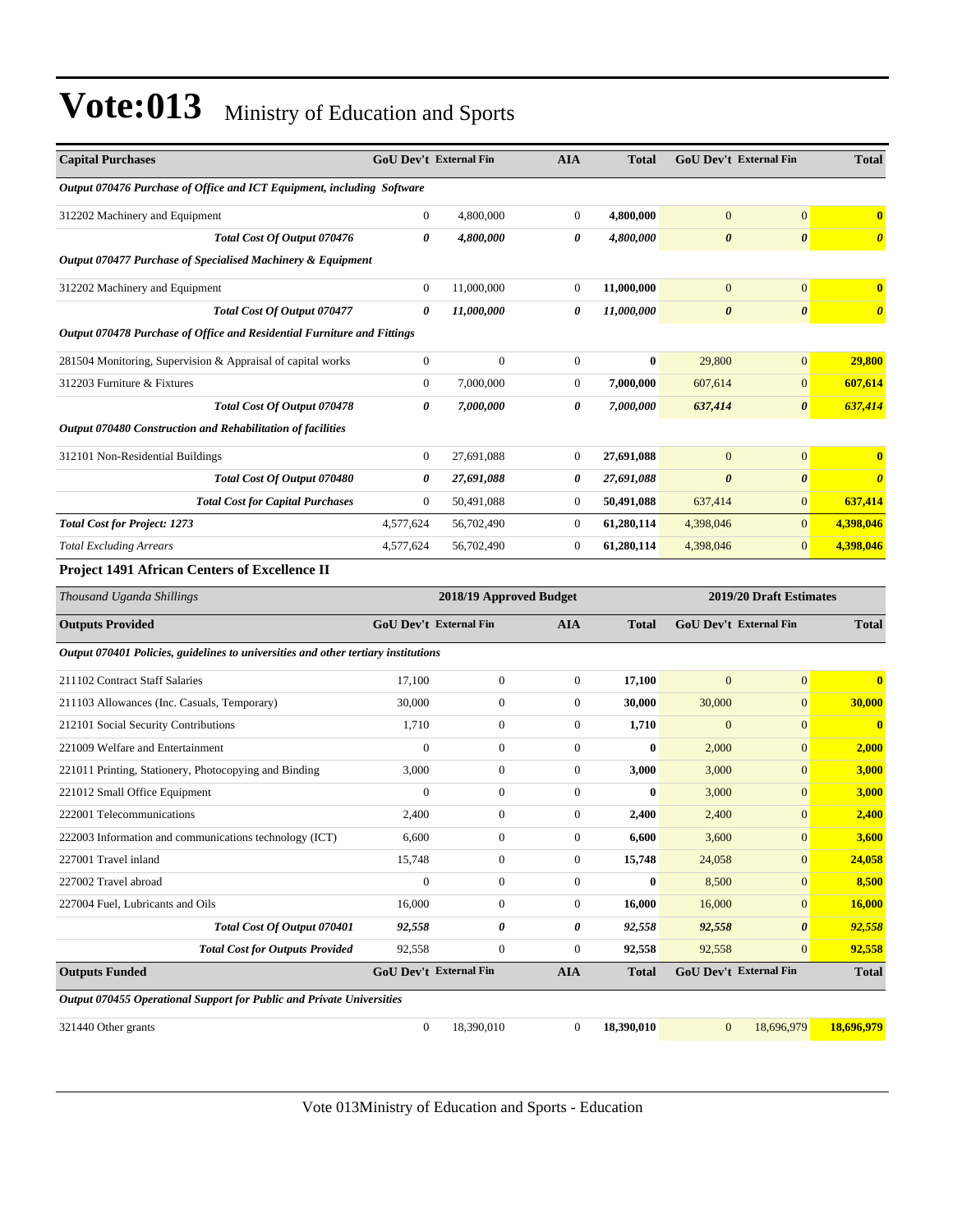| o/w Centres of excellency                                                                      | 0                         | 18,390,010                | 0                | 18,390,010   | $\boldsymbol{\theta}$ | $\boldsymbol{\theta}$   | $\overline{\mathbf{0}}$ |
|------------------------------------------------------------------------------------------------|---------------------------|---------------------------|------------------|--------------|-----------------------|-------------------------|-------------------------|
| o/w Centres of excellency                                                                      | $\theta$                  | 0                         | 0                | $\bf{0}$     | $\boldsymbol{\theta}$ | 18,696,979              | 18,696,979              |
| Total Cost Of Output 070455                                                                    | 0                         | 18,390,010                | 0                | 18,390,010   | $\boldsymbol{\theta}$ | 18,696,979              | 18,696,979              |
| <b>Total Cost for Outputs Funded</b>                                                           | $\boldsymbol{0}$          | 18,390,010                | $\boldsymbol{0}$ | 18,390,010   | $\mathbf{0}$          | 18,696,979              | 18,696,979              |
| <b>Total Cost for Project: 1491</b>                                                            | 92,558                    | 18,390,010                | $\mathbf{0}$     | 18,482,568   | 92,558                | 18,696,979              | 18,789,537              |
| <b>Total Excluding Arrears</b>                                                                 | 92,558                    | 18,390,010                | $\boldsymbol{0}$ | 18,482,568   | 92,558                | 18,696,979              | 18,789,537              |
|                                                                                                | GoU                       | <b>External Fin</b>       | <b>AIA</b>       | <b>Total</b> | GoU                   | <b>External Fin</b>     | <b>Total</b>            |
| <b>Total Cost for Programme 04</b>                                                             | 63,554,504                | 75,092,500                | $\bf{0}$         | 138,647,004  | 62,785,916            | 18,696,979              | 81,482,895              |
| <b>Total Excluding Arrears</b>                                                                 | 63,554,504                | 75,092,500                | $\mathbf{0}$     | 138,647,004  | 62,785,916            | 18,696,979              | 81,482,895              |
| Programmme 05 Skills Development                                                               |                           |                           |                  |              |                       |                         |                         |
| <b>Recurrent Budget Estimates</b>                                                              |                           |                           |                  |              |                       |                         |                         |
| <b>SubProgramme 05 BTVET</b>                                                                   |                           |                           |                  |              |                       |                         |                         |
| Thousand Uganda Shillings                                                                      |                           | 2018/19 Approved Budget   |                  |              |                       | 2019/20 Draft Estimates |                         |
| <b>Outputs Provided</b>                                                                        | Wage                      | Non Wage                  | AIA              | <b>Total</b> | Wage                  | Non Wage                | <b>Total</b>            |
| Output 070501 Policies, laws, guidelines plans and strategies                                  |                           |                           |                  |              |                       |                         |                         |
| 211101 General Staff Salaries                                                                  | 3,094,523                 | $\boldsymbol{0}$          | $\boldsymbol{0}$ | 3,094,523    | 3,094,523             | $\mathbf{0}$            | 3,094,523               |
| 211103 Allowances (Inc. Casuals, Temporary)                                                    | $\boldsymbol{0}$          | 20,000                    | $\boldsymbol{0}$ | 20,000       | $\boldsymbol{0}$      | 22,599                  | 22,599                  |
| 221002 Workshops and Seminars                                                                  | $\mathbf{0}$              | 145,356                   | $\mathbf{0}$     | 145,356      | $\mathbf{0}$          | 444,322                 | 444,322                 |
| <b>Total Cost of Output 01</b>                                                                 | 3,094,523                 | 165,356                   | 0                | 3,259,879    | 3,094,523             | 466,920                 | 3,561,444               |
| Output 070502 Training and Capacity Building of BTVET Institutions                             |                           |                           |                  |              |                       |                         |                         |
| 221003 Staff Training                                                                          | $\boldsymbol{0}$          | $\boldsymbol{0}$          | $\mathbf{0}$     | $\bf{0}$     | $\mathbf{0}$          | 997,671                 | 997,671                 |
| <b>Total Cost of Output 02</b>                                                                 | 0                         | 0                         | 0                | 0            | $\boldsymbol{\theta}$ | 997,671                 | 997,671                 |
| Output 070503 Monitoring and Supervision of BTVET Institutions                                 |                           |                           |                  |              |                       |                         |                         |
| 227001 Travel inland                                                                           | $\boldsymbol{0}$          | 158,061                   | $\mathbf{0}$     | 158,061      | $\boldsymbol{0}$      | 175,133                 | 175,133                 |
| 227002 Travel abroad                                                                           | $\mathbf{0}$              | 4,500                     | $\mathbf{0}$     | 4,500        | $\boldsymbol{0}$      | 4,490                   | 4,490                   |
| 227004 Fuel, Lubricants and Oils                                                               | $\boldsymbol{0}$          | 11,904                    | $\boldsymbol{0}$ | 11,904       | $\mathbf{0}$          | 11,876                  | 11,876                  |
| 228002 Maintenance - Vehicles                                                                  | $\boldsymbol{0}$          | 22,750                    | $\boldsymbol{0}$ | 22,750       | $\mathbf{0}$          | 24,889                  | 24,889                  |
| <b>Total Cost of Output 03</b>                                                                 | 0                         | 197,215                   | 0                | 197,215      | $\boldsymbol{\theta}$ | 216,387                 | 216,387                 |
| <b>Total Cost Of Outputs Provided</b>                                                          | 3,094,523                 | 362,570                   | 0                | 3,457,093    | 3,094,523             | 1,680,978               | 4,775,502               |
| <b>Outputs Funded</b>                                                                          | Wage                      | Non Wage                  | AIA              | <b>Total</b> | Wage                  | Non Wage                | <b>Total</b>            |
| Output 070553 Assessment and Profiling of Industrial Skills (DIT, Industrial Training Council) |                           |                           |                  |              |                       |                         |                         |
| 264101 Contributions to Autonomous Institutions                                                | $\boldsymbol{0}$          | 3,550,714                 | $\boldsymbol{0}$ | 3,550,714    | $\boldsymbol{0}$      | 3,941,744               | 3,941,744               |
| o/w o/w Directorate of Industrial Training-DIT                                                 | $\boldsymbol{\theta}$     | $\boldsymbol{\mathit{0}}$ | $\theta$         | $\bf{0}$     | $\boldsymbol{\theta}$ | 3,442,676               | 3,442,676               |
| $o/w$ CBET assessment of instructors, managers and UVQF<br>qualifications awards               | $\boldsymbol{\theta}$     | 0                         | 0                | $\bf{0}$     | $\boldsymbol{\theta}$ | 399,068                 | 399,068                 |
| o/w o/w Industrial Training Council                                                            | $\boldsymbol{\theta}$     | $\boldsymbol{\mathit{0}}$ | $\theta$         | $\bf{0}$     | $\boldsymbol{\theta}$ | 100,000                 | 100,000                 |
| o/w Directorate of Industrial Training-DIT                                                     | $\boldsymbol{\mathit{0}}$ | 3,050,714                 | $\theta$         | 3,050,714    | $\boldsymbol{\theta}$ | $\boldsymbol{\theta}$   | $\boldsymbol{0}$        |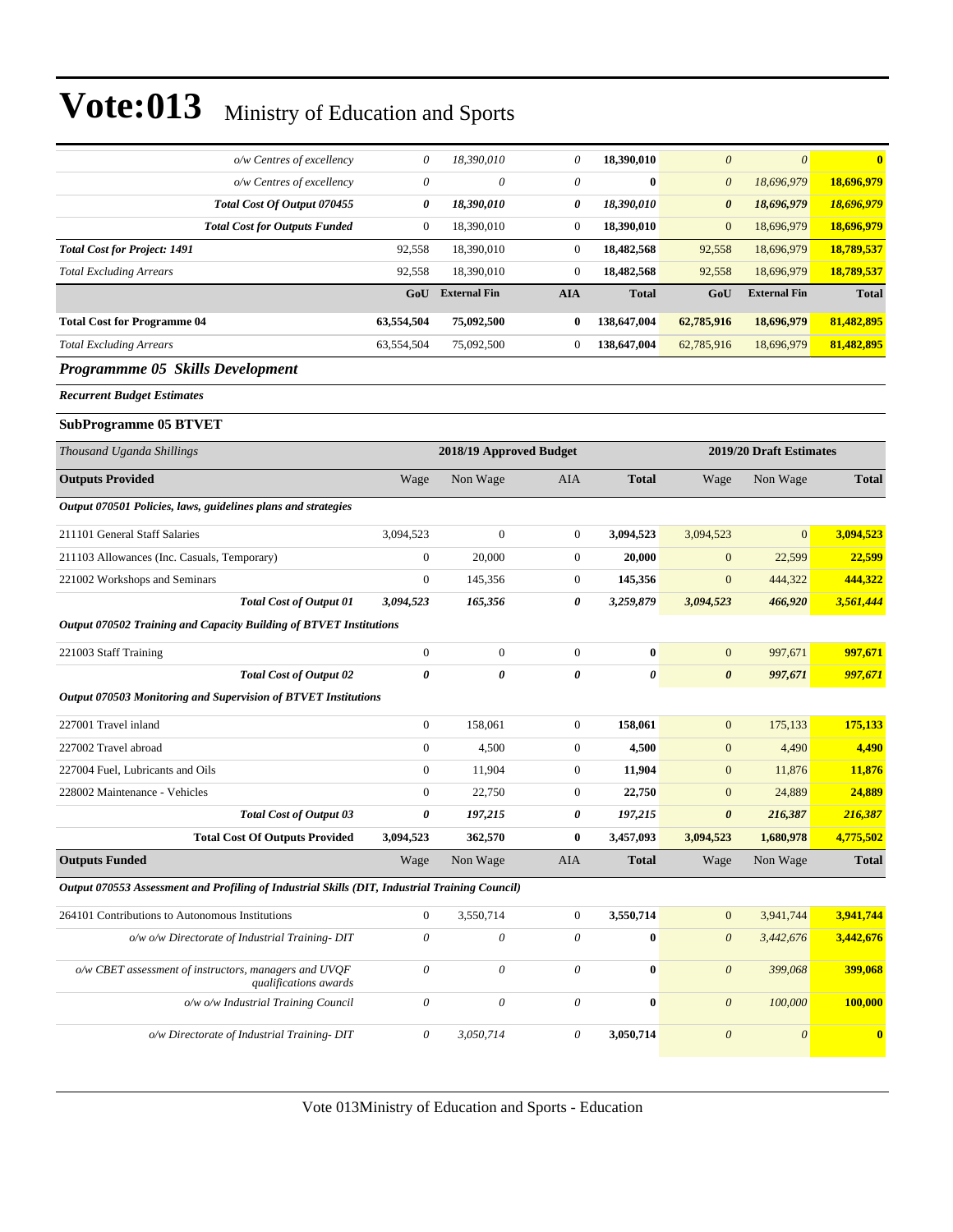| o/w CBET assesment of instructors, managers and UVQF<br>qualifications awards | $\boldsymbol{\theta}$     | 400,000               | $\theta$                  | 400,000          | $\theta$                  | $\boldsymbol{\theta}$     | $\bf{0}$                |
|-------------------------------------------------------------------------------|---------------------------|-----------------------|---------------------------|------------------|---------------------------|---------------------------|-------------------------|
| o/w Industrial Training Council                                               | $\theta$                  | 100,000               | $\theta$                  | 100,000          | $\boldsymbol{\theta}$     | $\boldsymbol{\theta}$     | $\overline{\mathbf{0}}$ |
| <b>Total Cost of Output 53</b>                                                | $\boldsymbol{\theta}$     | 3,550,714             | 0                         | 3,550,714        | $\boldsymbol{\theta}$     | 3,941,744                 | 3,941,744               |
| Output 070554 Operational Support to Government Technical Colleges            |                           |                       |                           |                  |                           |                           |                         |
| 263106 Other Current grants (Current)                                         | $\mathbf{0}$              | 20,191,663            | $\boldsymbol{0}$          | 20,191,663       | $\mathbf{0}$              | 22,487,218                | 22,487,218              |
| o/w o/w Enhancement of CBT curriculum in Uganda<br><b>Technical Colleges</b>  | $\theta$                  | $\theta$              | $\theta$                  | $\bf{0}$         | $\boldsymbol{\theta}$     | 1,995,340                 | 1,995,340               |
| o/w o/w Examination Uganda Colleges of Commerce                               | $\theta$                  | $\theta$              | $\boldsymbol{\theta}$     | $\bf{0}$         | $\boldsymbol{\theta}$     | 226,870                   | 226,870                 |
| o/w Instructional Material Post S.4 BTVET institutions                        | $\theta$                  | $\theta$              | $\theta$                  | $\bf{0}$         | $\boldsymbol{\theta}$     | 1,119,780                 | 1,119,780               |
| o/w o/w Examination fee Technical schools                                     | $\boldsymbol{\mathit{0}}$ | $\theta$              | $\boldsymbol{\theta}$     | $\bf{0}$         | $\boldsymbol{\theta}$     | 111,168                   | 111,168                 |
| o/w o/w Examination fee Agricultural Institutes                               | $\boldsymbol{\mathit{0}}$ | $\theta$              | $\theta$                  | $\bf{0}$         | $\boldsymbol{\theta}$     | 17,870                    | 17,870                  |
| $o/w$ $o/w$ Examination fee polytechnics                                      | $\boldsymbol{\theta}$     | $\theta$              | 0                         | $\bf{0}$         | $\boldsymbol{\theta}$     | 74,860                    | 74,860                  |
| o/w o/w Examination fee UGPRIV                                                | $\boldsymbol{\mathit{0}}$ | $\boldsymbol{\theta}$ | $\boldsymbol{\theta}$     | $\bf{0}$         | $\boldsymbol{\theta}$     | 43,890                    | 43,890                  |
| o/w o/w Uganda colleges of Commerce (capitation)                              | $\theta$                  | $\boldsymbol{\theta}$ | $\boldsymbol{\theta}$     | $\bf{0}$         | $\boldsymbol{\theta}$     | 665,960                   | 665,960                 |
| o/w o/w Uganda Technical Colleges (Capitation)                                | $\theta$                  | $\theta$              | $\theta$                  | $\bf{0}$         | $\theta$                  | 959,580                   | 959,580                 |
| o/w o/w Interviews for Upgraders Uganda Technical Colleges                    | $\boldsymbol{\theta}$     | $\theta$              | $\boldsymbol{\theta}$     | $\bf{0}$         | $\theta$                  | 38,550                    | 38,550                  |
| o/w o/w Industrial Training Uganda Colleges of Commerce                       | $\boldsymbol{\theta}$     | $\theta$              | $\boldsymbol{\theta}$     | $\bf{0}$         | $\boldsymbol{\theta}$     | 214,690                   | 214,690                 |
| o/w o/w Industrial training Uganda Technical Colleges                         | $\boldsymbol{\mathit{0}}$ | $\boldsymbol{\theta}$ | $\boldsymbol{\mathit{0}}$ | $\bf{0}$         | $\boldsymbol{\theta}$     | 344,790                   | 344,790                 |
| $o/w$ $o/w$ Non- Formal Skills Training                                       | $\boldsymbol{\mathit{0}}$ | $\theta$              | $\boldsymbol{\theta}$     | $\bf{0}$         | $\boldsymbol{\theta}$     | 1,995,340                 | 1,995,340               |
| o/w o/w Uganda Business and Technical Exam Board<br>(UBTEB)                   | $\boldsymbol{\mathit{0}}$ | $\boldsymbol{\theta}$ | $\theta$                  | $\bf{0}$         | $\boldsymbol{\theta}$     | 13,966,399                | 13,966,399              |
| o/w o/w Examination Fee Technical Institutes                                  | $\boldsymbol{\theta}$     | $\boldsymbol{\theta}$ | $\theta$                  | $\bf{0}$         | $\boldsymbol{\theta}$     | 166,010                   | 166,010                 |
| o/w Uganda colleges of Commerce (capitation)                                  | $\boldsymbol{\mathit{0}}$ | 667,524               | $\theta$                  | 667,524          | $\theta$                  | $\boldsymbol{\theta}$     | $\bf{0}$                |
| o/w Uganda Technical Colleges (Capition)                                      | $\boldsymbol{\mathit{0}}$ | 961,829               | $\theta$                  | 961,829          | $\theta$                  | $\boldsymbol{\theta}$     | $\bf{0}$                |
| o/w Enhancemant of CBT curriculum in UTCs                                     | $\boldsymbol{\theta}$     | 2,000,000             | $\theta$                  | 2,000,000        | $\boldsymbol{\theta}$     | $\boldsymbol{\theta}$     | $\mathbf{0}$            |
| o/w Examination UCCs                                                          | $\boldsymbol{\mathit{0}}$ | 227,400               | $\theta$                  | 227,400          | $\boldsymbol{\theta}$     | $\boldsymbol{\theta}$     | $\bf{0}$                |
| o/w o/w Examination Fees Uganda Technical Colleges                            | $\theta$                  | 0                     | 0                         | $\boldsymbol{0}$ | $\theta$                  | 226,870                   | <u>226,870 </u>         |
| o/w o/w living out allowances Uganda Colleges of Commerce                     | $\boldsymbol{\mathit{0}}$ | $\boldsymbol{\theta}$ | $\theta$                  | $\bf{0}$         | $\boldsymbol{\theta}$     | 319,250                   | 319,250                 |
| o/w Instructional Materials for BTVET Institutions                            | $\theta$                  | 1,372,395             | $\theta$                  | 1,372,395        | $\boldsymbol{\theta}$     | $\boldsymbol{\theta}$     | $\bf{0}$                |
| o/w Examination Fee Technical Institutes                                      | $\boldsymbol{\theta}$     | 166,400               | $\boldsymbol{\theta}$     | 166,400          | $\boldsymbol{\mathit{0}}$ | $\boldsymbol{\theta}$     | $\bf{0}$                |
| o/w Examination fee Technical schools                                         | $\boldsymbol{\theta}$     | 111,360               | $\boldsymbol{\theta}$     | 111,360          | $\boldsymbol{\theta}$     | $\boldsymbol{\theta}$     | $\bf{0}$                |
| o/w Examination fee Agricultal Institutes                                     | $\boldsymbol{\theta}$     | 17,920                | $\boldsymbol{\theta}$     | 17,920           | $\boldsymbol{\theta}$     | $\boldsymbol{\theta}$     | $\bf{0}$                |
| o/w Examintion fee polytechnics                                               | $\boldsymbol{\theta}$     | 75,043                | $\boldsymbol{\theta}$     | 75,043           | $\boldsymbol{\mathit{0}}$ | $\boldsymbol{\mathit{0}}$ | $\bf{0}$                |
| o/w Examination fee UGPRIV                                                    | $\theta$                  | 43,997                | $\theta$                  | 43,997           | $\boldsymbol{\theta}$     | $\boldsymbol{\mathit{0}}$ | $\bf{0}$                |
| o/w living out allowances UCCs                                                | $\boldsymbol{\theta}$     | 320,000               | $\theta$                  | 320,000          | $\boldsymbol{\theta}$     | $\boldsymbol{\theta}$     | $\bf{0}$                |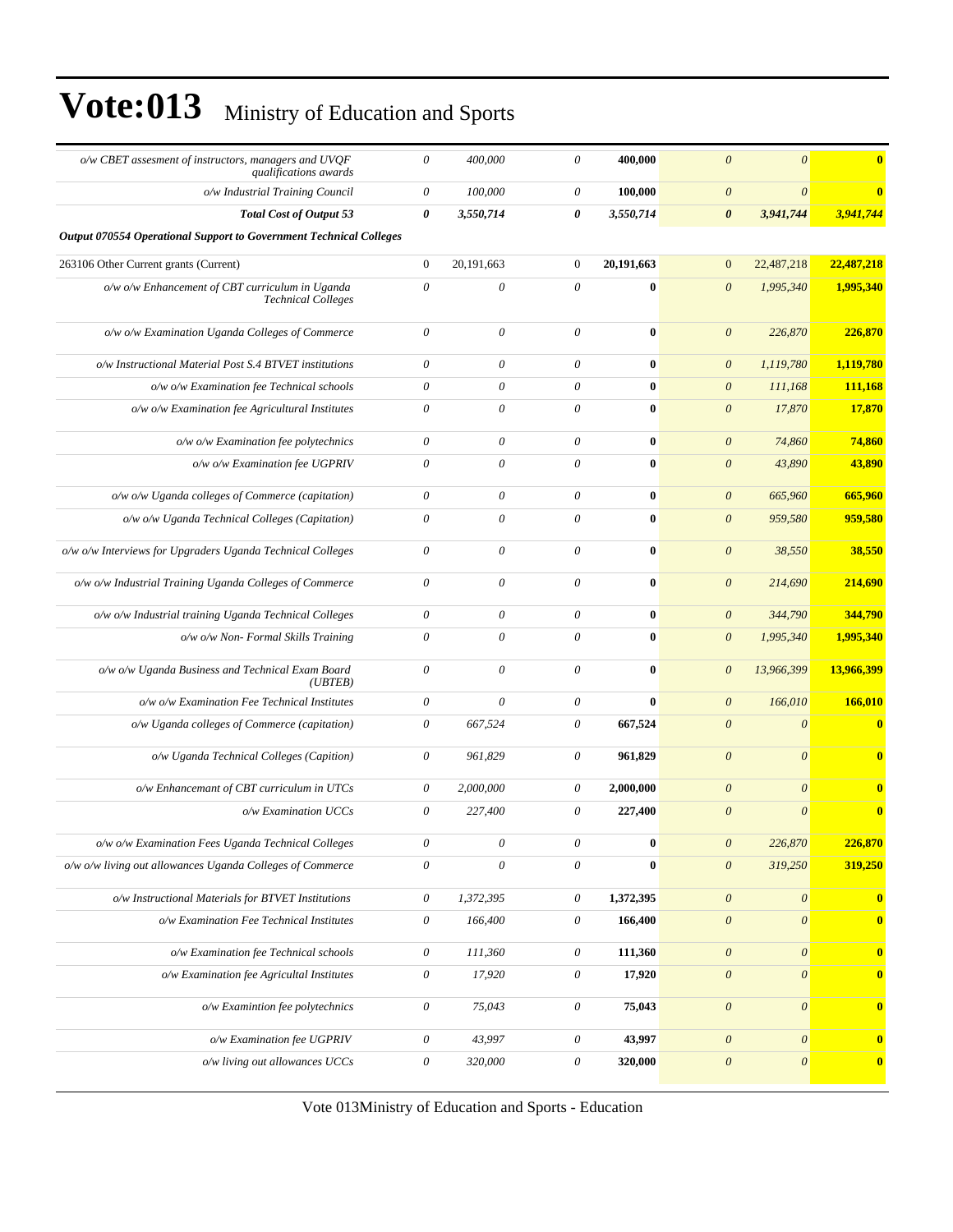| o/w Interviews for Upgraders UTCs                                              | 0                         | 38,646                    | 0                     | 38,646       | $\boldsymbol{\theta}$ | $\boldsymbol{\theta}$   | $\bf{0}$     |
|--------------------------------------------------------------------------------|---------------------------|---------------------------|-----------------------|--------------|-----------------------|-------------------------|--------------|
| o/w Industrial Training UCCs                                                   | 0                         | 215,200                   | 0                     | 215,200      | $\theta$              | $\boldsymbol{\theta}$   | $\bf{0}$     |
| $o/w$ Industrial training UTCs                                                 | 0                         | 345,600                   | $\theta$              | 345,600      | $\theta$              | $\theta$                | $\bf{0}$     |
| o/w Non- Formal Skills Training                                                | 0                         | 3,000,000                 | 0                     | 3,000,000    | $\boldsymbol{\theta}$ | $\theta$                | $\mathbf{0}$ |
| o/w Uganda business and Technical Exam board (UBTEB)                           | 0                         | 10,400,949                | $\theta$              | 10,400,949   | $\theta$              | $\boldsymbol{\theta}$   | $\bf{0}$     |
| o/w Examination Fees UTCs                                                      | 0                         | 227,400                   | 0                     | 227,400      | $\boldsymbol{\theta}$ | $\theta$                | $\bf{0}$     |
| <b>Total Cost of Output 54</b>                                                 | 0                         | 20,191,663                | 0                     | 20,191,663   | $\boldsymbol{\theta}$ | 22,487,218              | 22,487,218   |
| <b>Total Cost Of Outputs Funded</b>                                            | $\bf{0}$                  | 23,742,377                | $\bf{0}$              | 23,742,377   | $\bf{0}$              | 26,428,961              | 26,428,961   |
| <b>Total Cost for SubProgramme 05</b>                                          | 3,094,523                 | 24,104,947                | $\bf{0}$              | 27,199,470   | 3,094,523             | 28,109,940              | 31,204,463   |
| <b>Total Excluding Arrears</b>                                                 | 3,094,523                 | 24,104,947                | $\boldsymbol{0}$      | 27,199,470   | 3,094,523             | 28,109,940              | 31,204,463   |
| <b>SubProgramme 10 NHSTC</b>                                                   |                           |                           |                       |              |                       |                         |              |
| Thousand Uganda Shillings                                                      |                           | 2018/19 Approved Budget   |                       |              |                       | 2019/20 Draft Estimates |              |
| <b>Outputs Provided</b>                                                        | Wage                      | Non Wage                  | <b>AIA</b>            | <b>Total</b> | Wage                  | Non Wage                | <b>Total</b> |
| Output 070501 Policies, laws, guidelines plans and strategies                  |                           |                           |                       |              |                       |                         |              |
| 211103 Allowances (Inc. Casuals, Temporary)                                    | $\mathbf{0}$              | 25,309                    | $\mathbf{0}$          | 25,309       | $\mathbf{0}$          | 28,116                  | 28,116       |
| <b>Total Cost of Output 01</b>                                                 | 0                         | 25,309                    | 0                     | 25,309       | $\boldsymbol{\theta}$ | 28,116                  | 28,116       |
| <b>Total Cost Of Outputs Provided</b>                                          | $\bf{0}$                  | 25,309                    | $\bf{0}$              | 25,309       | $\bf{0}$              | 28,116                  | 28,116       |
| <b>Outputs Funded</b>                                                          | Wage                      | Non Wage                  | AIA                   | <b>Total</b> | Wage                  | Non Wage                | <b>Total</b> |
| Output 070552 Assessment and Technical Support for Health Workers and Colleges |                           |                           |                       |              |                       |                         |              |
| 263106 Other Current grants (Current)                                          | $\boldsymbol{0}$          | 16,244,184                | $\mathbf{0}$          | 16,244,184   | $\mathbf{0}$          | 16,251,831              | 16,251,831   |
| o/w Uganda Nursing Exam Board                                                  | 0                         | $\theta$                  | $\theta$              | $\bf{0}$     | $\boldsymbol{\theta}$ | 10,902,370              | 10,902,370   |
| o/w Industrial training fees Interviews and verification of<br><b>Nurses</b>   | 0                         | $\boldsymbol{\mathit{0}}$ | $\theta$              | $\bf{0}$     | $\boldsymbol{\theta}$ | 209,000                 | 209,000      |
| o/w Principals' Association Conference                                         | $\boldsymbol{\mathit{0}}$ | $\boldsymbol{\mathit{0}}$ | $\theta$              | $\bf{0}$     | $\boldsymbol{\theta}$ | 45,011                  | 45,011       |
| o/w Uganda Allied Health Exam Board                                            | 0                         | 5,107,354                 | 0                     | 5,107,354    | $\theta$              | $\boldsymbol{\theta}$   | $\bf{0}$     |
| o/w Uganda Nursing Exam Board                                                  | 0                         | 10,927,830                | 0                     | 10,927,830   | $\boldsymbol{\theta}$ | $\boldsymbol{\theta}$   | $\bf{0}$     |
| o/w Industrial training fees Interviews and verification of<br><b>Nurses</b>   | 0                         | 209,000                   | $\theta$              | 209,000      | $\boldsymbol{\theta}$ | $\boldsymbol{\theta}$   | $\mathbf{0}$ |
| o/w Uganda Allied Health Exam Board                                            | $\theta$                  | $\boldsymbol{\theta}$     | $\boldsymbol{\theta}$ | $\bf{0}$     | $\boldsymbol{\theta}$ | 5,095,450               | 5,095,450    |
| <b>Total Cost of Output 52</b>                                                 | 0                         | 16,244,184                | 0                     | 16,244,184   | $\boldsymbol{\theta}$ | 16,251,831              | 16,251,831   |
| <b>Total Cost Of Outputs Funded</b>                                            | $\bf{0}$                  | 16,244,184                | $\bf{0}$              | 16,244,184   | $\bf{0}$              | 16,251,831              | 16,251,831   |
| <b>Total Cost for SubProgramme 10</b>                                          |                           |                           |                       |              |                       | 16,279,947              |              |
|                                                                                | $\bf{0}$                  | 16,269,494                | $\bf{0}$              | 16,269,494   | $\bf{0}$              |                         | 16,279,947   |
| <b>Total Excluding Arrears</b>                                                 | $\mathbf{0}$              | 16,269,494                | $\boldsymbol{0}$      | 16,269,494   | $\boldsymbol{0}$      | 16,279,947              | 16,279,947   |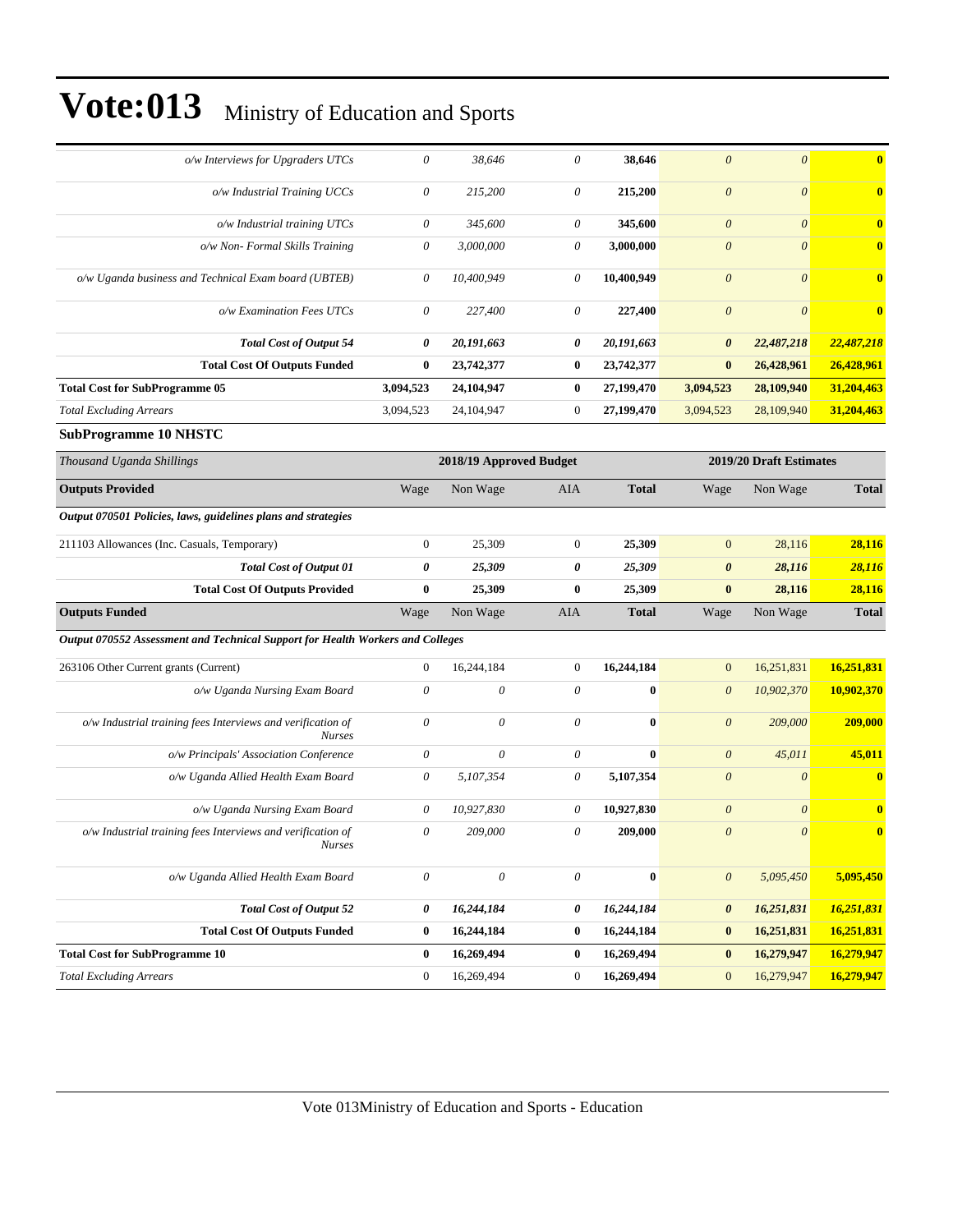#### **SubProgramme 11 Dept. Training Institutions**

| Thousand Uganda Shillings                                          |                           | 2018/19 Approved Budget   |                           |                  |                       | 2019/20 Draft Estimates   |              |
|--------------------------------------------------------------------|---------------------------|---------------------------|---------------------------|------------------|-----------------------|---------------------------|--------------|
| <b>Outputs Provided</b>                                            | Wage                      | Non Wage                  | AIA                       | <b>Total</b>     | Wage                  | Non Wage                  | <b>Total</b> |
| Output 070501 Policies, laws, guidelines plans and strategies      |                           |                           |                           |                  |                       |                           |              |
| 211101 General Staff Salaries                                      | 648,025                   | $\mathbf{0}$              | $\boldsymbol{0}$          | 648,025          | 648,025               | $\overline{0}$            | 648,025      |
| 211103 Allowances (Inc. Casuals, Temporary)                        | $\boldsymbol{0}$          | 23,917                    | $\boldsymbol{0}$          | 23,917           | $\mathbf{0}$          | 24,725                    | 24,725       |
| Total Cost of Output 01                                            | 648,025                   | 23,917                    | 0                         | 671,942          | 648,025               | 24,725                    | 672,750      |
| <b>Total Cost Of Outputs Provided</b>                              | 648,025                   | 23,917                    | $\bf{0}$                  | 671,942          | 648,025               | 24,725                    | 672,750      |
| <b>Outputs Funded</b>                                              | Wage                      | Non Wage                  | AIA                       | <b>Total</b>     | Wage                  | Non Wage                  | <b>Total</b> |
| Output 070551 Operational Support to UPPET BTVET Institutions      |                           |                           |                           |                  |                       |                           |              |
| 263106 Other Current grants (Current)                              | $\boldsymbol{0}$          | 4,073,000                 | $\boldsymbol{0}$          | 4,073,000        | $\mathbf{0}$          | 4,069,180                 | 4,069,180    |
| o/w o/w Retooling Assessors and Trainers on CBET                   | 0                         | $\theta$                  | $\theta$                  | $\bf{0}$         | $\theta$              | 150,000                   | 150,000      |
| o/w O/W enhanced CBET in Nakawa VTI                                | 0                         | $\boldsymbol{\mathit{0}}$ | $\boldsymbol{\mathit{0}}$ | $\bf{0}$         | $\boldsymbol{\theta}$ | 199,180                   | 199,180      |
| o/w O/W enhanced CBET in Lugogo VTI                                | $\boldsymbol{\mathit{0}}$ | $\boldsymbol{\mathit{0}}$ | $\boldsymbol{\theta}$     | $\bf{0}$         | $\boldsymbol{0}$      | 99,760                    | 99,760       |
| o/w O/W enhanced CBET in Jinja VTI                                 | 0                         | $\boldsymbol{\theta}$     | $\boldsymbol{\mathit{0}}$ | $\bf{0}$         | $\boldsymbol{0}$      | 69,830                    | 69,830       |
| o/w Ntinda VTI                                                     | $\theta$                  | $\boldsymbol{\mathit{0}}$ | $\theta$                  | $\bf{0}$         | $\theta$              | 200,000                   | 200,000      |
| o/w Examination fees DTIs                                          | $\boldsymbol{\mathit{0}}$ | $\boldsymbol{\mathit{0}}$ | $\boldsymbol{\theta}$     | $\bf{0}$         | $\theta$              | 850,000                   | 850,000      |
| o/w O/W Enhanced CBET in Ntinda VTI                                | $\theta$                  | $\boldsymbol{\mathit{0}}$ | $\theta$                  | $\bf{0}$         | $\theta$              | 80,000                    | 80,000       |
| o/w Lugogo Vocational Training Institute capitation                | 0                         | $\boldsymbol{\mathit{0}}$ | $\boldsymbol{\theta}$     | $\bf{0}$         | $\theta$              | 219,000                   | 219,000      |
| o/w Nakawa Vocational Training Institute capitation                | 0                         | $\boldsymbol{\theta}$     | $\theta$                  | $\bf{0}$         | $\theta$              | 328,000                   | 328,000      |
| o/w Tororo cooperative college (Industrial Training)               | $\boldsymbol{\mathit{0}}$ | $\boldsymbol{\mathit{0}}$ | $\boldsymbol{\mathit{0}}$ | $\bf{0}$         | $\theta$              | 109,740                   | 109,740      |
| o/w Jinja Training Vocational Institute (Industrial Training)      | $\boldsymbol{\mathit{0}}$ | $\boldsymbol{\mathit{0}}$ | $\boldsymbol{\theta}$     | $\bf{0}$         | $\theta$              | 149,650                   | 149,650      |
| o/w Lugogo Vocational Training Institute (Industrial<br>Training)  | $\theta$                  | $\theta$                  | $\theta$                  | $\bf{0}$         | $\theta$              | 270,360                   | 270,360      |
| o/w Nakawa Vocational Training Institute (Industrial<br>Training)  | $\boldsymbol{\mathit{0}}$ | $\boldsymbol{\mathit{0}}$ | $\boldsymbol{\theta}$     | $\bf{0}$         | $\theta$              | 135,600                   | 135,600      |
| o/w Institute of survey and land management (capitation)           | $\boldsymbol{\mathit{0}}$ | $\boldsymbol{\mathit{0}}$ | $\boldsymbol{\mathit{0}}$ | $\bf{0}$         | $\theta$              | 126,000                   | 126,000      |
| o/w Industrial training fees Uganda cooperative college<br>Kigumba | $\boldsymbol{\mathit{0}}$ | $\boldsymbol{\mathit{0}}$ | $\boldsymbol{\mathit{0}}$ | $\bf{0}$         | $\boldsymbol{\theta}$ | 117,720                   | 117,720      |
| o/w Industrial training fees Nsamizi Social Devt Institute         | 0                         | $\boldsymbol{\mathit{0}}$ | $\theta$                  | $\bf{0}$         | $\theta$              | 179,580                   | 179,580      |
| o/w Industrial training fees Inst of Survey and land<br>Management | 0                         | $\theta$                  | $\theta$                  | $\bf{0}$         | $\theta$              | 99,760                    | 99,760       |
| o/w Tororo cooperative college capitation                          | 0                         | $\boldsymbol{\mathit{0}}$ | $\boldsymbol{\theta}$     | $\bf{0}$         | $\theta$              | 139,000                   | 139,000      |
| o/w Jinja Training Vocational Institute capitation                 | $\boldsymbol{\theta}$     | $\boldsymbol{\mathit{0}}$ | $\boldsymbol{\mathit{0}}$ | $\bf{0}$         | $\boldsymbol{\theta}$ | 216,000                   | 216,000      |
| o/w Ntinda Vocational Training Institute (KOICA)                   | $\theta$                  | 200,000                   | $\boldsymbol{\mathit{0}}$ | 200,000          | $\boldsymbol{\theta}$ | $\boldsymbol{\mathit{0}}$ | $\bullet$    |
| o/w Examination fees Departmental training institutions            | $\boldsymbol{\theta}$     | 850,000                   | $\boldsymbol{\mathit{0}}$ | 850,000          | $\theta$              | $\boldsymbol{\theta}$     | $\mathbf{0}$ |
| o/w Enhanced CBET in Lugogo VTI                                    | $\theta$                  | 110,000                   | $\boldsymbol{\mathit{0}}$ | 110,000          | $\boldsymbol{\theta}$ | $\boldsymbol{\theta}$     | $\mathbf{0}$ |
| o/w Enhanced CBET in Jinja VTI                                     | $\theta$                  | 90,000                    | $\boldsymbol{\mathit{0}}$ | 90,000           | $\boldsymbol{\theta}$ | $\boldsymbol{\theta}$     | $\mathbf{0}$ |
| o/w Uganda cooperative college Kigumba (capitation)                | $\boldsymbol{\theta}$     | $\boldsymbol{\mathit{0}}$ | $\boldsymbol{\mathit{0}}$ | $\bf{0}$         | $\boldsymbol{\theta}$ | 112,000                   | 112,000      |
| o/w Nsamizi Social Devt Institute (capitation)                     | $\boldsymbol{\theta}$     | $\boldsymbol{\mathit{0}}$ | $\boldsymbol{\mathit{0}}$ | $\boldsymbol{0}$ | $\boldsymbol{\theta}$ | 218,000                   | 218,000      |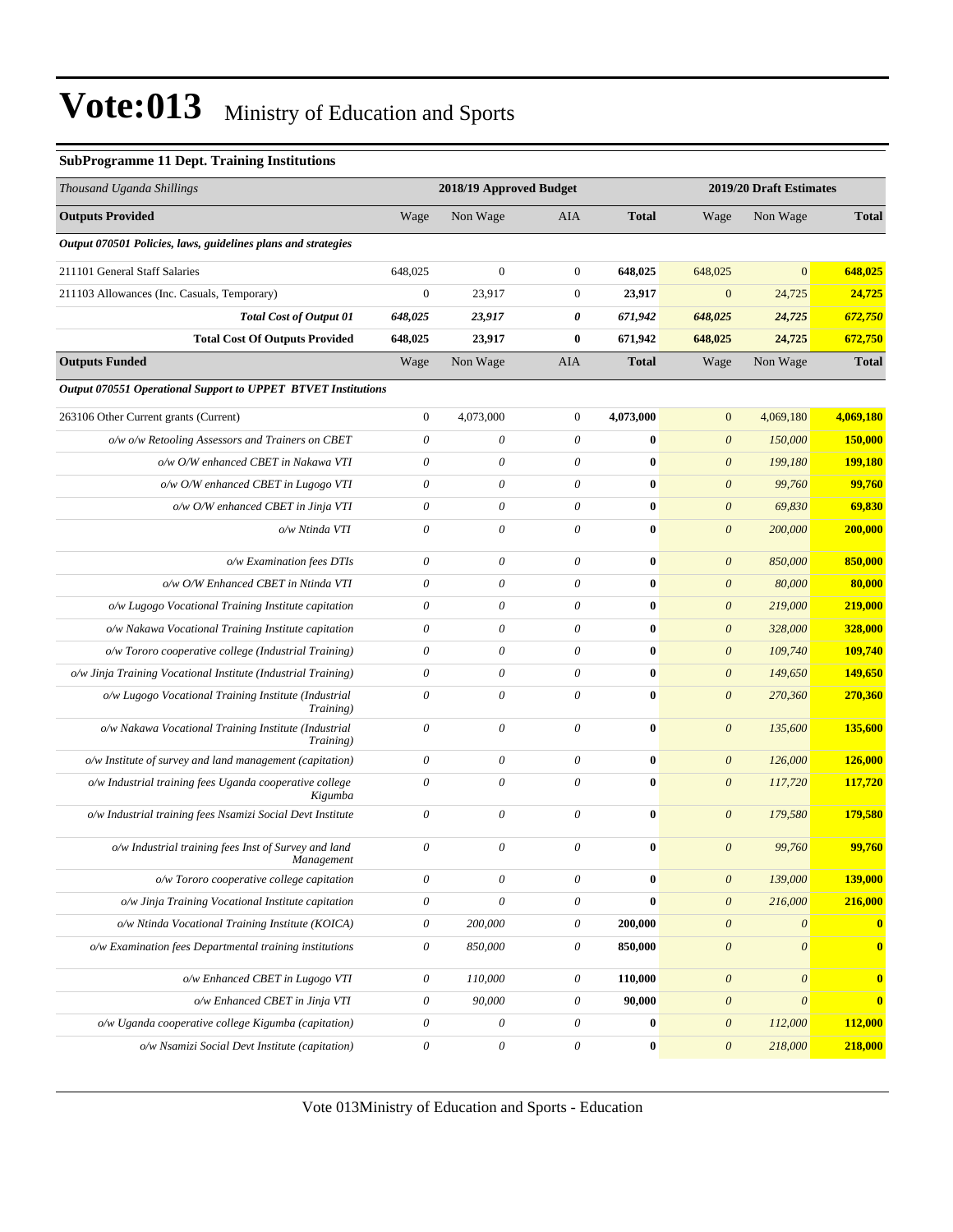| o/w Nakawa Vocational Training Institute                           | $\boldsymbol{\theta}$     | 328,000   | 0            | 328,000   | $\theta$                | $\theta$  | $\overline{\mathbf{0}}$ |
|--------------------------------------------------------------------|---------------------------|-----------|--------------|-----------|-------------------------|-----------|-------------------------|
| o/w Tororo cooperative college (Industrial Training)               | $\theta$                  | 110,000   | $\theta$     | 110.000   | $\theta$                | $\theta$  | $\overline{\mathbf{0}}$ |
| o/w Jinja Training Vocational Institute (Industrial Training)      | $\boldsymbol{\mathit{0}}$ | 150,000   | $\theta$     | 150,000   | $\theta$                | $\theta$  | $\mathbf{0}$            |
| o/w Lugogo Vocational Training Institute (Industrial<br>Training)  | $\theta$                  | 271,000   | 0            | 271,000   | $\theta$                | $\theta$  | $\overline{\mathbf{0}}$ |
| o/w Nakawa Vocational Training Institute (Industrial<br>Training)  | $\theta$                  | 136,000   | $\theta$     | 136,000   | $\theta$                | $\theta$  | $\overline{\mathbf{0}}$ |
| o/w Enhanced CBET in Nakawa VTI                                    | $\boldsymbol{\theta}$     | 400,000   | 0            | 400,000   | $\theta$                | $\theta$  | $\mathbf{0}$            |
| o/w Industrial training fees Uganda cooperative college<br>Kigumba | $\boldsymbol{\mathit{0}}$ | 118,000   | $\theta$     | 118,000   | $\overline{\mathbf{0}}$ | $\theta$  | $\mathbf{0}$            |
| o/w Industrial training fees Nsamizi Social Devt Institute         | $\theta$                  | 180,000   | $\theta$     | 180,000   | $\mathcal{O}$           | $\theta$  | $\mathbf{0}$            |
| o/w Industrial training fees Inst of Survey and land<br>Management | $\theta$                  | 100,000   | 0            | 100,000   | $\theta$                | $\theta$  | $\mathbf{0}$            |
| o/w Tororo cooperative college                                     | $\boldsymbol{\theta}$     | 139,000   | 0            | 139,000   | $\theta$                | $\theta$  | $\mathbf{0}$            |
| o/w Jinja Training Vocational Institute                            | $\boldsymbol{\mathit{0}}$ | 216,000   | $\theta$     | 216,000   | $\boldsymbol{\theta}$   | $\theta$  | $\overline{\mathbf{0}}$ |
| o/w Lugogo Vocational Training Institute                           | $\theta$                  | 219,000   | $\theta$     | 219,000   | $\theta$                | $\theta$  | $\mathbf{0}$            |
| o/w Uganda cooperative college Kigumba                             | $\theta$                  | 112,000   | 0            | 112,000   | $\theta$                | $\theta$  | $\mathbf{0}$            |
| o/w Nsamizi Social Devt Institute                                  | $\boldsymbol{\theta}$     | 218,000   | 0            | 218,000   | $\theta$                | $\theta$  | $\bf{0}$                |
| o/w Inst of Survey and land Management                             | $\boldsymbol{\theta}$     | 126,000   | 0            | 126,000   | $\theta$                | $\theta$  | $\overline{\mathbf{0}}$ |
| <b>Total Cost of Output 51</b>                                     | 0                         | 4,073,000 | 0            | 4,073,000 | 0                       | 4,069,180 | 4,069,180               |
| <b>Total Cost Of Outputs Funded</b>                                | $\bf{0}$                  | 4,073,000 | $\bf{0}$     | 4,073,000 | $\bf{0}$                | 4,069,180 | 4,069,180               |
| <b>Total Cost for SubProgramme 11</b>                              | 648,025                   | 4,096,917 | $\bf{0}$     | 4,744,942 | 648,025                 | 4,093,905 | 4,741,930               |
| <b>Total Excluding Arrears</b>                                     | 648,025                   | 4,096,917 | $\mathbf{0}$ | 4,744,942 | 648,025                 | 4,093,905 | 4,741,930               |
|                                                                    |                           |           |              |           |                         |           |                         |

*Development Budget Estimates*

#### **Project 0942 Development of BTVET**

| Thousand Uganda Shillings                                               |                               | 2018/19 Approved Budget |                |              |                               | 2019/20 Draft Estimates |                       |  |
|-------------------------------------------------------------------------|-------------------------------|-------------------------|----------------|--------------|-------------------------------|-------------------------|-----------------------|--|
| <b>Outputs Provided</b>                                                 | <b>GoU Dev't External Fin</b> |                         | <b>AIA</b>     | <b>Total</b> | <b>GoU Dev't External Fin</b> |                         | <b>Total</b>          |  |
| Output 070502 Training and Capacity Building of BTVET Institutions      |                               |                         |                |              |                               |                         |                       |  |
| 221003 Staff Training                                                   | 34,300                        | $\mathbf{0}$            | $\overline{0}$ | 34,300       | $\mathbf{0}$                  | $\overline{0}$          | $\mathbf{0}$          |  |
| Total Cost Of Output 070502                                             | 34,300                        | 0                       | 0              | 34,300       | $\boldsymbol{\theta}$         | $\boldsymbol{\theta}$   | $\boldsymbol{\theta}$ |  |
| <b>Total Cost for Outputs Provided</b>                                  | 34,300                        | $\mathbf{0}$            | $\overline{0}$ | 34,300       | $\mathbf{0}$                  | $\overline{0}$          | $\mathbf{0}$          |  |
| <b>Capital Purchases</b>                                                | <b>GoU Dev't External Fin</b> |                         | <b>AIA</b>     | <b>Total</b> | <b>GoU Dev't External Fin</b> |                         | <b>Total</b>          |  |
| Output 070577 Purchase of Specialised Machinery & Equipment             |                               |                         |                |              |                               |                         |                       |  |
| 312202 Machinery and Equipment                                          | 718,000                       | $\Omega$                | $\overline{0}$ | 718,000      | 6,500,000                     | $\overline{0}$          | 6,500,000             |  |
| Total Cost Of Output 070577                                             | 718,000                       | 0                       | 0              | 718,000      | 6,500,000                     | $\boldsymbol{\theta}$   | 6,500,000             |  |
| Output 070578 Purchase of Office and Residential Furniture and Fittings |                               |                         |                |              |                               |                         |                       |  |
| 312203 Furniture & Fixtures                                             | 80,000                        | $\Omega$                | $\Omega$       | 80,000       | 100,000                       | $\overline{0}$          | 100,000               |  |
| Total Cost Of Output 070578                                             | 80,000                        | 0                       | 0              | 80,000       | 100,000                       | $\boldsymbol{\theta}$   | 100,000               |  |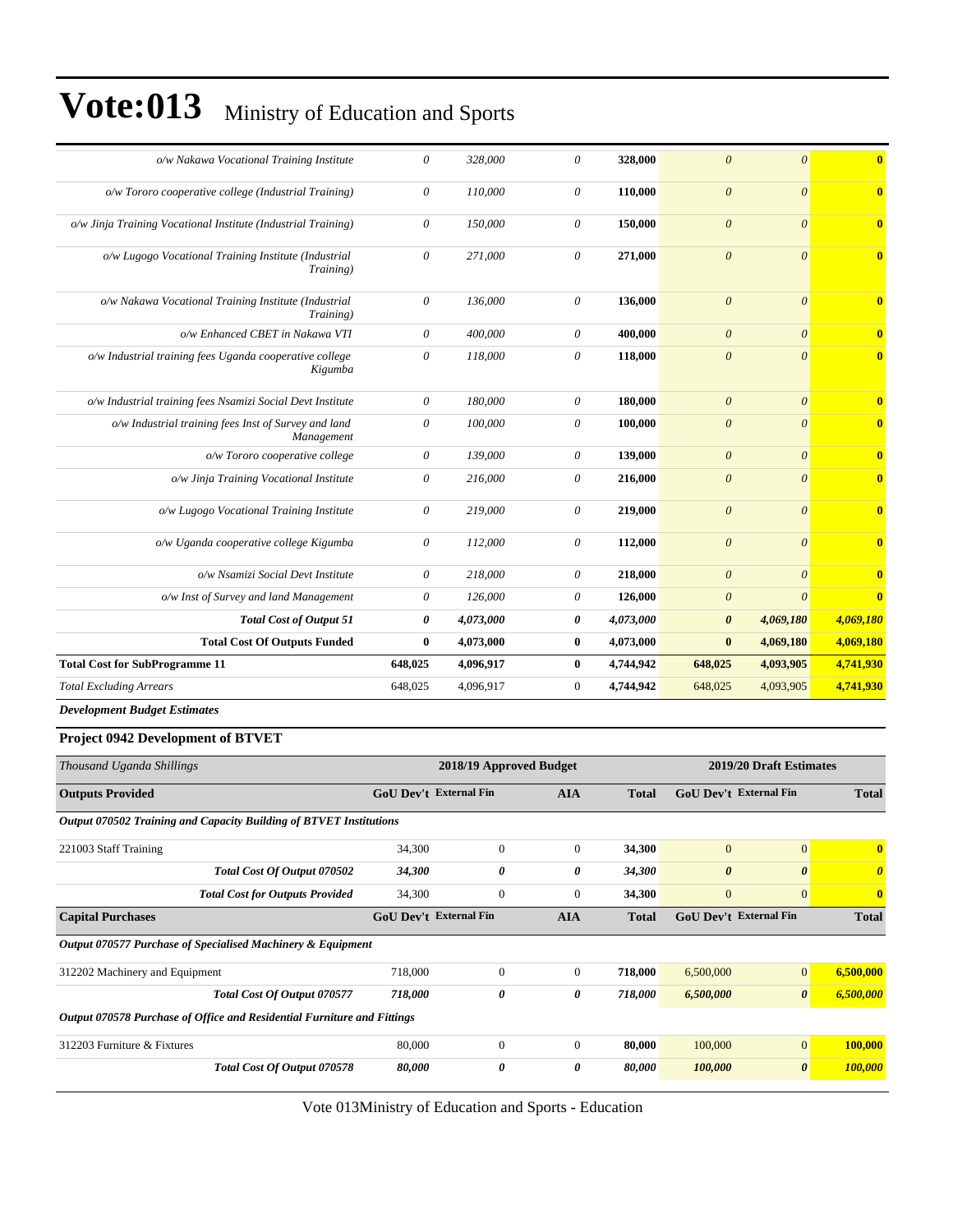| Output 070580 Construction and rehabilitation of learning facilities (BTEVET)     |                               |                         |                  |              |                        |                         |                         |
|-----------------------------------------------------------------------------------|-------------------------------|-------------------------|------------------|--------------|------------------------|-------------------------|-------------------------|
| 281504 Monitoring, Supervision & Appraisal of capital works                       | 180,000                       | $\boldsymbol{0}$        | $\boldsymbol{0}$ | 180,000      | 180,000                | $\mathbf{0}$            | 180,000                 |
| 312101 Non-Residential Buildings                                                  | 8,050,000                     | $\boldsymbol{0}$        | $\boldsymbol{0}$ | 8,050,000    | 6,923,652              | $\mathbf{0}$            | 6,923,652               |
| Total Cost Of Output 070580                                                       | 8,230,000                     | 0                       | 0                | 8,230,000    | 7,103,652              | $\theta$                | 7,103,652               |
| Output 070582 Construction and rehabilitation of accommodation facilities (BTVET) |                               |                         |                  |              |                        |                         |                         |
| 312102 Residential Buildings                                                      | 1,562,480                     | $\boldsymbol{0}$        | $\boldsymbol{0}$ | 1,562,480    | 2,471,128              | $\mathbf{0}$            | 2,471,128               |
| Total Cost Of Output 070582                                                       | 1,562,480                     | 0                       | 0                | 1,562,480    | 2,471,128              | $\boldsymbol{\theta}$   | 2,471,128               |
| <b>Total Cost for Capital Purchases</b>                                           | 10,590,480                    | $\boldsymbol{0}$        | $\mathbf{0}$     | 10,590,480   | 16,174,780             | $\Omega$                | 16,174,780              |
| <b>Total Cost for Project: 0942</b>                                               | 10,624,780                    | $\mathbf{0}$            | $\mathbf{0}$     | 10,624,780   | 16,174,780             | $\overline{0}$          | 16,174,780              |
| <b>Total Excluding Arrears</b>                                                    | 10,624,780                    | $\boldsymbol{0}$        | $\boldsymbol{0}$ | 10,624,780   | 16,174,780             | $\mathbf{0}$            | 16,174,780              |
| Project 1310 Albertine Region Sustainable Development Project                     |                               |                         |                  |              |                        |                         |                         |
| Thousand Uganda Shillings                                                         |                               | 2018/19 Approved Budget |                  |              |                        | 2019/20 Draft Estimates |                         |
| <b>Outputs Provided</b>                                                           | <b>GoU Dev't External Fin</b> |                         | <b>AIA</b>       | <b>Total</b> | GoU Dev't External Fin |                         | <b>Total</b>            |
| Output 070501 Policies, laws, guidelines plans and strategies                     |                               |                         |                  |              |                        |                         |                         |
| 211102 Contract Staff Salaries                                                    | 334,961                       | 552,960                 | $\boldsymbol{0}$ | 887,921      | 334,226                | 1,382,400               | 1.716.626               |
| 211103 Allowances (Inc. Casuals, Temporary)                                       | 103,550                       | $\theta$                | $\overline{0}$   | 103,550      | 103,550                | $\overline{0}$          | 103,550                 |
| 212101 Social Security Contributions                                              | 33,496                        | 55,296                  | $\mathbf{0}$     | 88,792       | $\mathbf{0}$           | $\mathbf{0}$            | $\mathbf{0}$            |
| 212201 Social Security Contributions                                              | $\overline{0}$                | $\overline{0}$          | $\boldsymbol{0}$ | $\bf{0}$     | 33,496                 | 138,240                 | 171,736                 |
| 213004 Gratuity Expenses                                                          | 66,992                        | 82,944                  | $\boldsymbol{0}$ | 149,936      | $\overline{0}$         | $\mathbf{0}$            | $\bf{0}$                |
| 221001 Advertising and Public Relations                                           | 36.960                        | $\overline{0}$          | $\mathbf{0}$     | 36,960       | 38,569                 | $\Omega$                | 38.569                  |
| 221002 Workshops and Seminars                                                     | 25,200                        | $\boldsymbol{0}$        | $\boldsymbol{0}$ | 25,200       | 25,200                 | 100,000                 | 125,200                 |
| 221003 Staff Training                                                             | 58,800                        | $\overline{0}$          | $\mathbf{0}$     | 58,800       | $\mathbf{0}$           | $\overline{0}$          | $\overline{\mathbf{0}}$ |
| 221009 Welfare and Entertainment                                                  | 48,000                        | $\overline{0}$          | $\boldsymbol{0}$ | 48,000       | 48,000                 | $\mathbf{0}$            | 48,000                  |
| 221011 Printing, Stationery, Photocopying and Binding                             | 29,660                        | 400,000                 | $\mathbf{0}$     | 429,660      | 29,660                 | $\overline{0}$          | 29,660                  |
| 221012 Small Office Equipment                                                     | $\mathbf{0}$                  | 100,000                 | $\overline{0}$   | 100,000      | $\mathbf{0}$           | $\overline{0}$          | $\overline{\mathbf{0}}$ |
| 222001 Telecommunications                                                         | $\mathbf{0}$                  | $\overline{0}$          | $\mathbf{0}$     | $\mathbf{0}$ | 734                    | $\overline{0}$          | 734                     |
|                                                                                   |                               |                         |                  |              |                        |                         |                         |

|                       | Output 070502 Training and Capacity Building of BTVET Institutions |           |           |        |         |         |
|-----------------------|--------------------------------------------------------------------|-----------|-----------|--------|---------|---------|
| 221003 Staff Training |                                                                    | - 800.000 | 1.800.000 | 58,800 | 595,000 | 653,800 |
|                       | Total Cost Of Output 070502                                        | 1.800.000 | 1.800.000 | 58,800 | 595,000 | 653.800 |

*Total Cost Of Output 070501 3,016,938 7,977,200 0 10,994,138 2,958,138 2,620,640 5,578,778*

225001 Consultancy Services- Short term 0 400,000 0 **400,000** 0 100,000 **100,000** 225002 Consultancy Services- Long-term 0 6,336,000 0 **6,336,000** 0 500,000 **500,000** 227001 Travel inland 75,579 0 0 **75,579** 140,962 200,000 **340,962** 227002 Travel abroad 40,000 0 0 **40,000** 40,000 96,800 **136,800** 227004 Fuel, Lubricants and Oils 17,180 0 0 **17,180** 17,180 103,200 **120,380** 228002 Maintenance - Vehicles 35,000 0 0 **35,000** 35,000 0 **35,000** 282103 Scholarships and related costs 2,086,560 0 0 **2,086,560** 2,086,560 0 **2,086,560**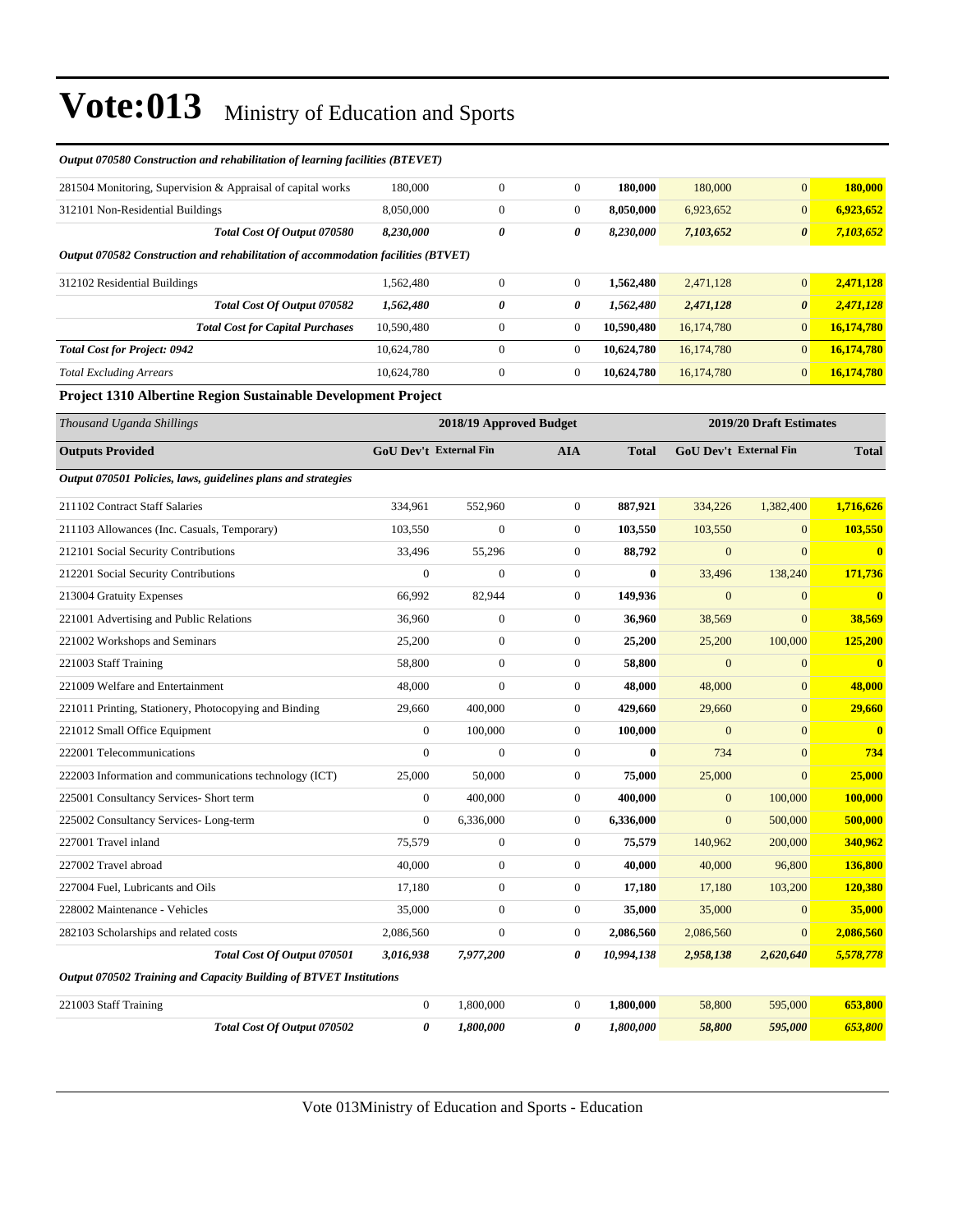| ошриг отооо топионид ини эирегтвит ор ил тил тизинион.                        |                  |                               |                  |              |                       |                               |                       |
|-------------------------------------------------------------------------------|------------------|-------------------------------|------------------|--------------|-----------------------|-------------------------------|-----------------------|
| 227001 Travel inland                                                          | $\boldsymbol{0}$ | 500,000                       | $\boldsymbol{0}$ | 500,000      | $\mathbf{0}$          | 100,000                       | 100,000               |
| 227002 Travel abroad                                                          | $\overline{0}$   | 250,000                       | $\boldsymbol{0}$ | 250,000      | $\mathbf{0}$          | $\overline{0}$                | $\mathbf{0}$          |
| Total Cost Of Output 070503                                                   | 0                | 750,000                       | 0                | 750,000      | $\boldsymbol{\theta}$ | 100,000                       | 100,000               |
| <b>Total Cost for Outputs Provided</b>                                        | 3,016,938        | 10,527,200                    | $\boldsymbol{0}$ | 13,544,138   | 3,016,938             | 3,315,640                     | 6,332,578             |
| <b>Outputs Funded</b>                                                         |                  | <b>GoU</b> Dev't External Fin | <b>AIA</b>       | <b>Total</b> |                       | <b>GoU Dev't External Fin</b> | <b>Total</b>          |
| Output 070551 Operational Support to UPPET BTVET Institutions                 |                  |                               |                  |              |                       |                               |                       |
| 321440 Other grants                                                           | 130,000          | 500,000                       | $\boldsymbol{0}$ | 630,000      | 130,000               | $\overline{0}$                | 130,000               |
| o/w TVET Skills Council                                                       | 130,000          | 500,000                       | $\theta$         | 630,000      | $\boldsymbol{\theta}$ | $\boldsymbol{\theta}$         | $\mathbf{0}$          |
| o/w oil and Gas<br>sector skills council                                      | 0                | 0                             | $\theta$         | $\bf{0}$     | 130,000               | $\boldsymbol{\theta}$         | 130,000               |
| Total Cost Of Output 070551                                                   | 130,000          | 500,000                       | 0                | 630,000      | 130,000               | $\boldsymbol{\theta}$         | 130,000               |
| <b>Total Cost for Outputs Funded</b>                                          | 130,000          | 500,000                       | $\boldsymbol{0}$ | 630,000      | 130,000               | $\boldsymbol{0}$              | <b>130,000</b>        |
| <b>Capital Purchases</b>                                                      |                  | <b>GoU Dev't External Fin</b> | <b>AIA</b>       | <b>Total</b> |                       | <b>GoU Dev't External Fin</b> | <b>Total</b>          |
| Output 070575 Purchase of Motor Vehicles and Other Transport Equipment        |                  |                               |                  |              |                       |                               |                       |
| 312201 Transport Equipment                                                    | 162,000          | $\boldsymbol{0}$              | $\boldsymbol{0}$ | 162,000      | $\mathbf{0}$          | $\boldsymbol{0}$              | $\mathbf{0}$          |
| Total Cost Of Output 070575                                                   | 162,000          | 0                             | 0                | 162,000      | $\boldsymbol{\theta}$ | $\boldsymbol{\theta}$         | $\boldsymbol{\theta}$ |
| Output 070577 Purchase of Specialised Machinery & Equipment                   |                  |                               |                  |              |                       |                               |                       |
| 312202 Machinery and Equipment                                                | $\boldsymbol{0}$ | 18,900,000                    | $\boldsymbol{0}$ | 18,900,000   | $\mathbf{0}$          | 414,791                       | 414,791               |
| Total Cost Of Output 070577                                                   | 0                | 18,900,000                    | 0                | 18,900,000   | $\boldsymbol{\theta}$ | 414,791                       | 414,791               |
| Output 070580 Construction and rehabilitation of learning facilities (BTEVET) |                  |                               |                  |              |                       |                               |                       |
| 281503 Engineering and Design Studies & Plans for capital<br>works            | $\boldsymbol{0}$ | 144,000                       | $\boldsymbol{0}$ | 144,000      | $\mathbf{0}$          | 105,000                       | 105,000               |
| 281504 Monitoring, Supervision & Appraisal of capital works                   | $\boldsymbol{0}$ | 720,000                       | $\boldsymbol{0}$ | 720,000      | $\mathbf{0}$          | $\boldsymbol{0}$              | $\mathbf{0}$          |
| 312101 Non-Residential Buildings                                              | $\boldsymbol{0}$ | 18,350,994                    | $\boldsymbol{0}$ | 18,350,994   | $\boldsymbol{0}$      | 200,000                       | 200,000               |
| Total Cost Of Output 070580                                                   | 0                | 19,214,994                    | 0                | 19,214,994   | $\boldsymbol{\theta}$ | 305,000                       | 305,000               |
| <b>Total Cost for Capital Purchases</b>                                       | 162,000          | 38,114,994                    | $\boldsymbol{0}$ | 38,276,994   | $\boldsymbol{0}$      | 719,791                       | 719,791               |
| <b>Total Cost for Project: 1310</b>                                           | 3,308,938        | 49,142,194                    | $\boldsymbol{0}$ | 52,451,132   | 3,146,938             | 4,035,431                     | 7,182,369             |
| <b>Total Excluding Arrears</b>                                                | 3,308,938        | 49,142,194                    | $\boldsymbol{0}$ | 52,451,132   | 3,146,938             | 4,035,431                     | 7,182,369             |
| Project 1338 Skills Development Project                                       |                  |                               |                  |              |                       |                               |                       |
| Thousand Uganda Shillings                                                     |                  | 2018/19 Approved Budget       |                  |              |                       | 2019/20 Draft Estimates       |                       |
| <b>Outputs Provided</b>                                                       |                  | <b>GoU Dev't External Fin</b> | <b>AIA</b>       | <b>Total</b> |                       | <b>GoU Dev't External Fin</b> | <b>Total</b>          |
| Output 070501 Policies, laws, guidelines plans and strategies                 |                  |                               |                  |              |                       |                               |                       |
| 211102 Contract Staff Salaries                                                | $\boldsymbol{0}$ | 1,170,288                     | $\boldsymbol{0}$ | 1,170,288    | $\boldsymbol{0}$      | 1,170,288                     | 1,170,288             |
| 211103 Allowances (Inc. Casuals, Temporary)                                   | 157,100          | 500,000                       | $\boldsymbol{0}$ | 657,100      | 157,100               | $\mathbf{0}$                  | 157,100               |
| 212101 Social Security Contributions                                          | $\boldsymbol{0}$ | 117,029                       | $\boldsymbol{0}$ | 117,029      | $\mathbf{0}$          | 117,029                       | 117,029               |
| 213004 Gratuity Expenses                                                      | $\boldsymbol{0}$ | 175,543                       | $\boldsymbol{0}$ | 175,543      | $\boldsymbol{0}$      | 175,543                       | 175,543               |
| 221001 Advertising and Public Relations                                       | 69,124           | 1,120,370                     | $\boldsymbol{0}$ | 1,189,494    | 69,124                | 1,120,370                     | 1,189,494             |
| 221002 Workshops and Seminars                                                 | 42,496           | 450,000                       | $\boldsymbol{0}$ | 492,496      | 42,496                | 2,414,736                     | 2,457,232             |
| 221003 Staff Training                                                         | 49,000           | $\boldsymbol{0}$              | $\boldsymbol{0}$ | 49,000       | $\boldsymbol{0}$      | $\boldsymbol{0}$              | $\mathbf{0}$          |

*Output 070503 Monitoring and Supervision of BTVET Institutions*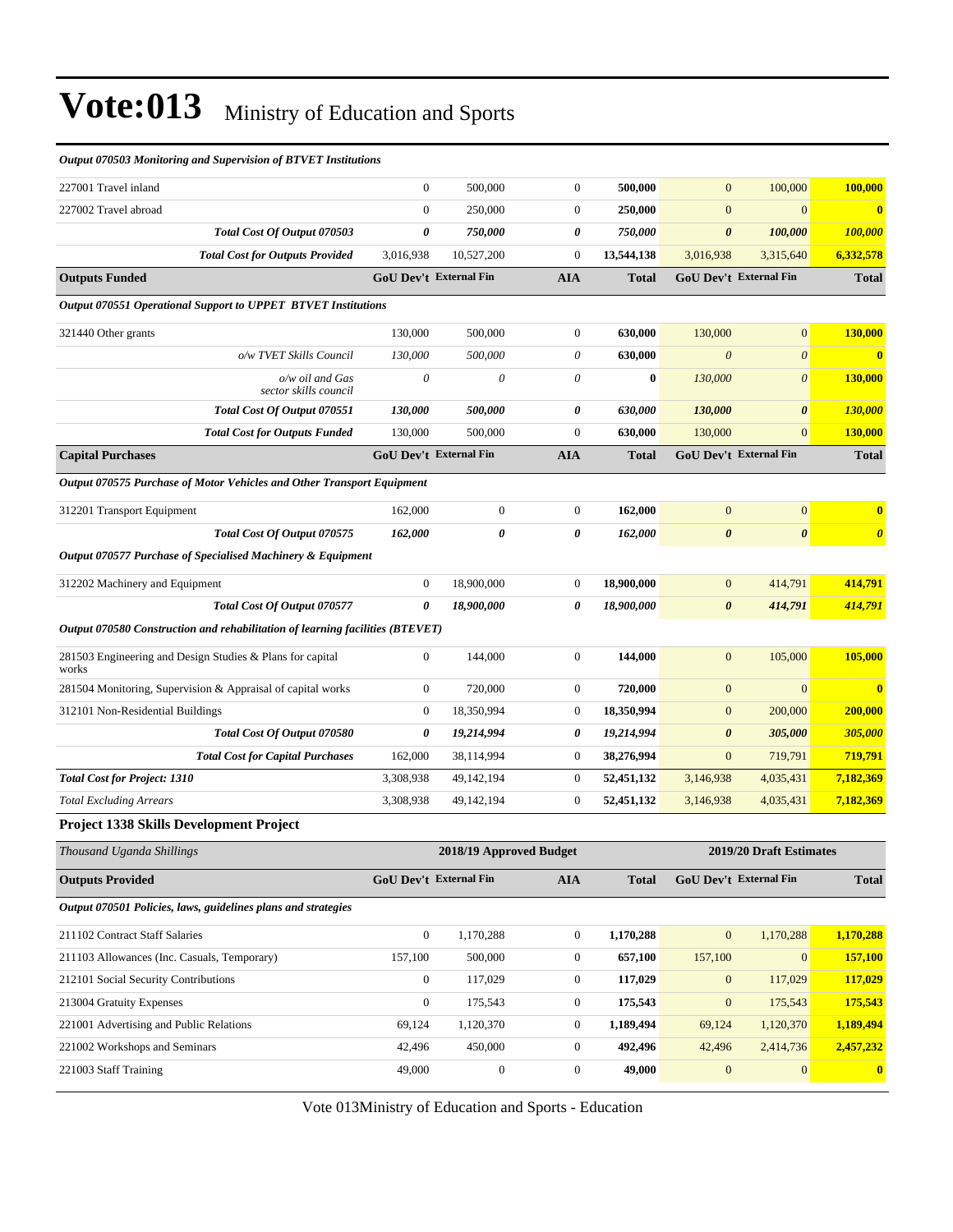| 221007 Books, Periodicals & Newspapers                             | 372,404                   | $\overline{0}$   | $\mathbf{0}$     | 372,404          | 312,404                   | 201,863                   | 514,267      |
|--------------------------------------------------------------------|---------------------------|------------------|------------------|------------------|---------------------------|---------------------------|--------------|
| 221008 Computer supplies and Information Technology (IT)           | $\overline{0}$            | $\overline{0}$   | $\boldsymbol{0}$ | 0                | $\mathbf{0}$              | 300,000                   | 300,000      |
| 221009 Welfare and Entertainment                                   | 34,560                    | $\boldsymbol{0}$ | $\mathbf{0}$     | 34,560           | 34,560                    | 227,870                   | 262,430      |
| 221011 Printing, Stationery, Photocopying and Binding              | 39,808                    | 4,400,000        | $\mathbf{0}$     | 4,439,808        | 39,808                    | 636,928                   | 676,736      |
| 221012 Small Office Equipment                                      | 28,405                    | 100,000          | $\boldsymbol{0}$ | 128,405          | 28,405                    | 500,000                   | 528,405      |
| 222001 Telecommunications                                          | 12,000                    | 50,000           | $\boldsymbol{0}$ | 62,000           | 12,000                    | 30,000                    | 42,000       |
| 222002 Postage and Courier                                         | 10,000                    | $\boldsymbol{0}$ | $\boldsymbol{0}$ | 10,000           | 10,000                    | $\overline{0}$            | 10,000       |
| 222003 Information and communications technology (ICT)             | 2,400                     | $\boldsymbol{0}$ | $\boldsymbol{0}$ | 2,400            | 2,400                     | 205,201                   | 207,601      |
| 223005 Electricity                                                 | 18,000                    | $\boldsymbol{0}$ | $\mathbf{0}$     | 18,000           | 78,000                    | 231,230                   | 309,230      |
| 223006 Water                                                       | $\mathbf{0}$              | $\boldsymbol{0}$ | $\mathbf{0}$     | $\bf{0}$         | $\mathbf{0}$              | 215,275                   | 215,275      |
| 223901 Rent – (Produced Assets) to other govt. units               | $\overline{0}$            | $\boldsymbol{0}$ | $\mathbf{0}$     | $\mathbf{0}$     | $\mathbf{0}$              | 800,000                   | 800,000      |
| 224004 Cleaning and Sanitation                                     | 4,800                     | $\overline{0}$   | $\boldsymbol{0}$ | 4,800            | 4,800                     | $\overline{0}$            | 4,800        |
| 225001 Consultancy Services- Short term                            | $\boldsymbol{0}$          | 800,000          | $\boldsymbol{0}$ | 800,000          | $\mathbf{0}$              | 800,000                   | 800,000      |
| 225002 Consultancy Services-Long-term                              | $\boldsymbol{0}$          | 4,200,000        | $\mathbf{0}$     | 4,200,000        | $\mathbf{0}$              | 10,192,576                | 10,192,576   |
| 227001 Travel inland                                               | 140,962                   | $\boldsymbol{0}$ | $\mathbf{0}$     | 140,962          | 140,962                   | 704,808                   | 845,770      |
| 227002 Travel abroad                                               | 100,000                   | $\boldsymbol{0}$ | $\mathbf{0}$     | 100,000          | 100,000                   | 795,430                   | 895,430      |
| 227004 Fuel, Lubricants and Oils                                   | 34,180                    | $\boldsymbol{0}$ | $\boldsymbol{0}$ | 34,180           | 34,180                    | 39,999                    | 74,179       |
| 228001 Maintenance - Civil                                         | $\boldsymbol{0}$          | $\boldsymbol{0}$ | $\boldsymbol{0}$ | $\bf{0}$         | $\mathbf{0}$              | 20,560                    | 20,560       |
| 228002 Maintenance - Vehicles                                      | 35,000                    | 60,000           | $\mathbf{0}$     | 95,000           | 35,000                    | 60,000                    | 95,000       |
| 228003 Maintenance – Machinery, Equipment & Furniture              | $\mathbf{0}$              | $\boldsymbol{0}$ | $\mathbf{0}$     | $\bf{0}$         | $\mathbf{0}$              | 50,000                    | 50,000       |
| 228004 Maintenance - Other                                         | $\mathbf{0}$              | $\overline{0}$   | $\mathbf{0}$     | $\bf{0}$         | $\mathbf{0}$              | 50,000                    | 50,000       |
| Total Cost Of Output 070501                                        | 1,150,238                 | 13,143,230       | 0                | 14,293,468       | 1,101,238                 | 21,059,706                | 22,160,944   |
| Output 070502 Training and Capacity Building of BTVET Institutions |                           |                  |                  |                  |                           |                           |              |
| 221003 Staff Training                                              | $\mathbf{0}$              | 8,697,537        | $\boldsymbol{0}$ | 8,697,537        | 49,000                    | 7,497,537                 | 7,546,537    |
| Total Cost Of Output 070502                                        | 0                         | 8,697,537        | 0                | 8,697,537        | 49,000                    | 7,497,537                 | 7,546,537    |
| Output 070503 Monitoring and Supervision of BTVET Institutions     |                           |                  |                  |                  |                           |                           |              |
| 227001 Travel inland                                               | $\overline{0}$            | 732,001          | $\mathbf{0}$     | 732,001          | $\mathbf{0}$              | 800,000                   | 800,000      |
| 227002 Travel abroad                                               | $\overline{0}$            | 444,000          | $\boldsymbol{0}$ | 444,000          | $\mathbf{0}$              | 444,000                   | 444,000      |
| 227004 Fuel, Lubricants and Oils                                   | $\overline{0}$            | 59,999           | $\mathbf{0}$     | 59,999           | $\mathbf{0}$              | $\overline{0}$            | $\bf{0}$     |
| Total Cost Of Output 070503                                        | 0                         | 1,236,000        | 0                | 1,236,000        | $\boldsymbol{\theta}$     | 1,244,000                 | 1,244,000    |
| <b>Total Cost for Outputs Provided</b>                             | 1,150,238                 | 23,076,767       | 0                | 24,227,005       | 1,150,238                 | 29,801,243                | 30,951,481   |
| <b>Outputs Funded</b>                                              | GoU Dev't External Fin    |                  | <b>AIA</b>       | <b>Total</b>     |                           | GoU Dev't External Fin    | <b>Total</b> |
| Output 070551 Operational Support to UPPET BTVET Institutions      |                           |                  |                  |                  |                           |                           |              |
| 321440 Other grants                                                | 300,000                   | 917,500          | $\boldsymbol{0}$ | 1,217,500        | 300,000                   | 917,500                   | 1,217,500    |
| o/w Sector Skills Council                                          | $\boldsymbol{\mathit{0}}$ | 917,500          | $\theta$         | 917,500          | $\boldsymbol{\theta}$     | $\boldsymbol{\theta}$     | $\bf{0}$     |
| o/w Accreditation of TVET institutions                             | 300,000                   | 0                | $\theta$         | 300,000          | $\boldsymbol{\mathit{0}}$ | $\boldsymbol{\mathit{0}}$ | $\bf{0}$     |
| o/w Accredation of institutions                                    | $\boldsymbol{\theta}$     | 0                | $\theta$         | $\boldsymbol{0}$ | 300,000                   | $\boldsymbol{\mathit{0}}$ | 300,000      |
| o/w Sector Skills Council                                          | $\boldsymbol{\mathit{0}}$ | 0                | $\theta$         | $\bf{0}$         | $\boldsymbol{\theta}$     | 917,500                   | 917,500      |
| Total Cost Of Output 070551                                        | 300,000                   | 917,500          | 0                | 1,217,500        | 300,000                   | 917,500                   | 1,217,500    |
| <b>Total Cost for Outputs Funded</b>                               | 300,000                   | 917,500          | $\boldsymbol{0}$ | 1,217,500        | 300,000                   | 917,500                   | 1,217,500    |
|                                                                    |                           |                  |                  |                  |                           |                           |              |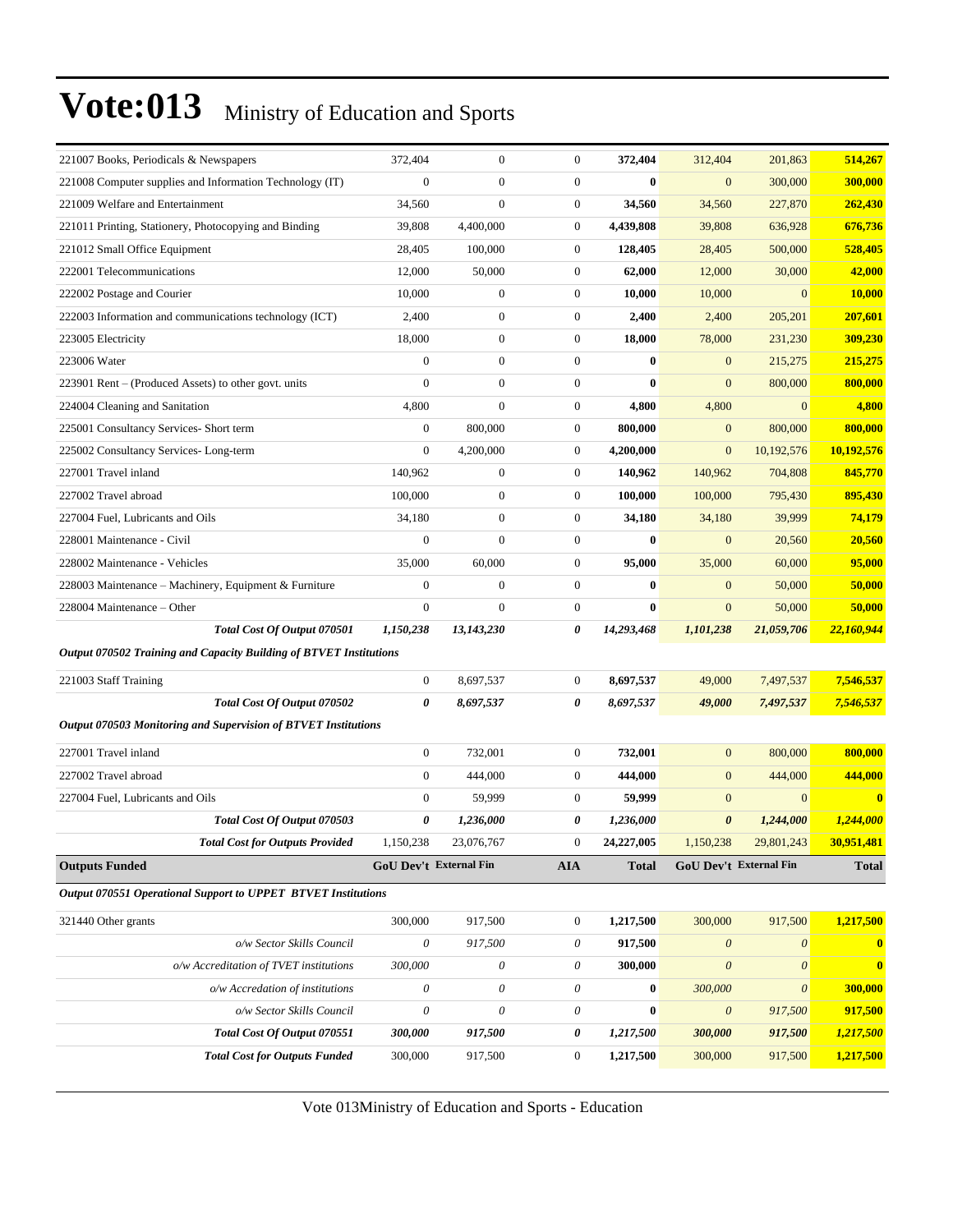| <b>Capital Purchases</b>                                                      | <b>GoU Dev't External Fin</b> |                         | <b>AIA</b>       | <b>Total</b> | <b>GoU Dev't External Fin</b> |                         | <b>Total</b>          |
|-------------------------------------------------------------------------------|-------------------------------|-------------------------|------------------|--------------|-------------------------------|-------------------------|-----------------------|
| Output 070577 Purchase of Specialised Machinery & Equipment                   |                               |                         |                  |              |                               |                         |                       |
| 312202 Machinery and Equipment                                                | $\boldsymbol{0}$              | 12,825,000              | $\boldsymbol{0}$ | 12,825,000   | $\mathbf{0}$                  | 12,825,000              | 12,825,000            |
| Total Cost Of Output 070577                                                   | 0                             | 12,825,000              | 0                | 12,825,000   | $\boldsymbol{\theta}$         | 12,825,000              | 12,825,000            |
| Output 070580 Construction and rehabilitation of learning facilities (BTEVET) |                               |                         |                  |              |                               |                         |                       |
| 281504 Monitoring, Supervision & Appraisal of capital works                   | $\mathbf{0}$                  | 1,440,000               | $\boldsymbol{0}$ | 1,440,000    | $\mathbf{0}$                  | 800,000                 | 800,000               |
| 312101 Non-Residential Buildings                                              | $\boldsymbol{0}$              | 37, 344, 108            | 0                | 37,344,108   | $\mathbf{0}$                  | 32,521,615              | 32,521,615            |
| Total Cost Of Output 070580                                                   | 0                             | 38,784,108              | 0                | 38,784,108   | $\boldsymbol{\theta}$         | 33,321,615              | 33,321,615            |
| <b>Total Cost for Capital Purchases</b>                                       | $\boldsymbol{0}$              | 51,609,108              | $\boldsymbol{0}$ | 51,609,108   | $\mathbf{0}$                  | 46,146,615              | 46,146,615            |
| <b>Total Cost for Project: 1338</b>                                           | 1,450,238                     | 75,603,375              | $\boldsymbol{0}$ | 77,053,613   | 1,450,238                     | 76,865,358              | 78,315,596            |
| <b>Total Excluding Arrears</b>                                                | 1,450,238                     | 75,603,375              | $\boldsymbol{0}$ | 77,053,613   | 1,450,238                     | 76,865,358              | 78,315,596            |
| Project 1368 John Kale Institute of Science and Technology (JKIST)            |                               |                         |                  |              |                               |                         |                       |
| Thousand Uganda Shillings                                                     |                               | 2018/19 Approved Budget |                  |              |                               | 2019/20 Draft Estimates |                       |
| <b>Outputs Provided</b>                                                       | GoU Dev't External Fin        |                         | <b>AIA</b>       | <b>Total</b> | <b>GoU Dev't External Fin</b> |                         | <b>Total</b>          |
| Output 070501 Policies, laws, guidelines plans and strategies                 |                               |                         |                  |              |                               |                         |                       |
| 211102 Contract Staff Salaries                                                | 67,500                        | $\boldsymbol{0}$        | $\boldsymbol{0}$ | 67,500       | 162,000                       | $\boldsymbol{0}$        | 162,000               |
| 211103 Allowances (Inc. Casuals, Temporary)                                   | 90,000                        | $\boldsymbol{0}$        | $\boldsymbol{0}$ | 90,000       | 110,000                       | $\overline{0}$          | 110,000               |
| 221001 Advertising and Public Relations                                       | 10,000                        | $\boldsymbol{0}$        | $\boldsymbol{0}$ | 10,000       | $\overline{0}$                | $\overline{0}$          | $\bf{0}$              |
| 221009 Welfare and Entertainment                                              | 12,000                        | $\boldsymbol{0}$        | $\boldsymbol{0}$ | 12,000       | 12,000                        | $\overline{0}$          | 12,000                |
| 221011 Printing, Stationery, Photocopying and Binding                         | 106,040                       | $\boldsymbol{0}$        | $\boldsymbol{0}$ | 106,040      | 6,540                         | $\overline{0}$          | 6,540                 |
| 221012 Small Office Equipment                                                 | 10,000                        | $\boldsymbol{0}$        | $\boldsymbol{0}$ | 10,000       | 24,200                        | $\overline{0}$          | 24,200                |
| 222001 Telecommunications                                                     | 4,500                         | $\boldsymbol{0}$        | $\boldsymbol{0}$ | 4,500        | 4,500                         | $\overline{0}$          | 4,500                 |
| 222003 Information and communications technology (ICT)                        | 4,200                         | $\boldsymbol{0}$        | $\boldsymbol{0}$ | 4,200        | $\overline{0}$                | $\overline{0}$          | $\bf{0}$              |
| 227004 Fuel, Lubricants and Oils                                              | 5,000                         | $\boldsymbol{0}$        | $\boldsymbol{0}$ | 5,000        | 5,000                         | $\overline{0}$          | 5,000                 |
| 228002 Maintenance - Vehicles                                                 | 10,000                        | $\boldsymbol{0}$        | $\boldsymbol{0}$ | 10,000       | 10,000                        | $\overline{0}$          | 10,000                |
| Total Cost Of Output 070501                                                   | 319,240                       | 0                       | 0                | 319,240      | 334,240                       | 0                       | 334,240               |
| <b>Total Cost for Outputs Provided</b>                                        | 319,240                       | $\overline{0}$          | $\boldsymbol{0}$ | 319,240      | 334,240                       | $\overline{0}$          | 334,240               |
| <b>Capital Purchases</b>                                                      | <b>GoU Dev't External Fin</b> |                         | <b>AIA</b>       | <b>Total</b> | <b>GoU Dev't External Fin</b> |                         | <b>Total</b>          |
| Output 070575 Purchase of Motor Vehicles and Other Transport Equipment        |                               |                         |                  |              |                               |                         |                       |
| 312201 Transport Equipment                                                    | 495,600                       | $\boldsymbol{0}$        | $\boldsymbol{0}$ | 495,600      | $\mathbf{0}$                  | $\overline{0}$          | $\boldsymbol{0}$      |
| Total Cost Of Output 070575                                                   | 495,600                       | 0                       | 0                | 495,600      | $\pmb{\theta}$                | $\pmb{\theta}$          | $\boldsymbol{\theta}$ |
| Output 070580 Construction and rehabilitation of learning facilities (BTEVET) |                               |                         |                  |              |                               |                         |                       |
| 281504 Monitoring, Supervision & Appraisal of capital works                   | 212,000                       | $\boldsymbol{0}$        | $\boldsymbol{0}$ | 212,000      | 190,000                       | $\boldsymbol{0}$        | 190,000               |
| 312101 Non-Residential Buildings                                              | 788,878                       | $\boldsymbol{0}$        | 0                | 788,878      | 795,878                       | $\bf{0}$                | 795,878               |
| Total Cost Of Output 070580                                                   | 1,000,878                     | 0                       | 0                | 1,000,878    | 985,878                       | 0                       | 985,878               |
| <b>Total Cost for Capital Purchases</b>                                       | 1,496,478                     | $\boldsymbol{0}$        | $\boldsymbol{0}$ | 1,496,478    | 985,878                       | $\bf{0}$                | 985,878               |
| <b>Total Cost for Project: 1368</b>                                           | 1,815,718                     | $\boldsymbol{0}$        | 0                | 1,815,718    | 1,320,118                     | $\boldsymbol{0}$        | 1,320,118             |
| <b>Total Excluding Arrears</b>                                                | 1,815,718                     | $\boldsymbol{0}$        | 0                | 1,815,718    | 1,320,118                     | $\mathbf{0}$            | 1,320,118             |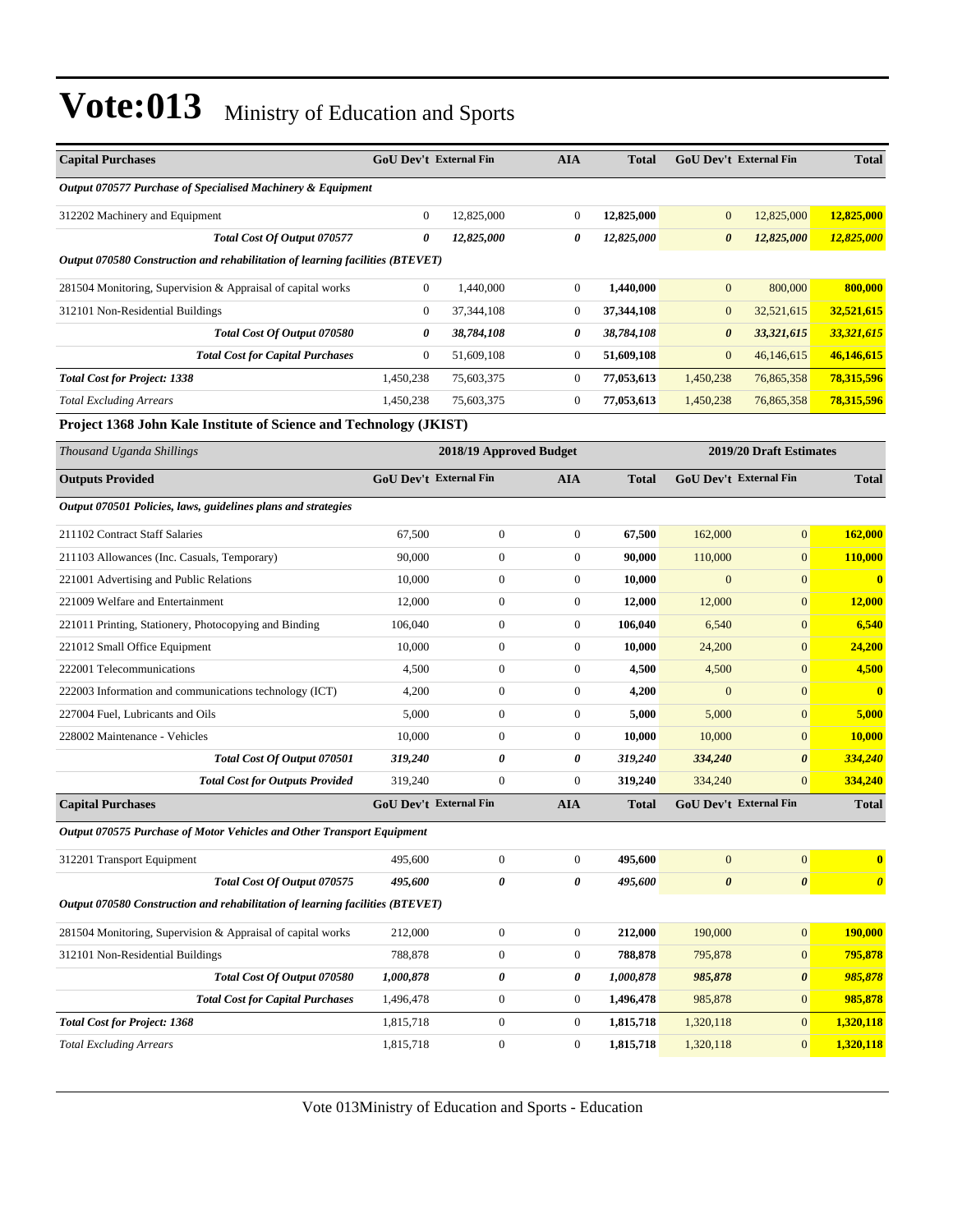| Project 1378 Support to the Implementation of Skilling Uganda Strategy (BTC)  |                  |                               |                  |                         |                       |                               |                  |
|-------------------------------------------------------------------------------|------------------|-------------------------------|------------------|-------------------------|-----------------------|-------------------------------|------------------|
| Thousand Uganda Shillings                                                     |                  | 2018/19 Approved Budget       |                  | 2019/20 Draft Estimates |                       |                               |                  |
| <b>Outputs Provided</b>                                                       |                  | GoU Dev't External Fin        | <b>AIA</b>       | <b>Total</b>            |                       | <b>GoU Dev't External Fin</b> | <b>Total</b>     |
| Output 070501 Policies, laws, guidelines plans and strategies                 |                  |                               |                  |                         |                       |                               |                  |
| 211103 Allowances (Inc. Casuals, Temporary)                                   | 78,200           | 60,450                        | $\boldsymbol{0}$ | 138,650                 | 78,200                | $\mathbf{0}$                  | 78,200           |
| 221002 Workshops and Seminars                                                 | 47,000           | 331,500                       | $\mathbf{0}$     | 378,500                 | 47,000                | $\overline{0}$                | 47,000           |
| 221009 Welfare and Entertainment                                              | 14,400           | $\boldsymbol{0}$              | $\boldsymbol{0}$ | 14,400                  | 14,400                | $\overline{0}$                | <b>14,400</b>    |
| 221011 Printing, Stationery, Photocopying and Binding                         | 10,000           | $\boldsymbol{0}$              | $\mathbf{0}$     | 10,000                  | 10,000                | $\overline{0}$                | 10,000           |
| 222001 Telecommunications                                                     | 2,000            | $\boldsymbol{0}$              | $\boldsymbol{0}$ | 2,000                   | 2,000                 | $\overline{0}$                | 2,000            |
| 225001 Consultancy Services- Short term                                       | $\boldsymbol{0}$ | 2,535,000                     | $\mathbf{0}$     | 2,535,000               | $\mathbf{0}$          | 2,535,000                     | 2,535,000        |
| 225002 Consultancy Services-Long-term                                         | $\boldsymbol{0}$ | 617,760                       | $\mathbf{0}$     | 617,760                 | $\overline{0}$        | $\overline{0}$                | $\boldsymbol{0}$ |
| 227001 Travel inland                                                          | 126,984          | $\boldsymbol{0}$              | $\boldsymbol{0}$ | 126,984                 | 126,984               | $\mathbf{0}$                  | 126,984          |
| 227002 Travel abroad                                                          | $\boldsymbol{0}$ | 46,800                        | $\mathbf{0}$     | 46,800                  | $\mathbf{0}$          | $\overline{0}$                | $\bf{0}$         |
| 227004 Fuel, Lubricants and Oils                                              | 20,000           | $\boldsymbol{0}$              | $\boldsymbol{0}$ | 20,000                  | 20,000                | $\mathbf{0}$                  | 20,000           |
| Total Cost Of Output 070501                                                   | 298,584          | 3,591,510                     | 0                | 3,890,094               | 298,584               | 2,535,000                     | 2,833,584        |
| Output 070502 Training and Capacity Building of BTVET Institutions            |                  |                               |                  |                         |                       |                               |                  |
| 221002 Workshops and Seminars                                                 | $\boldsymbol{0}$ | 1,560,000                     | $\mathbf{0}$     | 1,560,000               | $\mathbf{0}$          | $\overline{0}$                | $\bf{0}$         |
| 221003 Staff Training                                                         | $\boldsymbol{0}$ | 119,925                       | $\boldsymbol{0}$ | 119,925                 | $\mathbf{0}$          | 885,300                       | 885,300          |
| 225001 Consultancy Services- Short term                                       | $\boldsymbol{0}$ | 198,900                       | $\mathbf{0}$     | 198,900                 | $\boldsymbol{0}$      | $\mathbf{0}$                  | $\bf{0}$         |
| 225002 Consultancy Services-Long-term                                         | $\boldsymbol{0}$ | 885,300                       | $\boldsymbol{0}$ | 885,300                 | $\boldsymbol{0}$      | $\overline{0}$                | $\bf{0}$         |
| Total Cost Of Output 070502                                                   | 0                | 2,764,125                     | 0                | 2,764,125               | $\boldsymbol{\theta}$ | 885,300                       | 885,300          |
| Output 070503 Monitoring and Supervision of BTVET Institutions                |                  |                               |                  |                         |                       |                               |                  |
| 221002 Workshops and Seminars                                                 | $\boldsymbol{0}$ | 99,060                        | $\mathbf{0}$     | 99,060                  | $\mathbf{0}$          | $\overline{0}$                | $\bf{0}$         |
| 227001 Travel inland                                                          | $\boldsymbol{0}$ | 171,600                       | $\mathbf{0}$     | 171,600                 | $\mathbf{0}$          | 341,384                       | 341,384          |
| Total Cost Of Output 070503                                                   | 0                | 270,660                       | 0                | 270,660                 | $\boldsymbol{\theta}$ | 341,384                       | 341,384          |
| <b>Total Cost for Outputs Provided</b>                                        | 298,584          | 6,626,295                     | $\mathbf{0}$     | 6,924,879               | 298,584               | 3,761,684                     | 4,060,268        |
| <b>Capital Purchases</b>                                                      |                  | <b>GoU Dev't External Fin</b> | <b>AIA</b>       | <b>Total</b>            |                       | GoU Dev't External Fin        | <b>Total</b>     |
| Output 070577 Purchase of Specialised Machinery & Equipment                   |                  |                               |                  |                         |                       |                               |                  |
| 312202 Machinery and Equipment                                                | $\boldsymbol{0}$ | 1,173,900                     | $\mathbf{0}$     | 1,173,900               | $\mathbf{0}$          | 4,400,000                     | 4,400,000        |
| Total Cost Of Output 070577                                                   | 0                | 1,173,900                     | 0                | 1,173,900               | $\boldsymbol{\theta}$ | 4,400,000                     | 4,400,000        |
| Output 070580 Construction and rehabilitation of learning facilities (BTEVET) |                  |                               |                  |                         |                       |                               |                  |
| 281504 Monitoring, Supervision & Appraisal of capital works                   | 100,000          | $\boldsymbol{0}$              | $\boldsymbol{0}$ | 100,000                 | 100,000               | 600,000                       | 700,000          |
| 312101 Non-Residential Buildings                                              | $\boldsymbol{0}$ | 4,685,542                     | $\boldsymbol{0}$ | 4,685,542               | $\boldsymbol{0}$      | 4,079,700                     | 4,079,700        |
| Total Cost Of Output 070580                                                   | 100,000          | 4,685,542                     | 0                | 4,785,542               | 100,000               | 4,679,700                     | 4,779,700        |
| <b>Total Cost for Capital Purchases</b>                                       | 100,000          | 5,859,442                     | $\boldsymbol{0}$ | 5,959,442               | 100,000               | 9,079,700                     | 9,179,700        |
| <b>Total Cost for Project: 1378</b>                                           | 398,584          | 12,485,737                    | $\boldsymbol{0}$ | 12,884,321              | 398,584               | 12,841,384                    | 13,239,968       |
| <b>Total Excluding Arrears</b>                                                | 398,584          | 12,485,737                    | $\boldsymbol{0}$ | 12,884,321              | 398,584               | 12,841,384                    | 13,239,968       |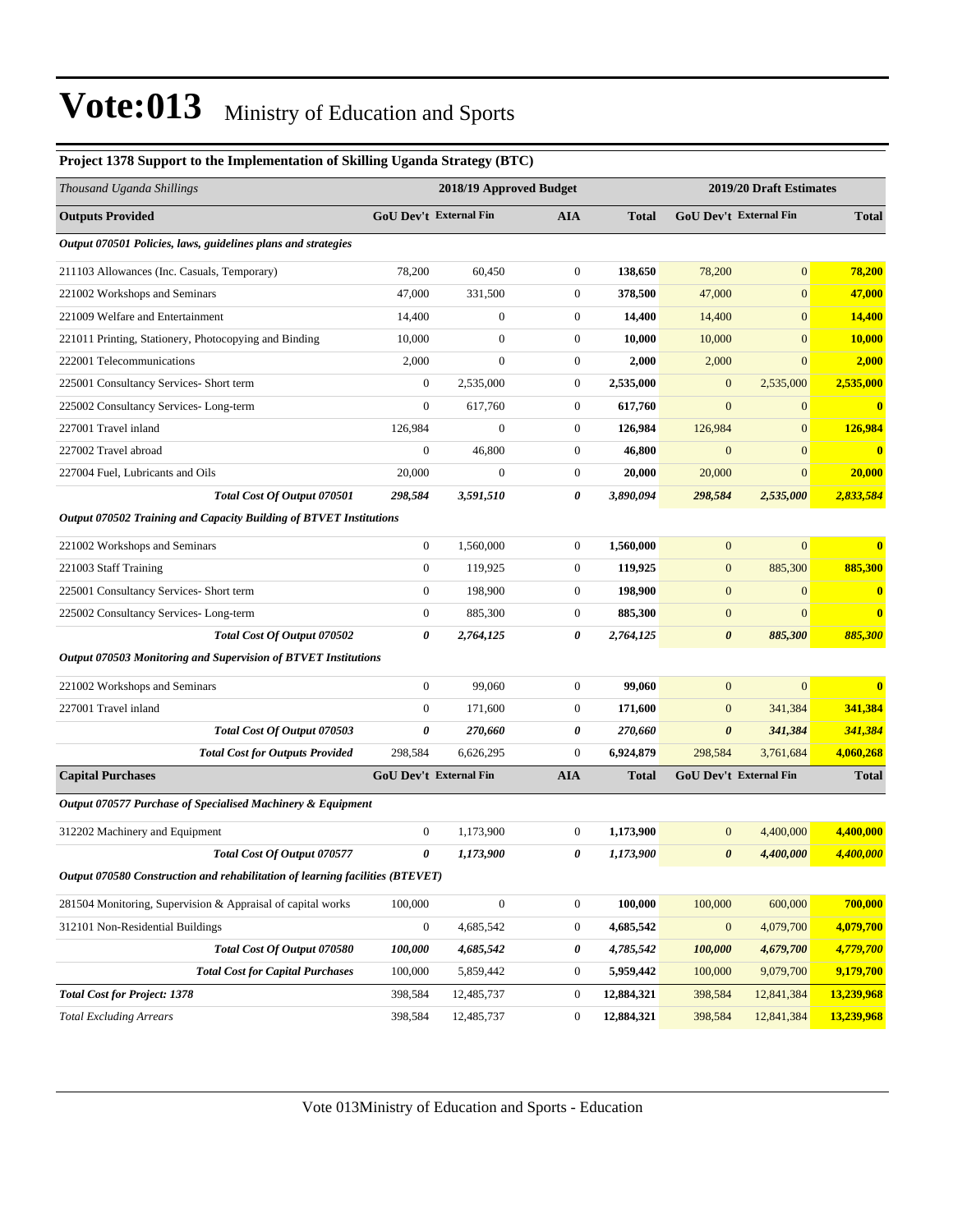*Output 070501 Policies, laws, guidelines plans and strategies*

| <b>Project 1412 The Technical Vocational Education and Training (TVET-LEAD)</b> |                               |                         |                  |              |                               |                                                   |                       |  |
|---------------------------------------------------------------------------------|-------------------------------|-------------------------|------------------|--------------|-------------------------------|---------------------------------------------------|-----------------------|--|
| Thousand Uganda Shillings                                                       |                               | 2018/19 Approved Budget |                  |              |                               | 2019/20 Draft Estimates<br>GoU Dev't External Fin |                       |  |
| <b>Outputs Provided</b>                                                         | GoU Dev't External Fin        |                         | <b>AIA</b>       | <b>Total</b> |                               |                                                   | <b>Total</b>          |  |
| Output 070501 Policies, laws, guidelines plans and strategies                   |                               |                         |                  |              |                               |                                                   |                       |  |
| 221002 Workshops and Seminars                                                   | 63,000                        | 30,000                  | $\boldsymbol{0}$ | 93,000       | 128,480                       | $\mathbf{0}$                                      | 128,480               |  |
| 221003 Staff Training                                                           | 25,480                        | 1,367,090               | $\boldsymbol{0}$ | 1,392,570    | 50,000                        | $\boldsymbol{0}$                                  | 50,000                |  |
| Total Cost Of Output 070501                                                     | 88,480                        | 1,397,090               | 0                | 1,485,570    | 178,480                       | $\pmb{\theta}$                                    | 178,480               |  |
| <b>Total Cost for Outputs Provided</b>                                          | 88,480                        | 1,397,090               | $\boldsymbol{0}$ | 1,485,570    | 178,480                       | $\boldsymbol{0}$                                  | 178,480               |  |
| <b>Capital Purchases</b>                                                        | <b>GoU Dev't External Fin</b> |                         | <b>AIA</b>       | <b>Total</b> | <b>GoU Dev't External Fin</b> |                                                   | <b>Total</b>          |  |
| Output 070573 Roads, Streets and Highways                                       |                               |                         |                  |              |                               |                                                   |                       |  |
| 312103 Roads and Bridges.                                                       | 150,000                       | $\boldsymbol{0}$        | $\boldsymbol{0}$ | 150,000      | $\overline{0}$                | $\boldsymbol{0}$                                  | $\bf{0}$              |  |
| Total Cost Of Output 070573                                                     | 150,000                       | 0                       | $\pmb{\theta}$   | 150,000      | $\boldsymbol{\theta}$         | $\pmb{\theta}$                                    | $\boldsymbol{\theta}$ |  |
| Output 070576 Purchase of Office and ICT Equipment, including Software          |                               |                         |                  |              |                               |                                                   |                       |  |
| 312202 Machinery and Equipment                                                  | 54,000                        | $\boldsymbol{0}$        | $\boldsymbol{0}$ | 54,000       | 60,000                        | $\boldsymbol{0}$                                  | 60,000                |  |
| Total Cost Of Output 070576                                                     | 54,000                        | 0                       | $\pmb{\theta}$   | 54,000       | 60,000                        | $\pmb{\theta}$                                    | 60,000                |  |
| Output 070577 Purchase of Specialised Machinery & Equipment                     |                               |                         |                  |              |                               |                                                   |                       |  |
| 312202 Machinery and Equipment                                                  | $\mathbf{0}$                  | 1,629,000               | $\mathbf{0}$     | 1,629,000    | $\mathbf{0}$                  | $\mathbf{0}$                                      | $\bf{0}$              |  |
| Total Cost Of Output 070577                                                     | $\boldsymbol{\theta}$         | 1,629,000               | 0                | 1,629,000    | $\boldsymbol{\theta}$         | $\pmb{\theta}$                                    | $\boldsymbol{\theta}$ |  |
| Output 070578 Purchase of Office and Residential Furniture and Fittings         |                               |                         |                  |              |                               |                                                   |                       |  |
| 312203 Furniture & Fixtures                                                     | 96,000                        | $\boldsymbol{0}$        | $\mathbf{0}$     | 96,000       | $\overline{0}$                | $\overline{0}$                                    | $\bf{0}$              |  |
| Total Cost Of Output 070578                                                     | 96,000                        | 0                       | 0                | 96,000       | $\boldsymbol{\theta}$         | $\boldsymbol{\theta}$                             | $\boldsymbol{\theta}$ |  |
| Output 070580 Construction and rehabilitation of learning facilities (BTEVET)   |                               |                         |                  |              |                               |                                                   |                       |  |
| 281503 Engineering and Design Studies & Plans for capital<br>works              | 50,000                        | $\boldsymbol{0}$        | $\boldsymbol{0}$ | 50,000       | $\overline{0}$                | $\overline{0}$                                    | $\bf{0}$              |  |
| 281504 Monitoring, Supervision & Appraisal of capital works                     | 50,000                        | $\boldsymbol{0}$        | $\boldsymbol{0}$ | 50,000       | 50,000                        | $\boldsymbol{0}$                                  | 50,000                |  |
| 312101 Non-Residential Buildings                                                | 100,000                       | 1,859,756               | $\boldsymbol{0}$ | 1,959,756    | 300,000                       | $\mathbf{0}$                                      | 300,000               |  |
| Total Cost Of Output 070580                                                     | 200,000                       | 1,859,756               | 0                | 2,059,756    | 350,000                       | $\boldsymbol{\theta}$                             | 350,000               |  |
| <b>Total Cost for Capital Purchases</b>                                         | 500,000                       | 3,488,756               | $\boldsymbol{0}$ | 3,988,756    | 410,000                       | $\mathbf{0}$                                      | 410,000               |  |
| <b>Total Cost for Project: 1412</b>                                             | 588,480                       | 4,885,846               | $\boldsymbol{0}$ | 5,474,326    | 588,480                       | $\boldsymbol{0}$                                  | 588,480               |  |
| <b>Total Excluding Arrears</b>                                                  | 588,480                       | 4,885,846               | $\boldsymbol{0}$ | 5,474,326    | 588,480                       | $\mathbf{0}$                                      | 588,480               |  |
| Project 1432 OFID Funded Vocational Project Phase II                            |                               |                         |                  |              |                               |                                                   |                       |  |
| Thousand Uganda Shillings                                                       |                               | 2018/19 Approved Budget |                  |              |                               | 2019/20 Draft Estimates                           |                       |  |

212101 Social Security Contributions 136,546 0 0 **136,546** 237,830 0 **237,830** 221007 Books, Periodicals & Newspapers 0 221,207 0 **221,207** 0 0 **0** 221008 Computer supplies and Information Technology (IT) 0 0 0 **0** 0 245,623 **245,623**

**Outputs Provided GoU Dev't External Fin AIA Total GoU Dev't External Fin Total**

211102 Contract Staff Salaries 1,365,461 420,356 0 **1,785,817** 1,264,178 519,163 **1,783,340**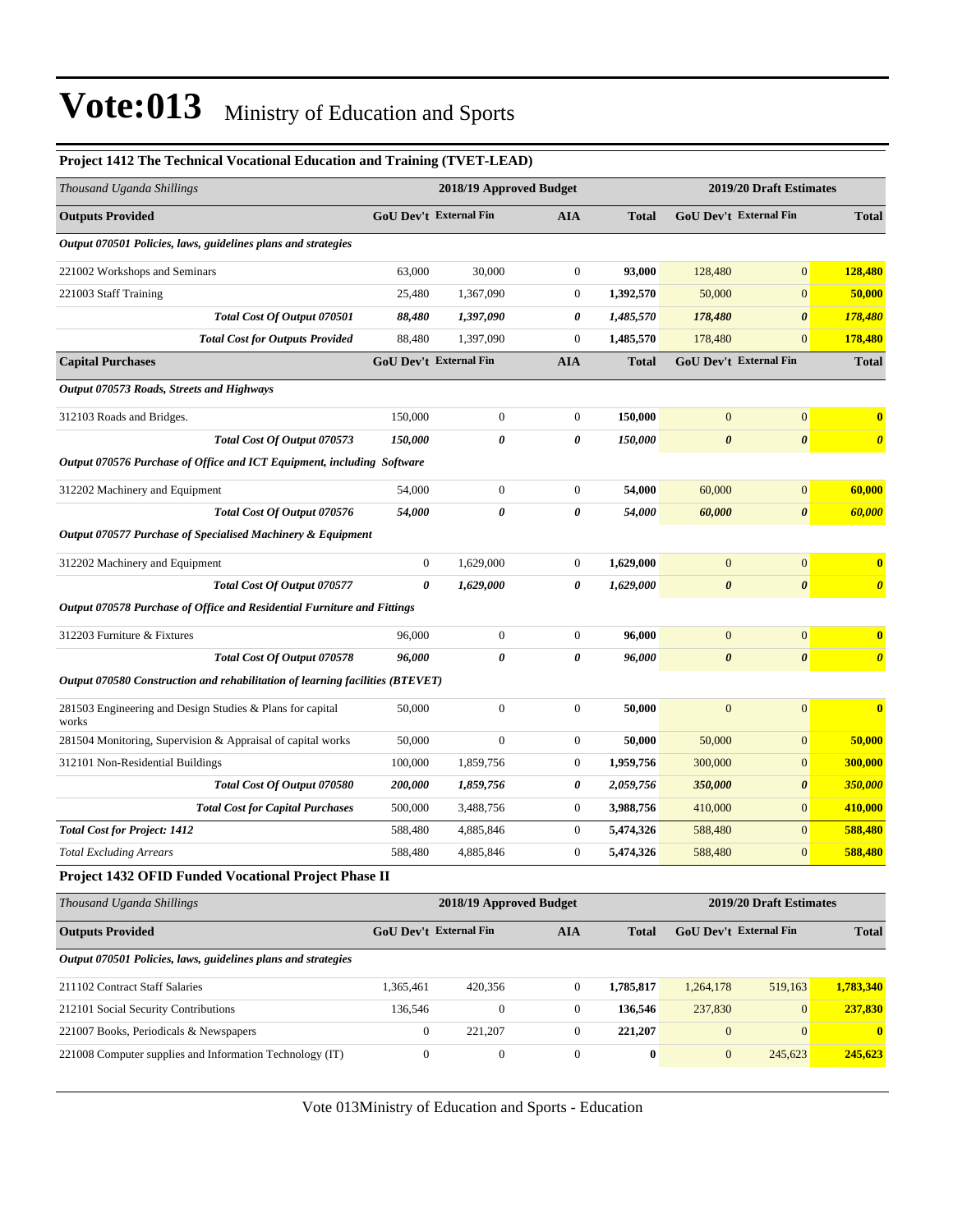| 221009 Welfare and Entertainment                                              | 21,600                 | $\mathbf{0}$     | $\boldsymbol{0}$ | 21,600       | 21,600                 | 20,000                | 41,600                  |
|-------------------------------------------------------------------------------|------------------------|------------------|------------------|--------------|------------------------|-----------------------|-------------------------|
| 221011 Printing, Stationery, Photocopying and Binding                         | 6,000                  | $\overline{0}$   | $\overline{0}$   | 6,000        | 6,000                  | 10,000                | 16,000                  |
| 221012 Small Office Equipment                                                 | 4,000                  | $\overline{0}$   | $\boldsymbol{0}$ | 4,000        | 4,000                  | $\overline{0}$        | 4,000                   |
| 222001 Telecommunications                                                     | 3,000                  | $\boldsymbol{0}$ | $\boldsymbol{0}$ | 3,000        | 3,000                  | $\mathbf{0}$          | 3,000                   |
| 222002 Postage and Courier                                                    | 3,000                  | $\overline{0}$   | $\overline{0}$   | 3,000        | 3,000                  | 10,800                | 13,800                  |
| 225001 Consultancy Services- Short term                                       | $\overline{0}$         | $\boldsymbol{0}$ | $\boldsymbol{0}$ | $\bf{0}$     | $\mathbf{0}$           | 586,554               | 586,554                 |
| 227001 Travel inland                                                          | $\theta$               | $\boldsymbol{0}$ | $\boldsymbol{0}$ | $\bf{0}$     | $\mathbf{0}$           | 881,600               | 881,600                 |
| 228002 Maintenance - Vehicles                                                 | 20,000                 | $\overline{0}$   | $\boldsymbol{0}$ | 20,000       | 20,000                 | $\mathbf{0}$          | 20,000                  |
| Total Cost Of Output 070501                                                   | 1,559,607              | 641,563          | 0                | 2,201,170    | 1,559,607              | 2,273,739             | 3,833,347               |
| Output 070502 Training and Capacity Building of BTVET Institutions            |                        |                  |                  |              |                        |                       |                         |
| 221003 Staff Training                                                         | 14,700                 | 1,510,000        | $\boldsymbol{0}$ | 1,524,700    | 14,700                 | 1,510,000             | 1,524,700               |
| 221007 Books, Periodicals & Newspapers                                        | $\boldsymbol{0}$       | $\overline{0}$   | $\overline{0}$   | $\bf{0}$     | $\overline{0}$         | 147,374               | 147,374                 |
| Total Cost Of Output 070502                                                   | 14,700                 | 1,510,000        | 0                | 1,524,700    | 14,700                 | 1,657,374             | 1,672,074               |
| <b>Total Cost for Outputs Provided</b>                                        | 1,574,307              | 2,151,563        | $\boldsymbol{0}$ | 3,725,870    | 1,574,307              | 3,931,113             | 5,505,421               |
| <b>Capital Purchases</b>                                                      | GoU Dev't External Fin |                  | <b>AIA</b>       | <b>Total</b> | GoU Dev't External Fin |                       | <b>Total</b>            |
| Output 070575 Purchase of Motor Vehicles and Other Transport Equipment        |                        |                  |                  |              |                        |                       |                         |
| 312201 Transport Equipment                                                    | $\boldsymbol{0}$       | 379,644          | $\boldsymbol{0}$ | 379,644      | $\mathbf{0}$           | $\overline{0}$        | $\bf{0}$                |
| Total Cost Of Output 070575                                                   | 0                      | 379,644          | 0                | 379,644      | $\boldsymbol{\theta}$  | $\boldsymbol{\theta}$ | $\boldsymbol{\theta}$   |
| Output 070577 Purchase of Specialised Machinery & Equipment                   |                        |                  |                  |              |                        |                       |                         |
| 312202 Machinery and Equipment                                                | $\mathbf{0}$           | 368,678          | $\overline{0}$   | 368,678      | $\mathbf{0}$           | $\mathbf{0}$          | $\overline{\mathbf{0}}$ |
| Total Cost Of Output 070577                                                   | 0                      | 368,678          | 0                | 368,678      | $\boldsymbol{\theta}$  | $\boldsymbol{\theta}$ | $\boldsymbol{\theta}$   |
| Output 070578 Purchase of Office and Residential Furniture and Fittings       |                        |                  |                  |              |                        |                       |                         |
| 312203 Furniture & Fixtures                                                   | $\boldsymbol{0}$       | 1,106,033        | $\boldsymbol{0}$ | 1,106,033    | $\mathbf{0}$           | $\overline{0}$        | $\bf{0}$                |
| Total Cost Of Output 070578                                                   | 0                      | 1,106,033        | 0                | 1,106,033    | $\boldsymbol{\theta}$  | $\boldsymbol{\theta}$ | $\boldsymbol{\theta}$   |
| Output 070580 Construction and rehabilitation of learning facilities (BTEVET) |                        |                  |                  |              |                        |                       |                         |
| 281504 Monitoring, Supervision & Appraisal of capital works                   | 67,500                 | 1,843,388        | $\boldsymbol{0}$ | 1,910,888    | 67,500                 | $\overline{0}$        | 67,500                  |
| 312101 Non-Residential Buildings                                              | 4,000,000              | 30,636,883       | $\boldsymbol{0}$ | 34,636,883   | 4,000,000              | 19,894,342            | 23,894,342              |
| 312203 Furniture & Fixtures                                                   | $\boldsymbol{0}$       | $\boldsymbol{0}$ | $\boldsymbol{0}$ | $\bf{0}$     | $\mathbf{0}$           | 736,870               | 736,870                 |
| Total Cost Of Output 070580                                                   | 4,067,500              | 32,480,271       | 0                | 36,547,771   | 4,067,500              | 20,631,212            | 24,698,712              |
| <b>Total Cost for Capital Purchases</b>                                       | 4,067,500              | 34,334,626       | $\boldsymbol{0}$ | 38,402,126   | 4,067,500              | 20,631,212            | 24,698,712              |
| <b>Total Cost for Project: 1432</b>                                           | 5,641,807              | 36,486,189       | $\overline{0}$   | 42,127,996   | 5,641,807              | 24,562,325            | 30,204,132              |
| <b>Total Excluding Arrears</b>                                                | 5,641,807              | 36,486,189       | $\overline{0}$   | 42,127,996   | 5,641,807              | 24,562,325            | 30,204,132              |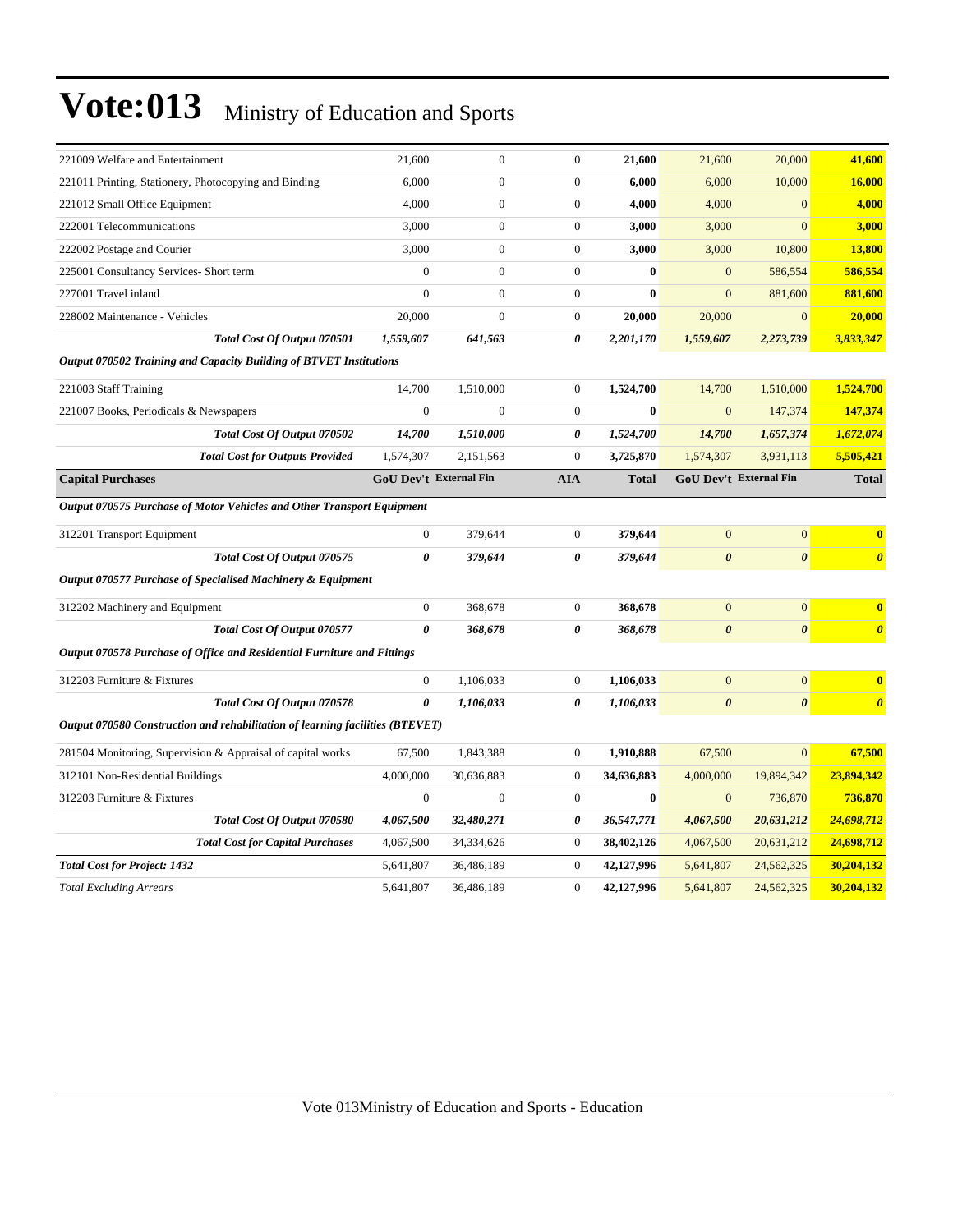| Project 1433 IDB funded Technical and Vocational Education and Training Phase III |                               |                           |                           |              |                               |                         |               |
|-----------------------------------------------------------------------------------|-------------------------------|---------------------------|---------------------------|--------------|-------------------------------|-------------------------|---------------|
| Thousand Uganda Shillings                                                         |                               | 2018/19 Approved Budget   |                           |              |                               | 2019/20 Draft Estimates |               |
| <b>Capital Purchases</b>                                                          | <b>GoU Dev't External Fin</b> |                           | <b>AIA</b>                | <b>Total</b> | <b>GoU Dev't External Fin</b> |                         | <b>Total</b>  |
| Output 070580 Construction and rehabilitation of learning facilities (BTEVET)     |                               |                           |                           |              |                               |                         |               |
| 312101 Non-Residential Buildings                                                  | $\boldsymbol{0}$              | 21,902,409                | $\boldsymbol{0}$          | 21,902,409   | $\mathbf{0}$                  | 114,959,829             | 114,959,829   |
| Total Cost Of Output 070580                                                       | 0                             | 21,902,409                | 0                         | 21,902,409   | $\boldsymbol{\theta}$         | 114,959,829             | 114,959,829   |
| <b>Total Cost for Capital Purchases</b>                                           | $\boldsymbol{0}$              | 21,902,409                | $\boldsymbol{0}$          | 21,902,409   | $\mathbf{0}$                  | 114,959,829             | 114,959,829   |
| <b>Total Cost for Project: 1433</b>                                               | $\boldsymbol{0}$              | 21,902,409                | $\boldsymbol{0}$          | 21,902,409   | $\mathbf{0}$                  | 114,959,829             | 114,959,829   |
| <b>Total Excluding Arrears</b>                                                    | $\boldsymbol{0}$              | 21,902,409                | $\boldsymbol{0}$          | 21,902,409   | $\mathbf{0}$                  | 114,959,829             | 114,959,829   |
|                                                                                   | GoU                           | <b>External Fin</b>       | <b>AIA</b>                | <b>Total</b> | GoU                           | <b>External Fin</b>     | <b>Total</b>  |
| <b>Total Cost for Programme 05</b>                                                | 72,042,451                    | 200,505,750               | 0                         | 272,548,202  | 80,947,286                    | 233, 264, 326           | 314,211,612   |
| <b>Total Excluding Arrears</b>                                                    | 72,042,451                    | 200, 505, 750             | 0                         | 272,548,202  | 80,947,286                    | 233, 264, 326           | 314,211,612   |
| <b>Programmme 06 Quality and Standards</b>                                        |                               |                           |                           |              |                               |                         |               |
| <b>Recurrent Budget Estimates</b>                                                 |                               |                           |                           |              |                               |                         |               |
| <b>SubProgramme 04 Teacher Education</b>                                          |                               |                           |                           |              |                               |                         |               |
| Thousand Uganda Shillings                                                         |                               | 2018/19 Approved Budget   |                           |              |                               | 2019/20 Draft Estimates |               |
| <b>Outputs Provided</b>                                                           | Wage                          | Non Wage                  | AIA                       | <b>Total</b> | Wage                          | Non Wage                | <b>Total</b>  |
| Output 070601 Policies, laws, guidelines, plans and strategies                    |                               |                           |                           |              |                               |                         |               |
| 211101 General Staff Salaries                                                     | 4,415,951                     | $\boldsymbol{0}$          | $\boldsymbol{0}$          | 4,415,951    | 4,415,951                     | $\overline{0}$          | 4,415,951     |
| 211103 Allowances (Inc. Casuals, Temporary)                                       | $\boldsymbol{0}$              | 37,057                    | $\boldsymbol{0}$          | 37,057       | $\mathbf{0}$                  | 88,755                  | 88,755        |
| 221001 Advertising and Public Relations                                           | $\boldsymbol{0}$              | 42,670                    | $\boldsymbol{0}$          | 42,670       | $\mathbf{0}$                  | $\mathbf{0}$            | $\bf{0}$      |
| 221002 Workshops and Seminars                                                     | $\boldsymbol{0}$              | 182,076                   | $\boldsymbol{0}$          | 182,076      | $\mathbf{0}$                  | 198,097                 | 198,097       |
| 221007 Books, Periodicals & Newspapers                                            | $\boldsymbol{0}$              | 600,056                   | $\boldsymbol{0}$          | 600,056      | $\boldsymbol{0}$              | 600,056                 | 600,056       |
| 221009 Welfare and Entertainment                                                  | $\boldsymbol{0}$              | 8,100                     | $\boldsymbol{0}$          | 8,100        | $\mathbf{0}$                  | 8,100                   | 8,100         |
| 221011 Printing, Stationery, Photocopying and Binding                             | $\boldsymbol{0}$              | 39,000                    | $\boldsymbol{0}$          | 39,000       | $\mathbf{0}$                  | 43,417                  | 43,417        |
| 221012 Small Office Equipment                                                     | $\boldsymbol{0}$              | 15,000                    | $\boldsymbol{0}$          | 15,000       | $\mathbf{0}$                  | 15,000                  | <b>15,000</b> |
| 222001 Telecommunications                                                         | $\boldsymbol{0}$              | 6,000                     | $\boldsymbol{0}$          | 6,000        | $\mathbf{0}$                  | 6,001                   | 6,001         |
| 227001 Travel inland                                                              | $\boldsymbol{0}$              | 105,760                   | $\boldsymbol{0}$          | 105,760      | $\boldsymbol{0}$              | 84,685                  | 84,685        |
| 227004 Fuel, Lubricants and Oils                                                  | $\boldsymbol{0}$              | 14,165                    | $\mathbf{0}$              | 14,165       | $\mathbf{0}$                  | 14,165                  | 14,165        |
| 228002 Maintenance - Vehicles                                                     | $\boldsymbol{0}$              | 22,750                    | $\boldsymbol{0}$          | 22,750       | $\boldsymbol{0}$              | 25,326                  | 25,326        |
| <b>Total Cost of Output 01</b>                                                    | 4,415,951                     | 1,072,633                 | 0                         | 5,488,584    | 4,415,951                     | 1,083,600               | 5,499,551     |
| <b>Total Cost Of Outputs Provided</b>                                             | 4,415,951                     | 1,072,633                 | 0                         | 5,488,584    | 4,415,951                     | 1,083,600               | 5,499,551     |
| <b>Outputs Funded</b>                                                             | Wage                          | Non Wage                  | AIA                       | <b>Total</b> | Wage                          | Non Wage                | <b>Total</b>  |
| Output 070652 Teacher Training in Multi Disciplinary Areas                        |                               |                           |                           |              |                               |                         |               |
| 263106 Other Current grants (Current)                                             | $\boldsymbol{0}$              | 1,679,000                 | $\boldsymbol{0}$          | 1,679,000    | $\boldsymbol{0}$              | 2,479,000               | 2,479,000     |
| o/w Practice Exams and Living out Allowances<br>for NTCs                          | $\boldsymbol{\mathit{0}}$     | $\theta$                  | $\boldsymbol{\mathit{0}}$ | $\bf{0}$     | $\boldsymbol{0}$              | 1,022,314               | 1,022,314     |
| o/w Instructor Teacher Vocational Education<br>Training (ITVET) - Nakawa VTI      | $\boldsymbol{\mathit{0}}$     | $\boldsymbol{\mathit{0}}$ | 0                         | $\bf{0}$     | $\boldsymbol{\mathit{0}}$     | 406,686                 | 406,686       |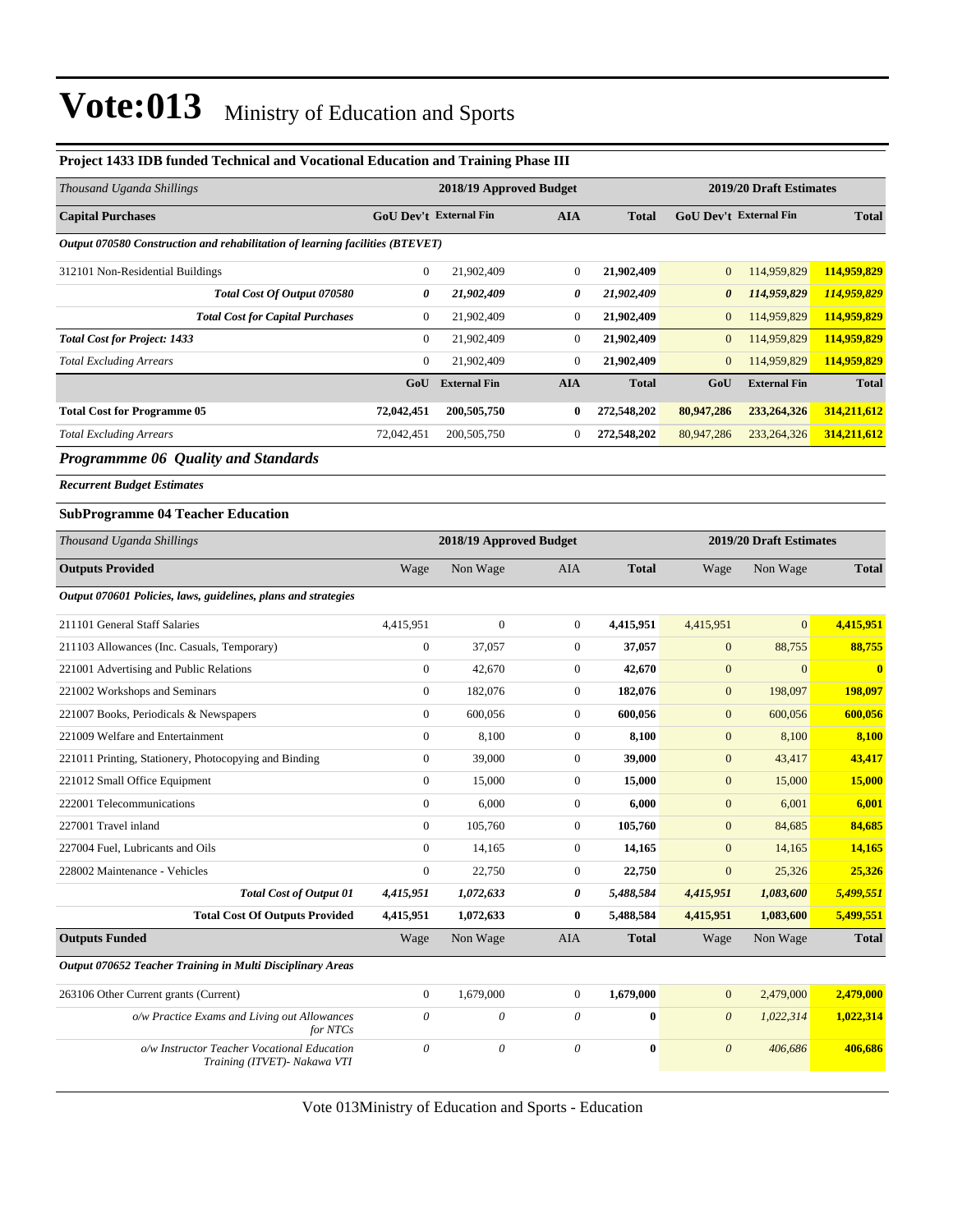| o/w Instructor Teacher Vocational Education Training Jinja<br><b>VTI</b>    | 0                | $\theta$              | $\theta$       | 0          | $\boldsymbol{0}$      | 250,000   | 250,000      |
|-----------------------------------------------------------------------------|------------------|-----------------------|----------------|------------|-----------------------|-----------|--------------|
| o/w Teaching Practice for PTCs                                              | 0                | 0                     | $\theta$       | $\bf{0}$   | $\theta$              | 800,000   | 800,000      |
| o/w Practice Exams and Living out Allowances for NTCs                       | $\theta$         | 1,022,314             | 0              | 1,022,314  | $\boldsymbol{0}$      | $\theta$  | $\mathbf{0}$ |
| o/w Instructor Teacher Vocational Education Training<br>(ITVET)- Nakawa VTI | 0                | 406,686               | $\theta$       | 406,686    | $\boldsymbol{0}$      | $\theta$  | $\mathbf{0}$ |
| o/w Jinja VTI                                                               | 0                | 250,000               | $\theta$       | 250,000    | $\theta$              | $\theta$  | $\mathbf{0}$ |
| <b>Total Cost of Output 52</b>                                              | 0                | 1,679,000             | 0              | 1,679,000  | $\boldsymbol{\theta}$ | 2,479,000 | 2,479,000    |
| Output 070653 Training of Secondary Teachers and Instructors (NTCs)         |                  |                       |                |            |                       |           |              |
| 263106 Other Current grants (Current)                                       | $\boldsymbol{0}$ | 2,981,510             | $\overline{0}$ | 2,981,510  | $\mathbf{0}$          | 2,981,510 | 2,981,510    |
| o/w Capitation Grants to Mulago Health Tutors' College                      | 0                | 0                     | $\theta$       | $\bf{0}$   | $\theta$              | 445,000   | 445,000      |
| o/w Capitation Grants to Abilonino CIPIC                                    | 0                | 290,000               | 0              | 290,000    | $\boldsymbol{\theta}$ | $\theta$  | $\mathbf{0}$ |
| o/w Mulago Health Tutors' College                                           | 0                | 445,000               | $\theta$       | 445,000    | $\boldsymbol{\theta}$ | $\theta$  | $\mathbf{0}$ |
| o/w Abilonino CIPIC (Industrial Training)                                   | $\theta$         | $\boldsymbol{\theta}$ | $\theta$       | $\bf{0}$   | $\boldsymbol{\theta}$ | 310,000   | 310,000      |
| o/w Mulago Health Tutors' College (Industrial Training)                     | 0                | 0                     | $\theta$       | $\bf{0}$   | $\theta$              | 250,000   | 250,000      |
| o/w Capitation Grants for 5 NTCs                                            | 0                | 0                     | $\theta$       | $\bf{0}$   | $\boldsymbol{\theta}$ | 1,686,510 | 1,686,510    |
| o/w Capitation Grants to Abilonino CIPIC                                    | $\theta$         | $\theta$              | $\theta$       | $\bf{0}$   | $\boldsymbol{0}$      | 290,000   | 290,000      |
| o/w Capitation Grants to Abilonino CIPIC (Industrial<br>Training)           | $\theta$         | 310,000               | 0              | 310,000    | $\theta$              | $\theta$  | $\mathbf{0}$ |
| o/w Mulago Health Tutors' College (Industrial Training)                     | $\theta$         | 250,000               | $\theta$       | 250,000    | $\theta$              | $\theta$  |              |
| o/w Capitation Grants for 5 NTCs                                            | 0                | 1,686,510             | 0              | 1,686,510  | $\boldsymbol{\theta}$ | $\theta$  | $\mathbf{0}$ |
| <b>Total Cost of Output 53</b>                                              | 0                | 2,981,510             | 0              | 2,981,510  | $\boldsymbol{\theta}$ | 2,981,510 | 2,981,510    |
| <b>Total Cost Of Outputs Funded</b>                                         | $\bf{0}$         | 4,660,510             | $\bf{0}$       | 4,660,510  | $\bf{0}$              | 5,460,510 | 5,460,510    |
| <b>Total Cost for SubProgramme 04</b>                                       | 4,415,951        | 5,733,143             | $\bf{0}$       | 10,149,094 | 4,415,951             | 6,544,110 | 10,960,061   |
| <b>Total Excluding Arrears</b>                                              | 4,415,951        | 5,733,143             | $\mathbf{0}$   | 10,149,094 | 4,415,951             | 6,544,110 | 10,960,061   |
| Cub Dreamamma 00 Education Standards Agency                                 |                  |                       |                |            |                       |           |              |

#### **SubProgramme 09 Education Standards Agency**

| Thousand Uganda Shillings                                      |                | 2018/19 Approved Budget |                |              |                | 2019/20 Draft Estimates |              |  |
|----------------------------------------------------------------|----------------|-------------------------|----------------|--------------|----------------|-------------------------|--------------|--|
| <b>Outputs Provided</b>                                        | Wage           | Non Wage                | AIA            | <b>Total</b> | Wage           | Non Wage                | <b>Total</b> |  |
| Output 070601 Policies, laws, guidelines, plans and strategies |                |                         |                |              |                |                         |              |  |
| 211101 General Staff Salaries                                  | 1,118,907      | $\mathbf{0}$            | $\overline{0}$ | 1,118,907    | 1,118,907      | $\mathbf{0}$            | 1,118,907    |  |
| 211103 Allowances (Inc. Casuals, Temporary)                    | $\mathbf{0}$   | 345,321                 | $\mathbf{0}$   | 345,321      | $\mathbf{0}$   | 138,755                 | 138,755      |  |
| 221001 Advertising and Public Relations                        | $\mathbf{0}$   | 21,335                  | $\mathbf{0}$   | 21,335       | $\mathbf{0}$   | 21,335                  | 21,335       |  |
| 221002 Workshops and Seminars                                  | $\overline{0}$ | 24,600                  | $\mathbf{0}$   | 24,600       | $\mathbf{0}$   | 49,200                  | 49,200       |  |
| 221007 Books, Periodicals & Newspapers                         | $\mathbf{0}$   | 1,464                   | $\mathbf{0}$   | 1,464        | $\mathbf{0}$   | 1,464                   | 1,464        |  |
| 221009 Welfare and Entertainment                               | $\overline{0}$ | 47,520                  | $\theta$       | 47,520       | $\mathbf{0}$   | 43,321                  | 43,321       |  |
| 221011 Printing, Stationery, Photocopying and Binding          | $\overline{0}$ | 308,234                 | $\mathbf{0}$   | 308,234      | $\mathbf{0}$   | 222,649                 | 222,649      |  |
| 221012 Small Office Equipment                                  | $\mathbf{0}$   | 12,000                  | $\mathbf{0}$   | 12,000       | $\mathbf{0}$   | 12,000                  | 12,000       |  |
| 222001 Telecommunications                                      | $\mathbf{0}$   | 2,000                   | $\theta$       | 2,000        | $\mathbf{0}$   | 3,000                   | 3,000        |  |
| 222003 Information and communications technology (ICT)         | $\overline{0}$ | 123,000                 | $\mathbf{0}$   | 123,000      | $\overline{0}$ | 708,952                 | 708,952      |  |
| 223004 Guard and Security services                             | $\overline{0}$ | 16,200                  | $\mathbf{0}$   | 16,200       | $\mathbf{0}$   | 20,999                  | 20,999       |  |
| 223005 Electricity                                             | $\mathbf{0}$   | 10,000                  | $\mathbf{0}$   | 10,000       | $\mathbf{0}$   | 10,000                  | 10,000       |  |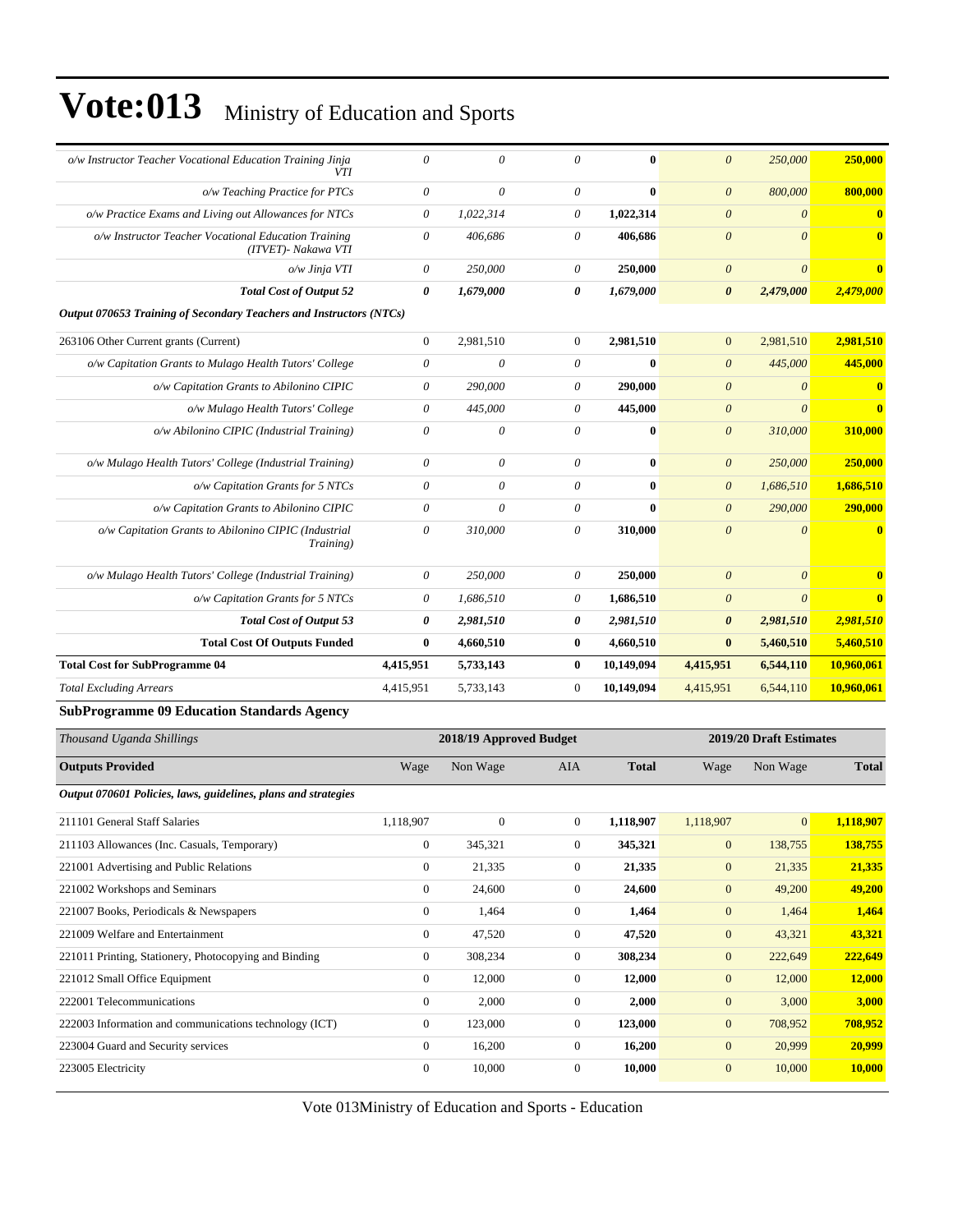| 223006 Water                          | $\mathbf{0}$ | 7,000     | $\Omega$     | 7,000     | $\mathbf{0}$   | 7,000     | 7,000     |
|---------------------------------------|--------------|-----------|--------------|-----------|----------------|-----------|-----------|
| 227001 Travel inland                  | $\mathbf{0}$ | 1,417,916 | $\mathbf{0}$ | 1,417,916 | $\mathbf{0}$   | 2,083,806 | 2,083,806 |
| 227002 Travel abroad                  | $\mathbf{0}$ | 45,000    | $\mathbf{0}$ | 45,000    | $\mathbf{0}$   | 45,000    | 45,000    |
| 227004 Fuel, Lubricants and Oils      | $\mathbf{0}$ | 70,000    | $\mathbf{0}$ | 70.000    | $\mathbf{0}$   | 70,000    | 70,000    |
| 228002 Maintenance - Vehicles         | $\mathbf{0}$ | 92,000    | $\mathbf{0}$ | 92,000    | $\mathbf{0}$   | 102,418   | 102,418   |
| $228004$ Maintenance – Other          | $\mathbf{0}$ | 24,000    | $\mathbf{0}$ | 24,000    | $\overline{0}$ | 74,927    | 74.927    |
| <b>Total Cost of Output 01</b>        | 1,118,907    | 2,567,589 | 0            | 3,686,496 | 1,118,907      | 3,614,826 | 4,733,733 |
| <b>Total Cost Of Outputs Provided</b> | 1,118,907    | 2,567,589 | $\bf{0}$     | 3,686,496 | 1,118,907      | 3,614,826 | 4,733,733 |
| <b>Total Cost for SubProgramme 09</b> | 1,118,907    | 2,567,589 | 0            | 3,686,496 | 1,118,907      | 3,614,826 | 4,733,733 |
| <b>Total Excluding Arrears</b>        | 1.118.907    | 2,567,589 | $\mathbf{0}$ | 3,686,496 | 1,118,907      | 3,614,826 | 4,733,733 |
|                                       |              |           |              |           |                |           |           |

*Development Budget Estimates*

#### Project 1340 Development of PTCs Phase II

| Thousand Uganda Shillings                                              |                               | 2018/19 Approved Budget |                  |              | 2019/20 Draft Estimates |                               |                                  |  |
|------------------------------------------------------------------------|-------------------------------|-------------------------|------------------|--------------|-------------------------|-------------------------------|----------------------------------|--|
| <b>Outputs Provided</b>                                                | <b>GoU Dev't External Fin</b> |                         | <b>AIA</b>       | <b>Total</b> |                         | <b>GoU Dev't External Fin</b> | <b>Total</b>                     |  |
| Output 070601 Policies, laws, guidelines, plans and strategies         |                               |                         |                  |              |                         |                               |                                  |  |
| 211103 Allowances (Inc. Casuals, Temporary)                            | 70,000                        | $\overline{0}$          | $\overline{0}$   | 70.000       | 50,000                  | $\overline{0}$                | 50,000                           |  |
| 221002 Workshops and Seminars                                          | 25,200                        | $\boldsymbol{0}$        | $\boldsymbol{0}$ | 25,200       | 25,200                  | $\mathbf{0}$                  | 25,200                           |  |
| 221011 Printing, Stationery, Photocopying and Binding                  | 2,500                         | $\boldsymbol{0}$        | $\overline{0}$   | 2,500        | 8,100                   | $\overline{0}$                | 8,100                            |  |
| 221012 Small Office Equipment                                          | 9,600                         | $\boldsymbol{0}$        | $\boldsymbol{0}$ | 9,600        | 4,000                   | $\overline{0}$                | 4,000                            |  |
| 228002 Maintenance - Vehicles                                          | $\overline{0}$                | $\boldsymbol{0}$        | $\boldsymbol{0}$ | $\bf{0}$     | 25,000                  | $\mathbf{0}$                  | 25,000                           |  |
| Total Cost Of Output 070601                                            | 107,300                       | 0                       | 0                | 107,300      | 112,300                 | $\boldsymbol{\theta}$         | 112,300                          |  |
| <b>Total Cost for Outputs Provided</b>                                 | 107,300                       | $\overline{0}$          | $\overline{0}$   | 107,300      | 112,300                 | $\mathbf{0}$                  | 112,300                          |  |
| <b>Capital Purchases</b>                                               | <b>GoU Dev't External Fin</b> |                         | <b>AIA</b>       | <b>Total</b> |                         | <b>GoU Dev't External Fin</b> | <b>Total</b>                     |  |
| Output 070672 Government Buildings and Administrative Infrastructure   |                               |                         |                  |              |                         |                               |                                  |  |
| 281504 Monitoring, Supervision & Appraisal of capital works            | 812,000                       | $\boldsymbol{0}$        | $\mathbf{0}$     | 812,000      | 812,000                 | $\overline{0}$                | 812,000                          |  |
| 312101 Non-Residential Buildings                                       | 5,065,000                     | $\boldsymbol{0}$        | $\overline{0}$   | 5,065,000    | 5,060,000               | $\overline{0}$                | 5,060,000                        |  |
| Total Cost Of Output 070672                                            | 5,877,000                     | 0                       | 0                | 5,877,000    | 5,872,000               | $\boldsymbol{\theta}$         | 5,872,000                        |  |
| Output 070675 Purchase of Motor Vehicles and Other Transport Equipment |                               |                         |                  |              |                         |                               |                                  |  |
| 312201 Transport Equipment                                             | 495,000                       | $\boldsymbol{0}$        | $\mathbf{0}$     | 495,000      | $\mathbf{0}$            | $\mathbf{0}$                  | $\bf{0}$                         |  |
| Total Cost Of Output 070675                                            | 495,000                       | 0                       | 0                | 495.000      | $\boldsymbol{\theta}$   | $\boldsymbol{\theta}$         | $\overline{\boldsymbol{\theta}}$ |  |
| <b>Total Cost for Capital Purchases</b>                                | 6,372,000                     | $\overline{0}$          | $\Omega$         | 6,372,000    | 5,872,000               | $\Omega$                      | 5,872,000                        |  |
| <b>Arrears</b>                                                         | <b>GoU Dev't External Fin</b> |                         | <b>AIA</b>       | Total        |                         | GoU Dev't External Fin        | <b>Total</b>                     |  |
| <b>Output 070699 Arrears</b>                                           |                               |                         |                  |              |                         |                               |                                  |  |
| 321605 Domestic arrears (Budgeting)                                    | 671,923                       | $\boldsymbol{0}$        | $\mathbf{0}$     | 671,923      | $\mathbf{0}$            | $\overline{0}$                | $\bf{0}$                         |  |
| Total Cost Of Output 070699                                            | 671,923                       | 0                       | 0                | 671,923      | $\boldsymbol{\theta}$   | $\boldsymbol{\theta}$         | $\boldsymbol{\theta}$            |  |
| <b>Total Cost for Arrears</b>                                          | 671,923                       | $\boldsymbol{0}$        | $\overline{0}$   | 671,923      | $\mathbf{0}$            | $\overline{0}$                | $\bf{0}$                         |  |
| <b>Total Cost for Project: 1340</b>                                    | 7,151,223                     | $\overline{0}$          | $\overline{0}$   | 7,151,223    | 5,984,300               | $\overline{0}$                | 5,984,300                        |  |
| <b>Total Excluding Arrears</b>                                         | 6,479,300                     | $\boldsymbol{0}$        | $\overline{0}$   | 6,479,300    | 5,984,300               | $\overline{0}$                | 5,984,300                        |  |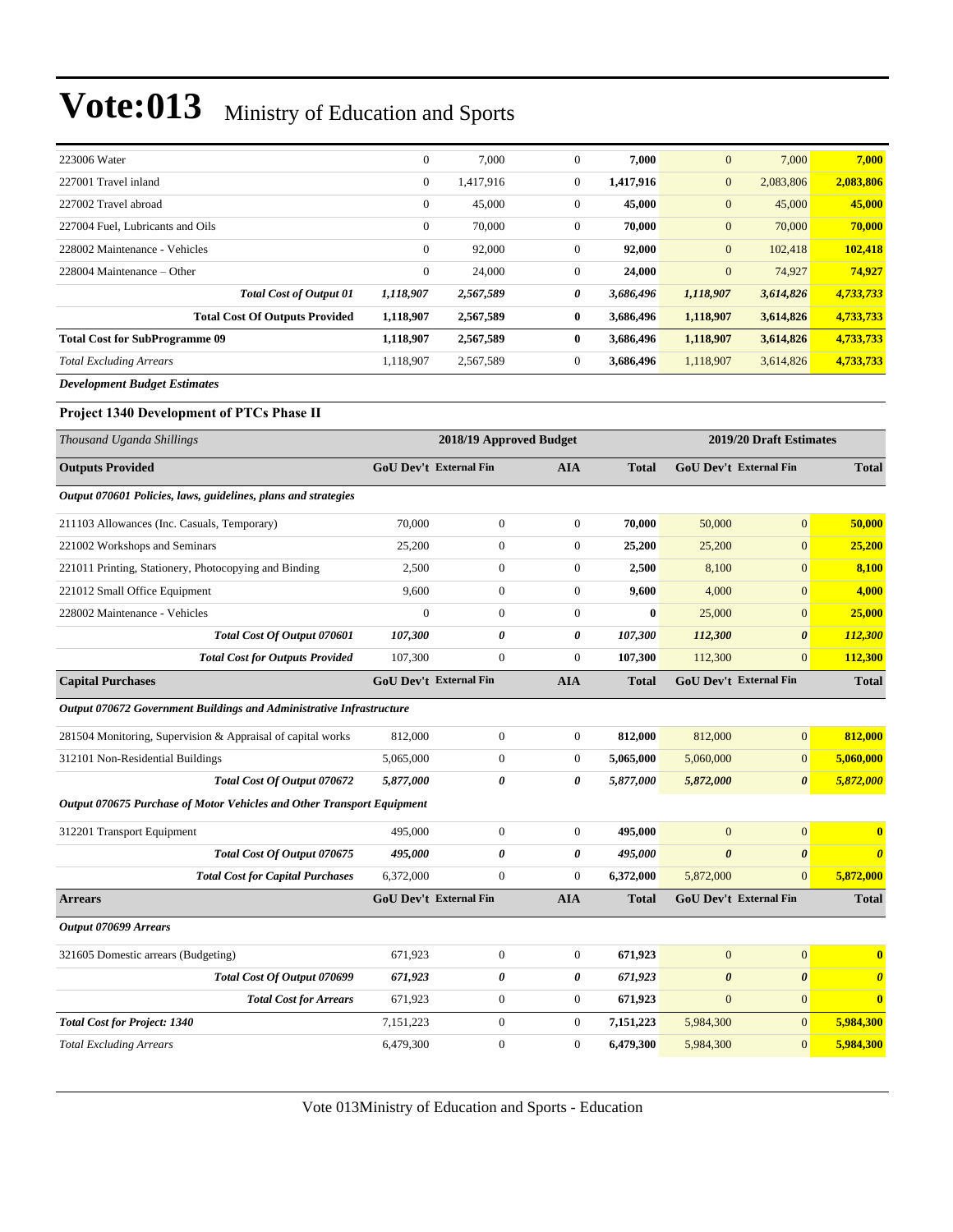| Project 1457 Improvement of Muni and Kaliro National Teachers Colleges           |                                                    |                               |                  |              |                  |                               |                         |
|----------------------------------------------------------------------------------|----------------------------------------------------|-------------------------------|------------------|--------------|------------------|-------------------------------|-------------------------|
| Thousand Uganda Shillings                                                        |                                                    | 2018/19 Approved Budget       |                  |              |                  | 2019/20 Draft Estimates       |                         |
| <b>Outputs Provided</b>                                                          |                                                    | <b>GoU Dev't External Fin</b> | <b>AIA</b>       | <b>Total</b> |                  | GoU Dev't External Fin        | <b>Total</b>            |
| Output 070601 Policies, laws, guidelines, plans and strategies                   |                                                    |                               |                  |              |                  |                               |                         |
| 211103 Allowances (Inc. Casuals, Temporary)                                      | 57,200                                             | $\boldsymbol{0}$              | $\boldsymbol{0}$ | 57,200       | 57,200           | $\overline{0}$                | 57,200                  |
| 221002 Workshops and Seminars                                                    | 13,440                                             | 140,000                       | $\boldsymbol{0}$ | 153,440      | 15,440           | $\overline{0}$                | 15,440                  |
| 221003 Staff Training                                                            | $\boldsymbol{0}$                                   | 220,000                       | $\boldsymbol{0}$ | 220,000      | $\mathbf{0}$     | $\mathbf{0}$                  | $\mathbf{0}$            |
| 221012 Small Office Equipment                                                    | 2,994                                              | $\boldsymbol{0}$              | $\boldsymbol{0}$ | 2,994        | 994              | $\mathbf{0}$                  | 994                     |
| 228004 Maintenance - Other                                                       | $\boldsymbol{0}$                                   | 280,000                       | $\boldsymbol{0}$ | 280,000      | $\mathbf{0}$     | $\boldsymbol{0}$              | $\overline{\mathbf{0}}$ |
| Total Cost Of Output 070601                                                      | 73,634                                             | 640,000                       | 0                | 713,634      | 73,634           | $\boldsymbol{\theta}$         | 73,634                  |
| <b>Total Cost for Outputs Provided</b>                                           | 73,634                                             | 640,000                       | $\boldsymbol{0}$ | 713,634      | 73,634           | $\mathbf{0}$                  | 73,634                  |
| <b>Capital Purchases</b>                                                         |                                                    | <b>GoU Dev't External Fin</b> | <b>AIA</b>       | <b>Total</b> |                  | GoU Dev't External Fin        | <b>Total</b>            |
| Output 070672 Government Buildings and Administrative Infrastructure             |                                                    |                               |                  |              |                  |                               |                         |
| 281504 Monitoring, Supervision & Appraisal of capital works                      | 45,563                                             | $\boldsymbol{0}$              | $\boldsymbol{0}$ | 45,563       | 45,563           | $\boldsymbol{0}$              | 45,563                  |
| 312101 Non-Residential Buildings                                                 | $\boldsymbol{0}$                                   | 5,068,055                     | 0                | 5,068,055    | $\boldsymbol{0}$ | $\mathbf{0}$                  | $\bf{0}$                |
| Total Cost Of Output 070672                                                      | 45,563                                             | 5,068,055                     | 0                | 5,113,617    | 45,563           | 0                             | 45,563                  |
| <b>Total Cost for Capital Purchases</b>                                          | 45,563                                             | 5,068,055                     | $\boldsymbol{0}$ | 5,113,617    | 45,563           | $\overline{0}$                | 45,563                  |
| <b>Total Cost for Project: 1457</b>                                              | 119,197                                            | 5,708,055                     | $\boldsymbol{0}$ | 5,827,251    | 119,197          | $\mathbf{0}$                  | 119,197                 |
| <b>Total Excluding Arrears</b>                                                   | 119,197                                            | 5,708,055                     | $\boldsymbol{0}$ | 5,827,251    | 119,197          | $\mathbf{0}$                  | 119,197                 |
| Project 1458 Improvement of Secondary Teachers Education-Kabale and Mubende NTCs |                                                    |                               |                  |              |                  |                               |                         |
| Thousand Uganda Shillings                                                        | 2018/19 Approved Budget<br>2019/20 Draft Estimates |                               |                  |              |                  |                               |                         |
| <b>Outputs Provided</b>                                                          |                                                    | GoU Dev't External Fin        | <b>AIA</b>       | <b>Total</b> |                  | <b>GoU Dev't External Fin</b> | <b>Total</b>            |
| Output 070601 Policies, laws, guidelines, plans and strategies                   |                                                    |                               |                  |              |                  |                               |                         |
| 211103 Allowances (Inc. Casuals, Temporary)                                      | 3,600                                              | $\boldsymbol{0}$              | $\boldsymbol{0}$ | 3,600        | 3,600            | $\mathbf{0}$                  | 3,600                   |
| 221002 Workshops and Seminars                                                    | 8,400                                              | 608,800                       | $\boldsymbol{0}$ | 617,200      | 8,400            | 608,800                       | 617,200                 |
| 221003 Staff Training                                                            | $\boldsymbol{0}$                                   | 1,616,000                     | $\boldsymbol{0}$ | 1,616,000    | $\mathbf{0}$     | 1,616,000                     | 1,616,000               |
| 221012 Small Office Equipment                                                    | 3,006                                              | 0                             | 0                | 3,006        | 605              | $\mathbf{0}$                  | 605                     |
| Total Cost Of Output 070601                                                      | 15,006                                             | 2,224,800                     | 0                | 2,239,806    | 12,605           | 2,224,800                     | 2,237,405               |
| <b>Total Cost for Outputs Provided</b>                                           | 15,006                                             | 2,224,800                     | $\mathbf{0}$     | 2.239.806    | 12,605           | 2,224,800                     | 2,237,405               |
| <b>Capital Purchases</b>                                                         |                                                    | <b>GoU Dev't External Fin</b> | <b>AIA</b>       | <b>Total</b> |                  | GoU Dev't External Fin        | <b>Total</b>            |
|                                                                                  |                                                    |                               |                  |              |                  |                               |                         |
| Output 070672 Government Buildings and Administrative Infrastructure             |                                                    |                               |                  |              |                  |                               |                         |
| 281504 Monitoring, Supervision & Appraisal of capital works                      | 45,743                                             | $\boldsymbol{0}$              | $\boldsymbol{0}$ | 45,743       | 48,143           | $\mathbf{0}$                  | 48,143                  |
| 312101 Non-Residential Buildings                                                 | $\boldsymbol{0}$                                   | 6,099,025                     | $\boldsymbol{0}$ | 6,099,025    | $\boldsymbol{0}$ | 14,070,656                    | 14,070,656              |
| Total Cost Of Output 070672                                                      | 45,743                                             | 6,099,025                     | 0                | 6,144,767    | 48,143           | 14,070,656                    | 14,118,799              |
| <b>Total Cost for Capital Purchases</b>                                          | 45,743                                             | 6,099,025                     | $\boldsymbol{0}$ | 6,144,767    | 48,143           | 14,070,656                    | 14,118,799              |
| <b>Total Cost for Project: 1458</b>                                              | 60,749                                             | 8,323,825                     | 0                | 8,384,573    | 60,749           | 16,295,456                    | 16,356,204              |
| <b>Total Excluding Arrears</b>                                                   | 60,749                                             | 8,323,825                     | $\boldsymbol{0}$ | 8,384,573    | 60,749           | 16,295,456                    | 16,356,204              |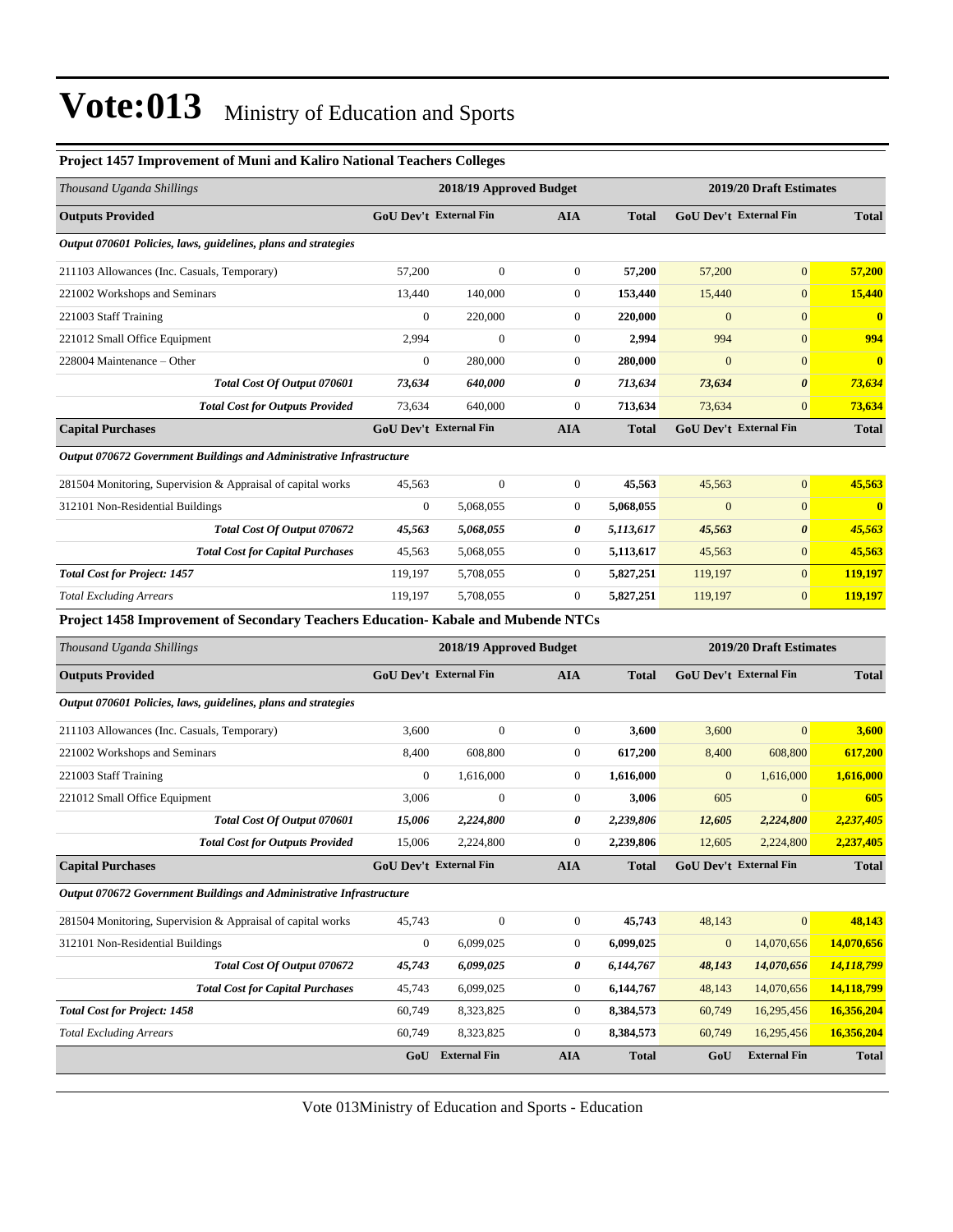| <b>Total Cost for Programme 06</b>                                       | 21,166,758            | 14,031,880                | $\bf{0}$              | 35,198,638   | 21,858,039                | 16,295,456                | 38,153,495     |
|--------------------------------------------------------------------------|-----------------------|---------------------------|-----------------------|--------------|---------------------------|---------------------------|----------------|
| <b>Total Excluding Arrears</b>                                           | 20,494,835            | 14,031,880                | $\boldsymbol{0}$      | 34,526,715   | 21,858,039                | 16,295,456                | 38,153,495     |
| <b>Programmme 07 Physical Education and Sports</b>                       |                       |                           |                       |              |                           |                           |                |
| <b>Recurrent Budget Estimates</b>                                        |                       |                           |                       |              |                           |                           |                |
| <b>SubProgramme 12 Sports and PE</b>                                     |                       |                           |                       |              |                           |                           |                |
| Thousand Uganda Shillings                                                |                       | 2018/19 Approved Budget   |                       |              |                           | 2019/20 Draft Estimates   |                |
| <b>Outputs Provided</b>                                                  | Wage                  | Non Wage                  | AIA                   | <b>Total</b> | Wage                      | Non Wage                  | <b>Total</b>   |
| Output 070701 Policies, Laws, Guidelines and Strategies                  |                       |                           |                       |              |                           |                           |                |
| 211101 General Staff Salaries                                            | 104,955               | $\boldsymbol{0}$          | $\boldsymbol{0}$      | 104,955      | 104,955                   | $\overline{0}$            | 104,955        |
| 211103 Allowances (Inc. Casuals, Temporary)                              | $\boldsymbol{0}$      | 25,915                    | $\boldsymbol{0}$      | 25,915       | $\boldsymbol{0}$          | 46,168                    | 46,168         |
| 221001 Advertising and Public Relations                                  | $\boldsymbol{0}$      | 1,867                     | $\boldsymbol{0}$      | 1,867        | $\boldsymbol{0}$          | 12,293                    | 12,293         |
| 221002 Workshops and Seminars                                            | $\boldsymbol{0}$      | $\boldsymbol{0}$          | $\mathbf{0}$          | $\bf{0}$     | $\mathbf{0}$              | 64,987                    | 64,987         |
| 221008 Computer supplies and Information Technology (IT)                 | $\boldsymbol{0}$      | 13,750                    | $\boldsymbol{0}$      | 13,750       | $\mathbf{0}$              | 12,000                    | <b>12,000</b>  |
| 221009 Welfare and Entertainment                                         | $\boldsymbol{0}$      | 29,672                    | $\boldsymbol{0}$      | 29,672       | $\boldsymbol{0}$          | 52,000                    | 52,000         |
| 221011 Printing, Stationery, Photocopying and Binding                    | $\boldsymbol{0}$      | 10,793                    | $\boldsymbol{0}$      | 10,793       | $\boldsymbol{0}$          | 19,036                    | 19,036         |
| 221012 Small Office Equipment                                            | $\boldsymbol{0}$      | 180                       | $\boldsymbol{0}$      | 180          | $\boldsymbol{0}$          | 10,470                    | 10,470         |
| <b>Total Cost of Output 01</b>                                           | 104,955               | 82,176                    | 0                     | 187,131      | 104,955                   | 216,955                   | 321,909        |
| <b>Output 070704 Sports Management and Capacity Development</b>          |                       |                           |                       |              |                           |                           |                |
| 221002 Workshops and Seminars                                            | $\boldsymbol{0}$      | 13,648                    | $\boldsymbol{0}$      | 13,648       | $\mathbf{0}$              | 40,000                    | 40,000         |
| 221003 Staff Training                                                    | $\boldsymbol{0}$      | 102,543                   | $\boldsymbol{0}$      | 102,543      | $\boldsymbol{0}$          | 192,543                   | 192,543        |
| 227001 Travel inland                                                     | $\boldsymbol{0}$      | 74,420                    | $\boldsymbol{0}$      | 74,420       | $\mathbf{0}$              | 160,000                   | <b>160,000</b> |
| 227002 Travel abroad                                                     | $\boldsymbol{0}$      | 8,150                     | $\boldsymbol{0}$      | 8,150        | $\boldsymbol{0}$          | 10,627                    | 10,627         |
| 227004 Fuel, Lubricants and Oils                                         | $\boldsymbol{0}$      | 17,000                    | $\boldsymbol{0}$      | 17,000       | $\mathbf{0}$              | 18,000                    | 18,000         |
| 228002 Maintenance - Vehicles                                            | $\boldsymbol{0}$      | 26,000                    | $\boldsymbol{0}$      | 26,000       | $\mathbf{0}$              | 24,573                    | 24,573         |
| <b>Total Cost of Output 04</b>                                           | 0                     | 241,760                   | 0                     | 241,760      | $\boldsymbol{\theta}$     | 445,742                   | 445,742        |
| <b>Total Cost Of Outputs Provided</b>                                    | 104,955               | 323,936                   | $\bf{0}$              | 428,891      | 104,955                   | 662,697                   | 767,651        |
| <b>Outputs Funded</b>                                                    | Wage                  | Non Wage                  | AIA                   | <b>Total</b> | Wage                      | Non Wage                  | <b>Total</b>   |
| Output 070751 Membership to International Sports Associations            |                       |                           |                       |              |                           |                           |                |
| 262101 Contributions to International Organisations (Current)            | $\boldsymbol{0}$      | 70,000                    | $\boldsymbol{0}$      | 70,000       | $\boldsymbol{0}$          | 70,000                    | 70,000         |
| o/w Support to WADA, FEASSA                                              | $\theta$              | 20,000                    | $\theta$              | 20,000       | $\boldsymbol{\theta}$     | $\boldsymbol{\mathit{0}}$ | $\bf{0}$       |
| o/w Support to AU-SCSA                                                   | 0                     | 50,000                    | $\boldsymbol{\theta}$ | 50,000       | $\boldsymbol{\theta}$     | $\boldsymbol{\mathit{0}}$ | $\bf{0}$       |
| o/w Support to FEASSSA, EAPSSGA, ISF                                     | 0                     | 0                         | $\theta$              | $\bf{0}$     | $\boldsymbol{\mathit{0}}$ | 20,000                    | 20,000         |
| o/w Support to AUSC, WADA                                                | 0                     | 0                         | $\boldsymbol{\theta}$ | $\bf{0}$     | $\boldsymbol{\theta}$     | 50,000                    | 50,000         |
| <b>Total Cost of Output 51</b>                                           | 0                     | 70,000                    | 0                     | 70,000       | $\boldsymbol{\theta}$     | 70,000                    | 70,000         |
| Output 070752 Management Oversight for Sports Development (NCS)          |                       |                           |                       |              |                           |                           |                |
| 263106 Other Current grants (Current)                                    | $\mathbf{0}$          | 19,520,777                | $\boldsymbol{0}$      | 19,520,777   | $\boldsymbol{0}$          | 19,161,623                | 19,161,623     |
| o/w Support to Educational Institutions National Sports<br>Championships | $\boldsymbol{\theta}$ | $\boldsymbol{\mathit{0}}$ | $\boldsymbol{\theta}$ | $\bf{0}$     | $\boldsymbol{\theta}$     | 581,900                   | 581,900        |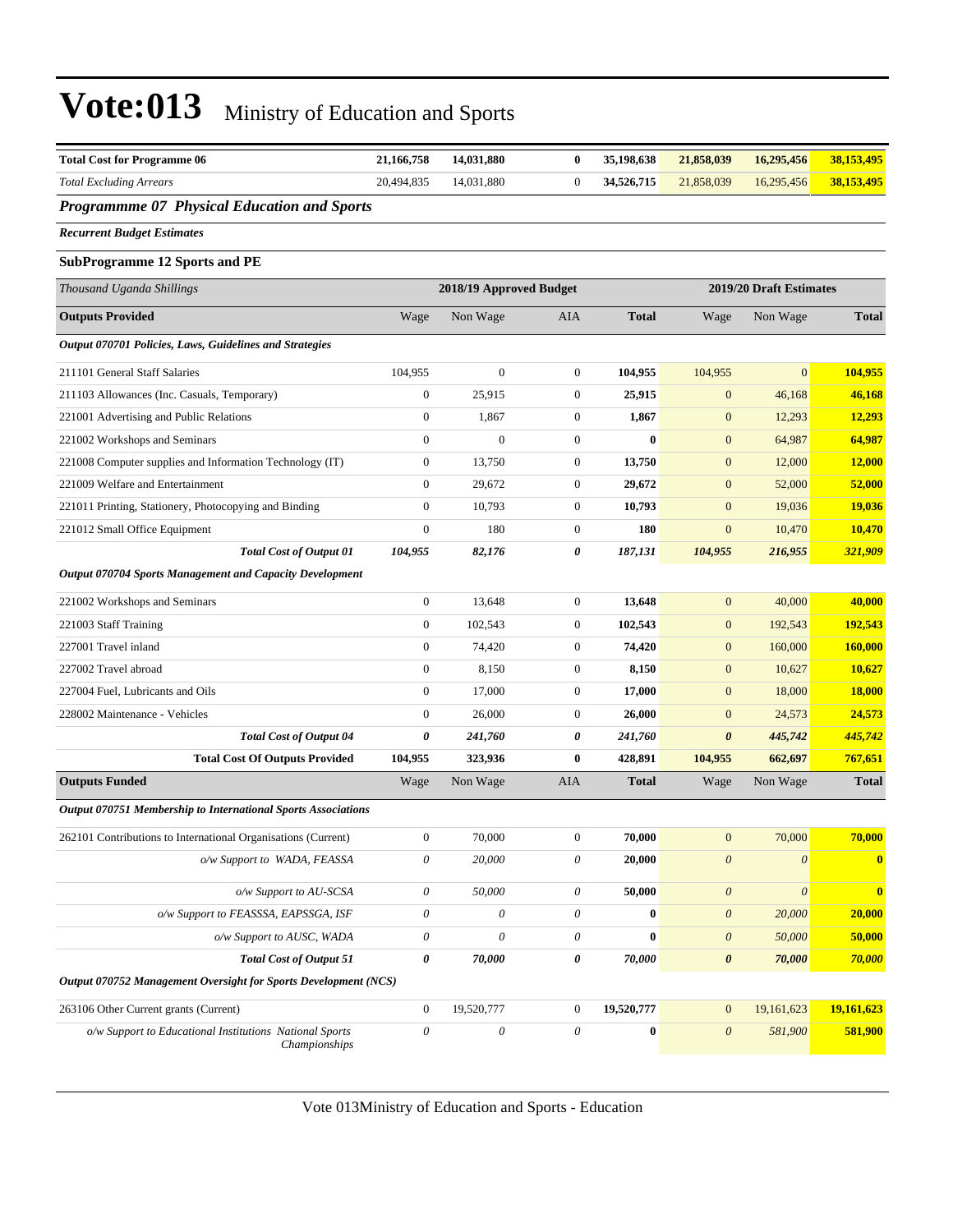| o/w Support to Major Critical International Championships<br>(Olympics Games/Commonwealth Games/All Africa Games,<br>East Africa Community Games). | $\theta$              | $\theta$   | 0              | 0            | $\theta$                | 2,500,000  | 2,500,000               |
|----------------------------------------------------------------------------------------------------------------------------------------------------|-----------------------|------------|----------------|--------------|-------------------------|------------|-------------------------|
| o/w Support Sports Development and Promotion Programmes.                                                                                           | $\boldsymbol{\theta}$ | $\theta$   | $\theta$       | $\bf{0}$     | $\boldsymbol{\theta}$   | 672,000    | 672,000                 |
| o/w National Council of Sports- NCS (wage & Non-wage)                                                                                              | $\theta$              | $\theta$   | $\theta$       | $\mathbf{0}$ | $\theta$                | 3,347,239  | 3,347,239               |
| o/w Support to other 40 National Sports Associations.                                                                                              | $\theta$              | $\theta$   | $\theta$       | $\mathbf{0}$ | $\theta$                | 2,029,877  | 2,029,877               |
| o/w Support to Critical/ Priority National Sports Associations<br>(FUFA, UNF, UAF, AUUS, UBF, URU, UPC, FUBA)                                      | $\theta$              | $\theta$   | $\theta$       | $\bf{0}$     | $\theta$                | 8,839,167  | 8,839,167               |
| o/w PES Facilities support to Sports Schools (PES Dept)                                                                                            | $\theta$              | 390,000    | $\theta$       | 390,000      | $\theta$                | $\theta$   | $\overline{\mathbf{0}}$ |
| o/w East African Games                                                                                                                             | $\theta$              | 479,895    | $\theta$       | 479,895      | $\theta$                | $\theta$   | $\bf{0}$                |
| o/w Support to FEASSSA Games 2019                                                                                                                  | $\theta$              | $\theta$   | $\theta$       | $\bf{0}$     | $\boldsymbol{\theta}$   | 519,440    | 519,440                 |
| o/w Support to Educational Institutions equipment                                                                                                  | $\boldsymbol{\theta}$ | $\theta$   | $\theta$       | $\mathbf{0}$ | $\boldsymbol{\theta}$   | 230,000    | 230,000                 |
| o/w Support to Sports Schools Facilities                                                                                                           | $\theta$              | $\theta$   | $\theta$       | $\mathbf{0}$ | $\theta$                | 350,000    | 350,000                 |
| o/w Support to Sports Schools Equipment                                                                                                            | $\theta$              | $\theta$   | $\theta$       | $\mathbf{0}$ | $\theta$                | 92,000     | 92,000                  |
| o/w Olympics Games/ Commonwealth Games/All Africa<br><b>Games</b>                                                                                  | $\boldsymbol{\theta}$ | 2,500,000  | $\theta$       | 2,500,000    | $\theta$                | $\theta$   | $\bf{0}$                |
| o/w Sports Federations/Associations Institution Activities                                                                                         | $\theta$              | 8,480,000  | $\theta$       | 8,480,000    | $\overline{\mathbf{0}}$ | $\theta$   | $\overline{\mathbf{0}}$ |
| o/w National Council of Sports- NCS (Non-wage)                                                                                                     | $\theta$              | 2,048,882  | $\theta$       | 2,048,882    | $\theta$                | $\theta$   | $\mathbf{0}$            |
| o/w Support to National Sports Associations and National<br>Teams                                                                                  | $\theta$              | 4,400,000  | $\theta$       | 4,400,000    | $\theta$                | $\theta$   | $\mathbf{0}$            |
| o/w PES Equipment support to Sports Schools (PES Dept.)                                                                                            | $\theta$              | 542,000    | $\theta$       | 542,000      | $\theta$                | $\theta$   | $\overline{\mathbf{0}}$ |
| o/w Support Educational Institutions National Championships<br>$(PES\; Dept.)$                                                                     | $\theta$              | 680,000    | $\theta$       | 680,000      | $\overline{\mathbf{0}}$ | $\theta$   | $\mathbf{0}$            |
| <b>Total Cost of Output 52</b>                                                                                                                     | 0                     | 19,520,777 | 0              | 19,520,777   | $\boldsymbol{\theta}$   | 19,161,623 | 19,161,623              |
| <b>Total Cost Of Outputs Funded</b>                                                                                                                | $\bf{0}$              | 19,590,777 | $\bf{0}$       | 19,590,777   | $\bf{0}$                | 19,231,623 | 19,231,623              |
| <b>Total Cost for SubProgramme 12</b>                                                                                                              | 104,955               | 19,914,713 | $\bf{0}$       | 20,019,668   | 104,955                 | 19,894,320 | 19,999,275              |
| <b>Total Excluding Arrears</b>                                                                                                                     | 104,955               | 19,914,713 | $\overline{0}$ | 20,019,668   | 104,955                 | 19,894,320 | 19,999,275              |
| <b>Development Budget Estimates</b>                                                                                                                |                       |            |                |              |                         |            |                         |

#### **Project 1369 Akii Bua Olympic Stadium**

| Thousand Uganda Shillings                               | 2018/19 Approved Budget       | 2019/20 Draft Estimates |              |              |                               |                       |              |
|---------------------------------------------------------|-------------------------------|-------------------------|--------------|--------------|-------------------------------|-----------------------|--------------|
| <b>Outputs Provided</b>                                 | <b>GoU Dev't External Fin</b> |                         | <b>AIA</b>   | <b>Total</b> | <b>GoU Dev't External Fin</b> |                       | <b>Total</b> |
| Output 070701 Policies, Laws, Guidelines and Strategies |                               |                         |              |              |                               |                       |              |
| 211102 Contract Staff Salaries                          | 8,640                         | $\mathbf{0}$            | $\Omega$     | 8,640        | $\mathbf{0}$                  | $\overline{0}$        | $\mathbf{0}$ |
| 211103 Allowances (Inc. Casuals, Temporary)             | 14,500                        | $\boldsymbol{0}$        | $\mathbf{0}$ | 14,500       | $\mathbf{0}$                  | $\overline{0}$        | $\mathbf{0}$ |
| 212101 Social Security Contributions                    | 864                           | $\mathbf{0}$            | $\Omega$     | 864          | $\mathbf{0}$                  | $\overline{0}$        | $\mathbf{0}$ |
| 221001 Advertising and Public Relations                 | 10,000                        | $\boldsymbol{0}$        | $\mathbf{0}$ | 10,000       | $\mathbf{0}$                  | $\overline{0}$        | $\mathbf{0}$ |
| 221011 Printing, Stationery, Photocopying and Binding   | 12,116                        | $\mathbf{0}$            | $\mathbf{0}$ | 12,116       | $\mathbf{0}$                  | $\overline{0}$        | $\mathbf{0}$ |
| Total Cost Of Output 070701                             | 46,120                        | 0                       | 0            | 46,120       | $\boldsymbol{\theta}$         | $\boldsymbol{\theta}$ | $\theta$     |
| <b>Total Cost for Outputs Provided</b>                  | 46,120                        | $\mathbf{0}$            | $\mathbf{0}$ | 46,120       | $\mathbf{0}$                  | $\overline{0}$        | $\mathbf{0}$ |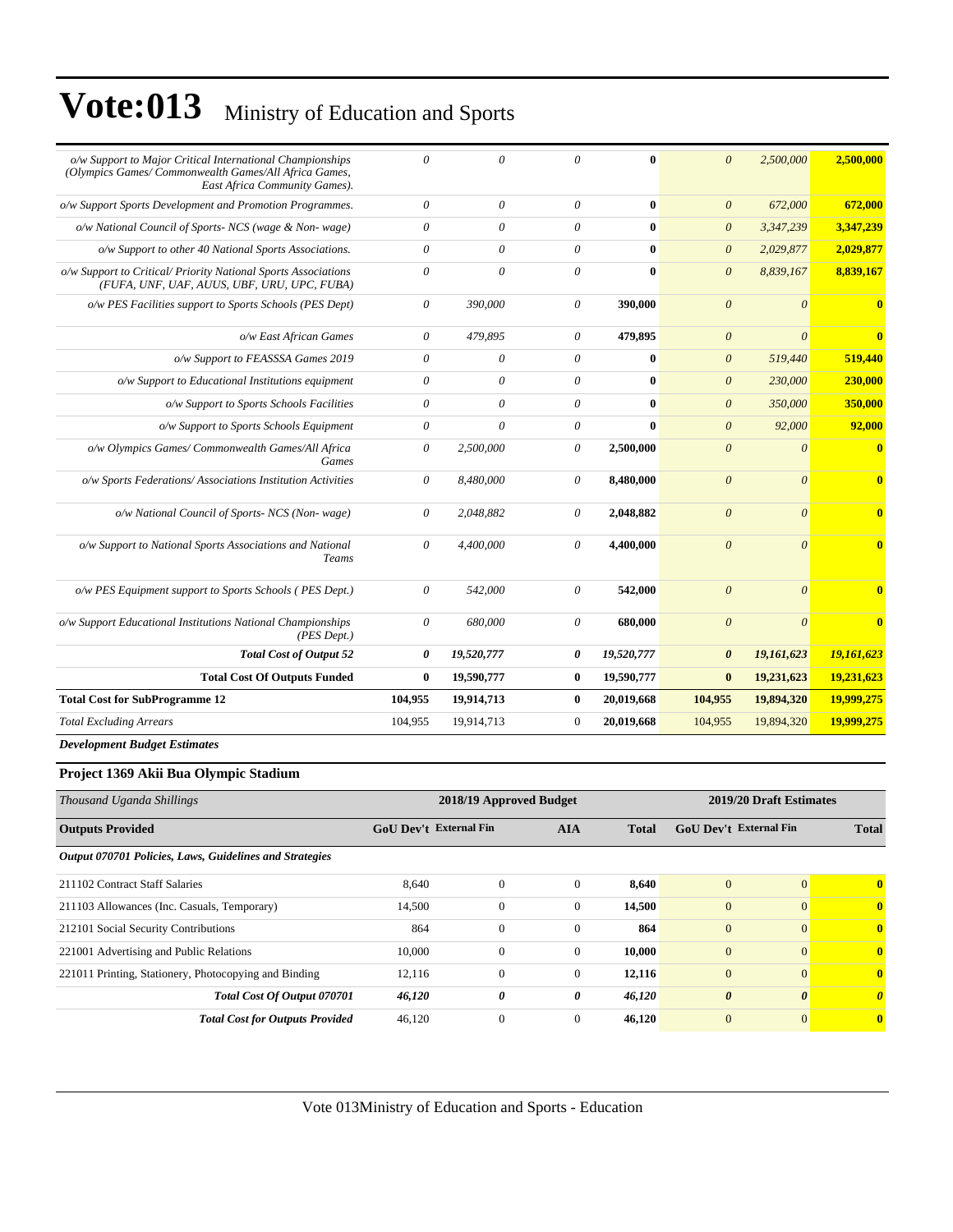| <b>Capital Purchases</b>                                             | GoU Dev't External Fin        |                         | <b>AIA</b>       | <b>Total</b> | GoU Dev't External Fin |                               | <b>Total</b>            |
|----------------------------------------------------------------------|-------------------------------|-------------------------|------------------|--------------|------------------------|-------------------------------|-------------------------|
| Output 070772 Government Buildings and Administrative Infrastructure |                               |                         |                  |              |                        |                               |                         |
| 281503 Engineering and Design Studies & Plans for capital<br>works   | 250,000                       | $\overline{0}$          | $\mathbf{0}$     | 250,000      | $\overline{0}$         | $\overline{0}$                | $\overline{\mathbf{0}}$ |
| 281504 Monitoring, Supervision & Appraisal of capital works          | 103,880                       | $\boldsymbol{0}$        | $\boldsymbol{0}$ | 103,880      | $\mathbf{0}$           | $\overline{0}$                | $\bf{0}$                |
| 312101 Non-Residential Buildings                                     | 600,000                       | $\boldsymbol{0}$        | $\boldsymbol{0}$ | 600,000      | $\mathbf{0}$           | $\overline{0}$                | $\bf{0}$                |
| Total Cost Of Output 070772                                          | 953,880                       | 0                       | 0                | 953,880      | $\boldsymbol{\theta}$  | $\boldsymbol{\theta}$         | $\boldsymbol{\theta}$   |
| <b>Total Cost for Capital Purchases</b>                              | 953.880                       | $\overline{0}$          | $\overline{0}$   | 953,880      | $\overline{0}$         | $\overline{0}$                | $\bf{0}$                |
| <b>Total Cost for Project: 1369</b>                                  | 1,000,000                     | $\boldsymbol{0}$        | $\boldsymbol{0}$ | 1,000,000    | $\overline{0}$         | $\overline{0}$                | $\bf{0}$                |
| <b>Total Excluding Arrears</b>                                       | 1,000,000                     | $\boldsymbol{0}$        | $\overline{0}$   | 1,000,000    | $\overline{0}$         | $\overline{0}$                | $\bf{0}$                |
| <b>Project 1370 National High Altitude Training Centre (NHATC)</b>   |                               |                         |                  |              |                        |                               |                         |
| Thousand Uganda Shillings                                            |                               | 2018/19 Approved Budget |                  |              |                        | 2019/20 Draft Estimates       |                         |
| <b>Outputs Provided</b>                                              | <b>GoU Dev't External Fin</b> |                         | <b>AIA</b>       | <b>Total</b> |                        | <b>GoU Dev't External Fin</b> | <b>Total</b>            |
| Output 070701 Policies, Laws, Guidelines and Strategies              |                               |                         |                  |              |                        |                               |                         |
| 211102 Contract Staff Salaries                                       | 17,280                        | $\boldsymbol{0}$        | $\boldsymbol{0}$ | 17,280       | 17,280                 | $\overline{0}$                | 17,280                  |
| 211103 Allowances (Inc. Casuals, Temporary)                          | 51,800                        | $\boldsymbol{0}$        | $\boldsymbol{0}$ | 51,800       | 51,800                 | $\mathbf{0}$                  | 51,800                  |
| 212101 Social Security Contributions                                 | 1,728                         | $\boldsymbol{0}$        | $\mathbf{0}$     | 1,728        | 1,728                  | $\overline{0}$                | 1,728                   |
| 221011 Printing, Stationery, Photocopying and Binding                | 4,000                         | $\boldsymbol{0}$        | $\boldsymbol{0}$ | 4,000        | 4,000                  | $\overline{0}$                | 4,000                   |
| 228002 Maintenance - Vehicles                                        | 16,800                        | $\overline{0}$          | $\overline{0}$   | 16,800       | 16,800                 | $\overline{0}$                | 16,800                  |
| Total Cost Of Output 070701                                          | 91,608                        | $\theta$                | 0                | 91,608       | 91,608                 | $\boldsymbol{\theta}$         | 91,608                  |
| <b>Total Cost for Outputs Provided</b>                               | 91,608                        | $\Omega$                | $\boldsymbol{0}$ | 91,608       | 91,608                 | $\Omega$                      | 91,608                  |
| <b>Capital Purchases</b>                                             | <b>GoU Dev't External Fin</b> |                         | <b>AIA</b>       | <b>Total</b> |                        | <b>GoU Dev't External Fin</b> | <b>Total</b>            |
| Output 070772 Government Buildings and Administrative Infrastructure |                               |                         |                  |              |                        |                               |                         |
| 281504 Monitoring, Supervision & Appraisal of capital works          | 433,880                       | $\boldsymbol{0}$        | $\boldsymbol{0}$ | 433,880      | 433,880                | $\overline{0}$                | 433,880                 |
| 312101 Non-Residential Buildings                                     | 12,675,875                    | $\boldsymbol{0}$        | $\boldsymbol{0}$ | 12,675,875   | 5,675,875              | $\overline{0}$                | 5,675,875               |
| Total Cost Of Output 070772                                          | 13,109,755                    | 0                       | 0                | 13,109,755   | 6,109,755              | $\boldsymbol{\theta}$         | 6,109,755               |
| <b>Total Cost for Capital Purchases</b>                              | 13,109,755                    | $\overline{0}$          | $\mathbf{0}$     | 13,109,755   | 6,109,755              | $\overline{0}$                | 6,109,755               |
| <b>Total Cost for Project: 1370</b>                                  | 13,201,363                    | $\boldsymbol{0}$        | $\boldsymbol{0}$ | 13,201,363   | 6,201,363              | $\overline{0}$                | 6,201,363               |
| <b>Total Excluding Arrears</b>                                       | 13,201,363                    | $\overline{0}$          | $\overline{0}$   | 13,201,363   | 6,201,363              | $\overline{0}$                | 6,201,363               |
|                                                                      | GoU                           | <b>External Fin</b>     | <b>AIA</b>       | <b>Total</b> | GoU                    | <b>External Fin</b>           | <b>Total</b>            |
| <b>Total Cost for Programme 07</b>                                   | 34,221,032                    | $\bf{0}$                | 0                | 34,221,032   | 26,200,638             | $\bf{0}$                      | 26,200,638              |
| <b>Total Excluding Arrears</b>                                       | 34,221,032                    | $\boldsymbol{0}$        | $\boldsymbol{0}$ | 34,221,032   | 26,200,638             | $\overline{0}$                | 26,200,638              |
| <b>Programmme 10 Special Needs Education</b>                         |                               |                         |                  |              |                        |                               |                         |

*Recurrent Budget Estimates*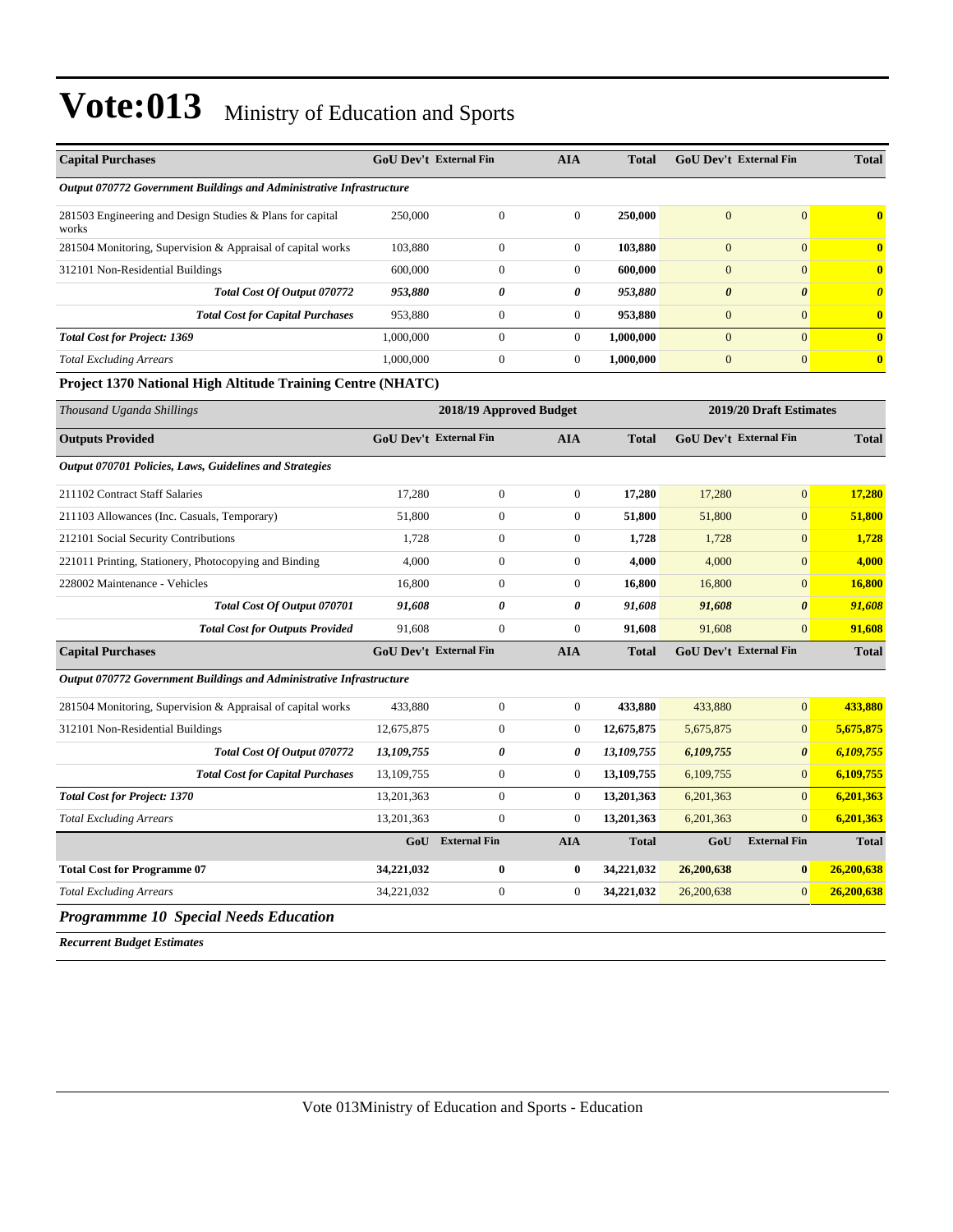*Output 071001 Policies, laws, guidelines, plans and strategies*

| <b>SubProgramme 06 Special Needs Education and Career Guidance</b>               |                               |                         |                       |              |                               |                           |              |
|----------------------------------------------------------------------------------|-------------------------------|-------------------------|-----------------------|--------------|-------------------------------|---------------------------|--------------|
| Thousand Uganda Shillings                                                        |                               | 2018/19 Approved Budget |                       |              |                               | 2019/20 Draft Estimates   |              |
| <b>Outputs Provided</b>                                                          | Wage                          | Non Wage                | <b>AIA</b>            | <b>Total</b> | Wage                          | Non Wage                  | <b>Total</b> |
| Output 071001 Policies, laws, guidelines, plans and strategies                   |                               |                         |                       |              |                               |                           |              |
| 211101 General Staff Salaries                                                    | 126,809                       | $\mathbf{0}$            | $\boldsymbol{0}$      | 126,809      | 126,809                       | $\overline{0}$            | 126,809      |
| 211103 Allowances (Inc. Casuals, Temporary)                                      | $\boldsymbol{0}$              | 22,258                  | $\mathbf{0}$          | 22,258       | $\overline{0}$                | 30,619                    | 30,619       |
| 221007 Books, Periodicals & Newspapers                                           | $\boldsymbol{0}$              | 551,587                 | $\boldsymbol{0}$      | 551,587      | $\boldsymbol{0}$              | 528,276                   | 528,276      |
| 221008 Computer supplies and Information Technology (IT)                         | $\boldsymbol{0}$              | $\boldsymbol{0}$        | $\mathbf{0}$          | $\bf{0}$     | $\mathbf{0}$                  | 20,000                    | 20,000       |
| 221009 Welfare and Entertainment                                                 | $\boldsymbol{0}$              | 14,886                  | $\mathbf{0}$          | 14,886       | $\mathbf{0}$                  | 3,100                     | 3,100        |
| 221011 Printing, Stationery, Photocopying and Binding                            | $\boldsymbol{0}$              | 6,000                   | $\mathbf{0}$          | 6,000        | $\mathbf{0}$                  | 6,679                     | 6,679        |
| 221012 Small Office Equipment                                                    | $\boldsymbol{0}$              | $\boldsymbol{0}$        | $\mathbf{0}$          | $\bf{0}$     | $\mathbf{0}$                  | 5,000                     | 5,000        |
| <b>Total Cost of Output 01</b>                                                   | 126,809                       | 594,731                 | 0                     | 721,539      | 126,809                       | 593,674                   | 720,483      |
| Output 071003 Monitoring and Supervision of Special Needs Facilities             |                               |                         |                       |              |                               |                           |              |
| 227001 Travel inland                                                             | $\boldsymbol{0}$              | 96,382                  | $\mathbf{0}$          | 96,382       | $\mathbf{0}$                  | 184,605                   | 184,605      |
| 227002 Travel abroad                                                             | $\boldsymbol{0}$              | 4,500                   | $\boldsymbol{0}$      | 4,500        | $\mathbf{0}$                  | 4,500                     | 4,500        |
| 227004 Fuel, Lubricants and Oils                                                 | $\boldsymbol{0}$              | 7,904                   | $\mathbf{0}$          | 7,904        | $\mathbf{0}$                  | 8,000                     | 8,000        |
| 228002 Maintenance - Vehicles                                                    | $\boldsymbol{0}$              | 23,647                  | $\mathbf{0}$          | 23,647       | $\mathbf{0}$                  | 17,507                    | 17,507       |
| Total Cost of Output 03                                                          | 0                             | 132,434                 | $\boldsymbol{\theta}$ | 132,434      | $\boldsymbol{\theta}$         | 214,613                   | 214,613      |
| <b>Total Cost Of Outputs Provided</b>                                            | 126,809                       | 727,164                 | $\bf{0}$              | 853,973      | 126,809                       | 808,287                   | 935,095      |
| <b>Outputs Funded</b>                                                            | Wage                          | Non Wage                | AIA                   | <b>Total</b> | Wage                          | Non Wage                  | <b>Total</b> |
| <b>Output 071051 Special Needs Education Services</b>                            |                               |                         |                       |              |                               |                           |              |
| 263106 Other Current grants (Current)                                            | $\boldsymbol{0}$              | 643,973                 | $\boldsymbol{0}$      | 643,973      | $\overline{0}$                | 633,894                   | 633,894      |
| o/w Transfer to SNE Schools (Capitation Grants)                                  | 0                             | 633,973                 | $\theta$              | 633,973      | $\theta$                      | $\boldsymbol{\mathit{0}}$ | $\bf{0}$     |
| o/w Scholarships and Related Costs                                               | $\theta$                      | 10,000                  | 0                     | 10,000       | $\boldsymbol{\theta}$         | $\boldsymbol{\theta}$     | $\bf{0}$     |
| o/w Transfer to SNE Schools (Capitation Grants)                                  | 0                             | $\theta$                | 0                     | $\bf{0}$     | $\boldsymbol{\theta}$         | 633,894                   | 633,894      |
| <b>Total Cost of Output 51</b>                                                   | 0                             | 643,973                 | 0                     | 643,973      | $\boldsymbol{\theta}$         | 633,894                   | 633,894      |
| <b>Total Cost Of Outputs Funded</b>                                              | $\boldsymbol{0}$              | 643,973                 | $\bf{0}$              | 643,973      | $\bf{0}$                      | 633,894                   | 633,894      |
| <b>Total Cost for SubProgramme 06</b>                                            | 126,809                       | 1,371,137               | $\bf{0}$              | 1,497,946    | 126,809                       | 1,442,181                 | 1,568,989    |
| <b>Total Excluding Arrears</b>                                                   | 126,809                       | 1,371,137               | $\boldsymbol{0}$      | 1,497,946    | 126,809                       | 1,442,181                 | 1,568,989    |
| <b>Development Budget Estimates</b>                                              |                               |                         |                       |              |                               |                           |              |
| <b>Project 1308 Development and Improvement of Special Needs Education (SNE)</b> |                               |                         |                       |              |                               |                           |              |
| Thousand Uganda Shillings                                                        |                               | 2018/19 Approved Budget |                       |              |                               | 2019/20 Draft Estimates   |              |
| <b>Outputs Provided</b>                                                          | <b>GoU Dev't External Fin</b> |                         | <b>AIA</b>            | <b>Total</b> | <b>GoU Dev't External Fin</b> |                           | <b>Total</b> |

Vote 013Ministry of Education and Sports - Education

211103 Allowances (Inc. Casuals, Temporary) 10,800 0 0 **10,800** 10,800 0 **10,800** 221001 Advertising and Public Relations 4,400 0 0 **4,400** 4,400 0 **4,400** 221002 Workshops and Seminars 112,363 0 0 **112,363** 212,363 0 **212,363**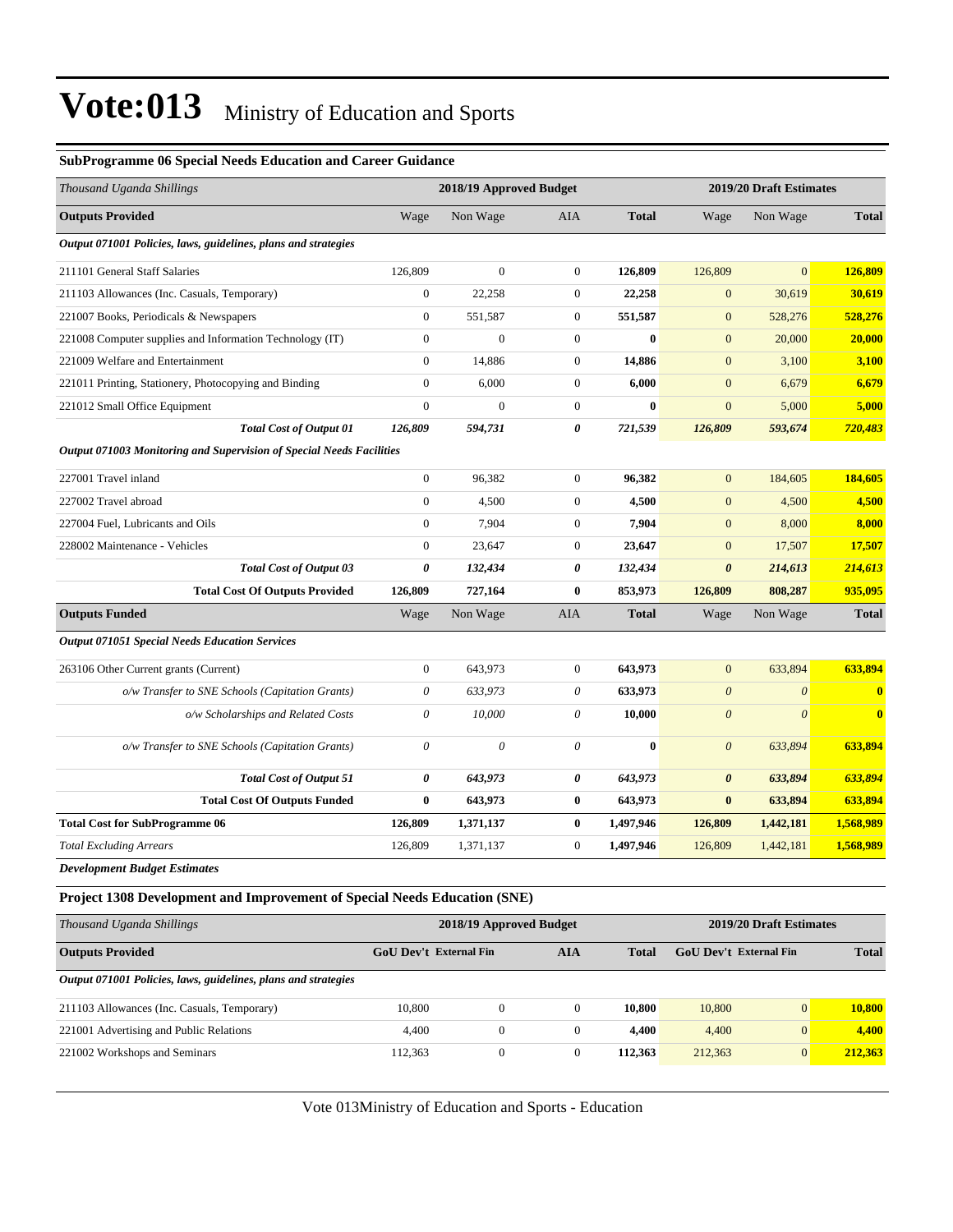| 221011 Printing, Stationery, Photocopying and Binding                   | 7,500                         | $\mathbf{0}$          | $\overline{0}$   | 7,500        | 7,500          | $\overline{0}$                | 7,500        |
|-------------------------------------------------------------------------|-------------------------------|-----------------------|------------------|--------------|----------------|-------------------------------|--------------|
| 221012 Small Office Equipment                                           | 7,668                         | $\mathbf{0}$          | $\boldsymbol{0}$ | 7,668        | 27,668         | $\overline{0}$                | 27,668       |
| 225001 Consultancy Services- Short term                                 | $\overline{0}$                | $\mathbf{0}$          | $\boldsymbol{0}$ | $\bf{0}$     | 210,000        | $\overline{0}$                | 210,000      |
| 225002 Consultancy Services-Long-term                                   | 155,000                       | $\overline{0}$        | $\overline{0}$   | 155,000      | $\mathbf{0}$   | $\overline{0}$                | $\mathbf{0}$ |
| 227004 Fuel, Lubricants and Oils                                        | 7,668                         | $\boldsymbol{0}$      | $\boldsymbol{0}$ | 7,668        | 7,668          | $\mathbf{0}$                  | 7,668        |
| Total Cost Of Output 071001                                             | 305,399                       | 0                     | 0                | 305,399      | 480,399        | $\boldsymbol{\theta}$         | 480,399      |
| Output 071002 Training                                                  |                               |                       |                  |              |                |                               |              |
| 221003 Staff Training                                                   | 137,592                       | $\overline{0}$        | $\overline{0}$   | 137,592      | 137,592        | $\overline{0}$                | 137,592      |
| 227001 Travel inland                                                    | $\overline{0}$                | $\boldsymbol{0}$      | $\boldsymbol{0}$ | $\bf{0}$     | 36,000         | $\mathbf{0}$                  | 36,000       |
| Total Cost Of Output 071002                                             | 137,592                       | $\boldsymbol{\theta}$ | $\theta$         | 137,592      | 173,592        | $\boldsymbol{\theta}$         | 173,592      |
| Output 071003 Monitoring and Supervision of Special Needs Facilities    |                               |                       |                  |              |                |                               |              |
| 227001 Travel inland                                                    | 23,400                        | $\overline{0}$        | $\overline{0}$   | 23,400       | 23,400         | $\overline{0}$                | 23,400       |
| Total Cost Of Output 071003                                             | 23,400                        | 0                     | 0                | 23,400       | 23,400         | $\boldsymbol{\theta}$         | 23,400       |
| <b>Total Cost for Outputs Provided</b>                                  | 466,391                       | $\boldsymbol{0}$      | $\boldsymbol{0}$ | 466,391      | 677,391        | $\overline{0}$                | 677,391      |
| <b>Capital Purchases</b>                                                | <b>GoU Dev't External Fin</b> |                       | <b>AIA</b>       | <b>Total</b> |                | <b>GoU Dev't External Fin</b> | <b>Total</b> |
| Output 071072 Government Buildings and Administrative Infrastructure    |                               |                       |                  |              |                |                               |              |
| 281504 Monitoring, Supervision & Appraisal of capital works             | 30,000                        | $\overline{0}$        | $\overline{0}$   | 30,000       | $\overline{0}$ | $\overline{0}$                | $\bf{0}$     |
| 312101 Non-Residential Buildings                                        | 492,690                       | $\boldsymbol{0}$      | $\boldsymbol{0}$ | 492,690      | 392,690        | $\mathbf{0}$                  | 392,690      |
| 312102 Residential Buildings                                            | 514,000                       | $\boldsymbol{0}$      | $\boldsymbol{0}$ | 514,000      | 433,000        | $\overline{0}$                | 433,000      |
| Total Cost Of Output 071072                                             | 1,036,690                     | 0                     | 0                | 1,036,690    | 825,690        | $\boldsymbol{\theta}$         | 825,690      |
| Output 071077 Purchase of Specialised Machinery & Equipment             |                               |                       |                  |              |                |                               |              |
| 312202 Machinery and Equipment                                          | 295,410                       | $\overline{0}$        | $\boldsymbol{0}$ | 295,410      | 295,410        | $\overline{0}$                | 295,410      |
| Total Cost Of Output 071077                                             | 295,410                       | 0                     | 0                | 295,410      | 295,410        | $\boldsymbol{\theta}$         | 295,410      |
| Output 071078 Purchase of Office and Residential Furniture and Fittings |                               |                       |                  |              |                |                               |              |
| 312203 Furniture & Fixtures                                             | 100,000                       | $\boldsymbol{0}$      | $\boldsymbol{0}$ | 100,000      | 100,000        | $\overline{0}$                | 100,000      |
| Total Cost Of Output 071078                                             | 100,000                       | 0                     | 0                | 100,000      | 100,000        | $\boldsymbol{\theta}$         | 100,000      |
| <b>Total Cost for Capital Purchases</b>                                 | 1,432,100                     | $\boldsymbol{0}$      | $\boldsymbol{0}$ | 1,432,100    | 1,221,100      | $\boldsymbol{0}$              | 1,221,100    |
| <b>Total Cost for Project: 1308</b>                                     | 1,898,491                     | $\boldsymbol{0}$      | $\boldsymbol{0}$ | 1,898,491    | 1,898,491      | $\mathbf{0}$                  | 1,898,491    |
| <b>Total Excluding Arrears</b>                                          | 1,898,491                     | $\mathbf{0}$          | $\overline{0}$   | 1,898,491    | 1,898,491      | $\overline{0}$                | 1,898,491    |
|                                                                         | GoU                           | <b>External Fin</b>   | <b>AIA</b>       | <b>Total</b> | GoU            | <b>External Fin</b>           | <b>Total</b> |
| <b>Total Cost for Programme 10</b>                                      | 3,396,437                     | 0                     | 0                | 3,396,437    | 3,467,480      | $\bf{0}$                      | 3,467,480    |
| <b>Total Excluding Arrears</b>                                          | 3,396,437                     | $\boldsymbol{0}$      | $\boldsymbol{0}$ | 3,396,437    | 3,467,480      | $\mathbf{0}$                  | 3,467,480    |
| Programmme 11 Guidance and Counselling                                  |                               |                       |                  |              |                |                               |              |

*Recurrent Budget Estimates*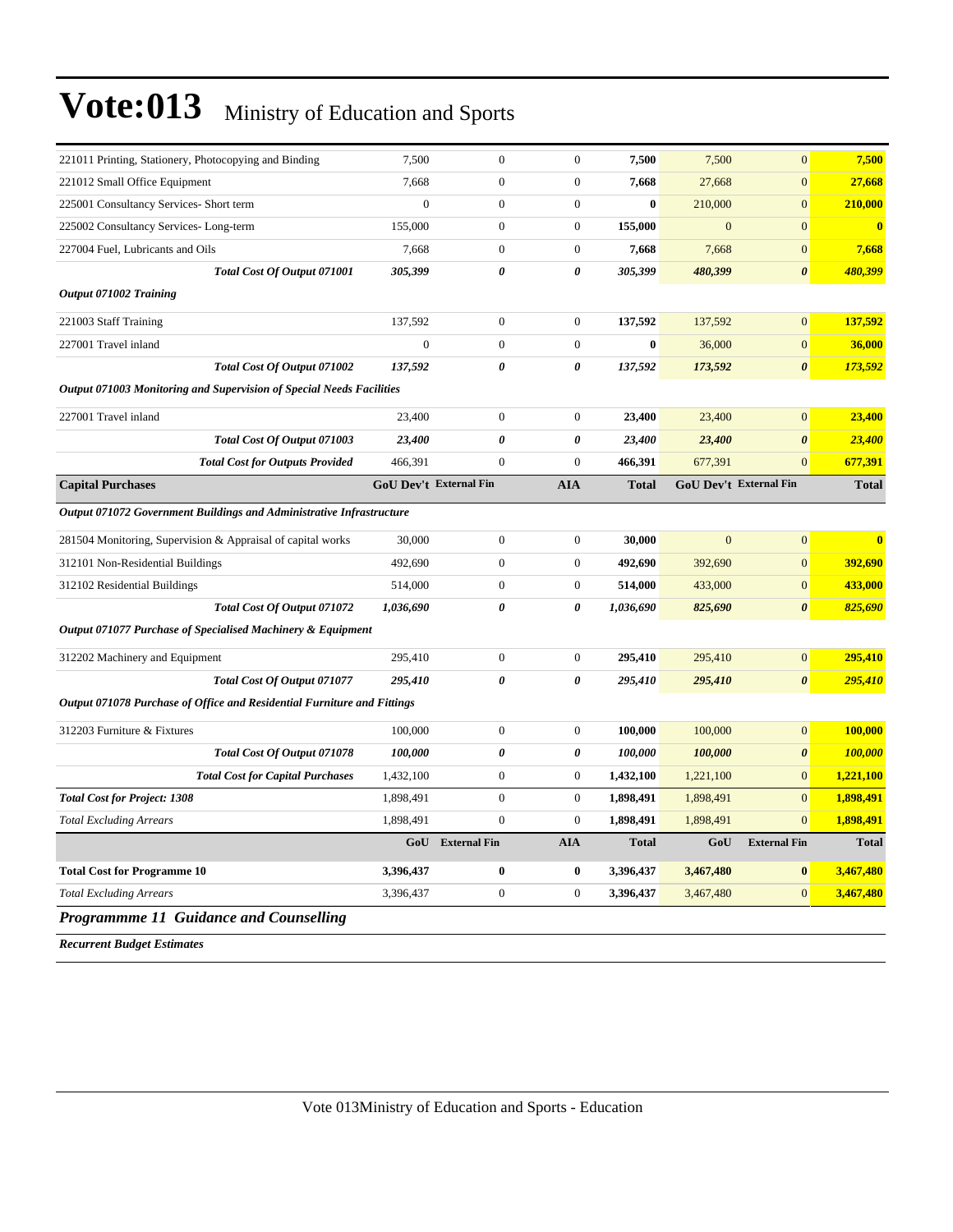#### **SubProgramme 15 Guidance and Counselling**

| Thousand Uganda Shillings                                            |                       | 2018/19 Approved Budget |                       |              |                       | 2019/20 Draft Estimates   |              |  |
|----------------------------------------------------------------------|-----------------------|-------------------------|-----------------------|--------------|-----------------------|---------------------------|--------------|--|
| <b>Outputs Provided</b>                                              | Wage                  | Non Wage                | <b>AIA</b>            | <b>Total</b> | Wage                  | Non Wage                  | <b>Total</b> |  |
| Output 071101 Policies, laws, guidelines, plans and strategies       |                       |                         |                       |              |                       |                           |              |  |
| 211101 General Staff Salaries                                        | 127,602               | $\mathbf{0}$            | $\mathbf{0}$          | 127,602      | 127,602               | $\overline{0}$            | 127,602      |  |
| 211103 Allowances (Inc. Casuals, Temporary)                          | $\boldsymbol{0}$      | 24,108                  | $\boldsymbol{0}$      | 24,108       | $\boldsymbol{0}$      | 82,500                    | 82,500       |  |
| 221002 Workshops and Seminars                                        | $\boldsymbol{0}$      | 10,447                  | $\mathbf{0}$          | 10,447       | $\boldsymbol{0}$      | 60,447                    | 60,447       |  |
| 221008 Computer supplies and Information Technology (IT)             | $\boldsymbol{0}$      | 6,000                   | $\mathbf{0}$          | 6,000        | $\overline{0}$        | $\overline{0}$            | $\mathbf{0}$ |  |
| 221009 Welfare and Entertainment                                     | $\overline{0}$        | 1,386                   | $\mathbf{0}$          | 1,386        | $\boldsymbol{0}$      | 1,386                     | 1,386        |  |
| 221011 Printing, Stationery, Photocopying and Binding                | $\boldsymbol{0}$      | 113,750                 | $\boldsymbol{0}$      | 113,750      | $\boldsymbol{0}$      | 126,632                   | 126,632      |  |
| <b>Total Cost of Output 01</b>                                       | 127,602               | 155,691                 | $\boldsymbol{\theta}$ | 283,293      | 127,602               | 270,965                   | 398,567      |  |
| Output 071102 Advocacy, Sensitisation and Information Dissemmination |                       |                         |                       |              |                       |                           |              |  |
| 221001 Advertising and Public Relations                              | $\boldsymbol{0}$      | 3,048                   | $\boldsymbol{0}$      | 3,048        | $\boldsymbol{0}$      | $\mathbf{0}$              | $\mathbf{0}$ |  |
| 227001 Travel inland                                                 | $\boldsymbol{0}$      | 134,821                 | $\boldsymbol{0}$      | 134,821      | $\mathbf{0}$          | 160,161                   | 160,161      |  |
| 227002 Travel abroad                                                 | $\boldsymbol{0}$      | 4,500                   | $\mathbf{0}$          | 4,500        | $\boldsymbol{0}$      | 2,378                     | 2,378        |  |
| 227004 Fuel, Lubricants and Oils                                     | $\boldsymbol{0}$      | 7,904                   | $\mathbf{0}$          | 7,904        | $\mathbf{0}$          | 7,904                     | 7,904        |  |
| 228002 Maintenance - Vehicles                                        | $\mathbf{0}$          | 22,750                  | $\mathbf{0}$          | 22,750       | $\overline{0}$        | 25,326                    | 25,326       |  |
| <b>Total Cost of Output 02</b>                                       | 0                     | 173,022                 | 0                     | 173,022      | $\boldsymbol{\theta}$ | 195,769                   | 195,769      |  |
| <b>Total Cost Of Outputs Provided</b>                                | 127,602               | 328,713                 | $\bf{0}$              | 456,316      | 127,602               | 466,734                   | 594,336      |  |
| <b>Outputs Funded</b>                                                | Wage                  | Non Wage                | AIA                   | <b>Total</b> | Wage                  | Non Wage                  | <b>Total</b> |  |
| <b>Output 071151 Guidance and Conselling Services</b>                |                       |                         |                       |              |                       |                           |              |  |
| 263106 Other Current grants (Current)                                | $\overline{0}$        | 482,137                 | $\mathbf{0}$          | 482,137      | $\boldsymbol{0}$      | 482,137                   | 482,137      |  |
| o/w selection exercise and placement                                 | $\boldsymbol{\theta}$ | 482,137                 | $\theta$              | 482,137      | $\boldsymbol{\theta}$ | $\boldsymbol{\mathit{0}}$ | $\mathbf{0}$ |  |
| o/w o/w selection exercise and placement                             | $\boldsymbol{\theta}$ | $\theta$                | $\theta$              | $\bf{0}$     | $\boldsymbol{\theta}$ | 482,137                   | 482,137      |  |
| <b>Total Cost of Output 51</b>                                       | 0                     | 482,137                 | 0                     | 482,137      | 0                     | 482,137                   | 482,137      |  |
| <b>Total Cost Of Outputs Funded</b>                                  | $\bf{0}$              | 482,137                 | $\bf{0}$              | 482,137      | $\bf{0}$              | 482,137                   | 482,137      |  |
| <b>Total Cost for SubProgramme 15</b>                                | 127,602               | 810,851                 | $\bf{0}$              | 938,453      | 127,602               | 948,871                   | 1,076,474    |  |
| <b>Total Excluding Arrears</b>                                       | 127,602               | 810,851                 | $\overline{0}$        | 938,453      | 127,602               | 948,871                   | 1,076,474    |  |
|                                                                      |                       |                         |                       |              |                       |                           |              |  |
|                                                                      | GoU                   | <b>External Fin</b>     | <b>AIA</b>            | <b>Total</b> | GoU                   | <b>External Fin</b>       | <b>Total</b> |  |
| <b>Total Cost for Programme 11</b>                                   | 938,453               | $\bf{0}$                | $\mathbf{0}$          | 938,453      | 1.076.474             | $\bf{0}$                  | 1,076,474    |  |

*Programmme 49 Policy, Planning and Support Services*

*Recurrent Budget Estimates*

**SubProgramme 01 Headquarter**

*Total Excluding Arrears* 938,453 0 0 **938,453** 1,076,474 0 **1,076,474**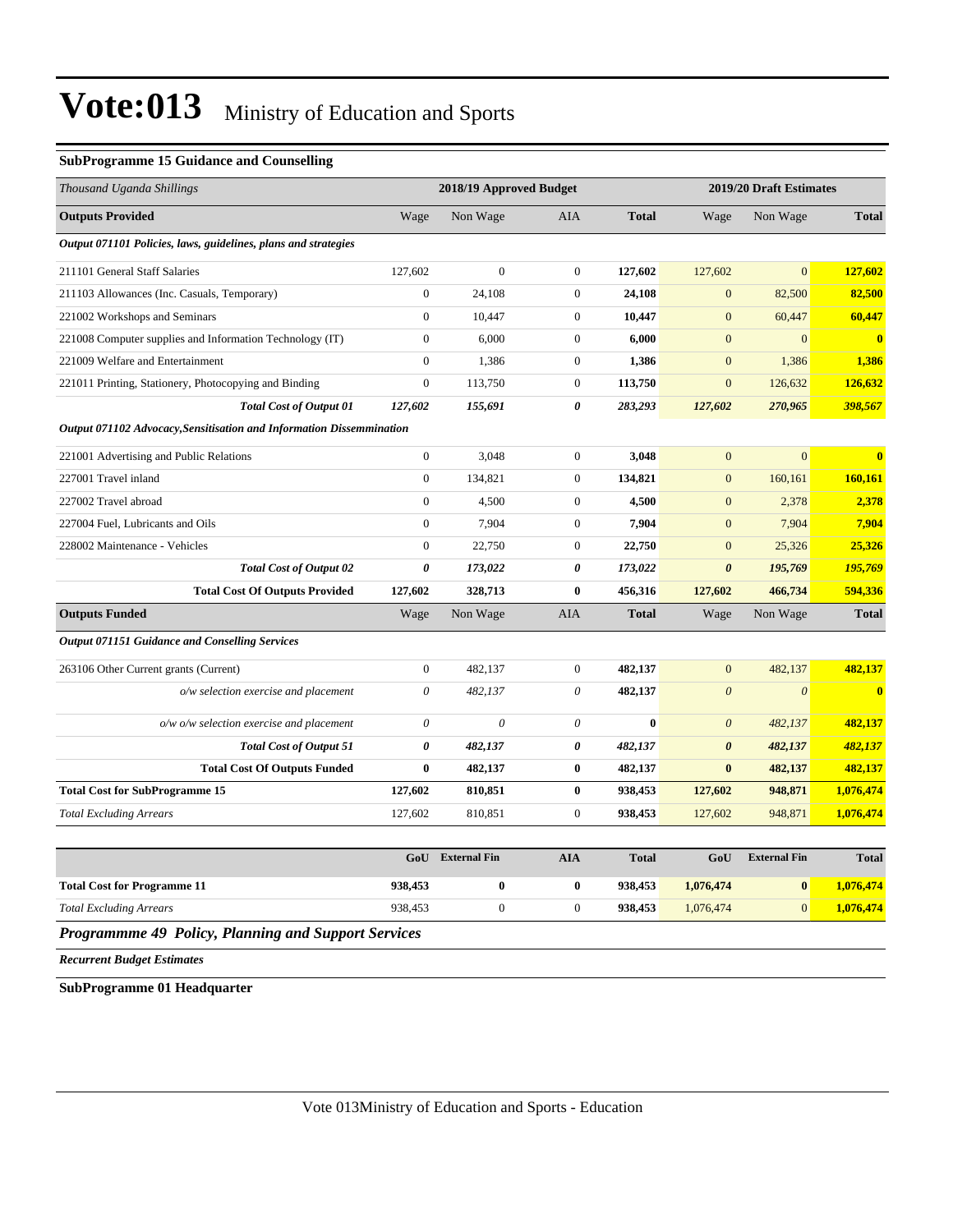| Thousand Uganda Shillings                                            |                  | 2018/19 Approved Budget |                  |              | 2019/20 Draft Estimates |                |              |
|----------------------------------------------------------------------|------------------|-------------------------|------------------|--------------|-------------------------|----------------|--------------|
| <b>Outputs Provided</b>                                              | Wage             | Non Wage                | <b>AIA</b>       | <b>Total</b> | Wage                    | Non Wage       | <b>Total</b> |
| Output 074901 Policy, consultation, planning and monitoring services |                  |                         |                  |              |                         |                |              |
| 212102 Pension for General Civil Service                             | $\boldsymbol{0}$ | 24,799,086              | $\mathbf{0}$     | 24,799,086   | $\mathbf{0}$            | 27,972,744     | 27,972,744   |
| 213004 Gratuity Expenses                                             | $\boldsymbol{0}$ | 1,554,497               | $\mathbf{0}$     | 1,554,497    | $\mathbf{0}$            | 6,265,759      | 6,265,759    |
| 221002 Workshops and Seminars                                        | $\boldsymbol{0}$ | 116,314                 | $\mathbf{0}$     | 116,314      | $\boldsymbol{0}$        | 116,314        | 116,314      |
| <b>Total Cost of Output 01</b>                                       | 0                | 26,469,898              | 0                | 26,469,898   | $\boldsymbol{\theta}$   | 34,354,817     | 34,354,817   |
| <b>Output 074902 Ministry Support Services</b>                       |                  |                         |                  |              |                         |                |              |
| 211101 General Staff Salaries                                        | 2,302,403        | $\boldsymbol{0}$        | $\mathbf{0}$     | 2,302,403    | 112,533,957             | $\overline{0}$ | 112,533,957  |
| 221001 Advertising and Public Relations                              | $\boldsymbol{0}$ | 261,480                 | $\mathbf{0}$     | 261,480      | $\boldsymbol{0}$        | 261,480        | 261,480      |
| 221009 Welfare and Entertainment                                     | $\boldsymbol{0}$ | 200,000                 | $\mathbf{0}$     | 200,000      | $\boldsymbol{0}$        | 200,000        | 200,000      |
| 221016 IFMS Recurrent costs                                          | $\boldsymbol{0}$ | 5,000                   | $\mathbf{0}$     | 5,000        | $\boldsymbol{0}$        | 5,000          | 5,000        |
| 227001 Travel inland                                                 | $\boldsymbol{0}$ | 194,925                 | $\mathbf{0}$     | 194,925      | $\mathbf{0}$            | 216,999        | 216,999      |
| 227002 Travel abroad                                                 | $\boldsymbol{0}$ | 9,334                   | $\mathbf{0}$     | 9,334        | $\boldsymbol{0}$        | 9,334          | 9,334        |
| 227004 Fuel, Lubricants and Oils                                     | $\boldsymbol{0}$ | 223,854                 | $\mathbf{0}$     | 223,854      | $\boldsymbol{0}$        | 223,854        | 223,854      |
| 228002 Maintenance - Vehicles                                        | $\boldsymbol{0}$ | 68,020                  | $\mathbf{0}$     | 68,020       | $\boldsymbol{0}$        | 75,720         | 75,720       |
| 228003 Maintenance – Machinery, Equipment & Furniture                | $\boldsymbol{0}$ | 290,958                 | $\mathbf{0}$     | 290,958      | $\boldsymbol{0}$        | 290,961        | 290,961      |
| <b>Total Cost of Output 02</b>                                       | 2,302,403        | 1,253,570               | 0                | 3,555,973    | 112,533,957             | 1,283,347      | 113,817,304  |
| <b>Output 074903 Ministerial and Top Management Services</b>         |                  |                         |                  |              |                         |                |              |
| 211103 Allowances (Inc. Casuals, Temporary)                          | $\boldsymbol{0}$ | 577,930                 | $\boldsymbol{0}$ | 577,930      | $\mathbf{0}$            | 677,930        | 677,930      |
| 213001 Medical expenses (To employees)                               | $\boldsymbol{0}$ | 24,000                  | $\mathbf{0}$     | 24,000       | $\boldsymbol{0}$        | 24,000         | 24,000       |
| 221006 Commissions and related charges                               | $\boldsymbol{0}$ | 30,000                  | $\mathbf{0}$     | 30,000       | $\mathbf{0}$            | 742,721        | 742,721      |
| 221007 Books, Periodicals & Newspapers                               | $\boldsymbol{0}$ | 23,000                  | $\mathbf{0}$     | 23,000       | $\mathbf{0}$            | 23,000         | 23,000       |
| 221009 Welfare and Entertainment                                     | $\boldsymbol{0}$ | 21,173                  | $\boldsymbol{0}$ | 21,173       | $\boldsymbol{0}$        | 31,173         | 31,173       |
| 221011 Printing, Stationery, Photocopying and Binding                | $\boldsymbol{0}$ | 78,000                  | $\mathbf{0}$     | 78,000       | $\mathbf{0}$            | 141,833        | 141,833      |
| 221012 Small Office Equipment                                        | $\boldsymbol{0}$ | 23,400                  | $\mathbf{0}$     | 23,400       | $\boldsymbol{0}$        | 23,400         | 23,400       |
| 222001 Telecommunications                                            | $\boldsymbol{0}$ | 136,000                 | $\mathbf{0}$     | 136,000      | $\mathbf{0}$            | 136,000        | 136,000      |
| 222003 Information and communications technology (ICT)               | $\boldsymbol{0}$ | 54,001                  | $\mathbf{0}$     | 54,001       | $\mathbf{0}$            | 41,541         | 41,541       |
| 223003 Rent – (Produced Assets) to private entities                  | $\boldsymbol{0}$ | 211,000                 | $\mathbf{0}$     | 211,000      | $\mathbf{0}$            | 211,000        | 211,000      |
| 223004 Guard and Security services                                   | 0                | 155,020                 | 0                | 155,020      | $\boldsymbol{0}$        | 155,020        | 155.020      |
| 223005 Electricity                                                   | $\boldsymbol{0}$ | 205,000                 | $\boldsymbol{0}$ | 205,000      | $\boldsymbol{0}$        | 300,000        | 300,000      |
| 223006 Water                                                         | $\boldsymbol{0}$ | 57,544                  | $\boldsymbol{0}$ | 57,544       | $\boldsymbol{0}$        | 75,044         | 75,044       |
| 223901 Rent – (Produced Assets) to other govt. units                 | $\boldsymbol{0}$ | 2,700,750               | $\boldsymbol{0}$ | 2,700,750    | $\boldsymbol{0}$        | 2,700,750      | 2,700,750    |
| 224004 Cleaning and Sanitation                                       | $\boldsymbol{0}$ | $\boldsymbol{0}$        | $\mathbf{0}$     | $\bf{0}$     | $\boldsymbol{0}$        | 120,000        | 120,000      |
| 225001 Consultancy Services- Short term                              | $\boldsymbol{0}$ | 100,000                 | $\boldsymbol{0}$ | 100,000      | $\boldsymbol{0}$        | $\overline{0}$ | $\mathbf{0}$ |
| 227002 Travel abroad                                                 | $\boldsymbol{0}$ | 79,702                  | $\mathbf{0}$     | 79,702       | $\boldsymbol{0}$        | 79,702         | 79,702       |
| 227004 Fuel, Lubricants and Oils                                     | $\boldsymbol{0}$ | 5,000                   | $\boldsymbol{0}$ | 5,000        | $\boldsymbol{0}$        | 94,500         | 94,500       |
| 228001 Maintenance - Civil                                           | $\boldsymbol{0}$ | 55,000                  | $\boldsymbol{0}$ | 55,000       | $\boldsymbol{0}$        | 55,000         | 55,000       |
| 228002 Maintenance - Vehicles                                        | $\boldsymbol{0}$ | 225,000                 | $\boldsymbol{0}$ | 225,000      | $\boldsymbol{0}$        | 250,480        | 250,480      |
| 228003 Maintenance - Machinery, Equipment & Furniture                | $\boldsymbol{0}$ | 20,000                  | $\boldsymbol{0}$ | 20,000       | $\mathbf{0}$            | 27,500         | 27,500       |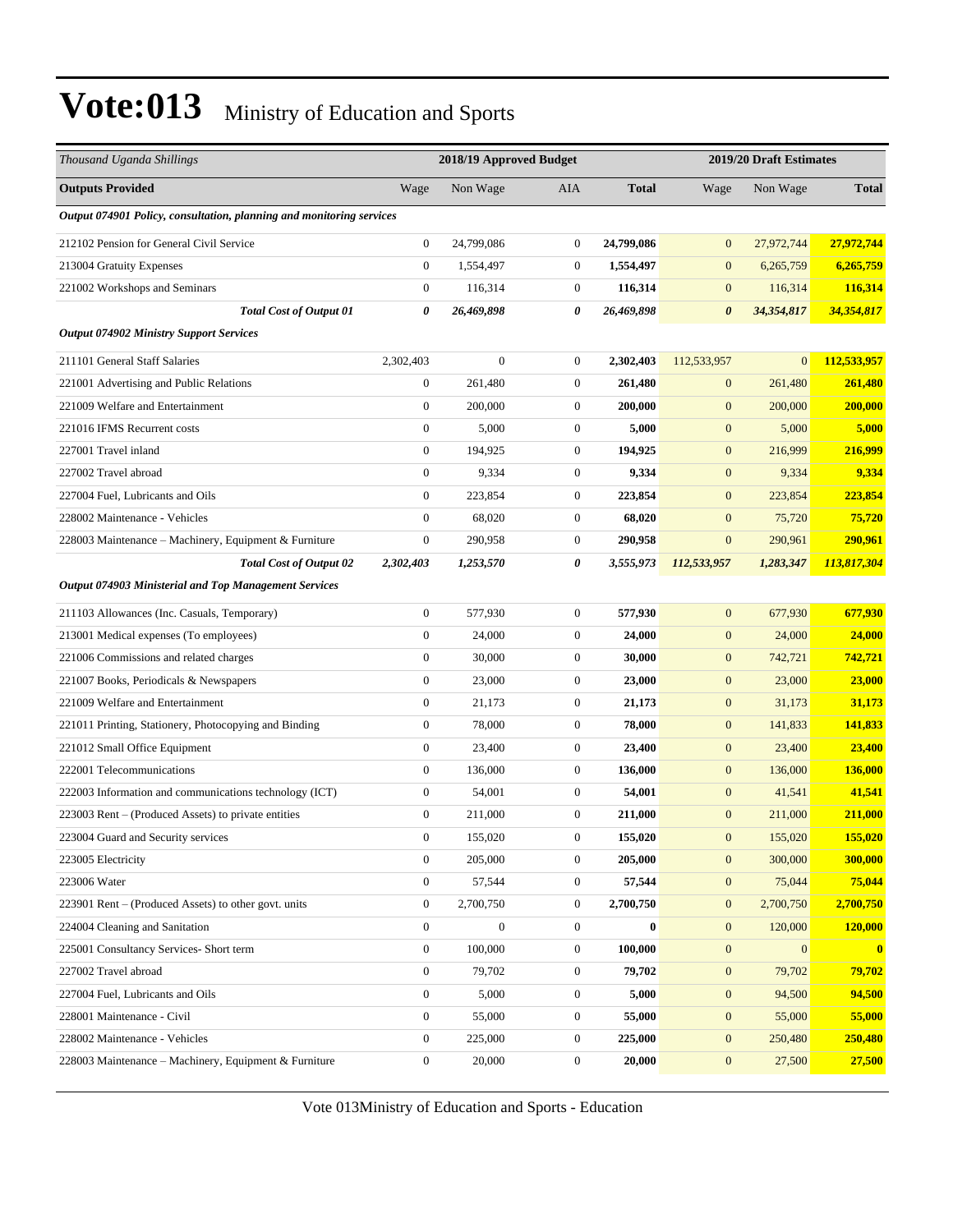| 228004 Maintenance - Other                                                                  | $\mathbf{0}$              | 180,000                   | $\boldsymbol{0}$          | 180,000      | $\mathbf{0}$          | 183,589                 | 183,589                 |
|---------------------------------------------------------------------------------------------|---------------------------|---------------------------|---------------------------|--------------|-----------------------|-------------------------|-------------------------|
| 282104 Compensation to 3rd Parties                                                          | $\boldsymbol{0}$          | 2,000                     | $\boldsymbol{0}$          | 2,000        | $\mathbf{0}$          | 2,000                   | 2,000                   |
| <b>Total Cost of Output 03</b>                                                              | 0                         | 4,963,520                 | 0                         | 4,963,520    | $\boldsymbol{\theta}$ | 6,096,183               | 6,096,183               |
| <b>Total Cost Of Outputs Provided</b>                                                       | 2,302,403                 | 32,686,988                | 0                         | 34,989,391   | 112,533,957           | 41,734,348              | 154,268,305             |
| <b>Outputs Funded</b>                                                                       | Wage                      | Non Wage                  | AIA                       | <b>Total</b> | Wage                  | Non Wage                | <b>Total</b>            |
| Output 074951 Support to National Commission for UNESCO Secretariat and other organisations |                           |                           |                           |              |                       |                         |                         |
| 262101 Contributions to International Organisations (Current)                               | $\mathbf{0}$              | 1,008,408                 | $\overline{0}$            | 1,008,408    | $\mathbf{0}$          | 1,208,408               | 1,208,408               |
| o/w ADEA                                                                                    | $\theta$                  | 18,100                    | $\theta$                  | 18,100       | $\boldsymbol{0}$      | $\boldsymbol{\theta}$   | $\bf{0}$                |
| o/w COL                                                                                     | $\theta$                  | 13,000                    | 0                         | 13,000       | $\boldsymbol{\theta}$ | $\boldsymbol{\theta}$   | $\mathbf{0}$            |
| o/w Uganda National Commission for UNESCO                                                   | 0                         | 957,308                   | $\theta$                  | 957,308      | $\boldsymbol{\theta}$ | $\theta$                | $\bf{0}$                |
| o/w Uganda National Students' Association (UNSA)                                            | 0                         | 20,000                    | 0                         | 20,000       | $\boldsymbol{\theta}$ | $\theta$                | $\bf{0}$                |
| o/w ADEA                                                                                    | $\boldsymbol{\mathit{0}}$ | $\theta$                  | $\boldsymbol{\mathit{0}}$ | $\bf{0}$     | $\boldsymbol{\theta}$ | 18,100                  | 18,100                  |
| o/w COL                                                                                     | $\theta$                  | 0                         | $\theta$                  | $\bf{0}$     | $\boldsymbol{\theta}$ | 13,000                  | <b>13,000</b>           |
| o/w Uganda National Commission for UNESCO                                                   | 0                         | $\theta$                  | $\boldsymbol{\mathit{0}}$ | $\bf{0}$     | $\boldsymbol{\theta}$ | 1,157,308               | 1,157,308               |
| o/w Uganda National Students' Association (UNSA)                                            | $\boldsymbol{\mathit{0}}$ | 0                         | $\theta$                  | $\bf{0}$     | $\boldsymbol{\theta}$ | 20,000                  | 20,000                  |
| 263104 Transfers to other govt. Units (Current)                                             | $\boldsymbol{0}$          | 1,400,000                 | $\overline{0}$            | 1,400,000    | $\mathbf{0}$          | 3,369,171               | 3,369,171               |
| o/w Data Frame for Education Management system                                              | 0                         | 1,400,000                 | 0                         | 1,400,000    | $\boldsymbol{\theta}$ | $\boldsymbol{\theta}$   | $\overline{\mathbf{0}}$ |
| o/w Data Frame                                                                              | $\theta$                  | $\boldsymbol{\theta}$     | $\boldsymbol{\mathit{0}}$ | $\bf{0}$     | $\boldsymbol{\theta}$ | 3,369,171               | 3,369,171               |
| 264102 Contributions to Autonomous Institutions (Wage<br>Subventions)                       | $\boldsymbol{0}$          | 13,857                    | $\boldsymbol{0}$          | 13,857       | $\mathbf{0}$          | 13,857                  | 13,857                  |
| o/w Political Assistants                                                                    | 0                         | 13,857                    | 0                         | 13,857       | $\boldsymbol{0}$      | $\boldsymbol{\theta}$   | $\mathbf{0}$            |
| o/w Political Assistants                                                                    | 0                         | $\boldsymbol{\mathit{0}}$ | 0                         | $\bf{0}$     | $\boldsymbol{\theta}$ | 13,857                  | 13,857                  |
| <b>Total Cost of Output 51</b>                                                              | 0                         | 2,422,265                 | 0                         | 2,422,265    | $\boldsymbol{\theta}$ | 4,591,436               | 4,591,436               |
| <b>Total Cost Of Outputs Funded</b>                                                         | $\bf{0}$                  | 2,422,265                 | 0                         | 2,422,265    | $\bf{0}$              | 4,591,436               | 4,591,436               |
| <b>Arrears</b>                                                                              | Wage                      | Non Wage                  | AIA                       | <b>Total</b> | Wage                  | Non Wage                | <b>Total</b>            |
| Output 074999 Arrears                                                                       |                           |                           |                           |              |                       |                         |                         |
| 321605 Domestic arrears (Budgeting)                                                         | $\mathbf{0}$              | 36,231                    | $\boldsymbol{0}$          | 36,231       | $\mathbf{0}$          | $\mathbf{0}$            | $\mathbf{0}$            |
| 321608 General Public Service Pension arrears (Budgeting)                                   | $\boldsymbol{0}$          | 2,738,751                 | $\boldsymbol{0}$          | 2,738,751    | $\mathbf{0}$          | 11,877                  | 11,877                  |
| 321617 Salary Arrears (Budgeting)                                                           | $\boldsymbol{0}$          | 8,007                     | $\boldsymbol{0}$          | 8,007        | $\mathbf{0}$          | $\mathbf{0}$            | $\bf{0}$                |
| <b>Total Cost of Output 99</b>                                                              | 0                         | 2,782,990                 | 0                         | 2,782,990    | $\boldsymbol{\theta}$ | 11,877                  | 11,877                  |
| <b>Total Cost Of Arrears</b>                                                                | $\bf{0}$                  | 2,782,990                 | $\bf{0}$                  | 2,782,990    | $\bf{0}$              | 11,877                  | 11,877                  |
| <b>Total Cost for SubProgramme 01</b>                                                       | 2,302,403                 | 37,892,243                | 0                         | 40,194,646   | 112,533,957           | 46,337,661              | 158,871,617             |
| <b>Total Excluding Arrears</b>                                                              | 2,302,403                 | 35,109,253                | $\boldsymbol{0}$          | 37,411,656   | 112,533,957           | 46,325,784              | 158,859,741             |
| <b>SubProgramme 08 Planning</b>                                                             |                           |                           |                           |              |                       |                         |                         |
| Thousand Uganda Shillings                                                                   |                           | 2018/19 Approved Budget   |                           |              |                       | 2019/20 Draft Estimates |                         |
| <b>Outputs Provided</b>                                                                     | Wage                      | Non Wage                  | AIA                       | <b>Total</b> | Wage                  | Non Wage                | <b>Total</b>            |
| Output 074901 Policy, consultation, planning and monitoring services                        |                           |                           |                           |              |                       |                         |                         |
| 211103 Allowances (Inc. Casuals, Temporary)                                                 | $\boldsymbol{0}$          | 1,065,321                 | $\boldsymbol{0}$          | 1,065,321    | $\mathbf{0}$          | 1,185,962               | 1,185,962               |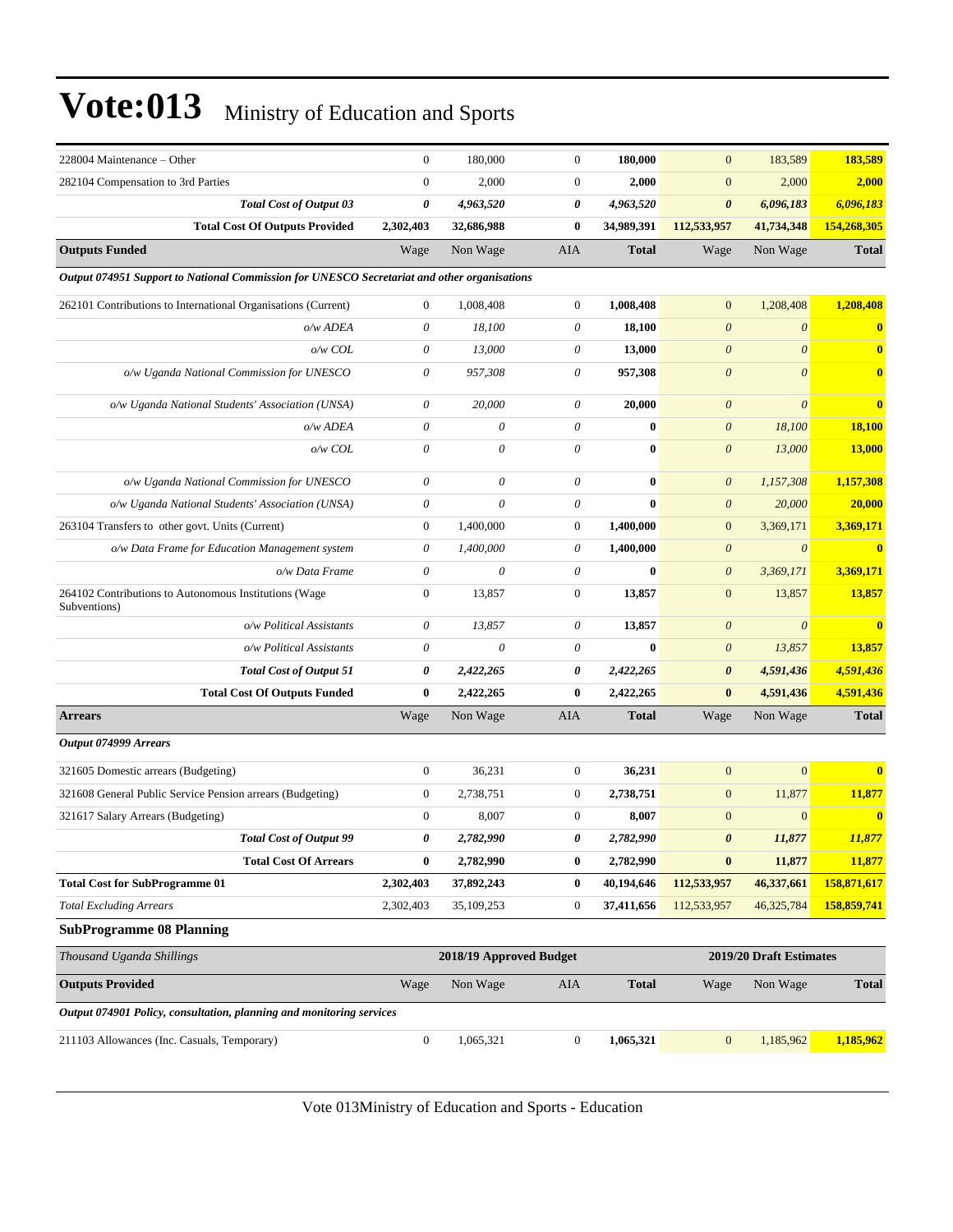| 227001 Travel inland                                      | $\boldsymbol{0}$      | 413,199      | $\mathbf{0}$     | 413,199   | $\mathbf{0}$          | 459,991        | 459,991   |
|-----------------------------------------------------------|-----------------------|--------------|------------------|-----------|-----------------------|----------------|-----------|
| <b>Total Cost of Output 01</b>                            | $\boldsymbol{\theta}$ | 1,478,520    | $\theta$         | 1,478,520 | $\boldsymbol{\theta}$ | 1,645,953      | 1,645,953 |
| <b>Output 074902 Ministry Support Services</b>            |                       |              |                  |           |                       |                |           |
| 211101 General Staff Salaries                             | 368,905               | $\mathbf{0}$ | $\mathbf{0}$     | 368,905   | 368,905               | $\overline{0}$ | 368,905   |
| 211103 Allowances (Inc. Casuals, Temporary)               | $\overline{0}$        | 105,000      | $\overline{0}$   | 105,000   | $\mathbf{0}$          | 116,880        | 116,880   |
| 221009 Welfare and Entertainment                          | $\overline{0}$        | 85,000       | $\overline{0}$   | 85,000    | $\overline{0}$        | 85,000         | 85,000    |
| 221011 Printing, Stationery, Photocopying and Binding     | $\overline{0}$        | 65,000       | $\overline{0}$   | 65,000    | $\mathbf{0}$          | 72,361         | 72,361    |
| 227001 Travel inland                                      | $\boldsymbol{0}$      | 86,869       | $\mathbf{0}$     | 86,869    | $\mathbf{0}$          | 96,680         | 96,680    |
| 227002 Travel abroad                                      | $\boldsymbol{0}$      | 2,700        | $\mathbf{0}$     | 2,700     | $\mathbf{0}$          | 2,700          | 2,700     |
| 227004 Fuel, Lubricants and Oils                          | $\overline{0}$        | 11,904       | $\mathbf{0}$     | 11,904    | $\mathbf{0}$          | 11,904         | 11,904    |
| 228002 Maintenance - Vehicles                             | $\overline{0}$        | 22,700       | $\mathbf{0}$     | 22,700    | $\overline{0}$        | 25,308         | 25,308    |
| <b>Total Cost of Output 02</b>                            | 368,905               | 379,173      | 0                | 748,078   | 368,905               | 410,833        | 779,738   |
| Output 074904 Education Data and Information Services     |                       |              |                  |           |                       |                |           |
| 211102 Contract Staff Salaries                            | 336,300               | $\mathbf{0}$ | $\overline{0}$   | 336,300   | 336,300               | $\Omega$       | 336,300   |
| 211103 Allowances (Inc. Casuals, Temporary)               | $\boldsymbol{0}$      | 33,302       | $\mathbf{0}$     | 33,302    | $\mathbf{0}$          | 111,324        | 111,324   |
| 221002 Workshops and Seminars                             | $\overline{0}$        | 10,696       | $\mathbf{0}$     | 10,696    | $\mathbf{0}$          | 10,696         | 10,696    |
| 221011 Printing, Stationery, Photocopying and Binding     | $\boldsymbol{0}$      | 1,905        | $\mathbf{0}$     | 1,905     | $\mathbf{0}$          | 2,121          | 2,121     |
| 221012 Small Office Equipment                             | $\overline{0}$        | 6,600        | $\mathbf{0}$     | 6,600     | $\mathbf{0}$          | 6,600          | 6,600     |
| 221017 Subscriptions                                      | $\overline{0}$        | 150,000      | $\overline{0}$   | 150,000   | $\overline{0}$        | 150,000        | 150,000   |
| 222001 Telecommunications                                 | $\overline{0}$        | 6,000        | $\overline{0}$   | 6,000     | $\overline{0}$        | 6,000          | 6.000     |
| 225002 Consultancy Services-Long-term                     | $\boldsymbol{0}$      | 250,000      | $\mathbf{0}$     | 250,000   | $\mathbf{0}$          | $\overline{0}$ | $\bf{0}$  |
| 227001 Travel inland                                      | $\mathbf{0}$          | 425,869      | $\mathbf{0}$     | 425,869   | $\mathbf{0}$          | 145,193        | 145,193   |
| <b>Total Cost of Output 04</b>                            | 336,300               | 884,371      | 0                | 1,220,671 | 336,300               | 431,934        | 768,234   |
| Output 074906 Education Sector Co-ordination and Planning |                       |              |                  |           |                       |                |           |
| 211103 Allowances (Inc. Casuals, Temporary)               | $\boldsymbol{0}$      | 60,457       | $\mathbf{0}$     | 60,457    | $\mathbf{0}$          | 67,304         | 67,304    |
| 221002 Workshops and Seminars                             | $\overline{0}$        | 218,046      | $\overline{0}$   | 218,046   | $\mathbf{0}$          | 318,046        | 318,046   |
| 221011 Printing, Stationery, Photocopying and Binding     | $\boldsymbol{0}$      | 82,971       | $\mathbf{0}$     | 82,971    | $\mathbf{0}$          | 92,366         | 92,366    |
| 222001 Telecommunications                                 | $\boldsymbol{0}$      | 6,000        | $\mathbf{0}$     | 6,000     | $\mathbf{0}$          | 6,000          | 6,000     |
| 227001 Travel inland                                      | $\overline{0}$        | 66,980       | $\mathbf{0}$     | 66,980    | $\mathbf{0}$          | 74,565         | 74,565    |
| <b>Total Cost of Output 06</b>                            | 0                     | 434,453      | 0                | 434,453   | $\boldsymbol{\theta}$ | 558,281        | 558,281   |
| <b>Total Cost Of Outputs Provided</b>                     | 705,204               | 3,176,517    | $\bf{0}$         | 3,881,722 | 705,204               | 3,047,001      | 3,752,205 |
| <b>Total Cost for SubProgramme 08</b>                     | 705,204               | 3,176,517    | $\bf{0}$         | 3,881,722 | 705,204               | 3,047,001      | 3,752,205 |
| <b>Total Excluding Arrears</b>                            | 705,204               | 3,176,517    | $\boldsymbol{0}$ | 3,881,722 | 705,204               | 3,047,001      | 3,752,205 |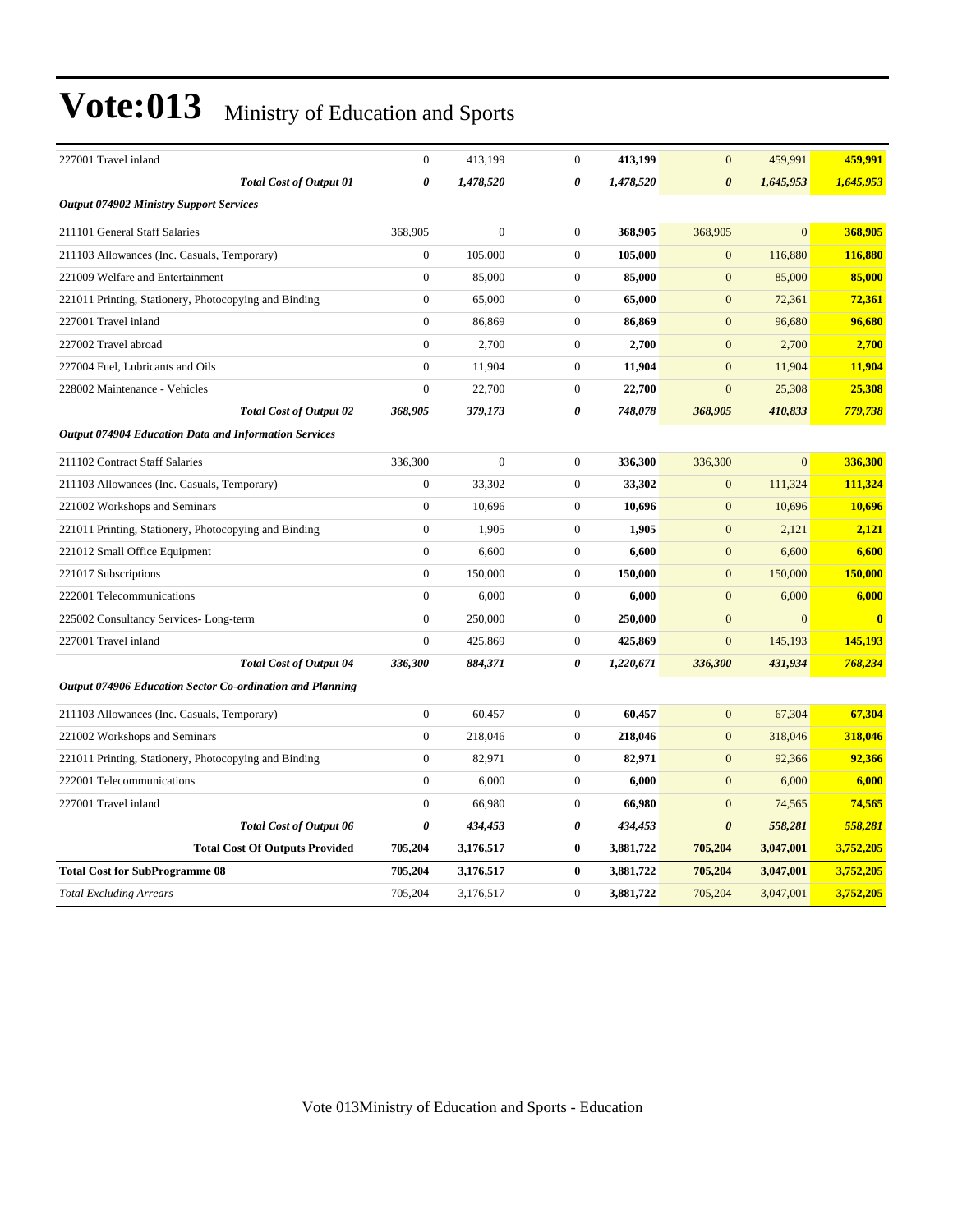#### **SubProgramme 13 Internal Audit**

| Thousand Uganda Shillings                                                   | 2018/19 Approved Budget   |                         |                  |              | 2019/20 Draft Estimates |                         |               |  |
|-----------------------------------------------------------------------------|---------------------------|-------------------------|------------------|--------------|-------------------------|-------------------------|---------------|--|
| <b>Outputs Provided</b>                                                     | Wage                      | Non Wage                | AIA              | <b>Total</b> | Wage                    | Non Wage                | <b>Total</b>  |  |
| Output 074905 Financial Management and Accounting Services                  |                           |                         |                  |              |                         |                         |               |  |
| 211101 General Staff Salaries                                               | 79,613                    | $\boldsymbol{0}$        | $\boldsymbol{0}$ | 79,613       | 79,613                  | $\overline{0}$          | 79,613        |  |
| 211103 Allowances (Inc. Casuals, Temporary)                                 | $\boldsymbol{0}$          | 76,880                  | $\boldsymbol{0}$ | 76,880       | $\mathbf{0}$            | 85,586                  | 85,586        |  |
| 221007 Books, Periodicals & Newspapers                                      | $\boldsymbol{0}$          | 19,500                  | $\boldsymbol{0}$ | 19,500       | $\mathbf{0}$            | 19,500                  | 19,500        |  |
| 221008 Computer supplies and Information Technology (IT)                    | $\boldsymbol{0}$          | 18,000                  | 0                | 18,000       | $\mathbf{0}$            | 18,000                  | <b>18,000</b> |  |
| 221011 Printing, Stationery, Photocopying and Binding                       | $\boldsymbol{0}$          | 6,000                   | $\boldsymbol{0}$ | 6,000        | $\mathbf{0}$            | 16,142                  | 16,142        |  |
| 227001 Travel inland                                                        | $\boldsymbol{0}$          | 250,364                 | 0                | 250,364      | $\mathbf{0}$            | 277,712                 | 277,712       |  |
| 227004 Fuel, Lubricants and Oils                                            | $\boldsymbol{0}$          | 32,846                  | $\boldsymbol{0}$ | 32,846       | $\boldsymbol{0}$        | 32,855                  | 32,855        |  |
| <b>Total Cost of Output 05</b>                                              | 79,613                    | 403,590                 | 0                | 483,203      | 79,613                  | 449,796                 | 529,408       |  |
| <b>Total Cost Of Outputs Provided</b>                                       | 79,613                    | 403,590                 | 0                | 483,203      | 79,613                  | 449,796                 | 529,408       |  |
| <b>Outputs Funded</b>                                                       | Wage                      | Non Wage                | AIA              | <b>Total</b> | Wage                    | Non Wage                | <b>Total</b>  |  |
| Output 074952 Memebership to Accounting Institutions (ACCA)                 |                           |                         |                  |              |                         |                         |               |  |
| 262101 Contributions to International Organisations (Current)               | $\boldsymbol{0}$          | 23,500                  | $\boldsymbol{0}$ | 23,500       | $\mathbf{0}$            | 15,000                  | 15,000        |  |
| o/w Transfers to International Organisations - Membership<br>ACCA, CPA, etc | $\boldsymbol{\mathit{0}}$ | 23,500                  | $\theta$         | 23,500       | $\boldsymbol{\theta}$   | $\boldsymbol{\theta}$   | $\bf{0}$      |  |
| o/w Transfer to ICPAU and ACCA for annual membership                        | 0                         | 0                       | 0                | $\bf{0}$     | $\boldsymbol{\theta}$   | 15,000                  | 15,000        |  |
| <b>Total Cost of Output 52</b>                                              | 0                         | 23,500                  | 0                | 23,500       | $\boldsymbol{\theta}$   | 15,000                  | <b>15,000</b> |  |
| <b>Total Cost Of Outputs Funded</b>                                         | $\bf{0}$                  | 23,500                  | 0                | 23,500       | $\bf{0}$                | 15,000                  | 15,000        |  |
| <b>Total Cost for SubProgramme 13</b>                                       | 79,613                    | 427,090                 | 0                | 506,703      | 79,613                  | 464,796                 | 544,408       |  |
| <b>Total Excluding Arrears</b>                                              | 79,613                    | 427,090                 | $\boldsymbol{0}$ | 506,703      | 79,613                  | 464,796                 | 544,408       |  |
| <b>SubProgramme 16 Human Resource Management Department</b>                 |                           |                         |                  |              |                         |                         |               |  |
| Thousand Uganda Shillings                                                   |                           | 2018/19 Approved Budget |                  |              |                         | 2019/20 Draft Estimates |               |  |
| <b>Outputs Provided</b>                                                     | Wage                      | Non Wage                | AIA              | <b>Total</b> | Wage                    | Non Wage                | <b>Total</b>  |  |
| Output 074919 Human Resource Management Services                            |                           |                         |                  |              |                         |                         |               |  |
| 211103 Allowances (Inc. Casuals, Temporary)                                 | $\boldsymbol{0}$          | 93,346                  | $\boldsymbol{0}$ | 93,346       | $\mathbf{0}$            | 313,346                 | 313,346       |  |
| 213001 Medical expenses (To employees)                                      | $\boldsymbol{0}$          | $\boldsymbol{0}$        | $\boldsymbol{0}$ | $\bf{0}$     | $\mathbf{0}$            | 100,000                 | 100,000       |  |
| 221002 Workshops and Seminars                                               | $\boldsymbol{0}$          | $\boldsymbol{0}$        | $\boldsymbol{0}$ | $\bf{0}$     | $\mathbf{0}$            | 25,000                  | 25,000        |  |
| 221003 Staff Training                                                       | $\boldsymbol{0}$          | 140,117                 | $\boldsymbol{0}$ | 140,117      | $\mathbf{0}$            | 195,117                 | 195,117       |  |
| 221008 Computer supplies and Information Technology (IT)                    | $\mathbf{0}$              | 150,000                 | $\boldsymbol{0}$ | 150,000      | $\mathbf{0}$            | 180,000                 | 180,000       |  |
| 221009 Welfare and Entertainment                                            | $\mathbf{0}$              | 209,862                 | $\overline{0}$   | 209,862      | $\mathbf{0}$            | 597,641                 | 597,641       |  |
| 221011 Printing, Stationery, Photocopying and Binding                       | $\boldsymbol{0}$          | 4,500                   | $\boldsymbol{0}$ | 4,500        | $\boldsymbol{0}$        | 16,142                  | 16,142        |  |
| 221012 Small Office Equipment                                               | $\boldsymbol{0}$          | 9,439                   | $\boldsymbol{0}$ | 9,439        | $\mathbf{0}$            | 9,439                   | 9,439         |  |
| 221020 IPPS Recurrent Costs                                                 | $\boldsymbol{0}$          | 25,000                  | $\boldsymbol{0}$ | 25,000       | $\mathbf{0}$            | 45,000                  | 45,000        |  |
| 222001 Telecommunications                                                   | $\boldsymbol{0}$          | 6,000                   | $\boldsymbol{0}$ | 6,000        | $\mathbf{0}$            | 6,000                   | 6,000         |  |
| 222003 Information and communications technology (ICT)                      | $\boldsymbol{0}$          | $\boldsymbol{0}$        | $\overline{0}$   | $\bf{0}$     | $\mathbf{0}$            | 40,000                  | 40,000        |  |
| 225001 Consultancy Services- Short term                                     | $\boldsymbol{0}$          | $\boldsymbol{0}$        | $\boldsymbol{0}$ | $\bf{0}$     | $\mathbf{0}$            | 180,000                 | 180,000       |  |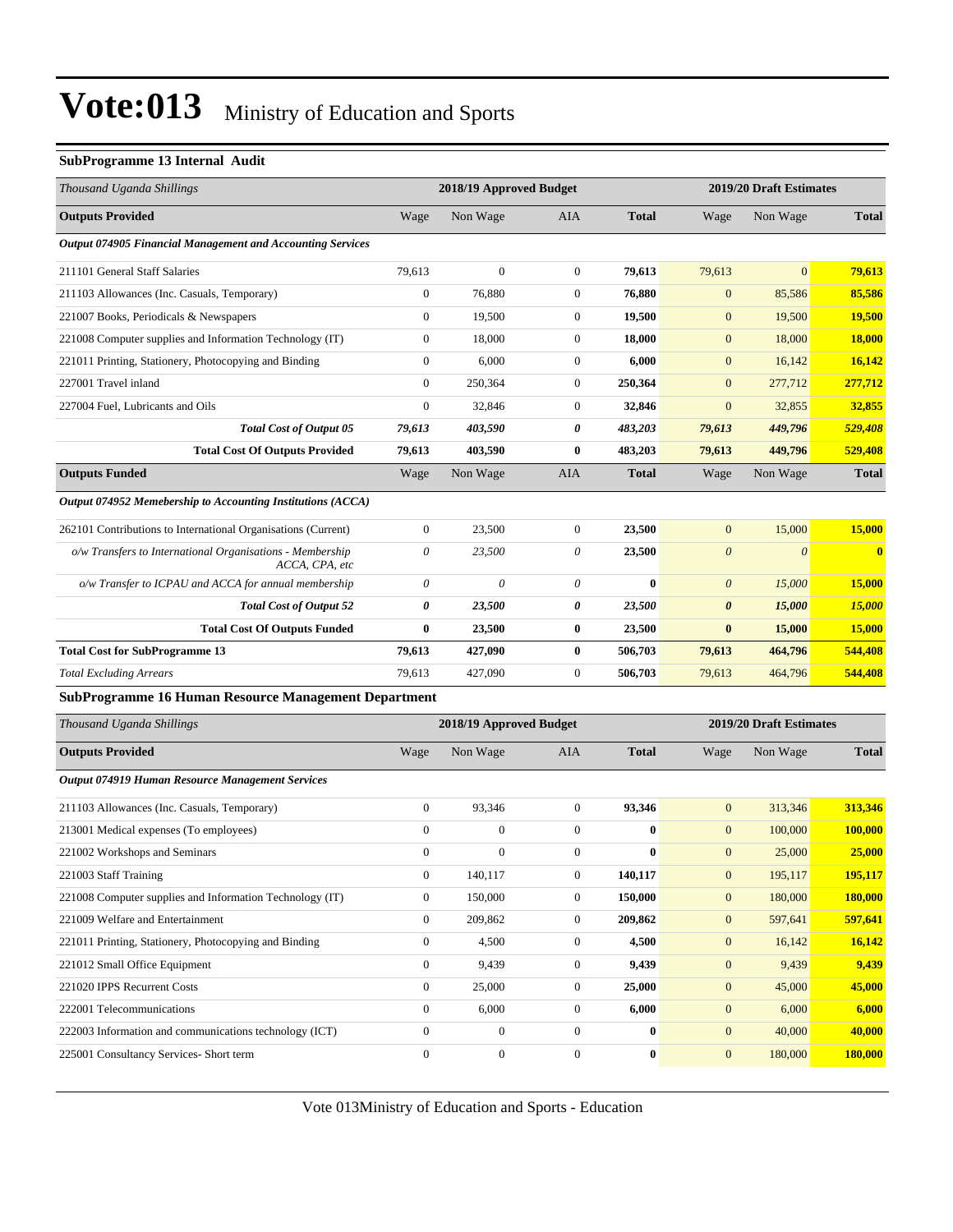| $\theta$ | 88,036  | 0 | 88.036  | 137.330<br>$\mathbf{0}$            | 137,330   |
|----------|---------|---|---------|------------------------------------|-----------|
| $\theta$ | 27,848  | 0 | 27,848  | 27,848<br>$\mathbf{0}$             | 27,848    |
| $\theta$ | 27,000  | 0 | 27,000  | 30,058<br>$\mathbf{0}$             | 30,058    |
| 0        | 781,149 | 0 | 781,149 | 1,902,921<br>$\boldsymbol{\theta}$ | 1,902,921 |
| $\bf{0}$ | 781.149 | 0 | 781.149 | 1.902.921<br>$\bf{0}$              | 1.902.921 |
| 0        | 781.149 | 0 | 781.149 | $\bf{0}$<br>1,902,921              | 1.902.921 |
| $\Omega$ | 781.149 | 0 | 781.149 | $\mathbf{0}$<br>1.902.921          | 1.902.921 |
|          |         |   |         |                                    |           |

*Development Budget Estimates*

**Project 1435 Retooling and Capacity Development for Ministry of Education and Sports**

| Thousand Uganda Shillings                                               | 2018/19 Approved Budget       |                  |                       |              | 2019/20 Draft Estimates |                               |              |
|-------------------------------------------------------------------------|-------------------------------|------------------|-----------------------|--------------|-------------------------|-------------------------------|--------------|
| <b>Outputs Provided</b>                                                 | <b>GoU Dev't External Fin</b> |                  | <b>AIA</b>            | <b>Total</b> |                         | <b>GoU Dev't External Fin</b> | <b>Total</b> |
| <b>Output 074902 Ministry Support Services</b>                          |                               |                  |                       |              |                         |                               |              |
| 211103 Allowances (Inc. Casuals, Temporary)                             | 51,940                        | $\boldsymbol{0}$ | $\mathbf{0}$          | 51,940       | 51,940                  | $\boldsymbol{0}$              | 51,940       |
| 221001 Advertising and Public Relations                                 | 7,920                         | $\overline{0}$   | $\overline{0}$        | 7,920        | 7,920                   | $\overline{0}$                | 7,920        |
| 221006 Commissions and related charges                                  | $\boldsymbol{0}$              | $\boldsymbol{0}$ | $\boldsymbol{0}$      | $\bf{0}$     | 282,779                 | $\boldsymbol{0}$              | 282,779      |
| 221009 Welfare and Entertainment                                        | 1,800                         | $\boldsymbol{0}$ | $\mathbf{0}$          | 1,800        | 1,800                   | $\boldsymbol{0}$              | 1,800        |
| 221011 Printing, Stationery, Photocopying and Binding                   | 27,000                        | $\boldsymbol{0}$ | $\mathbf{0}$          | 27,000       | 27,000                  | $\overline{0}$                | 27,000       |
| 222001 Telecommunications                                               | 3,000                         | $\boldsymbol{0}$ | $\mathbf{0}$          | 3,000        | 3,000                   | $\boldsymbol{0}$              | 3,000        |
| 225001 Consultancy Services- Short term                                 | 500,000                       | $\boldsymbol{0}$ | $\boldsymbol{0}$      | 500,000      | 3,200,000               | $\boldsymbol{0}$              | 3,200,000    |
| 225002 Consultancy Services-Long-term                                   | 500,000                       | $\boldsymbol{0}$ | $\boldsymbol{0}$      | 500,000      | $\mathbf{0}$            | $\overline{0}$                | $\bf{0}$     |
| 227004 Fuel, Lubricants and Oils                                        | 29,452                        | $\boldsymbol{0}$ | $\mathbf{0}$          | 29,452       | 29,452                  | $\boldsymbol{0}$              | 29,452       |
| 228002 Maintenance - Vehicles                                           | 21,600                        | $\boldsymbol{0}$ | $\boldsymbol{0}$      | 21,600       | 21,600                  | $\overline{0}$                | 21,600       |
| Total Cost Of Output 074902                                             | 1,142,711                     | 0                | $\boldsymbol{\theta}$ | 1,142,711    | 3,625,490               | $\boldsymbol{\theta}$         | 3,625,490    |
| <b>Total Cost for Outputs Provided</b>                                  | 1,142,711                     | $\overline{0}$   | $\boldsymbol{0}$      | 1,142,711    | 3,625,490               | $\overline{0}$                | 3,625,490    |
| <b>Capital Purchases</b>                                                | <b>GoU Dev't External Fin</b> |                  | <b>AIA</b>            | <b>Total</b> |                         | GoU Dev't External Fin        | <b>Total</b> |
| Output 074975 Purchase of Motor Vehicles and Other Transport Equipment  |                               |                  |                       |              |                         |                               |              |
| 312201 Transport Equipment                                              | 500,000                       | $\boldsymbol{0}$ | $\mathbf{0}$          | 500,000      | 3,050,000               | $\overline{0}$                | 3,050,000    |
| Total Cost Of Output 074975                                             | 500,000                       | 0                | 0                     | 500,000      | 3,050,000               | $\boldsymbol{\theta}$         | 3,050,000    |
| Output 074976 Purchase of Office and ICT Equipment, including Software  |                               |                  |                       |              |                         |                               |              |
| 312213 ICT Equipment                                                    | 37,000                        | $\boldsymbol{0}$ | $\mathbf{0}$          | 37,000       | 500,000                 | $\overline{0}$                | 500,000      |
| Total Cost Of Output 074976                                             | 37.000                        | 0                | 0                     | 37,000       | 500,000                 | $\boldsymbol{\theta}$         | 500,000      |
| Output 074978 Purchase of Office and Residential Furniture and Fittings |                               |                  |                       |              |                         |                               |              |
| 312203 Furniture & Fixtures                                             | 162,000                       | $\boldsymbol{0}$ | $\boldsymbol{0}$      | 162,000      | 144,000                 | $\overline{0}$                | 144,000      |
| Total Cost Of Output 074978                                             | 162,000                       | 0                | 0                     | 162,000      | 144,000                 | $\boldsymbol{\theta}$         | 144,000      |
| <b>Total Cost for Capital Purchases</b>                                 | 699,000                       | $\boldsymbol{0}$ | $\boldsymbol{0}$      | 699,000      | 3,694,000               | $\overline{0}$                | 3,694,000    |
| <b>Total Cost for Project: 1435</b>                                     | 1,841,711                     | $\boldsymbol{0}$ | $\boldsymbol{0}$      | 1,841,711    | 7,319,490               | $\overline{0}$                | 7,319,490    |
| <b>Total Excluding Arrears</b>                                          | 1,841,711                     | $\boldsymbol{0}$ | $\boldsymbol{0}$      | 1,841,711    | 7,319,490               | $\overline{0}$                | 7,319,490    |
|                                                                         |                               | GoU External Fin | <b>AIA</b>            | <b>Total</b> | GoU                     | <b>External Fin</b>           | <b>Total</b> |
| <b>Total Cost for Programme 49</b>                                      | 47,205,930                    | $\bf{0}$         | $\bf{0}$              | 47,205,930   | 172,390,641             | $\bf{0}$                      | 172,390,641  |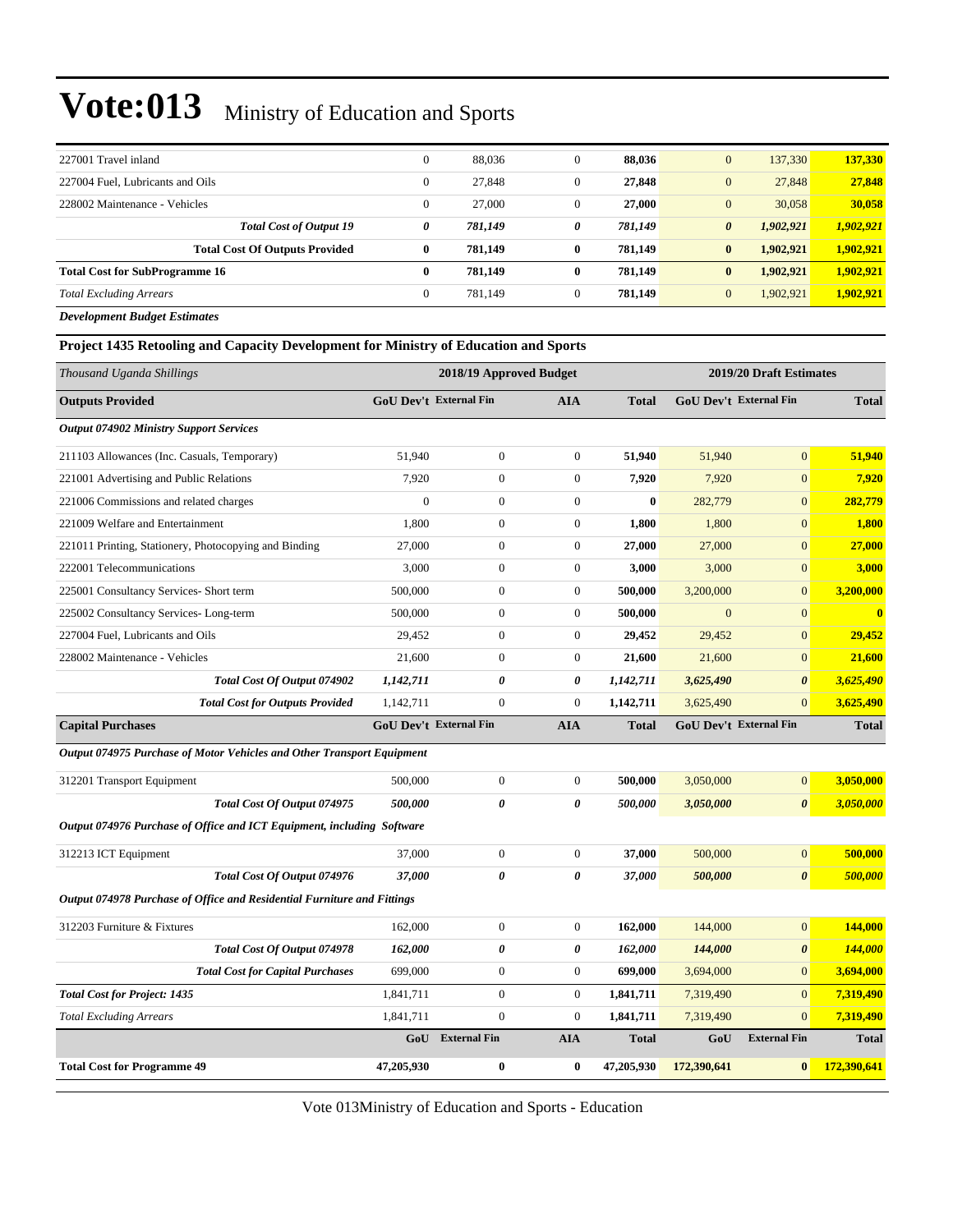| <b>Total Excluding Arrears</b>  | 44.422.941  |                     |            | 44.422.941   | 172,378,765 | $\overline{0}$       | 172,378,765  |
|---------------------------------|-------------|---------------------|------------|--------------|-------------|----------------------|--------------|
|                                 | GoU         | <b>External Fin</b> | <b>AIA</b> | <b>Total</b> | GoU         | <b>External Fin.</b> | <b>Total</b> |
| <b>Grand Total for Vote 013</b> | 272,486,014 | 336,892,230         |            | 609.378.244  | 408,904,593 | 316,292,693          | 725,197,286  |
| <b>Total Excluding Arrears</b>  | 269,031,101 | 336,892,230         |            | 605.923.331  | 408.892.716 | 316,292,693          | 725,185,410  |